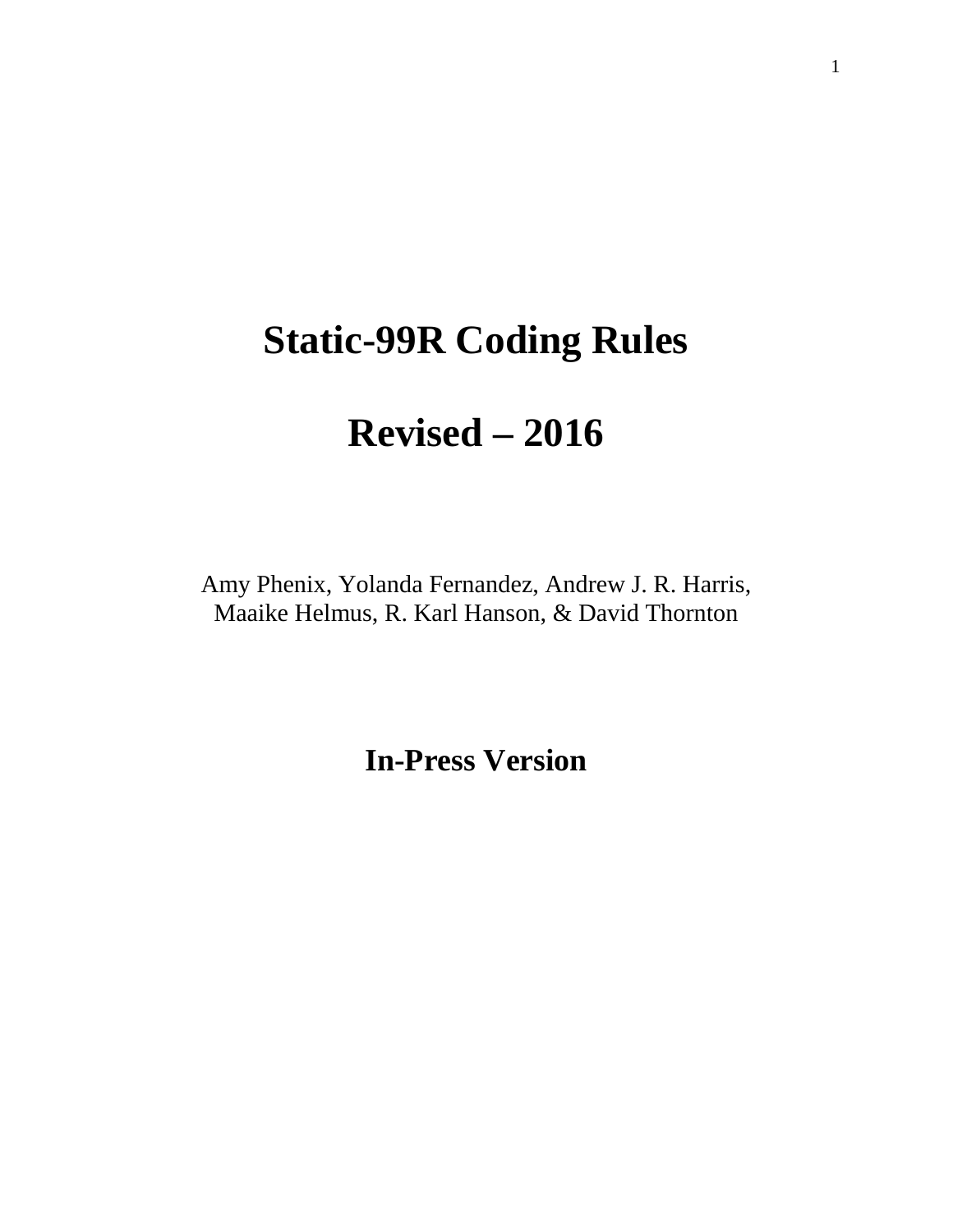# **Table of Contents**

 $\overline{+}$ 

| Time Offence-Free in the Community After Release from the Index Sex Offence  13  |  |
|----------------------------------------------------------------------------------|--|
| Static-99R When the Current Offence is Not a Sexually Motivated Offence  14      |  |
|                                                                                  |  |
|                                                                                  |  |
|                                                                                  |  |
|                                                                                  |  |
|                                                                                  |  |
|                                                                                  |  |
|                                                                                  |  |
|                                                                                  |  |
|                                                                                  |  |
|                                                                                  |  |
|                                                                                  |  |
|                                                                                  |  |
|                                                                                  |  |
|                                                                                  |  |
|                                                                                  |  |
|                                                                                  |  |
|                                                                                  |  |
|                                                                                  |  |
|                                                                                  |  |
|                                                                                  |  |
|                                                                                  |  |
|                                                                                  |  |
|                                                                                  |  |
| Offence Clusters, Pseudo-Recidivism, Historical Offences, and Prior Offences  38 |  |
|                                                                                  |  |
|                                                                                  |  |
|                                                                                  |  |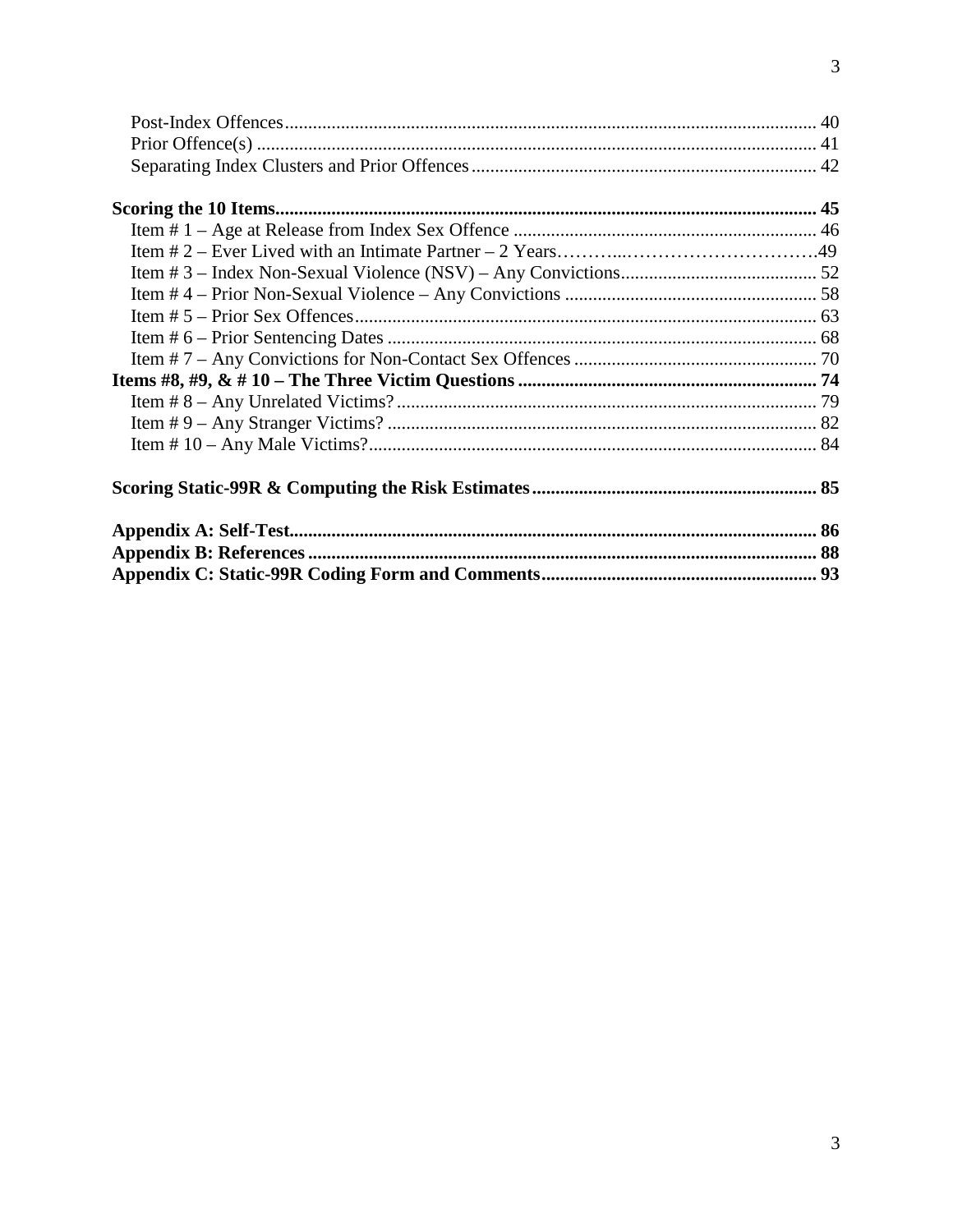<span id="page-3-0"></span>This manual comprises the third published version of the Static-99, and now Static-99R, Coding Rules (previous versions: Hanson & Thornton, 1999; Harris, Phenix, Hanson, & Thornton, 2003). Each Coding Manual has been designed to provide greater detail and a more comprehensive review of how to code Static-99 and Static-99R. This is the first set of coding rules designed for the revised version: Static-99R. The Static-99R Coding Rules are designed to be used in all jurisdictions where Static-99R is scored. We recommend that evaluators using Static-99 should switch to Static-99R (Helmus, Thornton, Hanson, & Babchishin, 2012). If, however, evaluators still use Static-99 (for example, following legal or administrative requirements), these coding rules should be applied to Static-99 as well (with the exception that the age weights differ between Static-99 and Static-99R). Additionally, those using Static-99 should not report the recidivism norms from the 2003 Coding Manual as they are outdated and obsolete and should not be used in forensic evaluations or considered in applied decisions (instead, see Helmus, Hanson, & Thornton, 2009). Although the 2009 norms are not ideal, they are preferable to the 2003 norms. In particular though, the 2009 Static-99 norms should not be used for offenders who are aged 60 or older at release, as they have been found (Helmus, Thornton et al., 2012) to substantially overestimate risk of recidivism (or if an evaluator is legally required to use them, they should note that it is an overestimate).

In most cases, scoring Static-99R is fairly straightforward for an experienced evaluator. If you are unfamiliar with this instrument, we suggest that you turn to the back pages of this manual and find the one-page Static-99R Coding Form. You may want to keep a copy of this to one side as you review the manual.

The purpose of the scoring manual is to provide all information necessary to score the items and produce a total Static-99R score, with some additional context on the appropriate uses of the scale. For information on how to interpret and report the score results (including both relative and absolute risk information), the reader is referred to the Evaluators' Handbook (Phenix, Helmus, & Hanson, 2016) available at [www.static99.org,](http://www.static99.org/) in the section labelled "Norms." The handbook is updated periodically to incorporate advances in research, and evaluators are encouraged to check that their reports are based on the most recent version. The reason the coding rules and the workbook are in separate documents is that we expect updated research will require frequent updates to the latter, but not the former.

Although this version of the coding manual has non-trivial changes from the previous (2003) version which will result in different scorings for a small number of cases, we do not anticipate that these changes require re-calibration of the normative data for the scale. In other words, the existing Evaluator Workbook for Static-99R (Phenix et al., 2016) is still applicable. It is always possible, nonetheless, that future research will identify improvements to the normative data.

We strongly recommend you familiarize yourself with the entirety of the coding rules before scoring the instrument. We understand there is repetition in this manual and some material will be more pertinent than other sections. The coding manual has two broad sections. The first section has a lot of introductory and background material, as well as global recommendations on when/how to use the scale, including information on:

- Training
- Treatment
- Self-report information
- Inter-rater reliability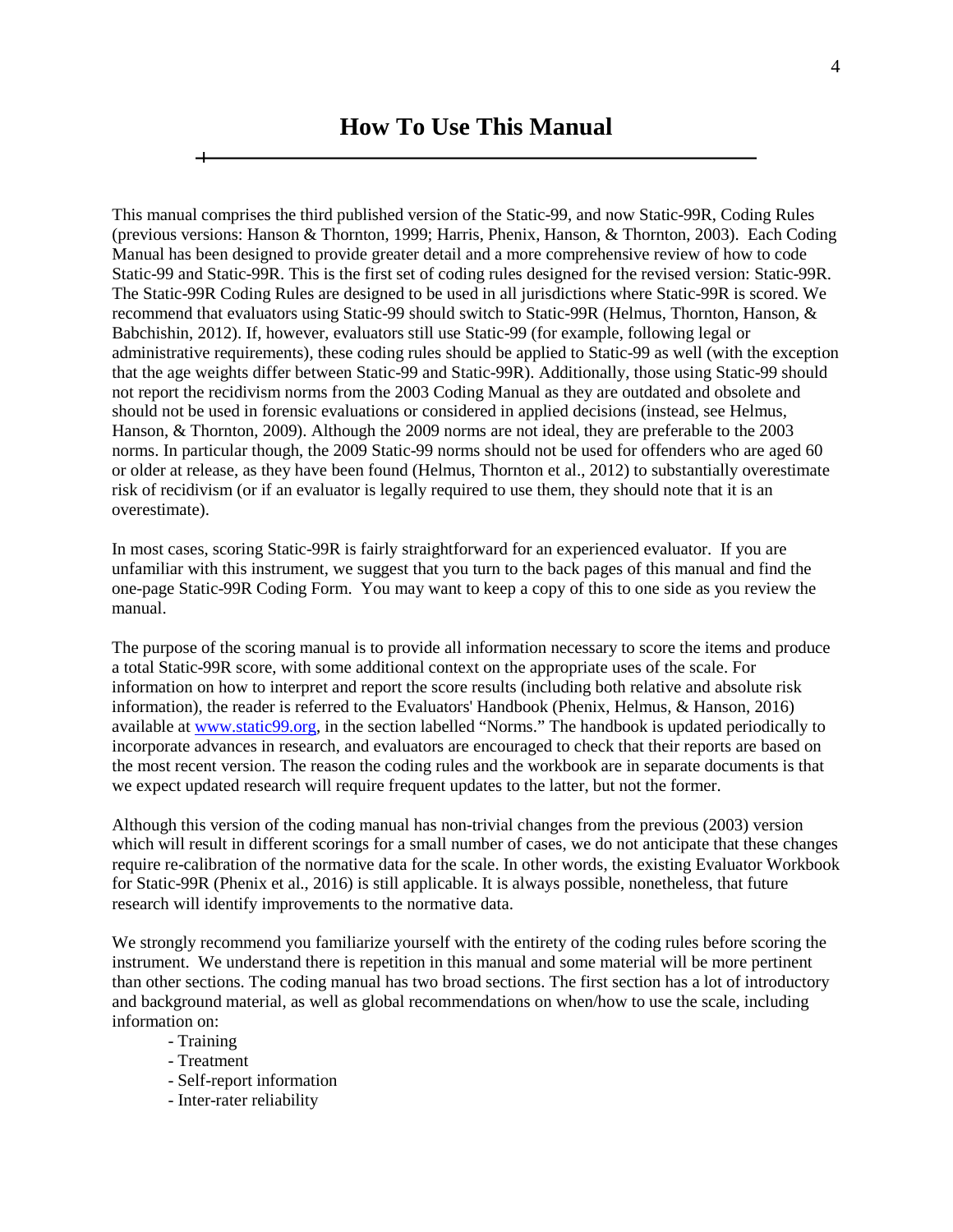- Who can you use Static-99R on

-Time offence-free in the community after release from the index sex offence

- When the current offence is not sexually motivated

- Static-99R for offenders who are juveniles, developmentally delayed, institutionalized, who aided in a sex offence, are non-Caucasian, have mental health issues, or have undergone gender transformation

- Information required to score Static-99R

- Definitions for key concepts such as sex offence (including Category "A" versus Category "B" offences), charges, convictions/sentencing dates, offence clusters, pseudo-recidivism, and historical offences.

The second main section of the manual begins at the section entitled "Scoring the Ten Items" on page 45. This section provides the specific rules required to score each item. For each of the ten items, the coding instructions begin with three pieces of information: **The Basic Principle, Information Required to Score this Item,** and **The Basic Rule.** The following sections for each item provide fuller explanations of the item along with how the rules are intended to apply to unusual or difficult scoring cases, as well as how special circumstances affect the scoring and exclusions that may apply. Users should ensure that they are familiar with this more detailed guidance so they more fully understand the item and they know when to refer to it to resolve scoring difficulties. Often just reading these three small sections will allow you to score that item on Static-99R. The following sections for each item describe special circumstances or exclusions that may apply to your case. This expanded version of Static-99R coding contains much information that is related to specific uses of the Static-99R in unusual circumstances and many sections of this manual need only be referred to in exceptional circumstances or as occasional reminders. We also suggest that you briefly review the three appendices as they contain a self-test resource, helpful references, and the Static-99R Coding Form (pages 86 to 94).

If you find that you have a coding question not addressed in this manual, you can direct the question to [staticquestions@gmail.com](mailto:staticquestions@gmail.com) or at the website, www.static99.org. Please consult the coding manual and FAQs on the website prior to submission of questions.

We appreciate all feedback on the scoring and implementation of the Static-99R. Please feel free to contact any of the authors. Should you find any errors in this publication or have questions/concerns regarding the application of this risk assessment instrument or the contents of this manual, please address these concerns to:

Amy Phenix, Ph.D. Yolanda Fernandez, Ph.D. [amy@amyphenix.com](mailto:amy@amyphenix.com) yolanda.fernandez@csc-scc.gc.ca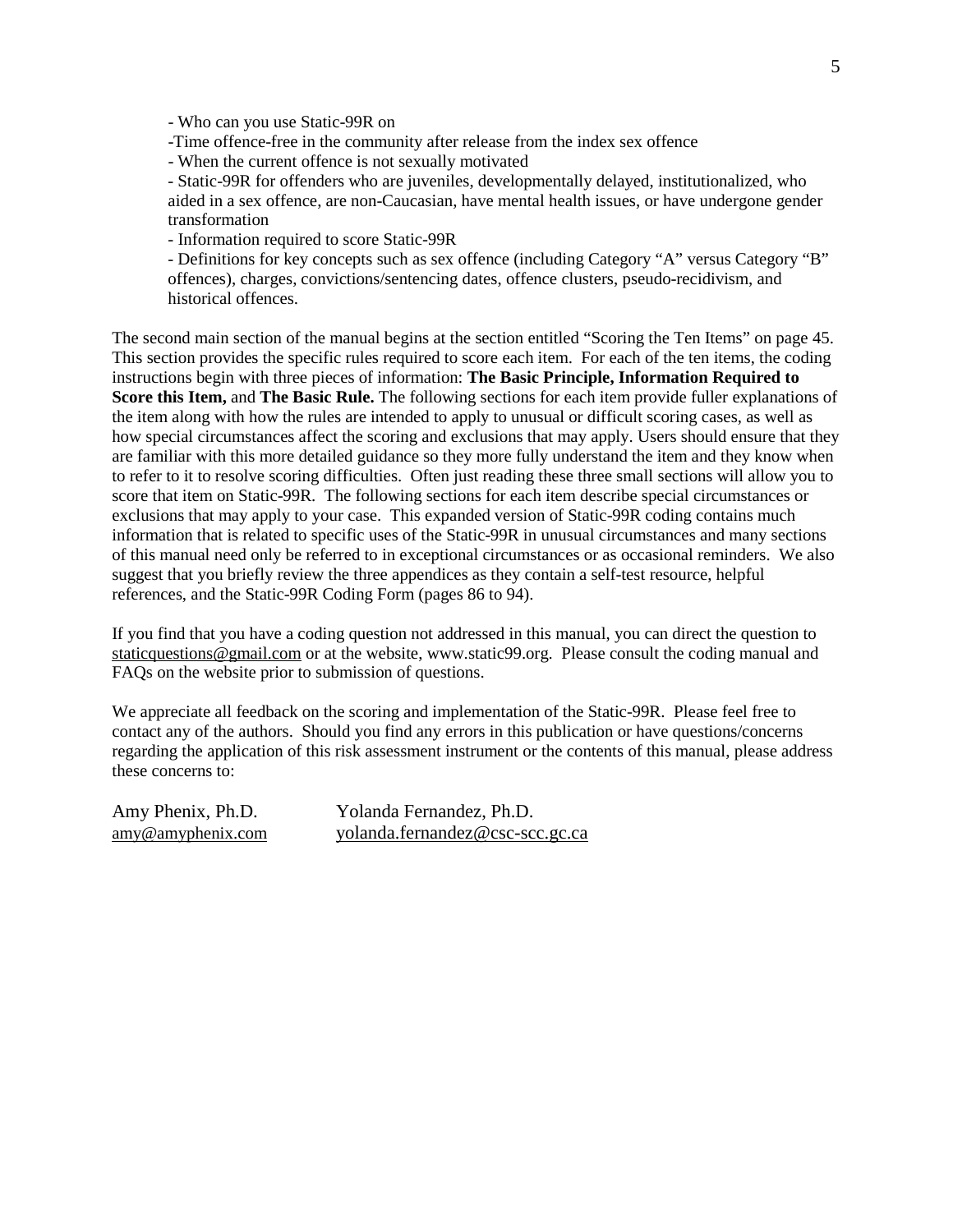#### <span id="page-5-1"></span><span id="page-5-0"></span>**Introduction to Static-99R**

Static-99R is intended to position offenders in terms of their relative degree of risk for sexual recidivism based on commonly available demographic and criminal history information that has been found to correlate with sexual recidivism in adult male sex offenders. When combined with an appropriate table of norms (e.g., Phenix et al., 2016), Static-99R characterizes the individual's relative risk for sexual recidivism in terms of how unusual it is (using percentiles) and in terms of how it compares to the risk presented by the typical sex offender (using risk ratios). Available norms also describe estimates of absolute recidivism rates over fixed follow up periods. The information provided by Static-99R can be thought of as a baseline estimate of risk for new sexual charges and convictions. This baseline assessment can be used to guide treatment and supervision strategies designed to reduce the risk of sexual recidivism.

The predecessor to Static-99R, Static-99 (Hanson & Thornton, 1999; 2000) was originally developed by R. Karl Hanson of the Solicitor General Canada and David Thornton at that time of Her Majesty's Prison Service, England and now at Forensic Assessment, Training & Research LLC. The original Static-99 was created by amalgamating two risk assessment instruments (the RRASOR and SACJ-Min). The RRASOR (Rapid Risk Assessment of Sex Offender Recidivism), developed by Hanson, consisted of four items: 1) having prior sex offences, 2) having a male victim, 3) having an unrelated victim, and 4) being between the ages of 18 and 25 years old. The items of the RRASOR were then combined with the items of the Structured Anchored Clinical Judgement – Minimum (SACJ-Min), an independently created risk assessment instrument written by Thornton (Grubin, 1998). The SACJ-Min consisted of nine items: 1) having a current sex offence, 2) prior sex offences, 3) a current conviction for non-sexual violence, 4) a prior conviction for non-sexual violence, 5) having 4 or more previous sentencing dates on the criminal record, 6) being single, 7) having non-contact sex offences, 8) having stranger victims, and 9) having male victims. These two instruments were merged to create Static-99, a ten-item prediction scale.

In 2009 a revised version of Static-99, called Static-99R, was released for use (Hanson, Phenix, & Helmus, 2009; Helmus, 2009; Helmus, Thornton, Hanson, & Babchishin, 2012). This revision was completed to better account for the relationship between age at release and sexual recidivism, and to provide updated norms for the scale on more contemporary samples. Because of these advantages and the reduction of sex offender reoffence rates in contemporary samples, evaluators are advised to switch from the use of Static-99 to Static-99R. This project to revise Static-99 (now Static-99R) has led to the creation of percentiles (Hanson, Lloyd, Helmus, & Thornton, 2012) and risk ratios (Hanson, Babchishin, Helmus, & Thornton, 2013), and an update of the recidivism estimates (Hanson, Thornton, Helmus, & Babchishin, 2016) and nominal risk categories (Hanson, Babchishin, Helmus, Thornton, & Phenix, in press) for the scale. Future advances in research on the scale will be available at [www.static99.org.](http://www.static99.org/)

Static-99R has a number of strengths. It uses risk factors that have been empirically shown to be associated with sexual recidivism (Helmus & Thornton, 2015). It has explicit rules for scoring these factors and then combining them into a total risk score. The instrument's ability to rank offenders in terms of their relative risk for sexual recidivism has been shown to be robust across many settings using a variety of samples (Hanson & Morton-Bourgon, 2009; Helmus, Hanson, Babchishin, Thornton, & Harris, 2012). Although some scoring decisions do require some judgement, Static-99R is relatively objective to score, which should reduce bias in decision-making, assuming the evaluator has carefully reviewed the coding manual.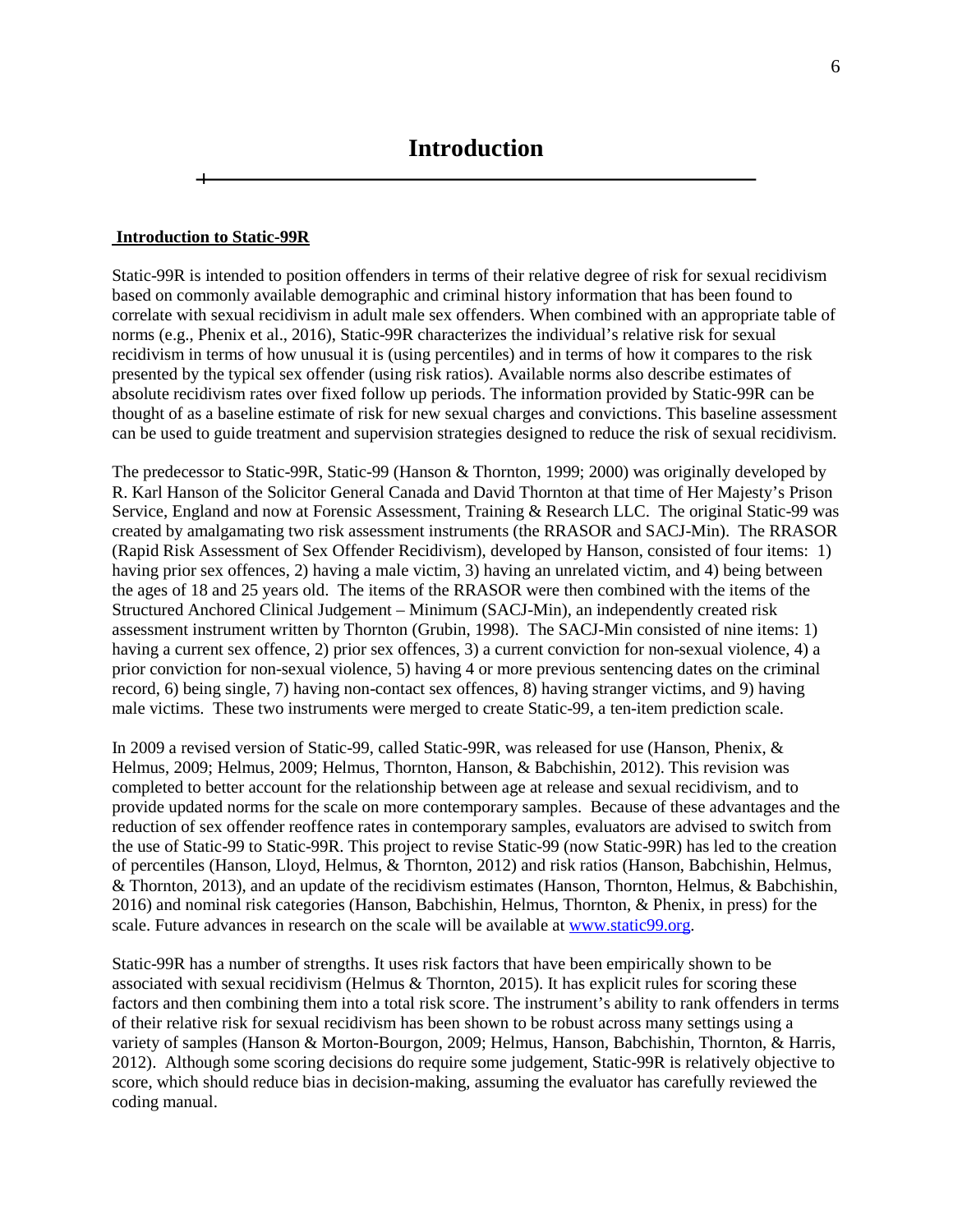Static-99R also has a number of weaknesses. On average it demonstrates only moderate predictive accuracy (AUC = .69 to .70 depending on how the analyses are conducted; Helmus, Hanson et al., 2012). It does not include all the factors that might be included in a comprehensive risk assessment (Fernandez, Harris, Hanson, & Sparks, 2014; Thornton & Knight, 2015; Olver, Wong, Nicholaichuk, & Gordon, 2007). Absolute recidivism rates associated with specific risk scores have also been found to vary across samples (Helmus, Hanson et al., 2012) in a way that has made estimation of absolute levels of recidivism risk more complex (see Hanson, Thornton, Helmus, & Babchishin, 2016, for our recommendations concerning how to associate Static-99R scores to sexual recidivism rates). For estimates of general and violent recidivism, we recommend evaluators use the BARR-2002R instead of Static-99R (Babchishin, Hanson, & Blais, 2016).

It is important to score all items according to the scoring rules in this coding manual. Although the coding rules may not address all possible situations (requiring some professional judgement) and there may be some situations where the coding rules seem counter-intuitive because of the nuances of a particular case, it is important to stick to these coding rules as much as possible and not to override them with your own judgement (even when strict adherence to the coding rules feels silly). The reason that it is necessary to stick to the coding rules as closely as possible is because the further you deviate from the rules, the less applicable the research base behind the scale will be, and the normative data from the scale (e.g., percentiles, risk ratios, and recidivism estimates) may no longer be applicable. In order to benefit from the evidence base that supports the use of the scale, you must use the scale in a way that is consistent with the manual.

Static-99R does not address all relevant risk factors for sex offenders. Consequently, a prudent evaluator will always consider other external factors, such as dynamic or changeable risk factors, that may influence risk in either direction. Additional factors in an individual case may also affect risk. An obvious example is where an offender states intentions to further harm or "get" his victims (higher risk), or an offender may be somewhat restricted from further offending either by health concerns or where his environment is structured such that his victim group is either unavailable or he is always in the company of someone who will support non-offending (lower risk). These additional factors should be stated in any report as "additional factors that were taken into consideration" and not "added" to the Static-99R score or used in any way to adjust the Static-99R score or the resulting risk information (e.g., recidivism estimates). Adding additional factors to Static-99R, or adding "over-rides," distances Static-99R estimates from their empirical base and substantially reduces their predictive accuracy. In other words, Static-99R is intended as one component of a risk assessment report. Additional information should be considered external to the scale.

# <span id="page-6-0"></span>**Missing Items**

The only item that may be omitted on Static-99R is "Ever Lived With a Lover" (Item #2). If no information is available, this item should be scored as a "0" (zero) – as if the offender *has lived* with an intimate partner for two years.

#### <span id="page-6-1"></span>**Recidivism Criteria**

For Static-99R, the recidivism criterion is considered a new charge or conviction for a sex offence. Note, however, that roughly half of the samples included in the normative data for the scale did not have access to charges and used solely convictions. Where available though, charges were used.

#### <span id="page-6-2"></span>**Non-Contact Sex Offences**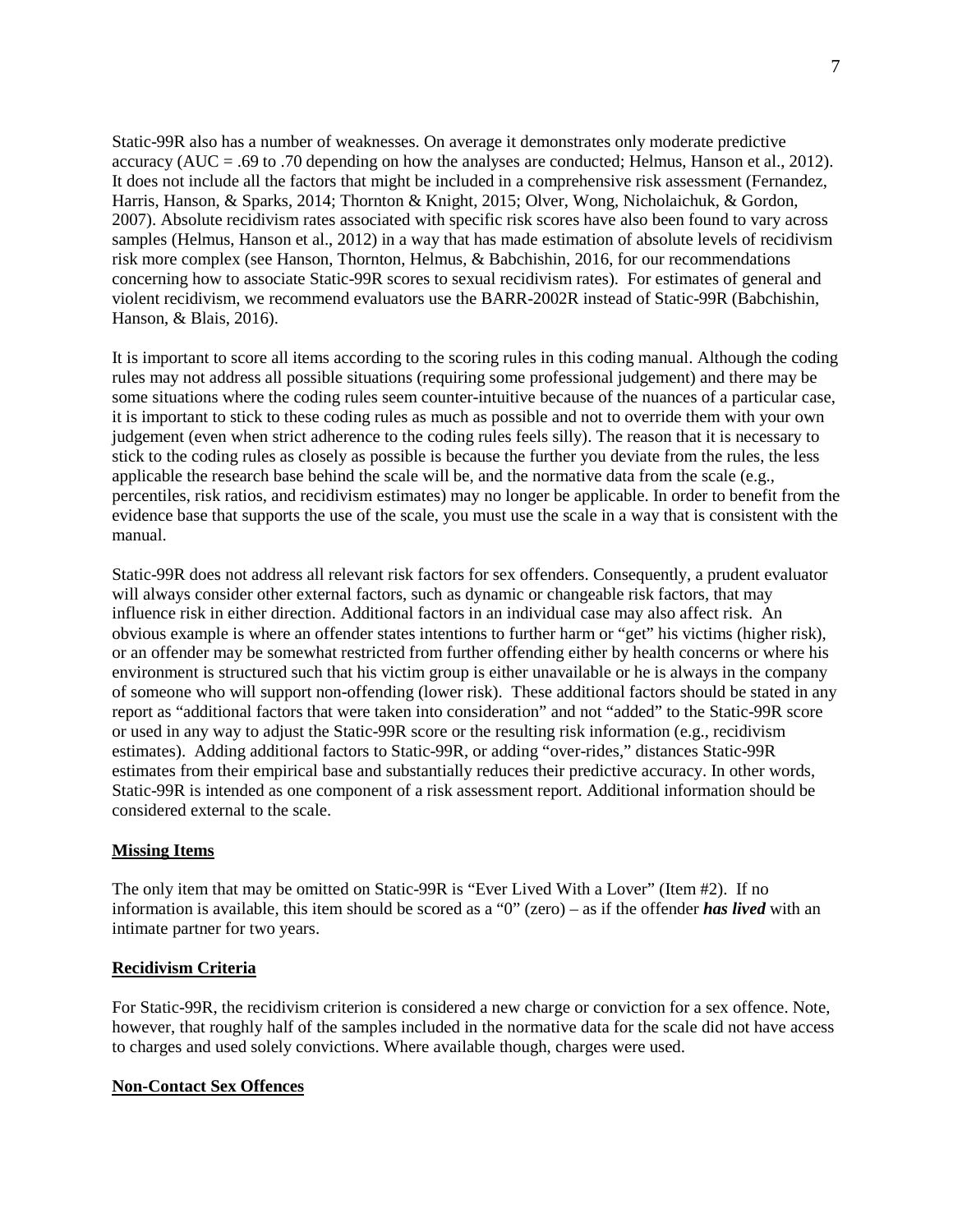The Static-99R samples included a small number of offenders whose only known sex offences were noncontact. Static-99R predictions of risk are relevant for non-contact sex offenders, such as exhibitionists or break-&-enter fetishists who enter a dwelling to steal underwear or similar fetish objects.

# <span id="page-7-0"></span>**Training**

The authors of this manual strongly recommend training in the use of Static-99R from a certified trainer before attempting risk assessments that may affect human lives. Training for Static-99R could be online or in person, but should involve opportunities for interaction (i.e., Q&A) and supervised practice of example cases. A list of certified Static-99R trainers is available from [www.static99.org.](http://www.static99.org/) Researchers, parole and probation officers, psychologists, sex offender treatment providers, and law enforcement involved in threat and risk assessment activities typically use this instrument. Researchers are invited to make use of this instrument for research purposes and this manual and the instrument itself may be downloaded from www.static99.org.

Furthermore, if you have been trained in Static-99 or Static-99R prior to the release of the 2016 version of the coding manual, we strongly recommend you obtain training on the updates to this coding manual, as there are many non-trivial changes (some of which may be missed if not pointed out by a trainer).

# <span id="page-7-1"></span>**Treatment**

Participation in treatment is not considered in scoring Static-99R or in interpreting the normative data for the scale.

The samples used to generate normative data for Static-99R varied in whether they were exposed to treatment, and in the quality of the treatment. Most samples contained offenders mixed in their exposure to treatment (e.g., roughly 25%-75% received treatment) or we did not know the level of treatment exposure.

Meta-analytic research demonstrates that on average, completion of treatment is associated with reduced sexual recidivism (Hanson, Bourgon, Helmus, & Hodgson, 2009). However, this effect depends on the quality of treatment, and likely on the dosage. Also, there are very few high quality research studies on this topic. Additionally, at an individual level, it is likely more relevant how the person responded to treatment rather than whether they merely attended treatment sessions. Used by itself, Static-99R does not provide a way of incorporating a history of treatment participation into actuarial risk assessment. We therefore recommend that evaluators may want to comment on treatment participation in their reports, but this discussion should be external to the Static-99R assessment. In the future there may be ways of measuring response to treatment and statistically combining this with baseline assessments of risk, such as Static-99R. Promising developments of this kind have been reported for the Violence Risk Scale – Sexual Offender version (Olver, Beggs Christofferson, Grace, & Wong, 2014).

# <span id="page-7-2"></span>**Self-Report and Static-99R**

Ten items comprise Static-99R. The amount of self-report that is acceptable in the scoring of these items differs across questions and across the three basic divisions within the instrument.

Demographic Questions: For Item #1 – Age at Release, although it is always best to consult official written records, self-report of age is generally acceptable. For Item #2 – Ever Lived With..., to complete this item the evaluator should make an attempt to confirm the offender's relationship history through collateral sources and official records. There may, however, be certain cases (immigrants, refugees from third world countries) where confirmation is not possible. In the absence of these sources, self-report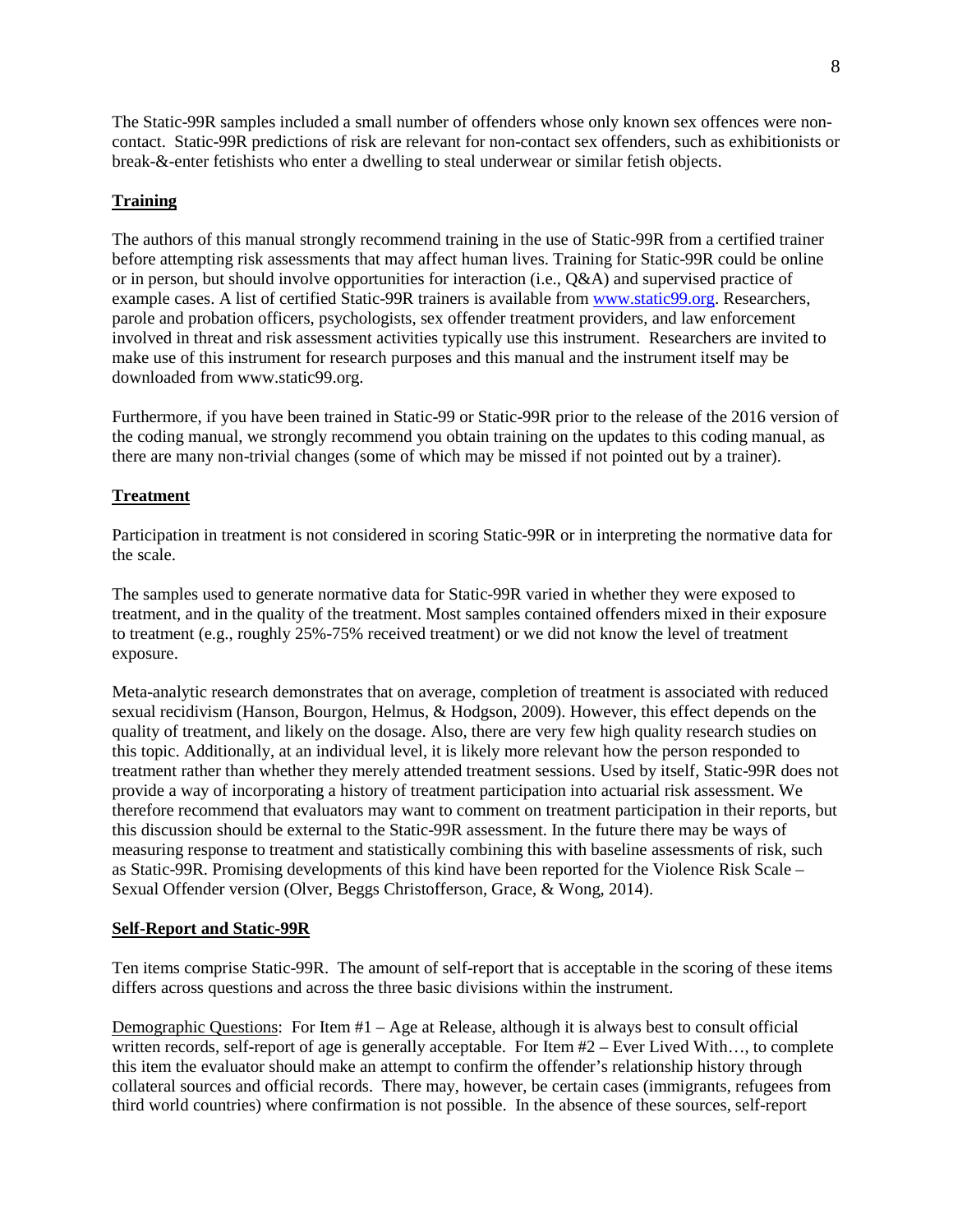information may be utilized assuming, of course, that the self-report seems credible and reasonable to the evaluator. For further guidance on the use of self-report and Static-99R please see section "Item #2 – Ever Lived with an Intimate Partner  $-2$  Years." Additionally, this is the only item where missing information is allowed. If the information is unavailable, the offender should be scored a "0".

Criminal History Questions: For the five items that assess criminal history (Items 3, 4, 5, 6, and 7), an official criminal history record (e.g., from some law enforcement or correctional authority) is required to score these items and self-report is not acceptable. This being said, there may be certain cases (immigrants, refugees from third world countries, old out-of-state records) where self-report of crimes may be accepted if it is reasonable to assume that no records exist or that existing records are truly unretrievable. In addition, the self-report must meet the threshold of Clear and Convincing Evidence to the evaluator (see page 19 for definition). For example, reports increase in credibility when it is consistent with his current sexual misbehaviour.

Although self-report (and any additional credible information) cannot be used to *substitute* official criminal records, it can be used to *supplement* official records. Specifically, official records are required to establish the existence of prior charges and convictions, but any credible information can be used to determine the nature of the offences (e.g., sexual motivation). For example, if the offender has a prior conviction for Trespassing at Night and the police report does not include any additional details, but the offender confesses that he was engaging in voyeurism, this self-report information can be used to classify the incident as a sex offence. The exception to this is that self-report information derived initially from a polygraph is normally not counted, even if the offender repeats that information later during treatment (page 18 for further explanation).

In some cases, evaluators may have official criminal records but they are incomplete and therefore not sufficient to establish a conviction. This may occur if the record displays a charge for an offence but is missing information on the outcome of the charge (i.e., conviction/acquittal/dismissal), or if the record indicates that there are youth convictions but does not specify what the convictions are for. In other circumstances, events which may constitute a conviction (e.g., for priests, military, etc.) may not necessarily appear on the criminal record. In these situations, credible self-report or additional information can be used to count these as convictions, provided that the self-report information is sufficient to confidently determine that the events in question meet the threshold of Clear and Convincing Evidence (page 19; note that this Clear and Convincing Evidence threshold applies). Static-99R should not be scored, however, in the absence of an official criminal record (except in rare occasions for immigrants or refugees). Self-reported offences that are subsequently discussed in a professional report are not considered "official records." However, a professional report that mentions a previous charge/conviction can count, if it is considered credible that an official record did/does in fact exist and has been obtained by a professional during a previous contact (e.g., if juvenile criminal records are no longer available, but a previous probation report mentions accessing that record and notes a charge or conviction).

Victim Questions: For the three victim items, self-report is generally acceptable assuming the self-report meets the basic criteria using the threshold of Balance of Probabilities (see page 19 for definition). Confirmation from official records or collateral contacts is always preferable. If the evaluator is scoring victim items that did not result in conviction then they should determine if, on the Balance of Probabilities, it is thought that a sex offence has occurred. If so, then the victim items for that crime should be scored.

#### <span id="page-8-0"></span>**Inter-Rater Reliability of Static-99R**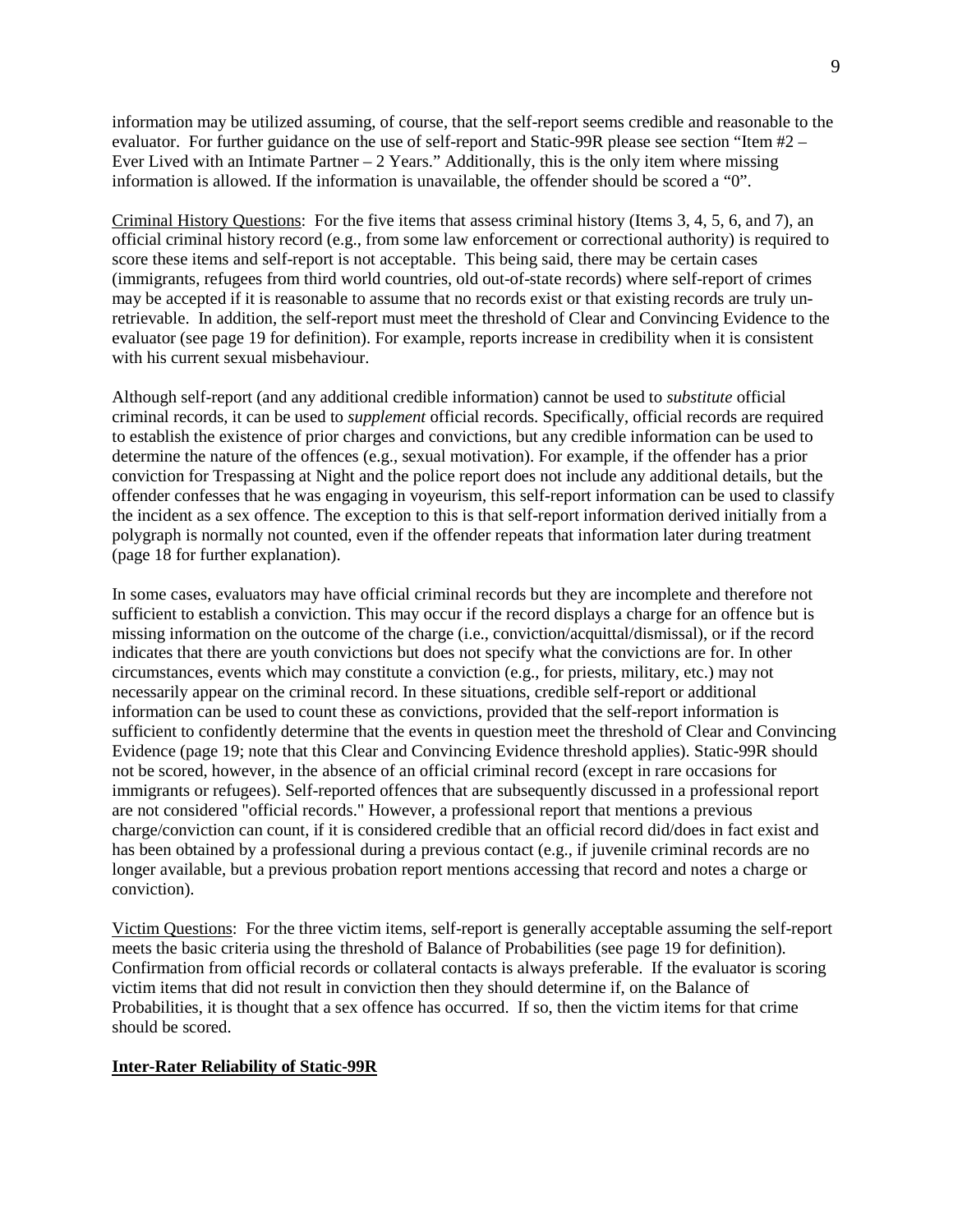Given that Static-99R differs from Static-99 on only one of ten items, the extensive research on the rater reliably of Static-99 remains broadly applicable to Static-99R (for a summary, see Phenix & Epperson, 2015). Most studies have shown excellent levels of reliability for Static-99 scores in both research and applied settings (Hanson & Morton-Bourgon, 2009). Across 11 studies reporting inter-rater reliability, Helmus (2009) found consistently high reliability, with correlations ranging from .86 to .92 and Intra-Class Correlations (*ICC*s) ranging from .84 to .95.

A number of inter-rater reliability studies have been conducted in the field for Sexually Violent Predator (SVP) evaluators. An early unpublished study by Hanson (2001) examined 55 cases scored on Static-99 from SVP evaluations in California and found an *ICC* of .87. Levenson (2004) conducted a larger field reliability study in Florida and also found strong rater agreement in Static-99 total scores for 281 offenders evaluated for SVP commitment in Florida (*ICC* = .85).

Murrie et al. (2009) examined inter-rater agreement for Texas SVP evaluators. Reliability of Static-99 scores was high when comparing scores of experts on the same side of a case (*ICC* = .84 for petitioners' experts and *ICC* = .*95* for respondents' experts). However, when comparing scores of petitioners' experts with respondents' experts, the *ICC*s dropped into the .60 range, suggesting that adversarial allegiance biases may impact risk assessment scores.

Field studies on inter-rater reliability have also been conducted in community supervision and treatment settings. In a Canadian study, the Dynamic Supervision Project, Static-99 scores across 88 cases produced an *ICC* = .91 (Hanson, Helmus, & Harris, 2015). Storey, Watt, Jackson, and Hart (2012) compared the ratings of clinicians in the field to those of researchers for 100 adult males who completed an outpatient sex offender treatment program. They found that clinicians and researchers showed excellent agreement for total scores on Static-99 (*ICC* = .92) and for most of the individual items.

Quesada, Calkins, and Jeglic (2014) examined the consistency of clinicians' item and total scores with those from researchers using a sample of 1,973 case files. Total scores showed a high degree of consistency, as reflected by an *ICC* = .92 for the combined sample of researchers and clinicians. There was exact agreement in total scores on 1,255 (63.6%) of the cases, though a small number of cases ( $n =$ 90) achieved the same score despite some disagreements at the item level. An additional 557 (28.2%) cases yielded total scores that were within 1-point of each other. Overall, then, total scores from clinicians and researchers were identical or within one point of each other in 1,812 (91.8%) of the cases. Item-level agreement was also strong. Two of ten items produced outstanding agreement  $(K = 0.81$  to 1.00 range), and the remaining eight items yielded substantial agreement  $(K = 0.61$  to 0.80).

In a large study of field reliability with Static-99, Boccaccini et al. (2012) reviewed Static-99 scores for 600 sex offenders in Texas and 135 sex offenders in New Jersey. The Static-99 scores were generated by correctional officers in Texas and by doctoral-level evaluators in New Jersey. Unfortunately, no information was provided about how officers were trained on the scale in Texas. Texas evaluators produced an *ICC* = .79 and New Jersey evaluators produced an *ICC* = .88. In both state samples, about 55% of cases had identical scores from raters, and an additional 33% had scores within 1 point of each other. So, 88% of the time scores were the same or within one point of each other, consistent with many studies of inter-rater agreement on Static-99 scores.

For Static-99R specifically, McGrath, Lasher, and Cumming (2012) reported very high reliability (ICC = .89) when scored by researchers. Similarly, Thornton and Knight (2015) reported Static-99R inter-rater ICC of .89 for a single rater and .94 for the average of two raters.

Noting the importance of assessing reliability of scores produced by field workers, Hanson, Lunetta, Phenix, Neeley, and Epperson (2014) assessed the reliability of Static-99R scores from 55 corrections and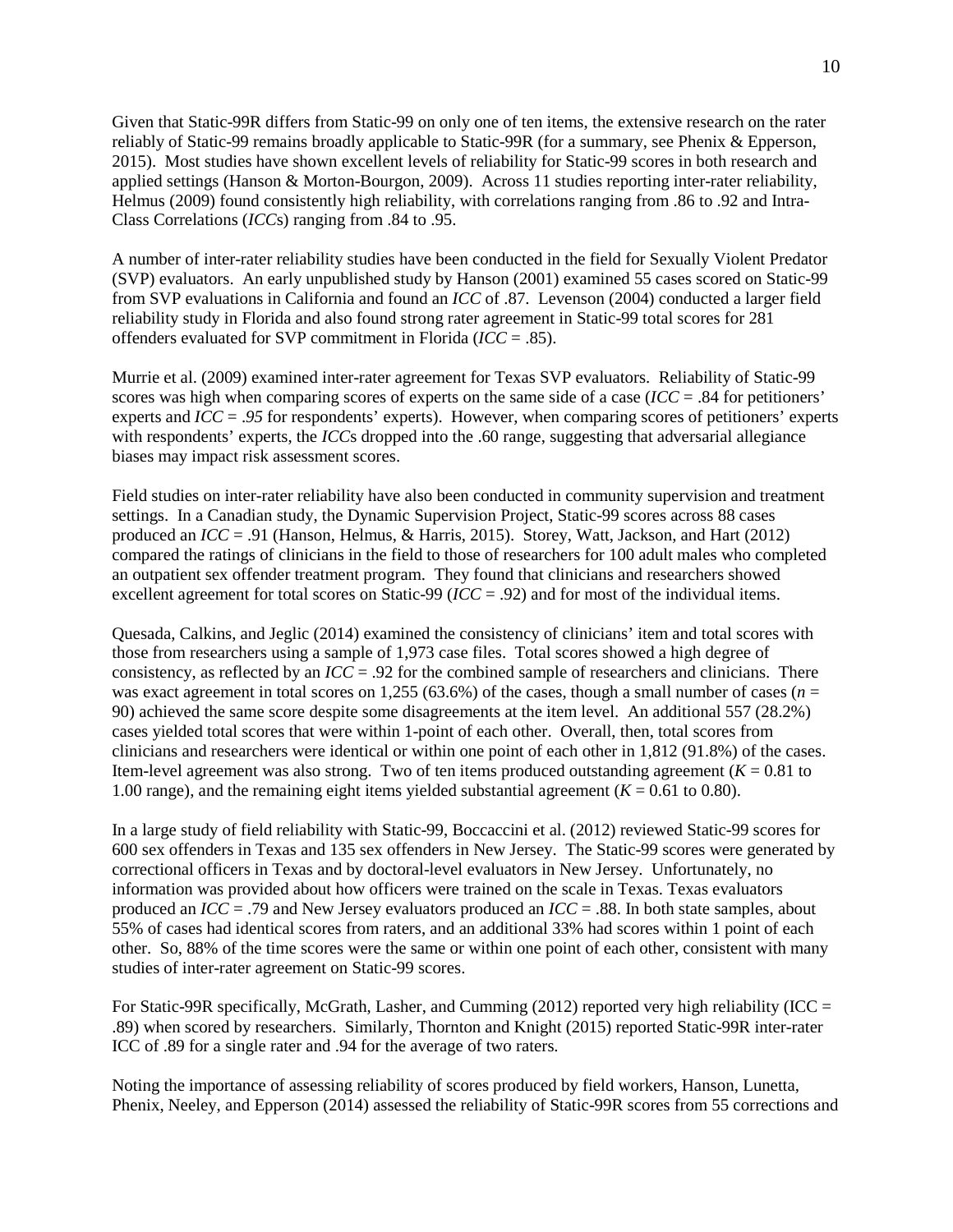probation officers in California scoring a common set of 14 cases (the rigorous training system for California evaluators was described in detail in the paper). Overall rater reliability was acceptable (ICC  $=$ .78). There was a substantial difference in the reliability of scores from experienced scorers (ICC = .85) and less experienced scorers ( $ICC = .71$ ), pointing to the importance of recent practice. Experienced scorers were those who had scored 26 or more sex offenders on Static-99R in the previous 12 months.

# <span id="page-10-0"></span>**Revised Risk Levels**

In the original Static-99, total scores would translate into one of four risk categories: low, moderate-low, moderate-high, and high. When the scale was revised (creating Static-99R), we did not revise the cut-off scores for the risk categories. Our hope was that after completing our analyses on the other normative data for the scale (percentiles, risk ratios, and absolute recidivism estimates), we would revisit the risk categories to determine if they needed a change. As of 2016, we concluded that they did. We recommend that where the old Static-99R risk categories are used, the new levels should replace them, as they are based on stronger empirical and conceptual grounds.

The revisions to the risk levels are also part of a broader movement towards improved risk communication. The status quo in risk assessment has been for scale developers to translate total scores into risk levels in ways that were poorly defined and difficult to compare across measures. Consequently, it was common for similar scales to place the same offenders in different risk categories (Barbaree, Langton, & Peacock, 2006; Jung, Pham, & Ennis, 2013; Mills & Kroner, 2006). Compounding this confusion, it was also common for professionals to have very different interpretations of what labels like "low," "moderate," and "high" risk mean (Hilton, Carter, Harris, & Sharpe, 2008; Monahan & Silver, 2003; Slovic, Monahan, & MacGregor, 2000).

We believe that the way forward in risk assessment will involve the development of universal, nonarbitrary risk levels. Such categories should ideally describe psychologically meaningful characteristics of the individual (not the scale), be linked to realistic options for action, be evidence-based, applicable to all risk scales, use a simple professional language, and be easy to implement across diverse jurisdictions, scales, and offenders. As part of this broader goal, the United States Council of State Governments Justice Center has assembled a working group to develop standardized risk levels for general offenders (Hanson, Bourgon et al., 2016). This working group includes two members of the STATIC development team (R. Karl Hanson & Kelly Babchishin).

The Justice Center has currently proposed five broad risk levels for general reoffending. The lowest risk category (Level I) would be generally prosocial individuals who have nonetheless committed crime. They would not be expected to have the criminal backgrounds, criminogenic needs, or the prognosis typical of offenders. The recidivism rates of Level I offenders would be indistinguishable from the rates of spontaneous offending among non-offenders (e.g., young males). Level II would be higher risk than nonoffenders, but lower risk than typical offenders. It is expected that Level II offenders would have some criminogenic needs, but that these life problems would be few and transient. Level III offenders would be the typical offenders in the middle of the risk distribution. Typical offenders have criminogenic needs in several areas, and require meaningful investments in structured programming to decrease their recidivism risk. Level IV offenders would be perceptibly higher risk than the typical offender. Most of these offenders would have chronic histories of rule-violations, poor childhood adjustment, and significant criminogenic needs across multiple domains. The Justice Center's framework also included a fifth category for the highest risk offenders, defined as those virtually certain to reoffend. Level V offenders are those typically found in high security units, where considerable resources are devoted to managing *current* antisocial behaviour.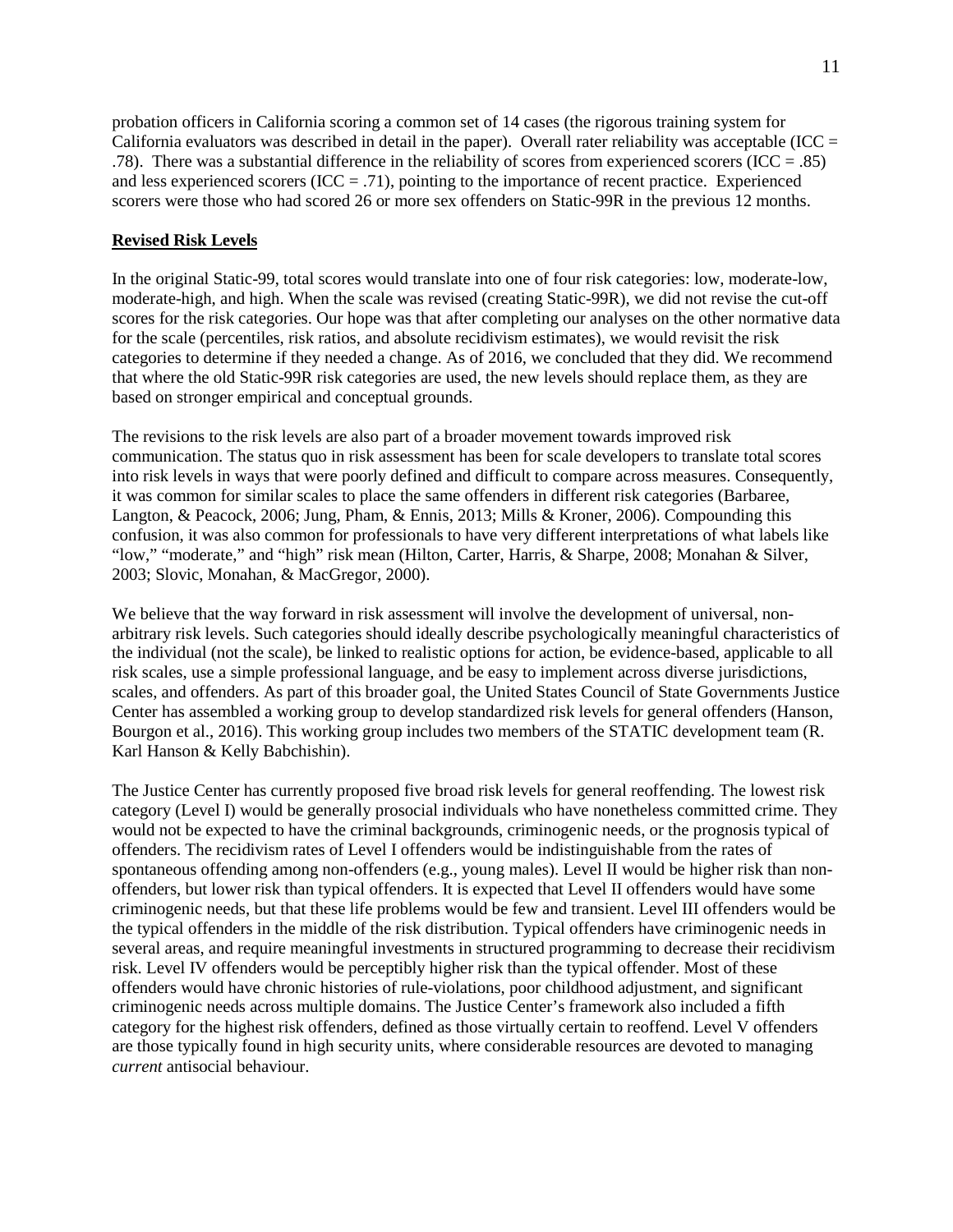The new risk levels for Static-99R were developed in line with the Justice Center's proposed risk levels and informed by empirically based risk communication metrics (percentiles, risk ratios, and recidivism estimates; for further explanation of the new categories, see Hanson, Babchishin, Helmus, Thornton, & Phenix, 2016). Given that the Justice Center's standardized risk levels were based on general offending, not sexual offending, the new STATIC levels made two significant deviations from the Justice Center's proposed categories. Firstly, we defined Level I offenders as those whose sexual recidivism rates are generally indistinguishable from non-sex offenders with no known history of sex offending. In other words, this is a group whose risk of sexual reoffending is not different from other offenders in the criminal justice system who are not considered sex offenders. Secondly, given the low base rates of sexual recidivism, we are not currently able to empirically identify a group of sex offenders who are "virtually certain" to reoffend. Consequently, no Static-99R scores meet the definition of a Level V offender. However, it is possible to distinguish two groups who are meaningfully higher risk than Level III offenders. Consequently, we have labelled the two highest risk levels for Static-99R as Level IVa and Level IVb.

#### **The revised Static-99R risk categories are as follows:**

Level I – Very low risk (Scores of -3 to -2) Level II – Below average risk (Scores of -1 to 0) Level III – Average risk (Scores of 1 to 3) Level IVa – Above average risk (Scores of 4 to 5) Level IVb – Well above average risk (Scores of  $6+$ )

We recognize that evaluators tend to prefer labels for risk levels (e.g., "very low risk") and we have provided them above. However, we also encourage evaluators to recognize biases, heuristics, and emotional reactions that are inherent in such common language terms. Consequently, we encourage evaluators to use "Level I" (and so forth) either instead of or in addition to the labels for each level. The language of "Levels" has the advantage of consistency with the Justice Center's proposed definitions, and hopefully will become a common language used across diverse risk scales.

Although these are the new risk levels for Static-99R, we recognize that risk categories are most useful when they are meaningfully linked to decisions (e.g., treatment or supervision resource allocation). Consequently, it is possible that some jurisdictions may develop their own risk categories to maximize the utility of Static-99R for their decision-making purposes. For example, if a jurisdiction wants to refer the 10% highest risk offenders for high-intensity treatment, then it may make sense to create a high risk category defined by the top 10% of scores (using percentiles). Alternately, matching offenders to tiered services may necessitate reducing the five risk categories to three (if so, we would recommend clumping the first two categories together and the last two categories together). When evaluators or jurisdictions develop their own risk categories linked to specific policy actions, we recommend that when different words are used to describe site specific levels (different from the standard language proposed above), and when the site specific levels are identified as different from those proposed by the STATIC development team, that the definition of the site specific risk categories are clearly described in the report.

#### <span id="page-11-0"></span>**Whom Can You Use Static-99R On?**

Static-99R is an actuarial risk assessment instrument designed to assess risk of sexual recidivism for adult males who have already been charged with or convicted of at least one sex offence against a child or a non-consenting adult. This includes offenders who are under some type of mental health commitment such as those found unfit to stand trial or not guilty by reason of insanity. Static-99R may be used with first-time sex offenders.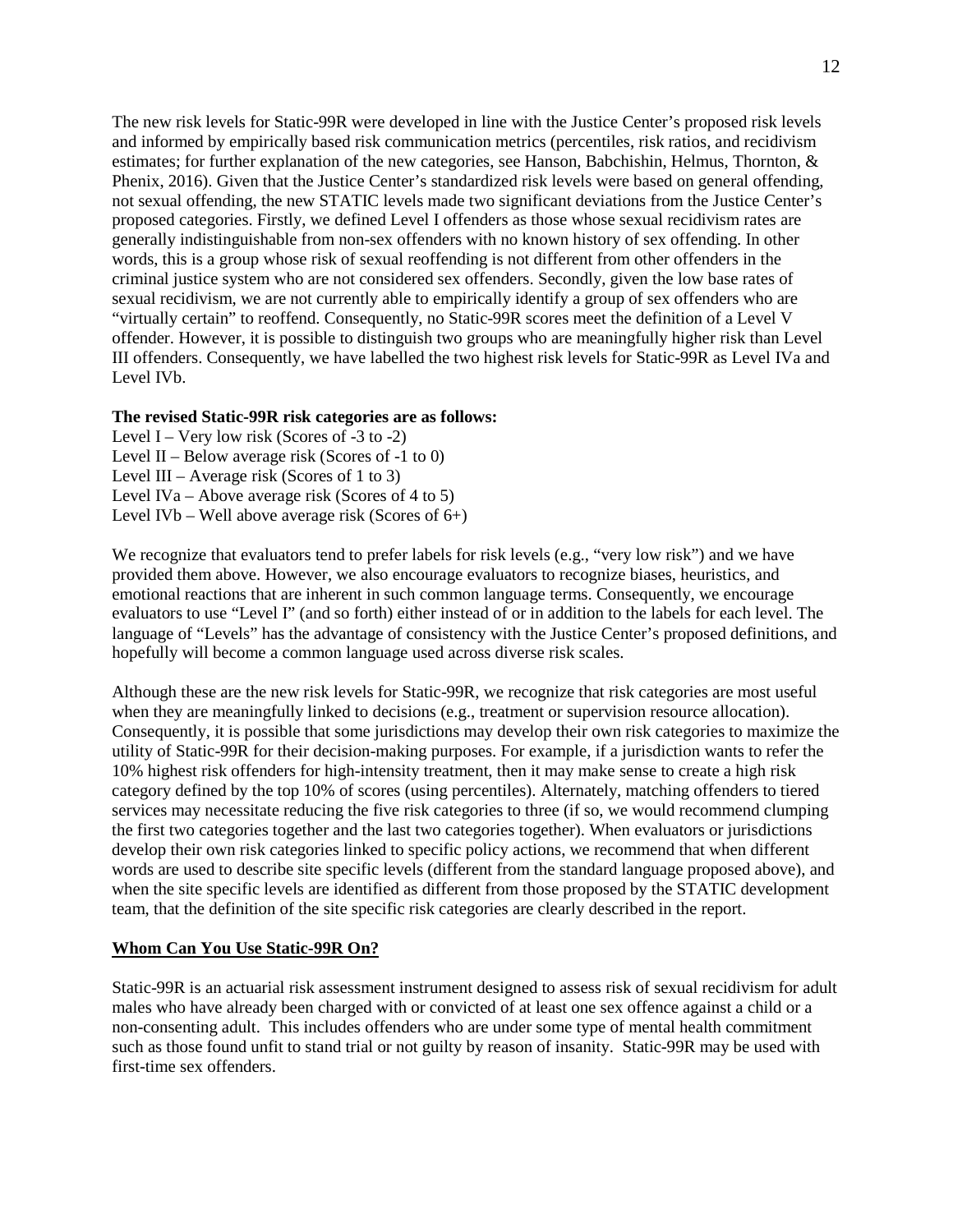This instrument is not recommended for females, young offenders (those having an age of less than 18 years at time of release – see additional restrictions on use with adolescents who have sexually offended on page 14), or for offenders who have only been convicted of prostitution related offences, pimping, sex in public locations with consenting adults, or possession/distribution of pornography/indecent materials including child pornography. Static-99R is not recommended for use with those who have never committed a sex offence, nor is it recommended for making recommendations regarding the determination of guilt or innocence in those accused of a sex offence. Static-99R is not appropriate for individuals whose only sexual "crime" involves consenting sexual activity with a similar age peer (e.g., Statutory Rape {a U.S. charge} where the ages of the perpetrator and the victim are close and the sexual activity was consensual); see page 76 for the criteria to determine consenting activity with a similar age peer.

Static-99R applies where there is reason to believe an actual sex offence has occurred (see pages 20 to 28) with an identifiable victim (see page 74) and the offender has received a charge or conviction (see pages 28 to 37). The offender need not have been convicted of the offence. The original samples used to create this instrument contained a number of individuals who had been found not guilty by reason of insanity and others who were convicted of non-sexual crimes, but in all cases these offenders had committed real sex crimes with identifiable victims. Static-99R may be used with offenders who have committed sex offences against animals. If an offender has only one sex offence on his record and was charged and found not guilty, and the evaluator believes that on a Balance of Probabilities, there was not a sex offence against an identifiable victim, then Static-99R should not be scored. If the offender was arrested or knows a warrant has been issued for his arrest, this counts as an arrest even if the offender flees the jurisdiction before he can be arrested. These arrests would count as equivalent to a charge. For a detailed explanation as to what may be counted as a charge or conviction please refer to pages 28–37 under the sections "Conviction/sentencing date versus charges" to "Index sex offence."

Static-99R cannot be used with offenders only charged or convicted of possession or distribution of child pornography, unless their behaviour involved the creation of child pornography with a real identifiable child. Note that the creation of child pornography requires a real identifiable child. For example, an offender who takes pictures of neighbourhood children but morphs the images of neighbour children's heads onto the images of child pornography, could not be scored on Static-99R.

#### **Violent and General Recidivism**

Static-99R is intended to provide information on risk for sexual recidivism only. To comment on the risk for violent or general recidivism among sex offenders, we recommend using the BARR-2002R, which can be scored from Static-2002R items (see Babchishin et al., 2016).

#### <span id="page-12-0"></span>**Time Offence-Free in the Community After Release from the Index Sex Offence**

In some cases, evaluations may be for offenders who have had a substantial period at liberty in the community (since their release from the index sex offence; see definition and examples of "release" on pages 48) with opportunity to sexually reoffend, but have not done so. The longer an offender has been free of detected sexual offending since his release to the community from their index sex offence, the lower their risk of recidivism. Our research has found that, in general, for every five years the offender is in the community without a new sex offence, their risk for recidivism roughly halves (Hanson, Harris, Helmus, & Thornton, 2014). Consequently, we recommend that for offenders with two years or more sex offence free in the community since release from the index offence, the time they have been sex offence free in the community should be considered in the overall evaluation of risk. Static risk assessments estimate the likelihood of recidivism at the time of release and we expect they would be valid for approximately two years. For offenders released for longer than two years and who have remained sex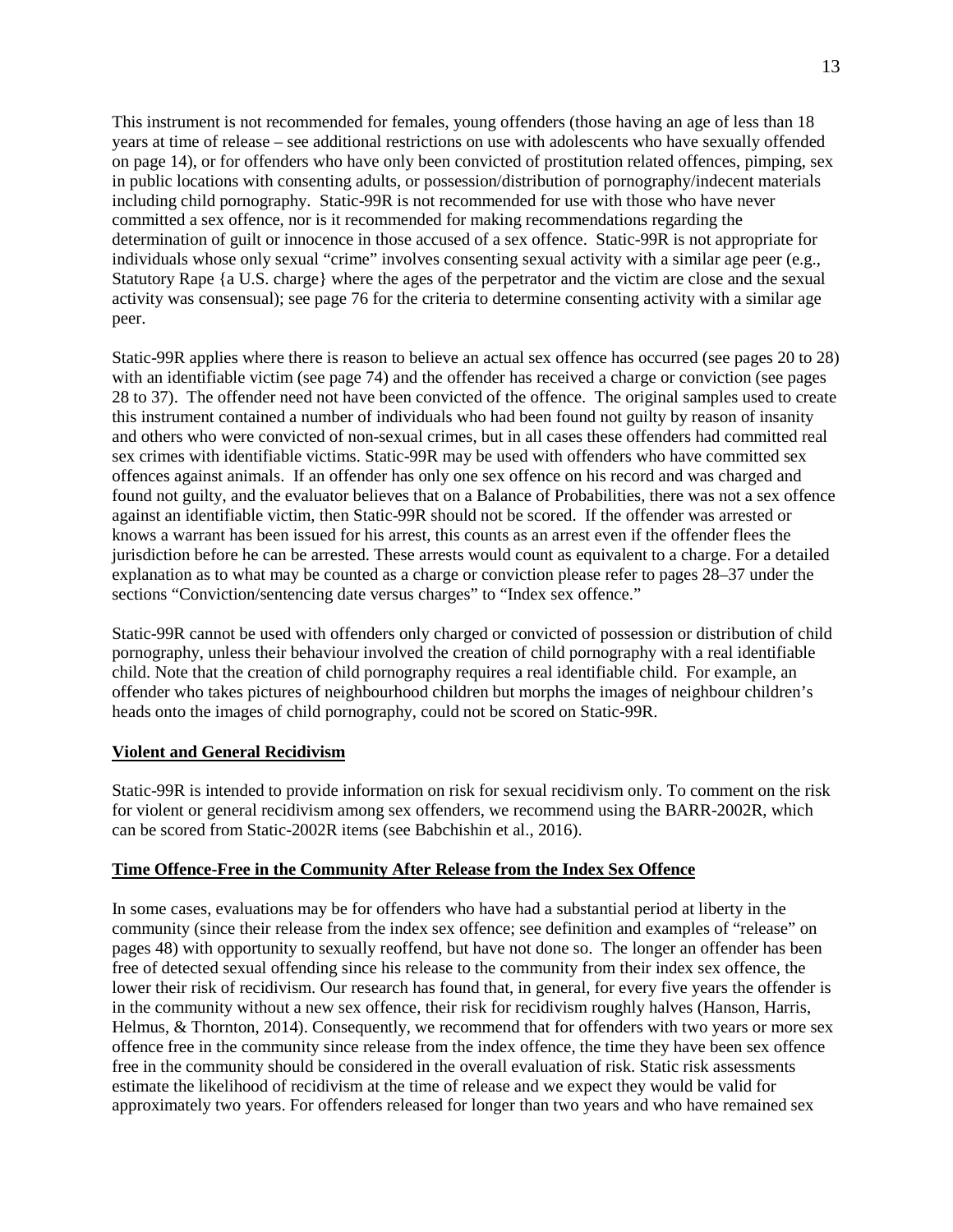offence free, consider their overall behaviour and factors external to Static-99R in your overall risk assessment. For example, if the offender reoffended with a non-sex offence or non-sexual violence, this would be considered outside their Static-99R score (which is estimated from time of release from their index sex offence). Historical sex offences (i.e., where an offender has a recent charge/conviction for a sex offence that may have occurred years or decades earlier) are discussed further on pages 38 to 44 and represent a different situation than what is discussed here (as this section refers to time since release from the index offence, not since the commission of the index offence).

#### <span id="page-13-0"></span>**Static-99R When the Current Offence is Not a Sexually Motivated Offence**

Static-99R is appropriate for offenders with a history of sex offences but who are currently serving a sentence for a non-sex offence (note that in these cases, the paragraph above on time offence-free since release from the index sex offence may be applicable). Static-99R (and the age item) should be scored according to the most recent sex offence as the index offence (see pages 38 to 44 for further definition and examples). Their current non-sex offence (and any other criminal history accrued after release from their index sex offence) will not be considered anywhere in scoring Static-99R (although it should be considered elsewhere in a risk assessment report).

#### <span id="page-13-1"></span>**Static-99R with Adolescents who Sexually Offend**

The only circumstances where Static-99R could be used with adolescents who have sexually offended (and even then, we suggest using the scale with caution and including appropriate caveats in your report) is where the offender was released from the index sex offence at age 18 or older, was 17 years old when he committed the offence, AND the offence appears similar in nature to typical sex offences committed by adult offenders. If any of these conditions are not met, Static-99R should not be used.

It should be noted that there were a small number of people in the original Static-99 samples and in normative data samples who had committed sex offences as juveniles (under the age of 18 years) and who were released as adults. In some cases an assessment of Static-99R risk potential may be useful on an offender of this nature (see below for greater detail).

Evaluations of juveniles based on Static-99R must be interpreted with caution as there is a very real theoretical question about whether juvenile sex offending is the same phenomena as adult sex offending in terms of its underlying dynamics and our ability to affect change in the individual, with research increasingly concluding that adults and adolescents who commit sex offences are meaningfully different (Caldwell, 2010; Chaffin, 2008; Chaffin, Letourneau, & Silovsky, 2002; Letourneau & Miner, 2005). In addition, the younger the adolescent is, the more important these questions become. In general, the research literature leads us to believe that adolescents who commit sex offences are not necessarily younger versions of adult sex offenders. In comparison to adult sex offences, the sex offences committed by juveniles are more likely to involve peers as co-offenders, lack planning, and lack indicators of deviant sexual interests. Developmental, family, and social factors would be expected to impact on recidivism potential. We have reason to believe that people who commit sex offences only as children/young people are a different profile than adults who commit sex offences. In cases such as these, we recommend that Static-99R scores be used with caution and only as part of a more wide-ranging assessment of sexual and criminal behaviour.

Although a meta-analysis of eight studies (Viljoen, Mordell, & Beneteau, 2012) has found that Static-99R has acceptable discrimination with juvenile offenders (i.e., the scale ranks offenders in their likelihood of recidivism, so high-risk juvenile offenders are more likely to reoffend than low-risk juvenile offenders), there are no studies assessing the calibration of the scale (i.e., whether the predicted recidivism estimates associated with Static-99R are applicable to adolescents who sexually offend). It is possible that the scale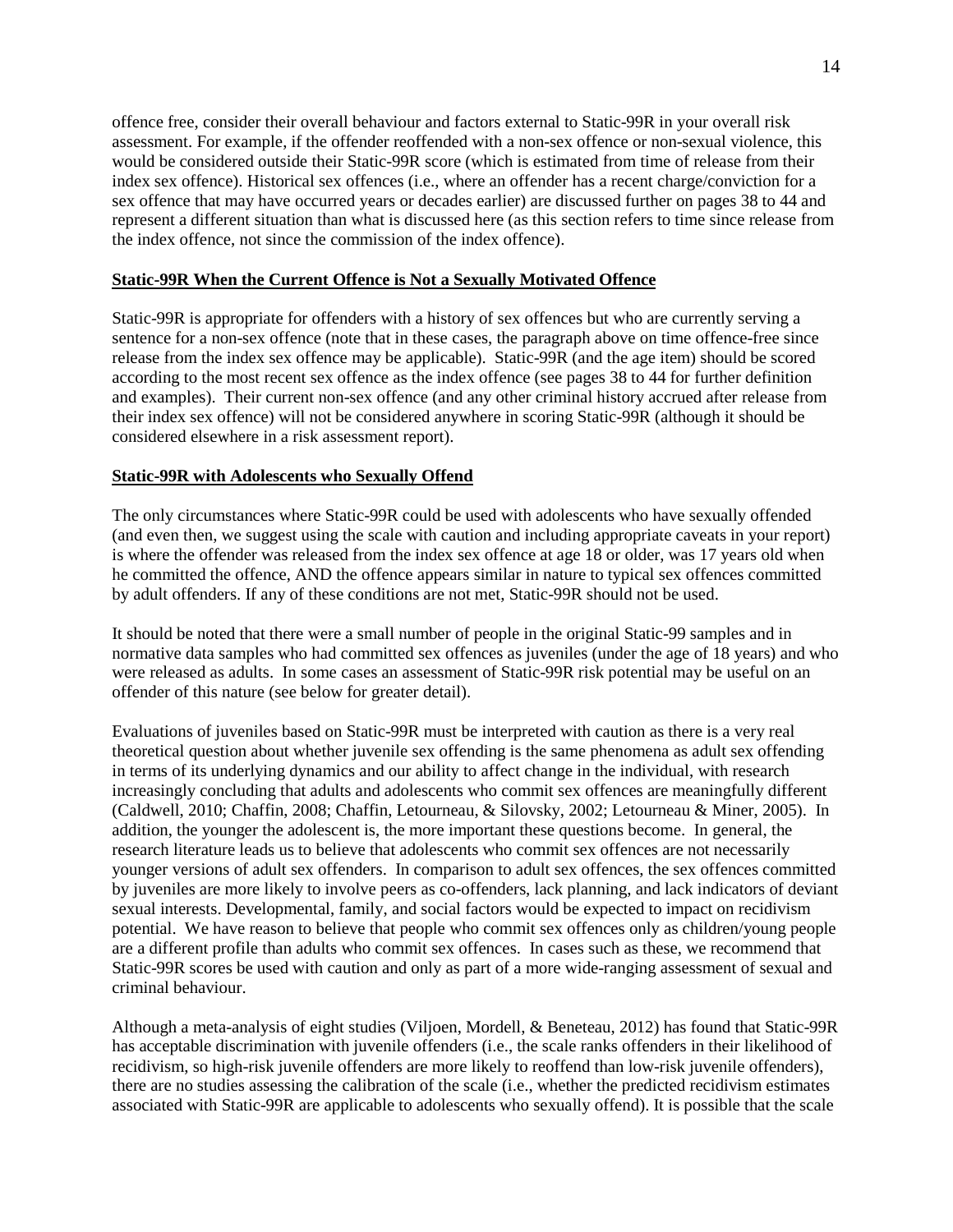may over-estimate absolute recidivism rates for adolescents. Consequently, the recidivism rates from Static-99R should never be applied to individuals whose last known sex offence behaviour was before the age of 17.

In certain cases, the Static-99R may be useful with adolescents who have sexually offended, if used cautiously. There would be reasonable confidence in the instrument where the convictions are related to offences committed at the age of 17. In general, the younger the child, the more caution should be exercised in basing decisions upon Static-99R estimates. For example, if a 17-year-old offender committed a rape, alone, on a stranger female, you would have reasonable confidence in the Static-99R estimates. On the other hand, if the offender is now an adult (18+ years old) and the last sex offence occurred when that individual was 14 or 15, Static-99R estimates would not apply. If the sex offences occurred at a younger age or they look "juvenile" (participant in anti-social behaviour towards peers that had a sexual component) we would recommend that the evaluator use risk scales specifically designed for adolescent sex offenders.

The largest category of adolescents who sexually offend is generally antisocial youth who sexually victimize a peer when they are 13 or 14 years of age. These adolescents are most likely sufficiently different from adult sex offenders that we do not recommend the use of Static-99R nor any other actuarial instruments developed on samples of adult sex offenders. We would refer evaluators to other risk scales designed for juvenile sex offenders.

When scoring Static-99R, juvenile offences, when they are known from official sources, count as charges and convictions on "Prior Sex offences" regardless of the present age of the offender. Self-reported juvenile offences in the absence of official records do not count, except in rare situations (see pages 8-9).

#### <span id="page-14-0"></span>**Static-99R with Offenders Who are Developmentally Delayed**

The original Static-99 samples contained a number of developmentally delayed offenders. A subsequent meta-analysis found that Static-99R predicted sexual recidivism well for developmentally delayed offenders (Hanson, Sheahan, & VanZuylen, 2013); consequently, we recommend the scale for use with this population.

#### <span id="page-14-1"></span>**Static-99R with Institutionalized Offenders**

Static-99R is intended for use with individuals who have been charged with, or convicted of, at least one sex offence. Occasionally, however, there are cases where an offender is institutionalized for a non-sex offence but, once incarcerated, engages in sexual assault or sexually aggressive behaviour that is sufficiently intrusive to come to official notice. In some of these cases charges are unlikely (e.g., the offender is a "lifer"). If no sanction is applied to the offender, these offences are not counted. If the behaviour is sufficiently intrusive that it would most likely attract a criminal charge had the behaviour occurred in the community and the offender received some form of "in-house" sanction (e.g., administrative segregation, punitive solitary confinement, moved to a higher security prison or unit, etc.), these offences would count as charges on the Static-99R (see pages 36 to 37 for greater detail on what counts as equivalent to a charge). If that behaviour was a sexual crime, this would create a new index sex offence. However, if no sanction is noted for these behaviours, they cannot be used in scoring Static-99R.

#### <span id="page-14-2"></span>**Static-99R with Offenders who Aid in a Sex Offence**

Risk tools like Static-99R apply to individuals who have committed an offence with a sexual motivation against an identifiable victim. If the offence did not have sexual motivation, then it would be inappropriate to use Static-99R. For example, the offender may arrange for another offender to molest a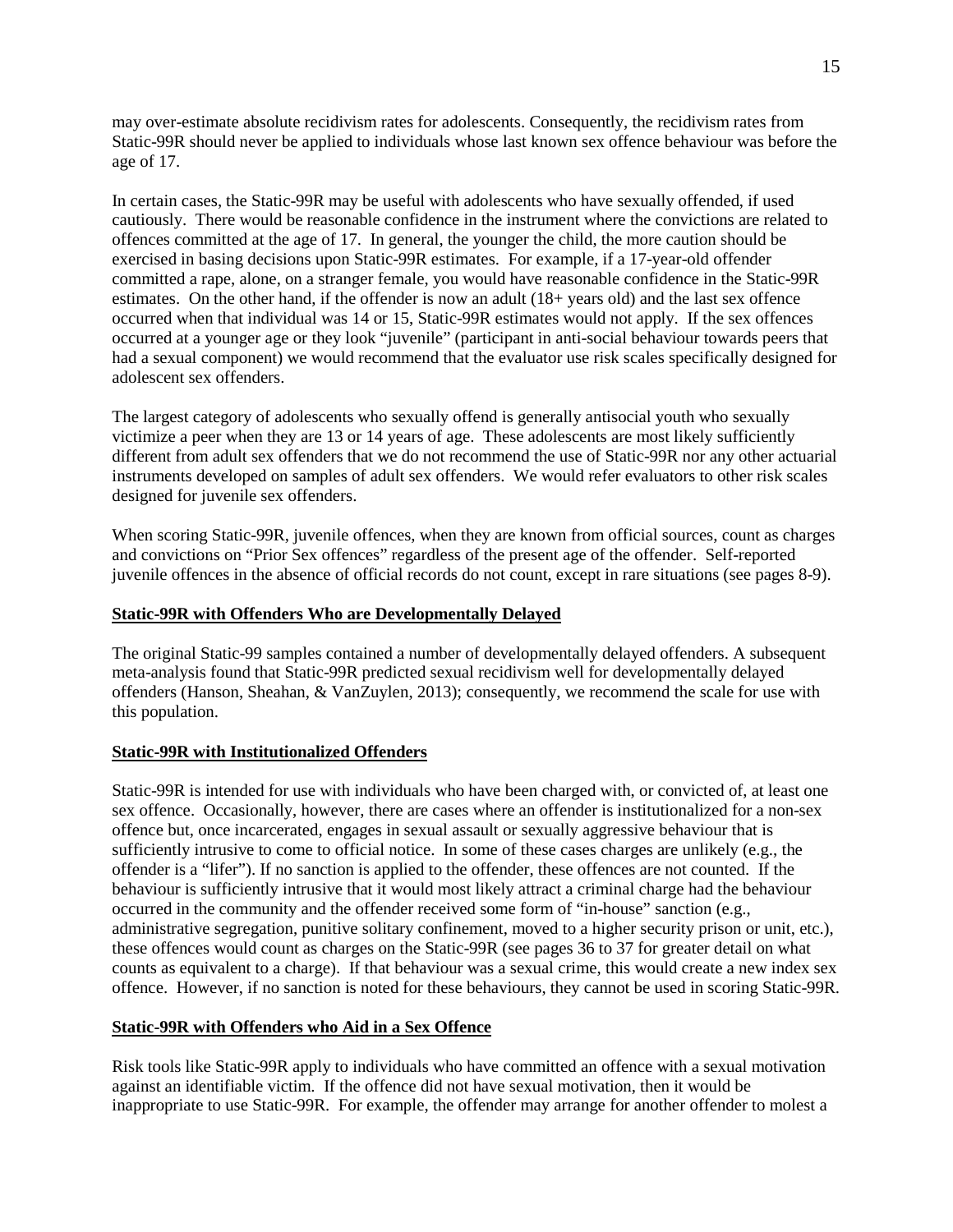child but did not participate in the act for the purpose of sexual arousal (e.g., the motive may have been economic). It is also possible that the offender may want to watch a video of the molestation, which would indicate sexual motivation. It is appropriate to use Static-99R if, on a Balance of Probabilities (see page 19 for a definition of this term), it is believed that the offence had a sexual motivation.

#### <span id="page-15-0"></span>**Static-99R with Non-Caucasian Sex Offenders**

Although there is ample empirical support for risk factors and risk assessment tools among sex offenders, virtually all of this research has been conducted with samples of primarily Caucasian offenders.

Studies have found that Aboriginal (e.g., Babchishin, Blais, & Helmus, 2012), African-American (Varela, Boccaccini, Murrie, Caperton, & Gonzalez, 2013), and African-Asian offenders (Långström, 2004) score higher on Static-99R than Caucasian offenders, whereas Latino sex offenders score lower on Static-99R than Caucasian offenders (Varela et al., 2013). However, the fact that non-Caucasian offenders and Caucasian offenders exhibit differences on Static-99R risk factors does not mean that Static-99R predicts differently between these groups.

Table 1 (page 17) presents a summary of five studies which compared the relative predictive accuracy of Static-99R scores across racial groups. Despite a general trend of Static-99R scores predicting sexual recidivism better for Caucasian offenders (AUCs range from .57 to .86, *Mdn* = .76) than for non-Caucasian offenders (AUCs ranged from .52 to .79, *Mdn* = .70), the three studies that conducted comparison analyses did not find a statistically significant difference between groups. The variability of results, however, should be a consideration in applied risk assessments with sex offenders identified with an ethnic minority.

#### <span id="page-15-1"></span>**Static-99R and Offenders with Mental Health Issues**

The Static-99R samples contained significant numbers of individual offenders with major mental disorders. It is appropriate to use Static-99R to assess individuals with mental health issues, such as schizophrenia and mood disorders. A review of the literature has also generally found static risk scales to discriminate well among offenders with major mental illness (Kelley & Thornton, 2015). Although sex offenders with a history of psychiatric hospitalization are, on average, higher risk than other sex offenders, a history of psychiatric hospitalization provides limited information for risk prediction once established risk factors are considered (Lee & Hanson, 2016). In the Lee and Hanson (2016) dataset, Static-99R showed good discrimination for sexual recidivism among offenders with a history of psychiatric hospitalization (AUC = .76, 95% C.I. of .62 to .89, *n* = 108, with 17 recidivists). Given that mental health variables are generally not predictive of recidivism (Bonta, Blais, & Wilson, 2014), pending further calibration studies, there is no reason to suspect that the recidivism estimates for Static-99R would not be applicable to this subgroup.

# <span id="page-15-2"></span>**Static-99R and Gender Transformation**

Static-99R is only recommended, at this time, for use with adult males. Male to female transgender clients are considered male until near end of the process. Specifically, to be considered no longer a male for Static-99R purposes, the individual must not have a penis and have lived for at least two years as a woman. Static-99R does not apply to female to male transgender offenders as they are outside the sampling frame of the scale.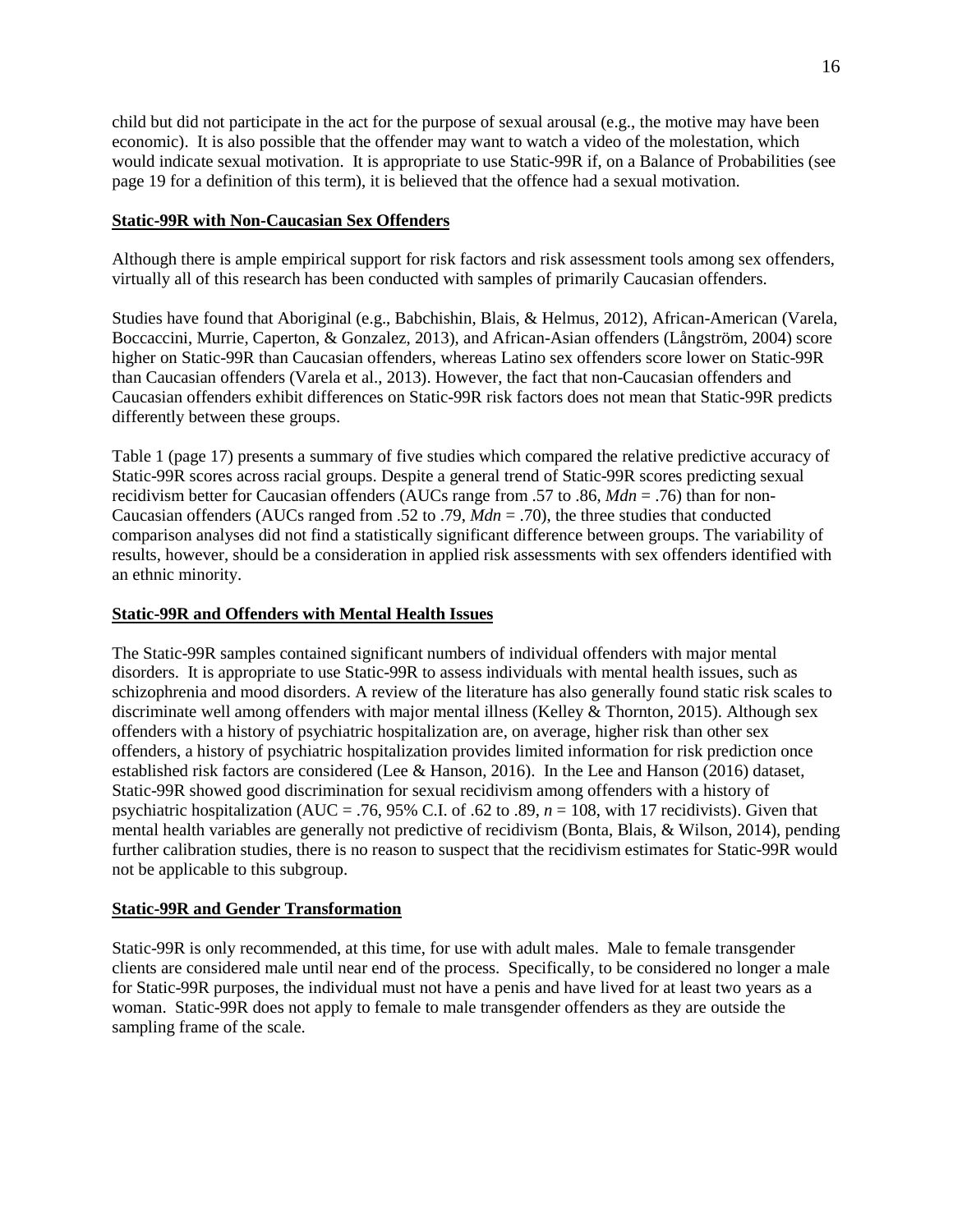# Table 1 *Static-99R Studies Comparing the Relative Predictive Accuracy between Racial Groups*

| <b>Study</b>        | Country    | Comparison                     | <b>Mean</b>      | <b>Scale</b> | <b>Predictive Accuracy (Sexual Recidivism)</b> |                  |                   |                      |
|---------------------|------------|--------------------------------|------------------|--------------|------------------------------------------------|------------------|-------------------|----------------------|
|                     |            |                                | <b>Follow-up</b> |              | $N$ Caucasian                                  | <b>AUC</b>       | $N$ Non-Caucasian | <b>AUC [95% CI]</b>  |
| Babchishin et al.   | Canada     | Non-Aboriginal vs. Aboriginal  | 6 years          | Static-99    | 1,269                                          | $.73$ [.68, .77] | 319               | $.70$ [.62, .77]     |
| $(2012)^1$          |            |                                |                  | Static-99R   |                                                | $.74$ [.70, .78] |                   | .71 [.64, .79]       |
| Hanson, Lunetta     | <b>USA</b> | Caucasian vs. Hispanic         | 5 years          | Static-99    | 140                                            | $.86$ [.72, .99] | 200               | $.75$ [.40, 1.00]    |
| et al. $(2014)^1$   |            |                                |                  | Static-99R   |                                                | $.85$ [.72, .98] |                   | $.75$ [.40, 1.00]    |
|                     |            | Caucasian vs. African American |                  | Static-99    |                                                | $.86$ [.72, .99] | 99                | $.75$ [ $.55, .94$ ] |
|                     |            |                                |                  | Static-99R   |                                                | $.85$ [.72, .98] |                   | .76 [.56, .97]       |
| Långström           | Sweden     | Nordic vs. Non-Nordic European | 6 years          | Static-99    | 1,085                                          | $.76$ [.70, .84] | 49                | $.79$ [.59, .99]     |
| $(2004)^2$          |            | Nordic vs. African Asian       |                  | Static-99    | 1.085                                          | $.76$ [.70, .84] | 128               | $.52$ [.38, .65]     |
| Smallbone &         | Australia  | Non-Aboriginal vs. Aboriginal  | 29 months        | Static-99    | 320                                            | $.82$ [.68, .91] | 67                | $.76$ [.61, .91]     |
| Rallings $(2013)^2$ |            |                                |                  | Static-99R   |                                                | $.79$ [.68, .91] |                   | $.61$ [.45, .77]     |
| Varela et al.       | <b>USA</b> | Caucasian vs. Hispanic         | 5 years          | Static-99    | 912                                            | $.57$ [.45, .70] | 588               | $.59$ [.45, .73]     |
| $(2013)^1$          |            |                                |                  | Static-99R   |                                                | $.59$ [.45, .72] |                   | $.57$ [.41, .73]     |
|                     |            | Caucasian vs. African American |                  | Static-99    |                                                | $.57$ [.45, .70] | 411               | $.58$ [.43, .73]     |
|                     |            |                                |                  | Static-99R   |                                                | $.59$ [.45, .72] |                   | $.65$ [.51, .78]     |

*Note.* Bolded values denote that the Static-99R scores predicted sexual recidivism at  $p < .05$ .

<sup>1</sup>Conducted analyses comparing between groups and did not find a statistically significant difference between groups in Static-99/R predictive accuracy.

 $2$ Did not conduct analyses comparing between groups but concluded there was a difference in predictive accuracy.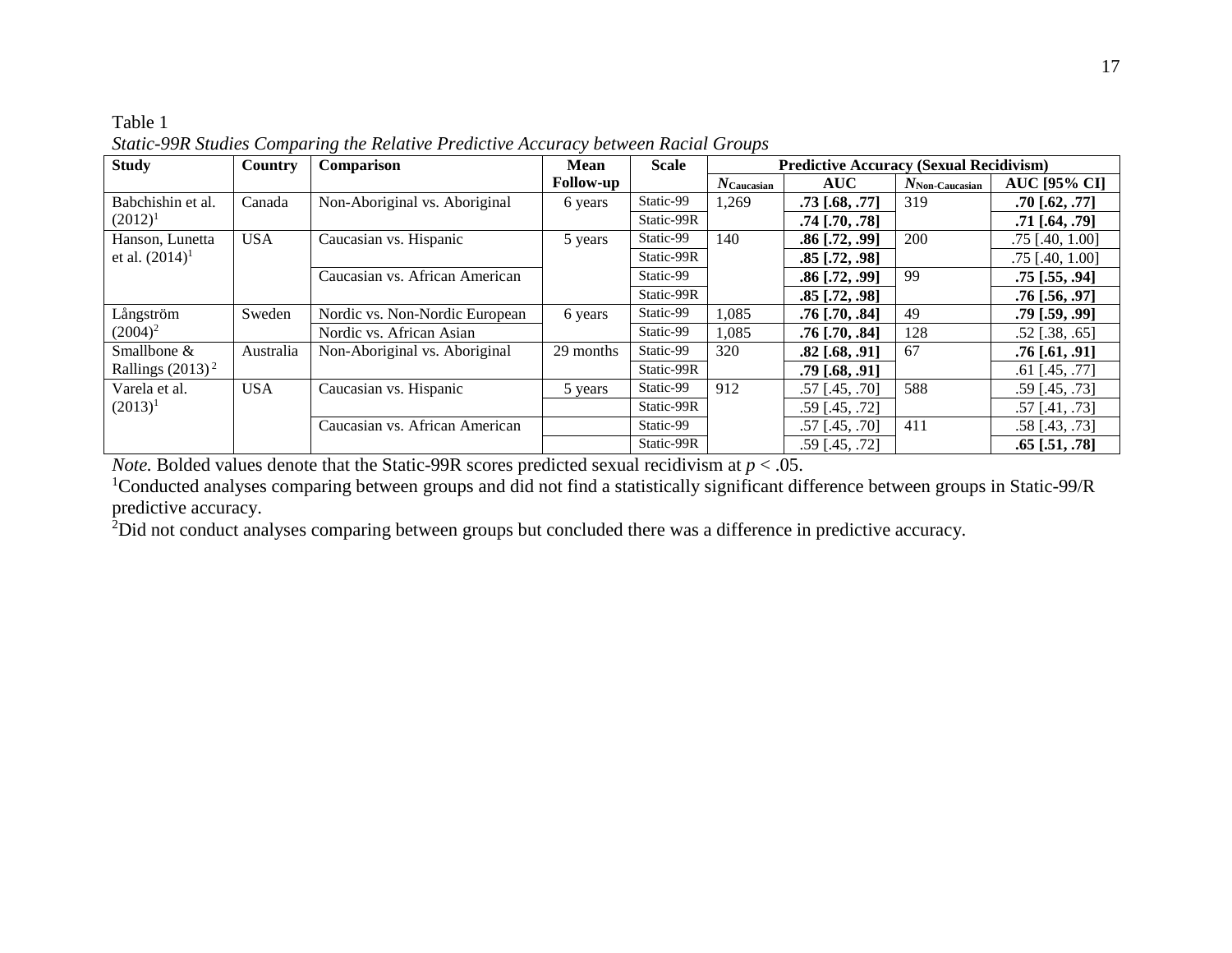# <span id="page-17-0"></span>**Information Required to Score Static-99R**

Although potentially useful, an interview with the offender is not necessary to score Static-99R.

Three basic types of information are required to score Static-99R: demographic information, an official criminal record, and victim information.

#### **Demographic Information**

Two Static-99R items require demographic information. The offender's date of birth is required in order to determine age at release from the index sex offence. The second item that requires knowledge of demographic information is "Ever lived with an intimate partner – 2 years?" To answer this question the evaluator must know if the offender has ever lived in an intimate (sexual) relationship with another adult, continuously, for at least two years prior to the index sex offence.

#### **Official Criminal Record**

In order to score Static-99R, the evaluator must have access to an official criminal record as recorded by police, court, or correctional officials. From this official criminal record you score five of Static-99R's items: "Index non-sexual violence – Any convictions," "Prior non-sexual violence – Any convictions," "Prior sex offences," "Prior sentencing dates," and "Non-contact sex offences – Any convictions". Selfreport is generally not acceptable to score these five items – in the Introduction section, see sub-section – "Self-report and Static-99R" (pages 8 to 9).

#### **Victim Information**

Static-99R contains three victim information items: "Any unrelated victims," "Any stranger victims," and, "Any male victims." To score these items the evaluator may use any credible information at their disposal except polygraph examination. For each of the offender's sex offences, the evaluator must know the gender and pre-offence degree of relationship between the victim and the offender. For additional information on handling missing information about victims, see page 77.

#### <span id="page-17-1"></span>**Polygraph Information**

Information derived solely from polygraph interviews or examinations (for example, information on victims or offence motivation) is normally not used to score Static-99R. The reason that polygraph information is excluded is that such information was not used in the development and validation of Static-99R. Polygraph-assisted disclosures typically provide greater diversity of victim types than gleaned from other sources; consequently, routinely including information from polygraph would inflate the scores compared to the procedures used to score Static-99R in the development and validation samples.

Where an admission is initially made in preparation for a polygraph examination, during the prepolygraph interview, during a post-polygraph interview, or subsequent to testing deceptive on a polygraph examination, it would normally not be counted in scoring the Static-99R, regardless of whether it was subsequently repeated in treatment or in interviews. The one exception to this is where the disclosure eventually becomes sufficiently detailed that it essentially amounts to a confession of a specific criminal offense sufficient to make a new criminal investigation practical if the authorities were so minded. For example, "when I was 23, I sexually abused a 5 year old male by sucking his penis" would not be sufficiently detailed while "on January 15th 2013, in Marlborough, MA, when visiting with relatives Mark and Mary Smith, I sexually abused their 5 year old son by sucking his penis" would be sufficiently specific to count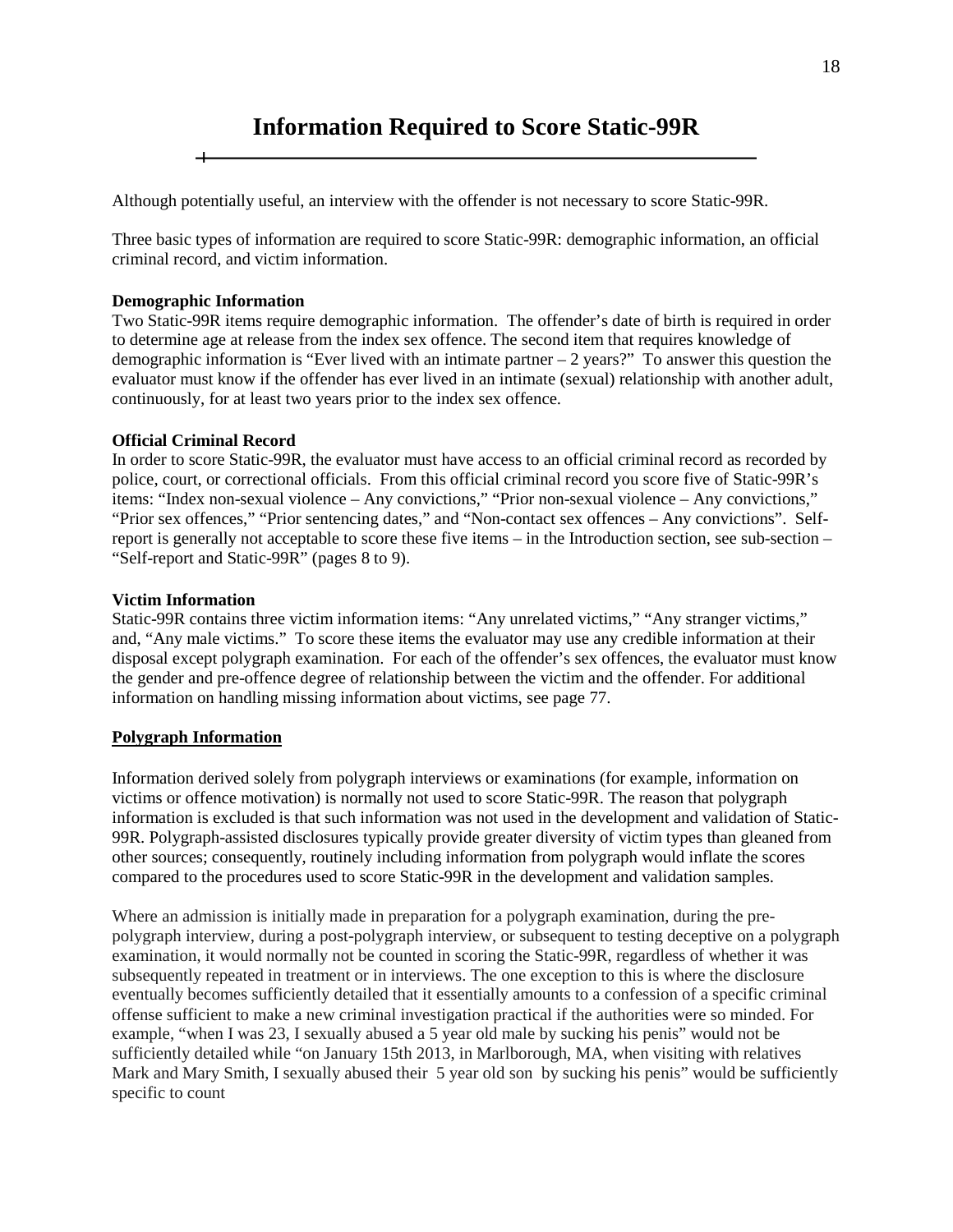#### <span id="page-18-0"></span>**Standards of Proof and Coding Static-99R**

"Standard of proof" is a legal concept that basically means "how sure are you" about something. Although the use of the terms in this manual will not always match that used by courts and related tribunals or administrative bodies, this terminology is nonetheless useful in establishing some general coding principles when dealing with the information in front of you. Legal systems vary, but most Western jurisdictions have the following three standards of proof:

- Beyond a Reasonable Doubt: This is the highest standard. It requires near certainty and is the standard necessary for criminal convictions and other high-stakes decisions.
- Balance of Probabilities (a.k.a., Preponderance of Evidence): This is the lowest standard. It is common in civil cases and basically means "more likely than not," or at least 51% certainty.
- Clear and Convincing Evidence (a.k.a., Clear and Convincing Proof): This less-common and infrequently used standard has a higher threshold than Balance of Probabilities, but it is not quite as stringent as Beyond a Reasonable Doubt.

There are two general types of decisions involved in scoring Static-99R. The first involves whether something counts as a conviction/sentencing date. Generally, a sentencing occasion requires a criminal conviction or its equivalent (which is subject to the Beyond a Reasonable Doubt standard). Some "findings of guilt" occur outside the criminal justice system (e.g., priests, military) and special rules apply; minimally, the Clear and Convincing Evidence standard should be met. Decisions based on a Balance of Probabilities are generally insufficient to be counted as a sentencing occasion.

Aside from the issue of whether something "counts" as a conviction or sentencing occasion, most other coding decisions are subject to the Balance of Probabilities standard (e.g., Is this victim a stranger? Was this offence sexually motivated? Would this behavior be subject to criminal sanction if the offender was not already on parole/probation?).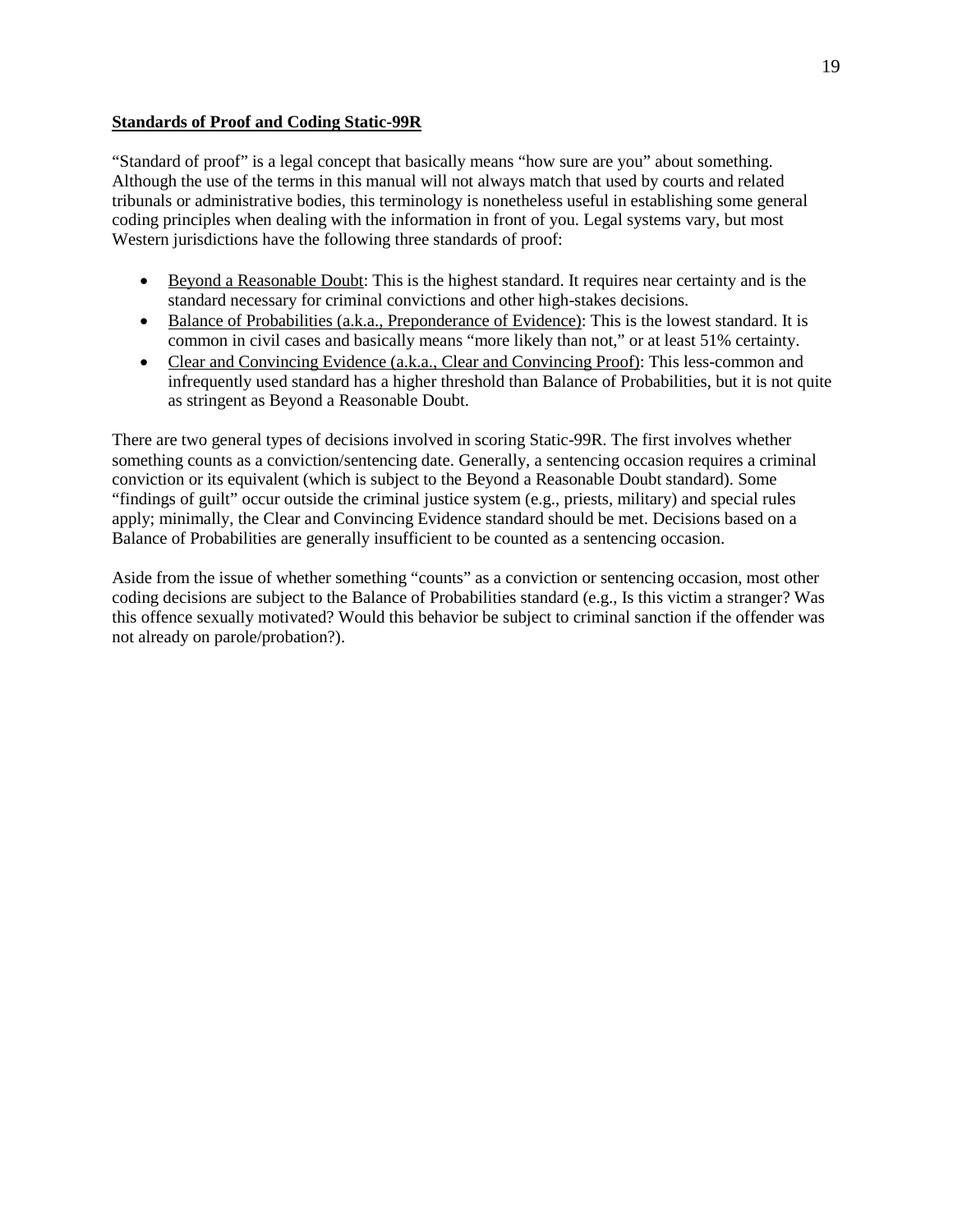#### <span id="page-19-1"></span><span id="page-19-0"></span>**Sex Offence**

For the purposes of a Static-99R assessment a sex offence is an officially recorded sexual misbehaviour or criminal behaviour with sexual intent. To be considered a sex offence the sexual misbehaviour must result in some form of criminal justice intervention (e.g., an arrest or charge) or official sanction (e.g., conviction). For people already engaged in the criminal justice system the sexual misbehaviour must be serious enough that individuals could be charged with a sex offence if they were not already under legal sanction**. Do not count offences such as failure to register as a sex offender or consenting sex in prison.**

Sex offences are scored only from official records and both juvenile and adult offences count. You may not count self-reported offences except under certain limited circumstances; please refer to the Introduction section – sub-section "Self-report and Static-99R." Self-reported offences that are subsequently discussed in a professional report are not considered "official records." However, a professional report that mentions a previous charge/conviction can count, if it is considered credible that an official record did/does in fact exist and has been obtained by a professional during a previous contact (e.g., if juvenile criminal records are no longer available, but a previous probation report mentions accessing that record and notes a charge or conviction).

An offence need not be called "sexual" in its legal title or definition for a charge or conviction to be considered a sex offence. Charges or convictions that are explicitly for sexual assaults, or for the sexual abuse of children, are counted as sex offences on Static-99R, regardless of the offender's motive. Offences that directly involve illegal sexual behaviour are counted as sex offences even when the legal process has led to a "non-sexual" charge or conviction. An example of this would be where an offender is charged with or pleads guilty to a Break and Enter but police reports indicate the offender's intent was to steal underwear to use for fetishistic purposes, or the offender is convicted of Disorderly Conduct for approaching a child and making sexual comments.

In addition, offences that involve non-sexual behaviour are counted as sex offences if they had a sexual motive and are part of the same continuous event. For example, consider the case of a man who strangles a woman to death as part of a sexual act but only gets charged with manslaughter. In this case the manslaughter charge would still be considered a sex offence. Similarly, consider a man who strangles a woman to gain sexual compliance but only gets charged with assault; this assault charge would still be considered a sex offence. Further examples of this kind include convictions for murder where there was a sexual component to the crime (perhaps a rape preceding the killing), kidnapping where the kidnapping took place but the planned sexual assault was interrupted before it could occur, assaults "pled down" from sexual assaults, and credible threats that are specific to a sex offence (e.g., 'if you don't do as I say, I will rape you').

Note, however, that not all charges and convictions that are part of the sentencing occasion (see definition on pages 28 to 37) for a sex offence will count as sexual. To count them as sexual, they should be part of the sexual motivation of the offence, or clearly part of the commission of the sex offence. For example, an offender is convicted of Breaking and Entering, Theft, and Rape, and the offence was that he broke into a house, stole some items, and also sexually assaulted the resident. In this example, the Breaking and Entering and Theft were not part of the sex offence and would not be counted as sex offence charges or convictions. If the offender was also convicted of Forcible Confinement for keeping the victim in the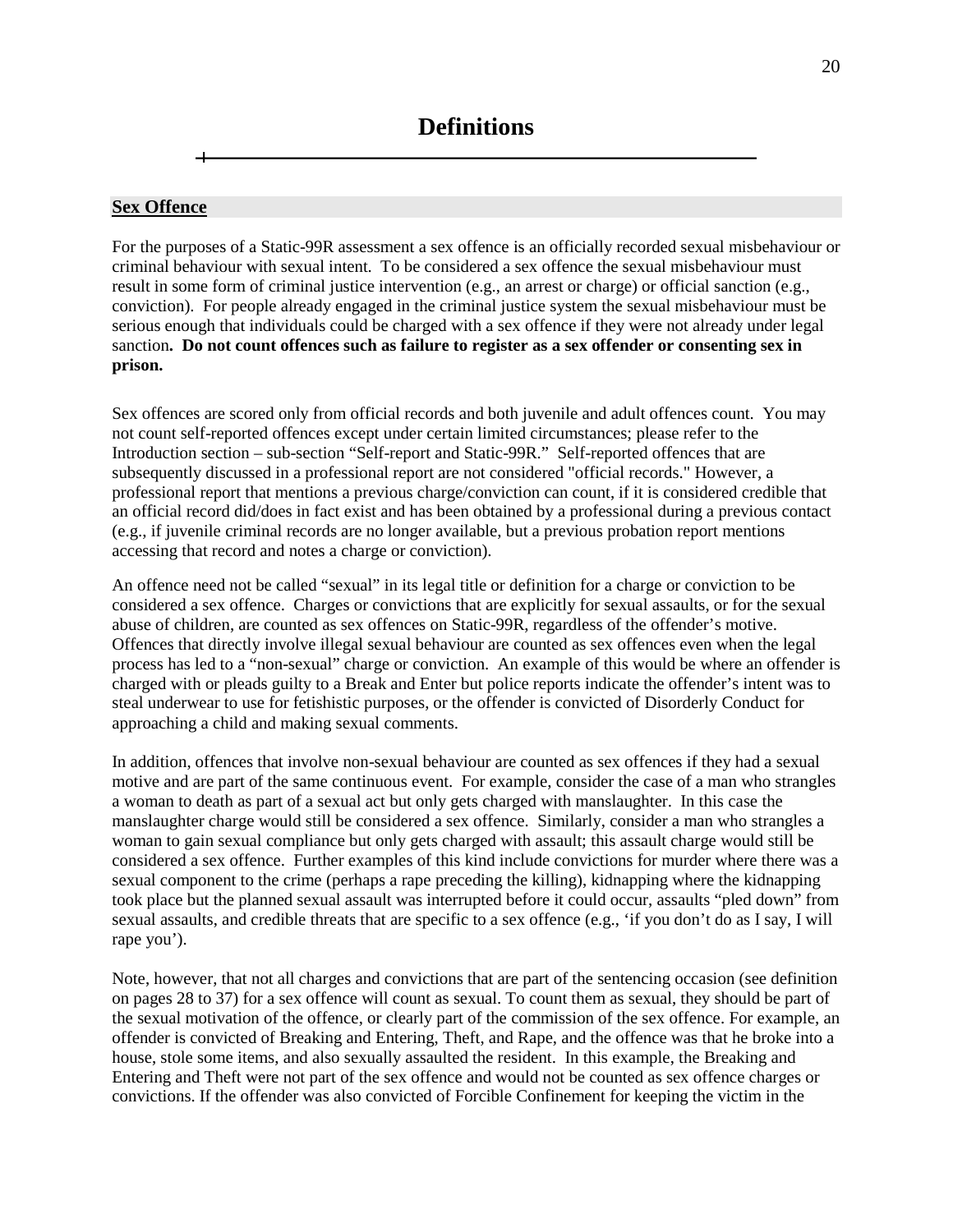house to facilitate the sexual assault, the Forcible Confinement would be counted as a sex offence charge and conviction. If, however, he locked the victim's boyfriend in the bathroom while he committed the sex offence, the Forcible Confinement would not be counted as sexual. If there is evidence that a sex offence charge has been pled down to solely a non-sexual charge/conviction then it can count as a sex offence charge and conviction. For example if there is evidence the intent of the Break and Enter was to steal panties but this was pled down only to a Break and Enter conviction, then the Break and Enter is counted as a sexual charge and conviction.

Non-sexually motivated physical assaults, threats of non-sexual violence, and stalking motivated by sexual jealousy do not count as sex offences when scoring Static-99R.

# **Additional Charges**

Offences that may not be specifically sexual in nature, occurring at the same time as the sex offence, and under certain conditions, may be considered part of the sexual misbehaviour. Examples of this would include an offender being charged with/convicted of the following:

- Sexual Assault (rape) in one section of the criminal code and False Imprisonment as a separate conviction from a separate non-sexual section of the criminal code.
- Sexual Assault (rape) and Kidnapping
- Sexual Assault (rape) and Battery

For a conviction to count as both non-sexual violence and a sex offence, the non-sexual violence behaviour must be part of the sex offence (e.g., same victim) and part of the behaviour necessary to achieve the sexual assault (e.g., the offender assaults the victim in order to gain compliance with the sexual behaviour). In instances such as these, the offender would be coded as having been convicted of two sex offences plus scoring in another item (index or prior non-sexual violence). For example, if an offender were convicted of any of the three examples above prior to the current "index" offence, the offender would score two prior sex offence charges and two prior sex offence convictions (On Item #5 – Prior Sex Offences) and a point for Prior Non-sexual Violence (Please see "Prior Non-Sexual Violence" or "Index Non-Sexual Violence" for a further explanation). If, on the other hand, the non-sexual violence was distinct from the sex offence (e.g., offender rapes a woman and then during his escape assaults a bystander), the conviction for Assault would be scored only as non-sexual violence and not both nonsexual violence and a sex offence.

# <span id="page-20-0"></span>**Category "A" and Category "B" Offences**

For the purposes of Static-99R, sexual misbehaviours are divided into two categories. Category "A" offences involve most criminal charges that we generally consider "sex offences" and that involve an identifiable child or non-consenting adult victim. This does not mean the evaluator must know the personal identity of the victim(s). It means it must be clear that the intent of the offender was to target a being (child, adult, or animal), even if the personal identity of that person is unknown to the evaluator or even the offender. For example, an offender who surreptitiously takes photographs underneath women's skirts (i.e., "upskirt" photos or videos) has identifiable victims (the women whose privacy he has violated) even if the personal identity of those women is never ascertained. For internet offences as per the sections on victim items (pages 74 to 78), the victim is identified as the person the offender believes he is in contact with (e.g., a female child), even if the person on the receiving end of the communication is actually an adult police officer. Category "A" offences include contact offences, including sex with animals and dead bodies, and some non-contact offences with clear victims such as exposure to others, voyeurism, B&E (breaking and entering) with a sexual intent (e.g., stealing underwear), and some internet offences (e.g., solicitation offences).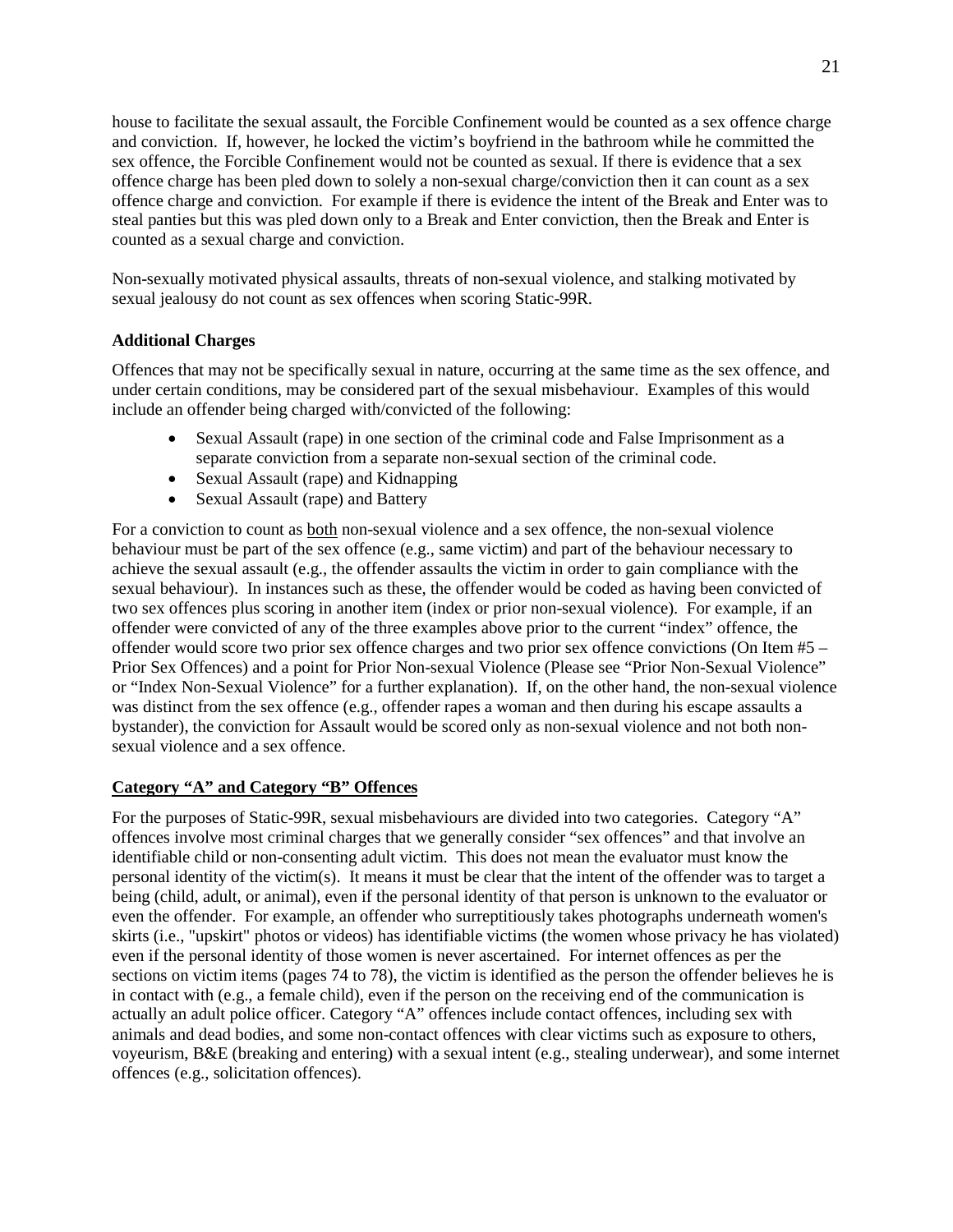Category "B" offences are typically identified by two main criteria: a) sexual behaviour that is illegal but the parties are consenting or no specific victim is involved and b) indecency without a sexual motive. Category "B" offences include consenting sex in public places, possession of pornography (including child pornography), failure to disclose HIV status, and all prostitution, pimping and related offences with the exception of paying for the sexual services of an individual incapable of providing consent (underage, mentally incompetent), which is a Category "A" sex offence. Behaviours such as urinating in public or public nudity associated with mental impairment are also considered Category "B" offences. Behaviours that are revenge or anger motivated but have a sexual connotation can also be Category "B" offences for scoring purposes. An example includes distributing obscene images of a person without their consent (revenge porn).

Online sexual threats that are sufficiently serious to warrant a criminal charge can be scored as Category "A" or Category "B" sex offences, depending on the circumstances. Category "A" sexual threats would include those that are evaluated as a credible threat against an identifiable victim. Category "B" sexual threats are more impersonal, generic threats that can be perceived as sexually threatening but there is doubt that the threat could realistically be carried out (e.g., rape threats made anonymously online, typically to someone who is a stranger and lives in a different city). Behaviours that are not criminal in nature and would not result in criminal charges for someone not already involved in the criminal justice system, such as making offensive comments with some sexual connotation (e.g., an offender telling a female officer to "suck my dick" out of anger) do not count as a sex offence (Category "A" or "B") even if the behaviour results in an institutional violation with a sanction.

Similar-age sexting (i.e., sending sexually explicit photos or messages, typically by phone) between underage peers that results in a criminal charge is scored as a Category "B" sex offence if the sexting is shared with other peers (e.g., other boys) but is not scored as a sex offence if the sexting is solely between the two underage peers (i.e., sender and receiver.)

"Publicity obscenities" (e.g., rude sexual comments made into a female journalist's microphone) or other clearly attention seeking behaviours would not be counted as a sex offence for scoring purposes even if they result in criminal charges.

Evaluators should keep in mind that although many Category "B" offences are "non-contact" offences, as noted above, some non-contact offences, such as exhibitionism and voyeurism, are Category "A" offences.

**Rule:** if the offender has **any** Category "A" offences on their record - all Category "B" offences should be counted as sex offences for the purpose of scoring prior sex offences or identifying the Index offence. Category "B" offences do not count for the purpose of scoring victim type items (with the exception of victims from non-disclosure of HIV status). Static-99R should not be used with offenders who have only Category "B" offences.

Offence names and legalities differ from jurisdiction to jurisdiction and a given sexual behaviour may be associated with a different charge in a different jurisdiction. The following is a list of offences that would typically be considered sexual. Other offence names may qualify when they denote sexual intent or sexual misbehaviour.

# **Category "A" Offences**

- Aggravated Sexual Assault
- Attempted sex offences (Attempted Rape, Attempted Sexual Assault)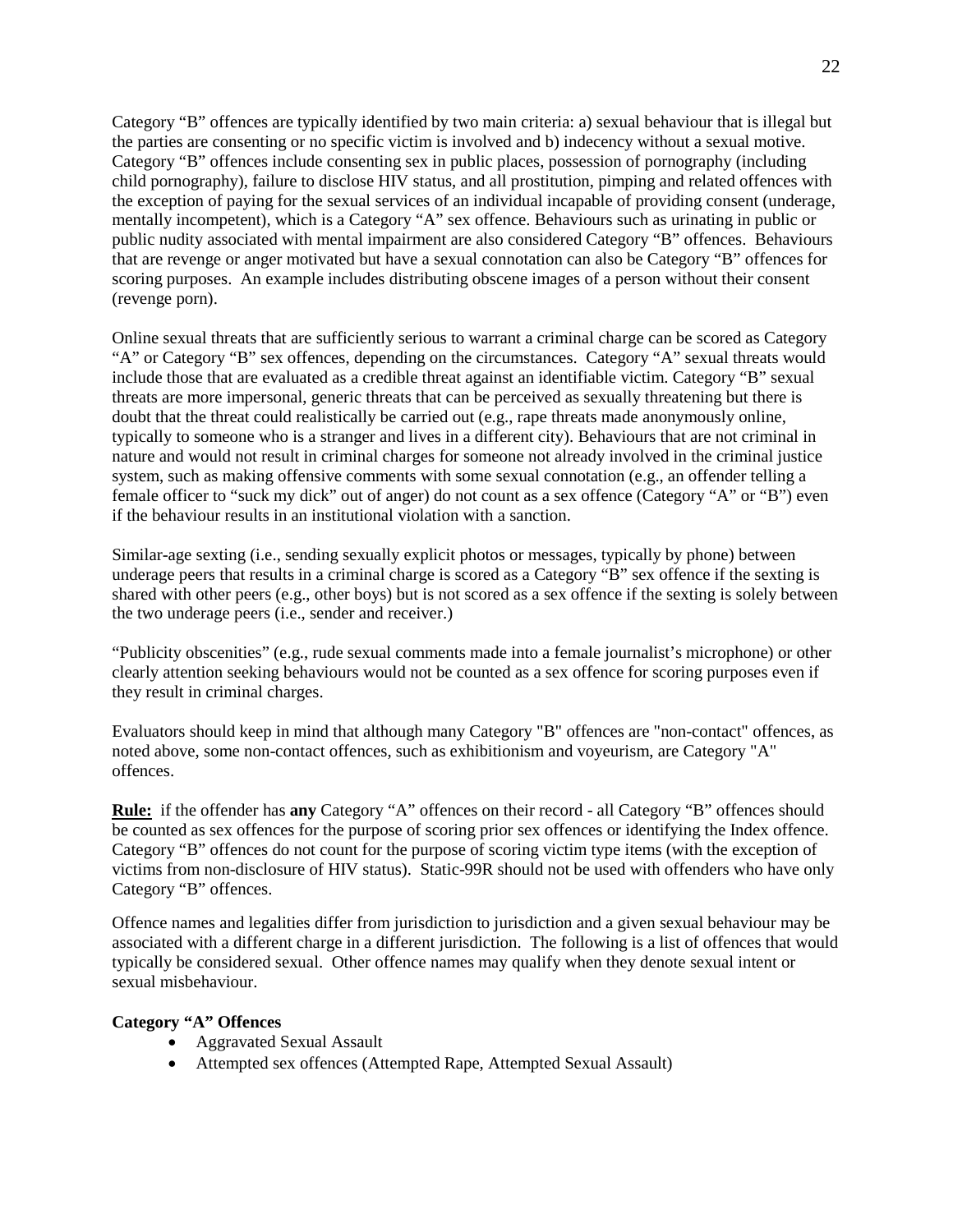- Compelling the commission of any sex offences (bestiality, incest, or sexual assault) or other sexual behaviour (e.g., flashing on a webcam), regardless of whether it is compelled in person or via the internet
- Conspiracy to commit a Category "A" sex offence
- Contributing to the delinquency of a minor (where the offence had a sexual element)
- Distributing obscene materials to minors (no economic motive; presume that intent is sexual unless there is clear economic motive)
- Covert photography (victim is person being photographed) for sexual purpose
- Exhibitionism (if the behaviour involved no sexual motive, this would count as a Category "B" offence; see indecent behaviour without sexual motive)
- Facilitating a sex offence with a controlled substance/Giving a noxious substance (when the purpose of giving the substance is to facilitate a sex offence)
- Forced oral copulation
- Forced penetration with a foreign object
- Incest
- Indecent Exposure
- Invitation to Sexual Touching
- Internet Luring
- Juvenile sex tourism (travelling to another country in order to engage in sexual behaviour with juveniles that is illegal in the country of origin)
- Lewd or Lascivious Acts with a Child
- Manufacturing/Creating Child Pornography where an identifiable child victim was used in the process. The offender must participate in the creation of the child pornography with a human child by being physically present or via the internet, such as in cases where the offender is watching sexual abuse occurring live on the internet. Remote creation of the child sexual abuse images without the offender present or watching the abuse live can be considered Category "A" if the offender directed or requested specific photographs or scenes to be created and the resulting child abuse images were shared with him or others. Obscene written stories that involve the sexual abuse of an identifiable child are considered a Category "A" sex offence if the stories are shared with others. If the obscene stories are solely for the offender's own use then any charges/convictions are scored as a Category "B" sex offence. Similarly, digital creation of child abuse images (e.g., by super-imposing photos of a real child onto existing child pornography images) is counted as a Category "B" offence.
- Molest children
- Obscene phone calls
- Online Solicitation
- Paying for the sexual service of a minor/developmentally delayed person
- Rape (includes in concert. Rape in concert is rape with one or more co-offenders. The cooffender can actually perpetrate a sexual crime or be involved by holding the victim down)
- Requesting feces or urine for the purpose of masturbation
- Sexual Assault
- Sexual Assault Causing Bodily Harm
- Sexual Battery
- Sexual Communication with a Minor
- Sexual Homicide
- Sex offences against animals (Bestiality)
- Sex offences involving dead bodies (Offering an indignity to a dead body)
- Sodomy (includes in concert and with a minor; excludes consenting sexual activity among adults)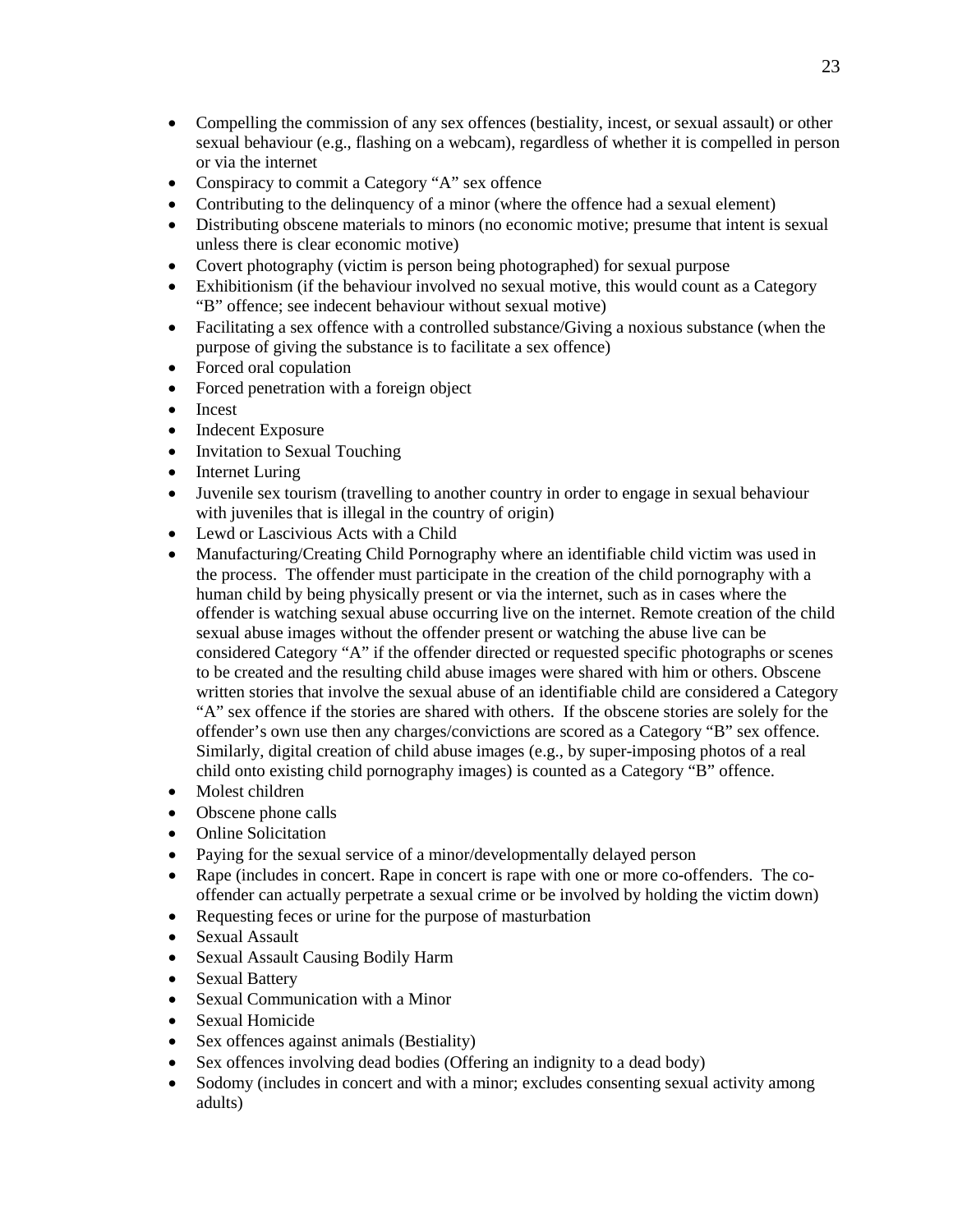- Unlawful sexual intercourse with a minor (unless it falls under the category of consenting sex among similar age peers – see page 76).
- Voyeuristic activity (Trespass by Night)

# **Category "B" Offences**

- Consenting sex with other adults in public places
- Crimes relating to child pornography (possession, selling, transporting, creating where only pre-existing images or digital creation of pornography are used).
- Possession of Child Pornography (digital, child bots, written stories including those that are for the offender's own use and not shared, drawings that did not involve a live child model, avatars)
- Indecent behaviour without a sexual motive (e.g., urinating in public)
- Not informing a sexual partner of HIV positive status (even if the charge/conviction indicates a Category "A" offence such as Aggravated Sexual Assault; note this is an exception in which the victim information can be used to score the victim items)
- Polygamy
- Prostitution-related offences
	- o Offering prostitution services
	- o Pimping/Pandering
	- o Profiting from child prostitution
	- o Coercing others into sex trade
	- o Seeking/hiring prostitutes (unless this involved paying a minor for sexual services)
	- o Solicitation of a prostitute (unless this involved soliciting a minor for prostitution)
	- o Selling pornography to minors (giving pornography to minors for free is assumed to have a sexual intent and is considered Category "A")
- Revenge or anger motivated behaviours with a sexual aspect (e.g., distributing obscene images without consent, such as "revenge porn")
- "Sexting" (primarily sending sexual images of an underage person) shared with others without the original person's consent (consensual sexting between two peers is not considered a sex offence for scoring purposes even if it results in a charge)
- Statutory Rape offences refer to the section "Who can you use Static-99R on?" (page 12 for more details).

Certain sexual behaviours may be illegal in some jurisdictions and legal in others (e.g., prostitution). Count only those sexual misbehaviours that are illegal in the jurisdiction in which the risk assessment takes place and in the jurisdiction where the acts took place (with the exception of juvenile sex tourism, which is counted as a Category "A" offence). Consider the case of an offender who lived in Nevada where prostitution was legal, and who had an old prostitution conviction from California. Currently the offender is being supervised in the community for a sexual assault conviction. If he is supervised in Nevada, the prostitution offence would not count. But if he moved to California and was supervised there, then it would count.

In regard to the Category "B" offence of not informing a sexual partner of HIV positive status, in some jurisdictions this offence is prosecuted as Aggravated Sexual Assault or as another charge that is typically considered a Category "A" sex offence. Regardless of the name of the offence, the behaviour of not disclosing HIV positive status to an otherwise consenting partner is a Category "B" offence. However, this offence is unusual for Category "B" offences as it includes an identifiable victim. Consequently, victim information is scored for this (and only this) Category "B" offence.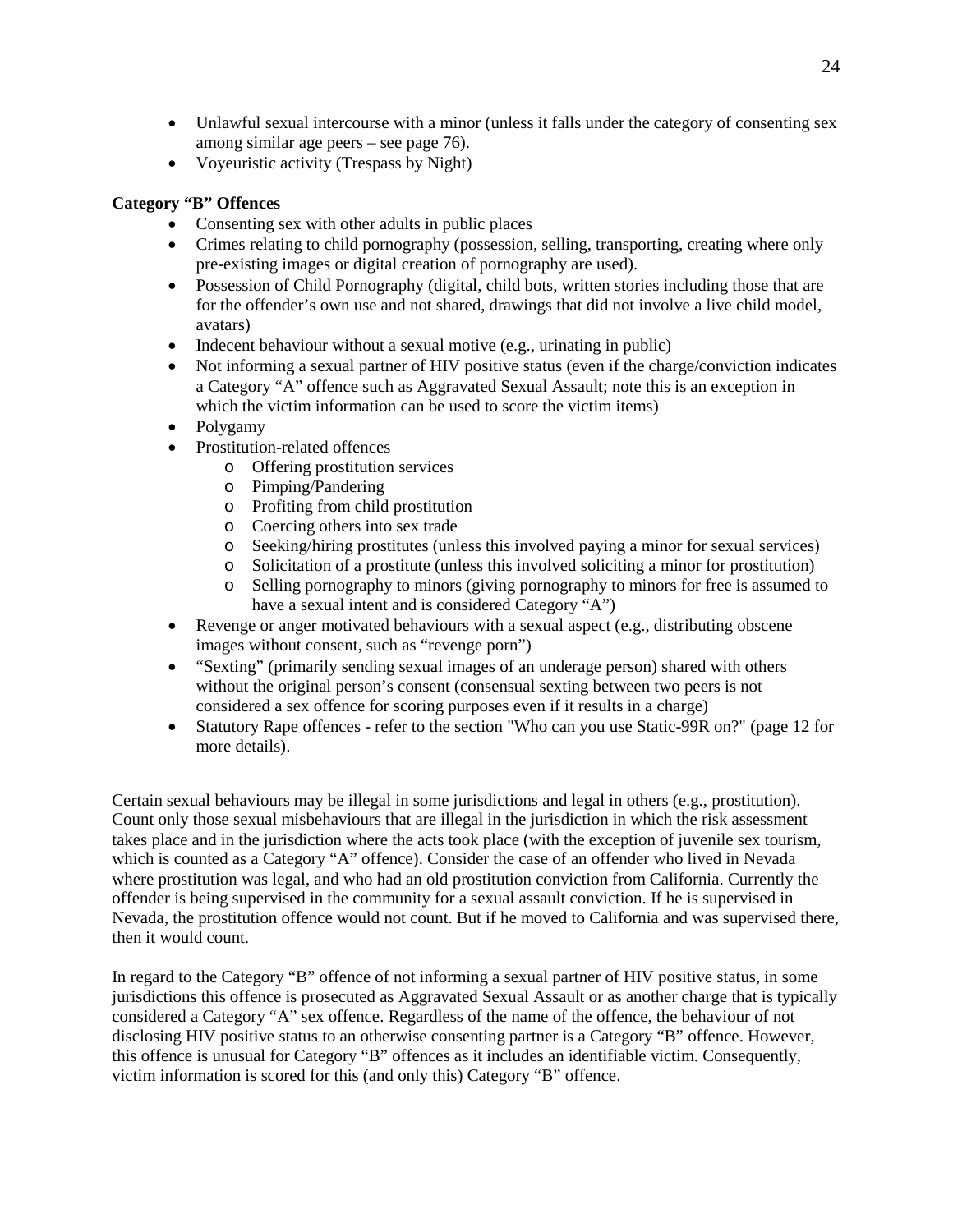Prostitution and pimping offences are considered Category "B" offences, with the exception of paying for the sexual service of a minor, which is a Category "A" offence. In contrast, profiting from the child prostitution is a Category "B" offence.

# **Exclusions**

The following offences would not normally be considered sex offences

- Annoying children
- Consensual sexual activity in prison (except if sufficiently indiscreet to meet criteria for gross indecency)
- Failure to register as a sex offender
- Being in the presence of children, loitering at schools
- Possession of children's clothing, pictures, toys
- Stalking (unless sex offence appears imminent, please see definition of "Truly Imminent" below)
- Reports to or investigations by child protection services (without charges)
- Non-sexual breaches of community supervision conditions such as alcohol or drug use

**Rule:** Simple questioning by police or child service authorities not leading to an arrest or charge is insufficient to count as a sex offence, even if the child protection services consider the case "founded"

# <span id="page-24-0"></span>**Probation, Parole or Conditional Release Violations as Sex Offences**

**Rule:** Probation, parole, or conditional release violations resulting in arrest or revocation/breach are considered sex offences when the behaviour could have resulted in a charge/conviction for a sex offence if the offender were not already under legal sanction and the behaviour results in a sanction.

Sometimes the violations are not clearly defined as a sexual arrest or conviction. The determination of whether to count probation, parole, or conditional release violations as sex offences is dependent upon the nature of the sexual misbehaviour. Some probation, parole and conditional release violations are clearly of a sexual nature, such as when a rape or a child molestation has taken place or when behaviours such as exhibitionism or possession of child pornography have occurred. These violations would count as the index offence if they were the offender's most recent criminal justice intervention for a sex offence (and for possession of child pornography, if the offender has also had a Category "A" offence somewhere on their record). The violation must result in a "sanction," such as a suspension or revocation of conditional release, and not be limited to an investigation or report. For discussion of when these violations count as equivalent to a charge versus a conviction/sentencing date, see pages 29 to 31.

Generally, violations due to "high-risk" behaviour would not be considered sex offences. The most common of these occurs when the offender has a condition not to be in the presence of children but is nevertheless charged with a breach - being in the presence of children. A breach of this nature would not be considered a sex offence. This is a technical violation. The issue that determines if a violation of conditional release is a sex offence or not is whether a person who has never been convicted of a sex offence could be charged and convicted of the breach behaviour. A person who has never faced criminal sanction could not be charged with being in the presence of minors; hence, because a non-criminal could not be charged with this offence, it is a technical violation. Non-sexual probation, parole, and conditional release violations, and charges and convictions such as property offences or drug offences are not counted as sex offences, even when they occur at the same time as sex offences, or during community supervision for a sex offence conviction. Do not count offences such as failure to register as a sex offender, being in the presence of minors, or violations of alcohol or drug abstinence conditions.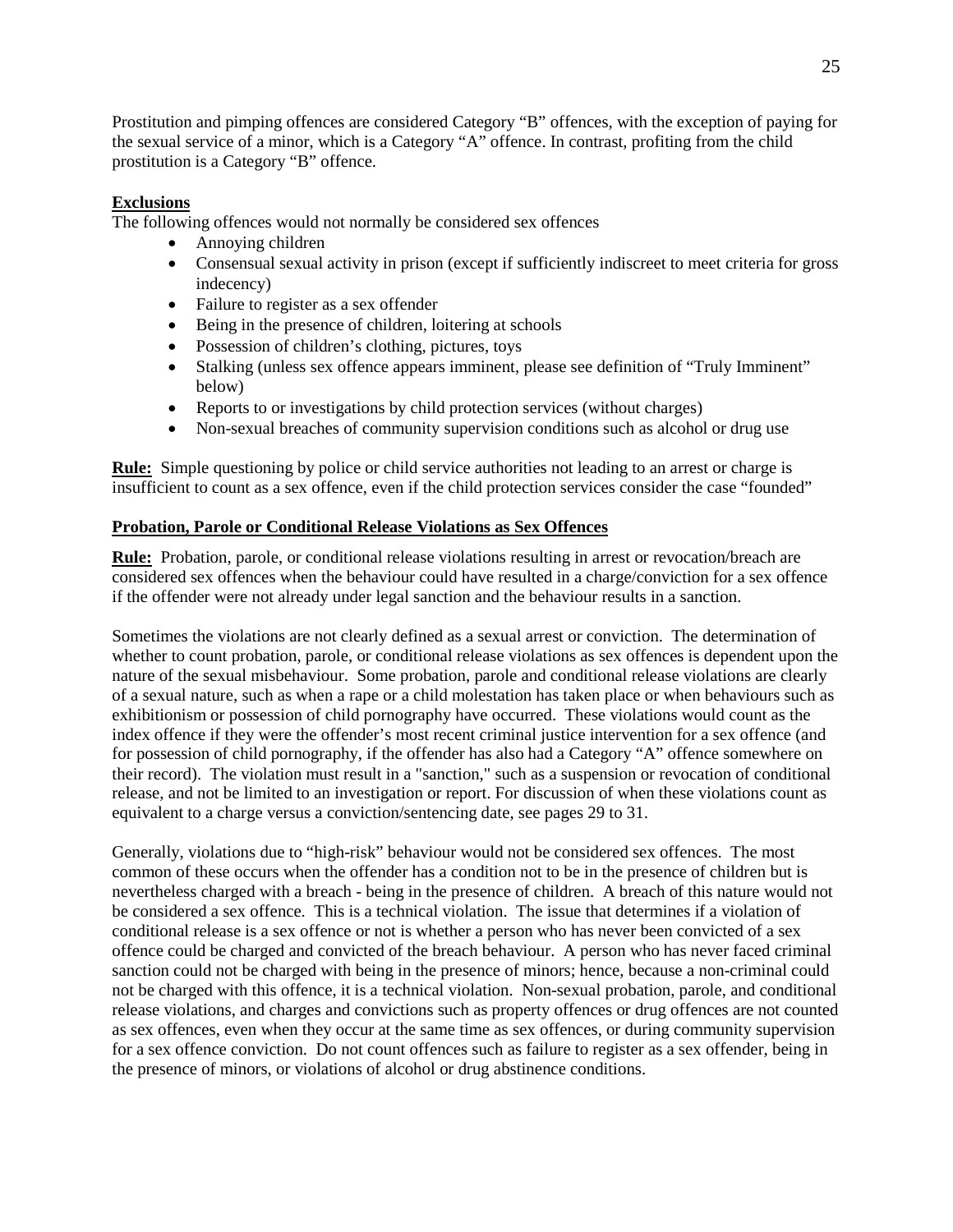Taking the above into consideration, some high-risk behaviour may count as a sex offence if the risk for sex offence recidivism was truly imminent and an offence failed to occur only due to chance factors, such as detection by the supervision officer or resistance of the victim (see definition below).

# **Definition of "Truly Imminent"**

For an offence to be truly imminent, it should be established based on Clear and Convincing Evidence (see page 19 for definition of thresholds of proof) that a sex offence would have occurred as part of the same behavioural sequence (minutes to hours) but for the detection and intervention from others. Examples of this nature would include an individual with a history of child molesting being discovered alone with a child and about to engage in a "naked wrestling game." Another example would be an individual with a long history of abducting teenage girls for sexual assault being apprehended while attempting to lure teenage girls into his car. A real case in the Static-99 research samples involved an offender who was convicted for a technical violation for bringing a mattress into a ladies' washroom. Here, the intent was clearly to rape a woman, but he was interrupted by security officials. A sex offender being in the presence of children, even against his conditions of community release, is not considered "truly imminent" as the offender may choose not to molest for an indefinite period of time or even at all. Being in the presence of minor would only qualify as "truly imminent" if there was other convincing evidence, such as stated intentions to offend, or material preparations.

# <span id="page-25-0"></span>**Institutional Rule Violations**

Institutional rule violations resulting in institutional punishment can be counted as sex offences if certain conditions exist. The first condition is that the sexual behaviour would have to be sufficiently intrusive that a charge for a sex offence would be possible were the offender not already under legal sanction. In other words, "if he did it on the outside would he get charged for it?" Institutional disciplinary reports for sexual misbehaviours that would likely result in a charge were the offender not already in custody **count as a charge**. Poorly timed or insensitive homosexual advances, consenting sexual interactions with another offender, or consenting sexual interactions with a visitor would not count even though this type of behaviour might attract institutional sanctions. The exception would be if the sexual behaviour was so flagrant that it seemed clear the offender wanted someone to witness the sexual interaction (see the discussion of targeted versus non-targeted activity below). This would be more akin to a form of exhibitionism. The second condition is that the evaluator must be sure that the sexual misbehaviour actually occurred (based on a Clear and Convincing Evidence threshold – see page 19), and the third condition is that it is clear the institutional punishment was in response to the sexual misbehaviour (based on the Clear and Convincing Evidence threshold - see page 19). Finally, if the punishment is an institutional move, it must also be clear that the move is to a more secure environment and not a parallel move.

In a prison environment it is important to distinguish between targeted activity and non-targeted activity. Institutional disciplinary reports (with sanctions) that result from an offender who specifically chooses a female officer and masturbates in front of her, where she is the obvious and intended target of the act, would count as a "charge" and hence, could stand as an Index offence. The alternative situation is where an offender who is masturbating in his cell is discovered by a female officer and she is not an obvious and intended target. In some jurisdictions this would lead to a disciplinary report. Violations of this "nontargeted" nature do not count as a "charge" and could not stand as an index offence. If the evaluator has insufficient information to distinguish between these two types of occurrences the offender gets the benefit of the doubt and the evaluator would not score these occurrences. A further important distinction is whether the masturbation takes place covered or uncovered. Masturbating under a sheet would not be regarded as an attempt at indecent exposure.

Consider these two examples: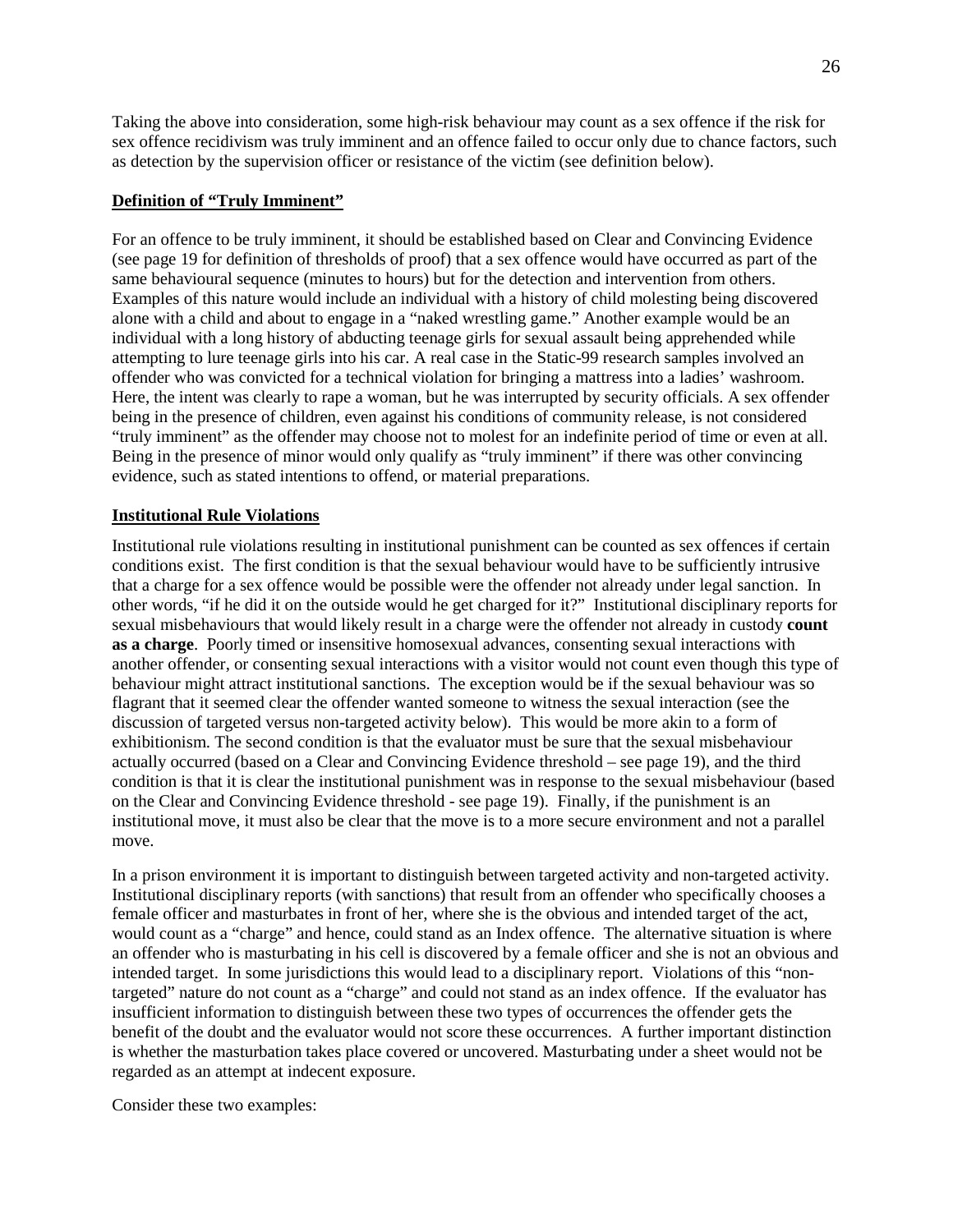- (1) A prisoner is masturbating under a sheet at a time when staff would not normally look in his cell. Unexpectedly a female member of staff opens the observation window, looks through the door, and observes him masturbating. This would not count as a sex offence for the purposes of Static-99R, even if a disciplinary charge and institutional punishment resulted.
- (2) In the alternate example, a prisoner masturbates uncovered so that his erect penis is visible to anyone who looks in his cell. Prison staff have reason to believe that he listens for the lighter footsteps of a female guard approaching his cell. He times himself so that he is exposed in this fashion at the point that a female guard is looking into the cell. This would count as a sex offence for the purposes of scoring Static-99R if it resulted in an institutional punishment.

An example of a behaviour that might get an inmate a disciplinary charge, but would not be used as a charge for scoring Static-99R, includes the inmate who writes an unwanted love letter to a female staff. The letter does not contain sexual content to the extent that the offender could be charged. Incidents of this nature do not count as a charge.

# **Rule: Prison misconducts and institutional rule violations for sexual misbehaviours count as one charge per sentence**

Prison misconducts for sexual misbehaviours count as one charge per sentence, **even if there are multiple incidents and sanctions**. The reason for this is that in some jurisdictions the threshold for misconducts is very low. Often, as previously described, misconduct will involve a female guard simply looking into a cell and observing an inmate masturbating. Even in prison, serious sex offences, such as rape and attempted rape, will generally result in official criminal charges. Official criminal charges for behaviours that occurred in prison are exempt from the one-charge-per-sentence rule.

If the offender is released and then returned to prison under the same sentence, subsequent misconducts and institutional rule violations for sexual misbehaviours following the return to prison on the same sentence would be clustered with any misconducts or rule violations from prior to the return (even if they are separate instances), and would all count as one charge for this sentence. Similarly, if an offender is civilly committed directly from prison, time spent in civil commitment would count as part of the original sentence.

# **Similar Fact Crimes**

Sometimes an offence may not have included a sexual component, but on the basis of the offender's pattern of offending, it may be possible to conclude that the offence was sexually motivated. For example, an offender assaults three different women on three different occasions. On the first two occasions he grabs the woman as she is walking past a wooded area, drags her into the bushes and rapes her. For this he is convicted twice of Sexual Assault (rape). In the third case he grabs the woman, starts to drag her into the bushes but she is so resistant that he beats her severely and leaves her. In this case he is convicted of Aggravated Assault. In order for the conviction to be counted as a sex offence, it must have a sexual motivation. In a case like this it is reasonable to assume that the Aggravated Assault had a sexual motivation because it resembles the other sex offences so closely. In the absence of any other indication to the contrary this Aggravated Assault would also be counted as a sex offence. **Note**: This crime would also count as Non-Sexual Violence.

Please also read subsection "Coding Crime Sprees" in section "Item #5 – Prior Sex Offences" (page 65).

# **Noxious Substance or Giving Alcohol to a Minor**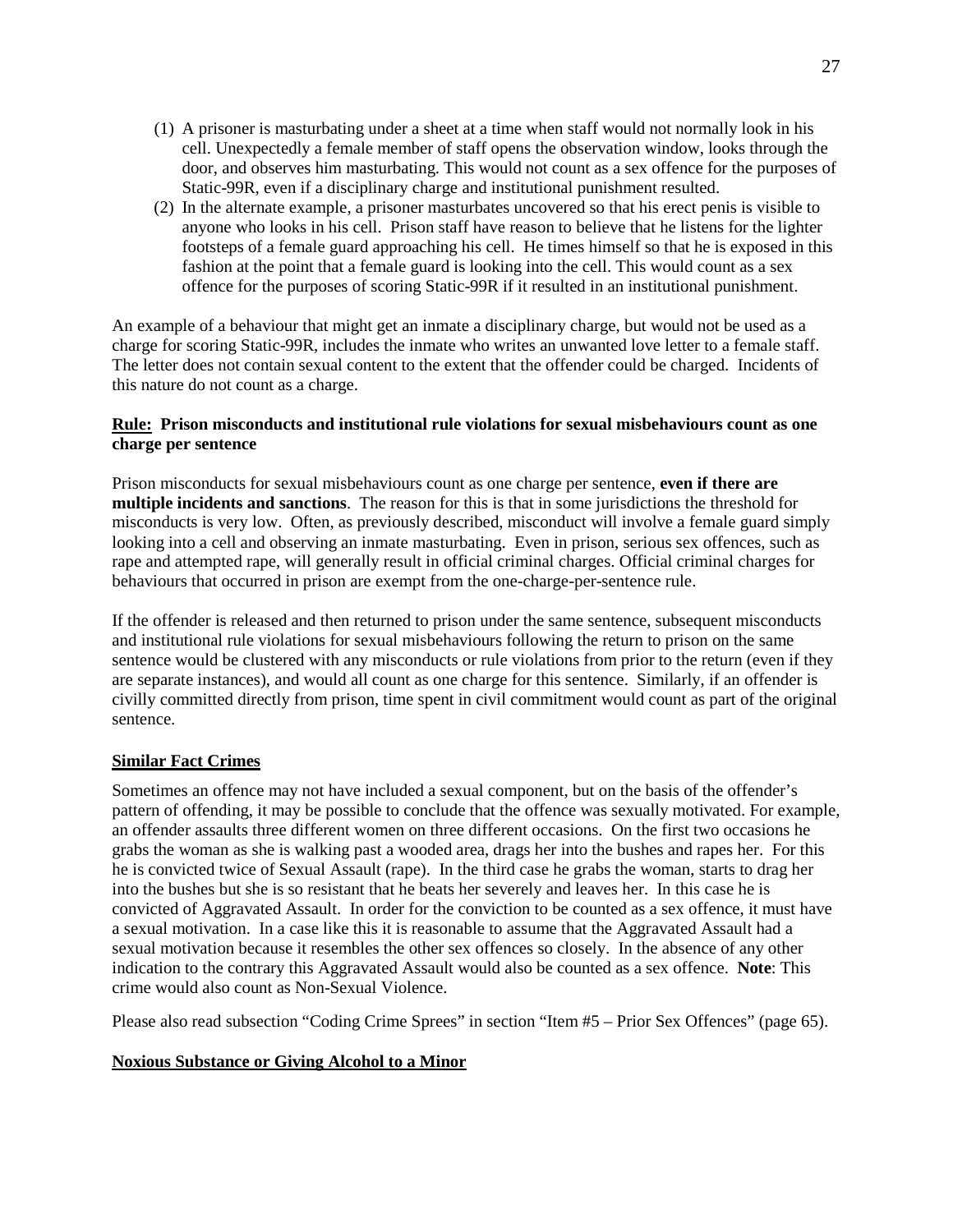The charge or conviction for giving a noxious substance (or its equivalent, drugs, alcohol, or other stupefacient) can count as a sex offence if the substance was given with the intention of making it easier to commit a sex offence. If there was evidence that the substance was given to the victim just prior to a sexual assault with the intent to facilitate a sex offence, this would count as a sex offence. If there was no evidence about what went on, or the temporal sequence of events, the "giving of noxious substance" would not count as a sex offence.

# <span id="page-27-0"></span>**What Counts as a Conviction/Sentencing Date Versus a Charge**

Some items or coding decisions require a charge to be present, whereas others require a conviction or sentencing date to be present. Here we discuss which criteria must be met for something to count as a charge or to count as a conviction/sentencing date. For Static-99R coding purposes, the criteria for what counts as a conviction or sentencing date are the same. The primary distinction is that a single sentencing date may include several convictions. For the item "prior sex offences," you count EACH conviction, even if there are multiple convictions on the same sentencing date. For the item "prior sentencing dates," the unit that is being counted is the sentencing date, not the number of convictions. So if an offender is convicted of six sex offences on a single day (e.g., two convictions for child molestation and four convictions for child luring), that would count as six convictions for the "prior sex offences" item and one sentencing date for the "prior sentencing dates item" (this applies whether the offender is sentenced on the same day as he is convicted, or at a later date). So convictions and sentencing dates are counted up differently, but something that meets the criteria for a conviction will meet the criteria of a sentencing date (and vice versa).

Charges follow a lower threshold than convictions and sentencing dates. Anything that counts as a conviction or sentencing date would also count as a charge. Additionally, there are many other circumstances that count as a charge, but not as a conviction or sentencing date. The sections below will provide examples of what counts as a conviction or sentencing date, and then what additionally counts as a charge.

# <span id="page-27-1"></span>**Conviction/Sentencing Date**

A conviction or sentencing date is typically when the offender attends court, admits to the offence or is found guilty, and receives some form of sanction (fine, prison, conditional sentence). A determination of disposition by a court following a finding of not criminally responsible due to mental disorder (or its equivalent) also counts as a conviction/sentencing date if that disposition involves either institutional and/or mandated community sanction/care. Offenders may be convicted of more than one offence at the same sentencing date. Offenders may go to court and receive more than one sentence for a single crime spree. In this case, all convictions related to the same crime spree count as one sentencing date. Count both adult and juvenile offences. If a person commits a criminal offence as a juvenile or as an adult and receives a diversionary adjudication (i.e., an alternative sanction), this counts as a sentencing date. Examples include what has been termed restorative justice, reparations, family group conferencing, community sentencing circles. In England, an official caution counts as a sentencing date.

Sanctions for a conviction may include the following:

- Alternative resolution agreements (e.g., restorative justice)
- Community supervision
- Conditional or absolute discharges
- Fines
- Imprisonment
- Community-based Justice Committee Agreements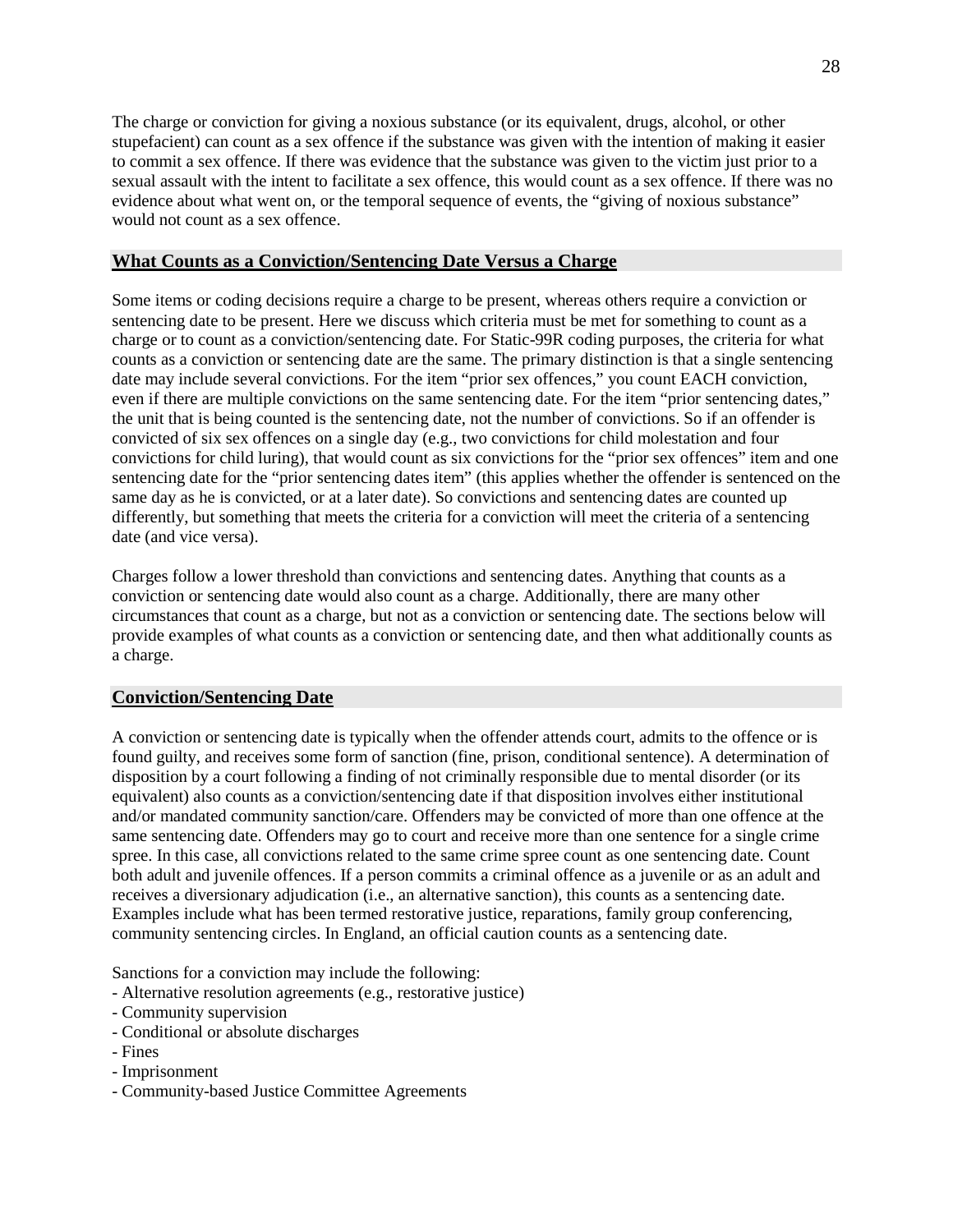**Count** as convictions:

- Juvenile offences count (if there is official documentation available confirming them)
- Where applicable, "Probation before judgement" counts as a conviction
- Where applicable, "Consent decree" counts as a conviction
- Suspended sentences count as a conviction
- Misdemeanors

Do not count very minor offences for which it would be impossible to go to jail or to receive a community sentence (e.g., drinking under age, speeding). In Canada, all criminal code offences would be deemed serious enough to count; in contrast, most municipal by-laws would be of insufficient seriousness to count (e.g., parking, zoning infractions, keeping animals in the city). Graduated penalty offences (see below) are counted if it is at all possible to receive a custodial sentence, even if not on the first offence.

#### <span id="page-28-0"></span>**Determining Whether Something is a Conviction**

A conviction requires a) a court or administrative tribunal using due process, resulting in b) an admission or finding of guilt and c) a sanction. This threshold is fairly high; arrests and charges (without convictions) do not count. The finding of guilt should be Beyond a Reasonable Doubt (i.e., a legal standard that generally refers to near certainty that the offence happened; see page 19 for additional information on standards of proof). It is possible to use a lesser criterion of Clear and Convincing Evidence (i.e., a legal standard with a higher threshold than Balance of Probabilities but lower than Beyond a Reasonable Doubt) for sanctions administered outside of the criminal justice system (e.g., Canon law for priests, military court martial, civil commitment procedures for the mentally ill). Institutional rule violations (e.g., prison misconducts), however, are insufficient to meet the standard of Clear and Convincing Evidence. Many of these special circumstances are addressed in subsections below.

Most convictions and sentencing dates are easy to identify (there is a conviction for a criminal offence, accompanied by a sanction). Sometimes an evaluator must make a decision about a situation that does not clearly fall under one of the rules outlined in the manual. In these circumstances, it is helpful to refer to the essential features articulated above.

Within the criminal justice system, a finding of guilt has a relatively clear meaning (something equivalent to a conviction) and a specific due process associated with that finding, such that our confidence in that finding is high. Establishing the equivalent of a finding of guilt outside typical criminal courts requires a consideration of the standard of proof and the due process involved in that finding (keeping in mind that there will be variability in the terminology used by many decision-making bodies). Beyond a Reasonable Doubt is a high standard of proof and findings of guilt using this standard would generally count, but this standard is rarely used outside criminal trials. However, to count something as a conviction, you would want to see a finding of guilt based on a standard that is higher than a Balance of Probabilities. As such, decisions based on a standard equivalent to or higher than Clear and Convincing Evidence could be considered convictions. It is also helpful to consider the due process involved in the finding of guilt. In criminal cases, accused parties have due process rights, including the right to hear the evidence against them and to have their side heard. Generally, to count something as a conviction, you would want to see those basic elements of due process present in some form (exact rules may vary).

#### <span id="page-28-1"></span>**Probation, Parole, or Conditional Release Violation**

Generally, a probation, parole, or conditional release violation would count as equivalent to a charge and may be counted as an index sex offence (defined further on page 38). In some circumstances (defined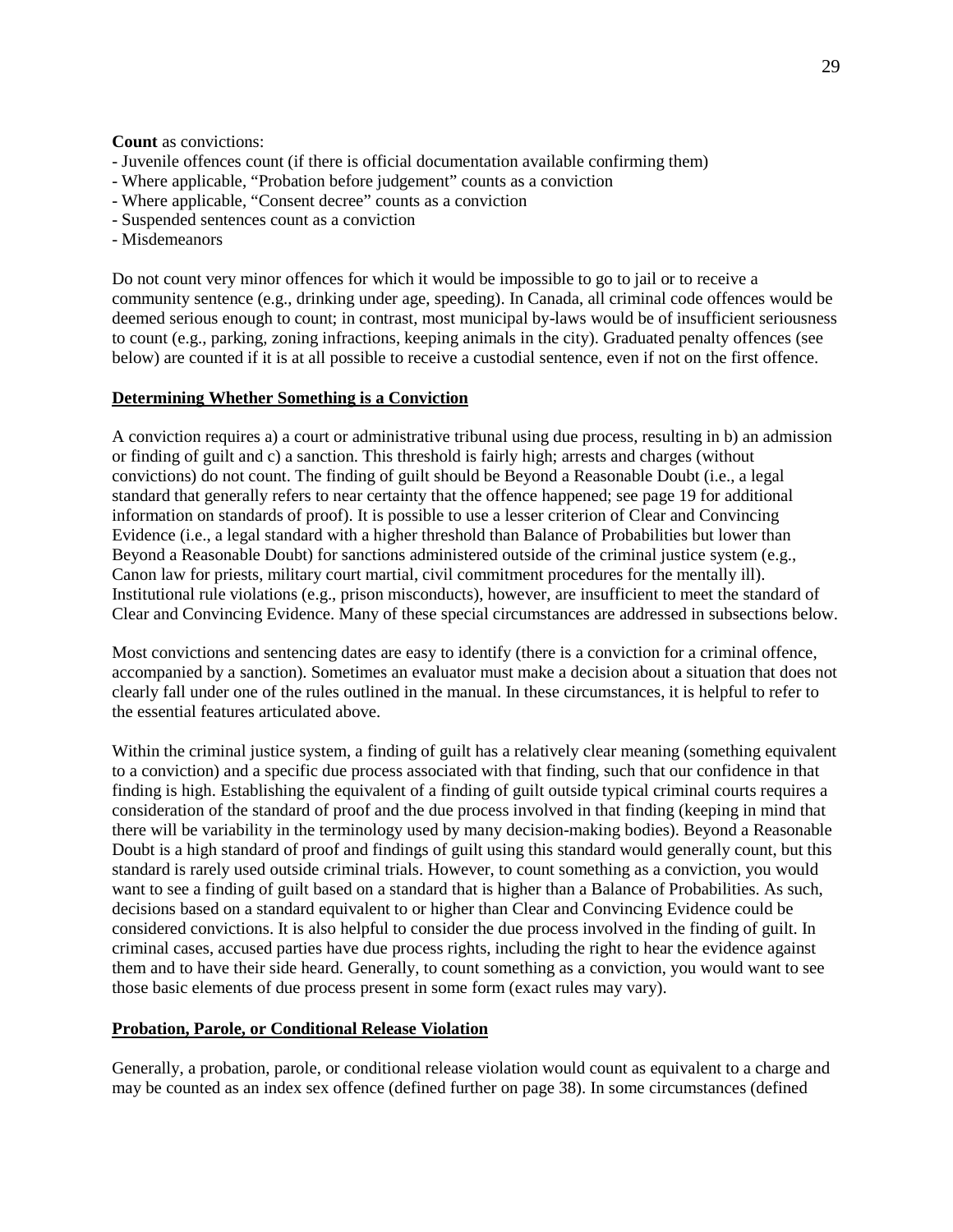below), it could be counted as a conviction. If it does not meet the criteria to be considered a conviction, it can still be counted as a charge (which is the presumed default option).

In Static-99R, to be considered a conviction or sentencing date, at least one aspect of the offending behaviour must be an offence that would normally result in arrest and conviction had the offender not already been under sanction (this will be discussed further below). As well, there are additional criteria for probation and parole violations. A violation of a probation order counts as a conviction and a sentencing occasion if there is a court hearing, finding of guilt, and a new sanction. The name of the charge can be "violation of probation" as long as the evaluator is reasonably certain at least one aspect of the underlying behaviour was a crime, not just a technical violation. A parole violation counts as a conviction when a paroling authority functioning as a quasi-judicial body determines that: a) the offender has committed a criminal offence that would normally result in arrest and conviction, and b) the offender is required to remain in custody after the determination of guilt (not just time served; time served refers to time spent detained in custody prior to sentencing). Simply having parole revoked without a finding of guilt for new offending does not count as a sentencing occasion.

In the absence of information on the nature of any conditional release violation, the following rules apply: (a) If the sanction for the violation involved custodial time being ADDED to the offender's pre-existing sentence, the behaviour will be presumed to have been serious enough to count as an offence (and therefore a sentencing occasion).

(b) For parole violations, if the offender was returned to custody to serve all or part of the time remaining on the pre-existing sentence but nothing more, then presume it was solely a technical violation. (c) If the offender was on probation and the sanction for the violation involved any time in custody (either time served or a custodial sentence; time served refers to time spent detained in custody prior to sentencing), the behaviour will be presumed to be serious enough to count as an offence (and conviction). Otherwise, assume it was solely a technical violation.

Charges or convictions for parole or probation violations can only count as a sexual charge or conviction if the underlying behaviour is a sex offence that would normally result in arrest (to count as a charge) and conviction (to count as a conviction) had the offender not already been under sanction. Sentencing for "technical" violations do not count as new sentencing occasions for a sex offence, or as a charge for a sex offence. For example, if an offender had a condition prohibiting being in the presence of children, a breach (violation) of this condition would not be counted as a new sentencing occasion or as a sex offence charge.

There are rare circumstances when behaviour resulting in a purely "technical" breach can be considered a sentencing occasion if the behaviour was clearly an attempted sex offence. This can occur in either of two circumstances: (a) in some jurisdictions the person may be charged with a new sex offence, but after his conditional release is revoked (breached) and he is sent back to prison with a substantial remaining sentence, the charges are dismissed by the prosecutor who decides there is little more to be gained by pursuing the new conviction; or (b) very restricted, uncontroversial cases where it is clear that an offence would have occurred had it not been for the intervention of a third party or for the resistance of the victim. For example, the offender is caught luring a child using the same modus operandi of his previous offences, or the offender is caught alone with a child and has a rape kit in his possession (see definition of "Truly Imminent" on page 26 for further examples). Note that merely being in the presence of children without supervision could not be considered a sex offence because it is not certain that an offence would have occurred had there not been some form of intervention. Note that the threshold to consider a breach as a sexual sentencing occasion is extremely high and the sex offence must be imminent. Being in the presence of children, failing to register, and the like are not considered sexual sentencing occasions.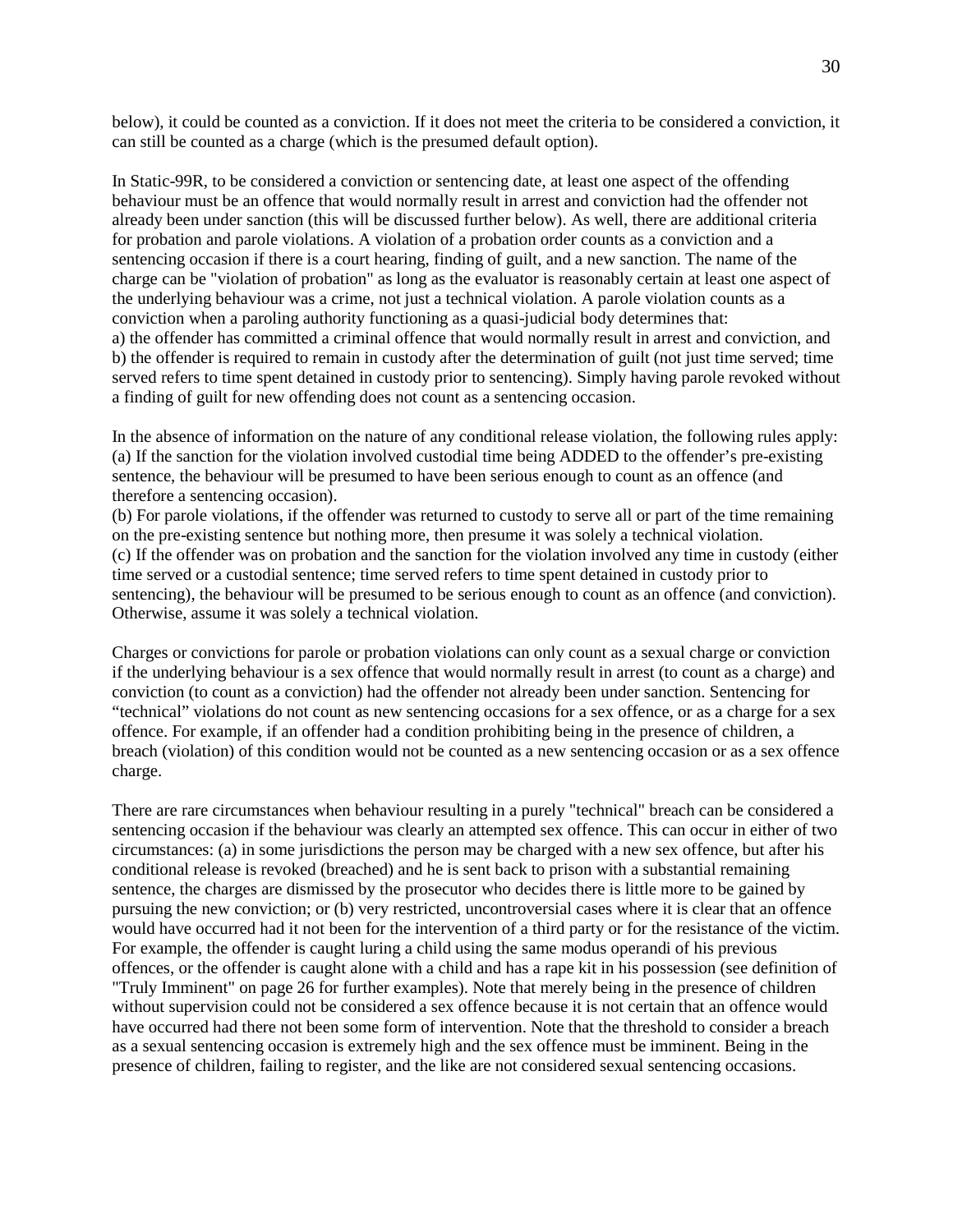For "lifers" or others serving indeterminate sentences, release violations may be scored as a charge, conviction, and sentencing date [please see section below on "Revocation of Conditional Release for 'Lifers', Dangerous Offenders, and others with indeterminate sentences" below].

If the offender violates probation or parole on more than one occasion, within a given probation or parole period, each separate occasion of a sexual misbehaviour violation is counted as one charge. For example, a parole violation for indecent exposure in July would count as one charge. If the offender had another parole violation in November for possession of child pornography, it would be coded as a second charge. Note that this differs for counting institutional misconducts, where multiple events in a sentence are only counted as one charge.

However, multiple probation, parole and conditional release violations for sexual misbehaviours laid at the same time are coded as one charge. Even though the offender may have violated several conditions of parole during one parole period, it is only counted as one charge if the charges are filed all together, even if there were multiple sex violations. To count parole or probation violations as separate charges, the offender would need to have committed the violation behaviour after receiving the formal sanction for the previous misbehaviour.

These rules about counting multiple violations apply regardless of whether the criminal behaviour is sexual or non-sexual (e.g., non-sexual violence), or whether the violations meet the criteria of a conviction or a charge (although note that for all items except "prior sex offences," a conviction would be required to score the item).

# **Revocation of Conditional Release for "Lifers," Dangerous Offenders, and Others with Indeterminate Sentences**

Occasionally, offenders on conditional release in the community who have a life sentence, who have been designated as Dangerous Offenders (Criminal Code of Canada, S. 753), or other offenders with indeterminate sentences either commit a new offence or breach their release conditions while in the community. Sometimes, when this happens the offenders have their conditional releases revoked and are simply returned to prison rather than being charged with a new offence or violation. Generally, this is done to save time and court resources as these offenders are already under sentence.

If a "lifer," Dangerous Offender, or other offender with an already imposed indeterminate sentence is simply revoked (returned to prison from conditional release in the community without trial) for criminal behaviour this can be considered equivalent to a conviction if the behaviour is of such gravity that a person not already involved with the criminal justice system would most likely be charged and convicted with a criminal offence given the same behaviour (and if the offence was sexually motivated, this would also be considered a sex offence, and a potential index offence). Note: the evaluator should be confident that were this offender not already under sanction that it is highly likely that a charge would be laid by police and a conviction would be likely. This section essentially lowers the threshold for counting parole violations as convictions compared to non-lifers. For non-lifers, the rules in the previous section apply.

# **Adjudication Withheld/Sanction Without Conviction**

In some jurisdictions it is possible to have a disposition of "Adjudication Withheld," in which case the offender receives a probation-like period of supervision. This is counted as a conviction because a sentence (a consequence representing a loss of freedom and/or some other cost) was given. When it is clear that a determination has been made by a judge that an offence was committed, it counts as a conviction even if adjudication is withheld or other language is used (e.g., "without conviction"), as long as there is still some kind of sanction (e.g., supervision).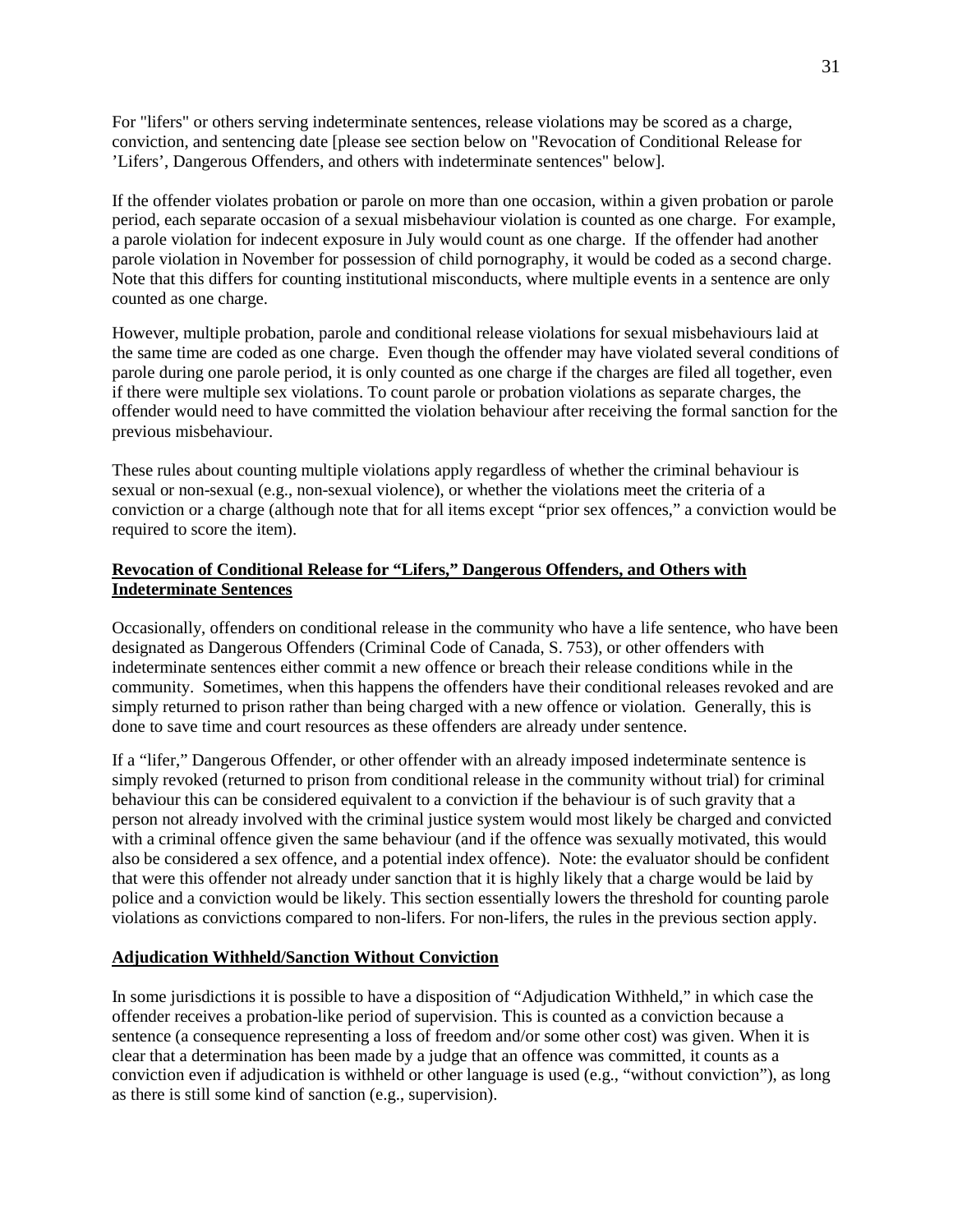# **Clergy, Military, and Other Professions**

For members of the military or religious groups (e.g., clergy) and regulated professionals some investigative processes, parallel legal processes, and movements within their own organizations can count as charges or convictions and hence, index or prior sex offences. First, the behaviour must be equivalent to a criminal code offence (something for which someone outside of that organization would be criminally charged). A complaint to a professional regulatory body (e.g., College of Physicians and Surgeons) that results in an investigation does not count as a charge because regulatory bodies are statutorily required to investigate all allegations. However, if following the investigation, the regulatory body decides there are reasonable and probable grounds that an offence occurred and this results in a sanction against the member, then this may count as a charge but not a conviction. In military law or church canon law (i.e., where there is an officially determined and parallel justice system), allegations that result in an investigation and parallel legal process may count as charges. When the parallel legal process results in a clear sanction this may also count as a conviction and sentencing date. Examples include the "de-frocking" of a priest or minister. Another example would be where an offender is transferred within the organization and the receiving institution knows they are receiving a sex offender. If this institution considers it part of their mandate to address the offender's problem or attempt to help him with his problem then this would function as equivalent to being sent to a correctional institution, and would count as a conviction and, therefore, a sentencing date.

For members of the military, a religious group (clergy), or teachers (and similar professions) being transferred to a new parish/school/post, being given an administrative post away from the public with no formal sanction, or being sent to graduate school for re-training does not count as a charge or conviction. Where a priest/minister is transferred between parishes due to allegations of sexual abuse but there is no explicit internal sanction, these moves would not count as charges or convictions.

In the military, if an offender is given a sanction (military brig, lowered rank, or similar) for an offence this counts as a charge, conviction, and sentencing date. If an "undesirable discharge" or an equivalent sanction is given to a member of the military as the direct result of criminal behaviour (something that would have attracted a criminal charge were the offender not in the military), this counts as a charge, conviction and sentencing date as well. However, if the member left the military when he normally would have and the "undesirable discharge" is equivalent to a bad job reference, then the criminal behaviour would not count as a charge, conviction, or sentencing date. Pure military offences (conduct unbecoming, insubordination, not following a lawful order, dereliction of duty, etc.) do not count when scoring Static-99R.

# **Conditional/Absolute Discharges**

Where an offender has been charged with an offence and receives a conditional or absolute discharge, for the purposes of Static-99R a discharge counts as a conviction. (A conditional discharge can occur in Canada when a person is found guilty of an offence but is given conditions for release into the community that, if followed, result in the conviction being removed from their record. An absolute discharge is similar, but without the conditions.)

# **Consent Decree**

Consent Decree counts as a conviction.

# **Court Supervision**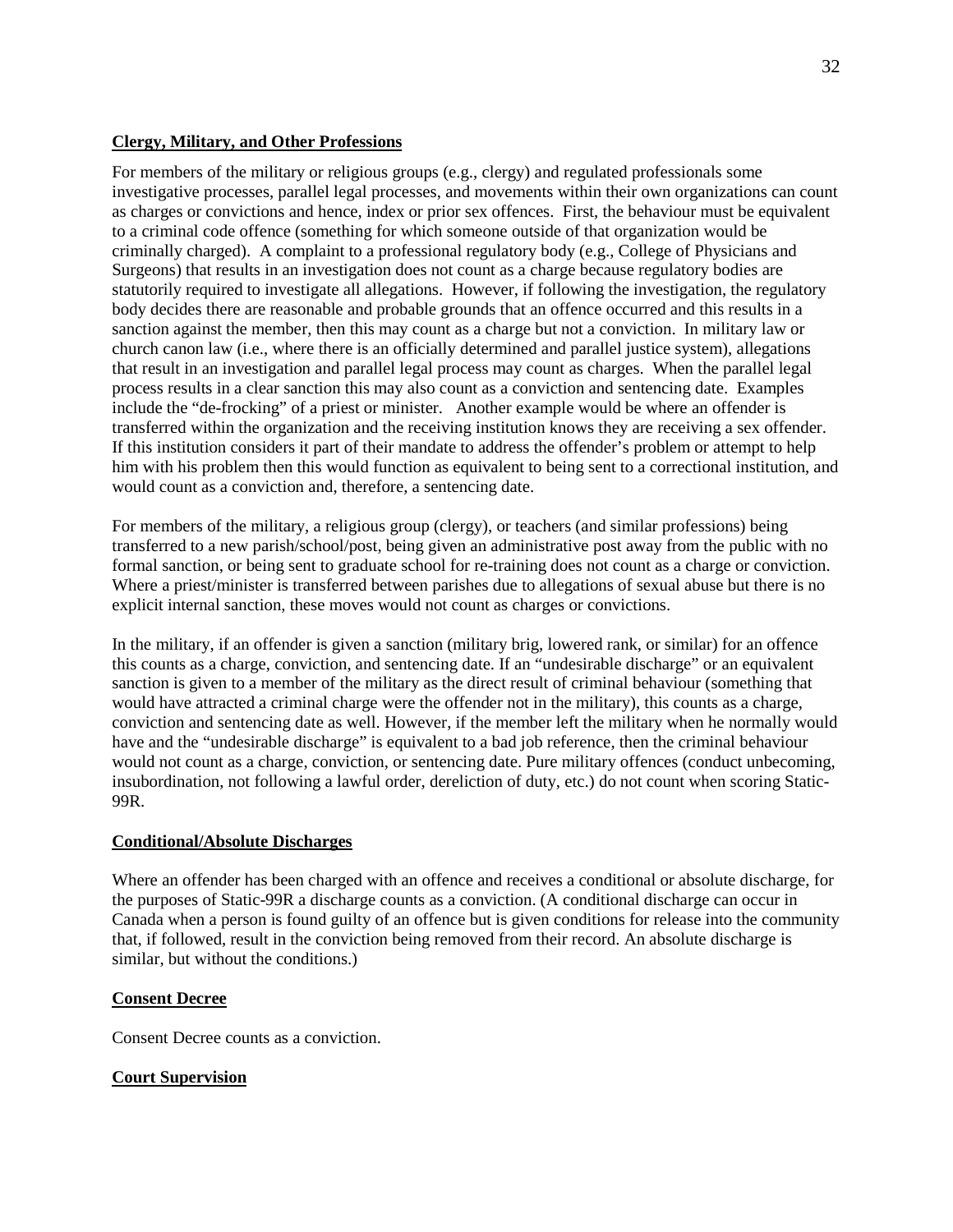In some states it is possible to receive a sentence of court supervision, where the court provides some degree of minimal supervision for a period (e.g., one year). This is similar to probation and counts as a conviction.

# **Diversionary Adjudication**

If a person commits a criminal offence as a juvenile or as an adult and receives a diversionary adjudication, this counts as a conviction. Examples include what has been termed restorative justice, reparations, family group conferencing, treatment courts, and community sentencing circles. It is not uncommon for an alternative sanction to be determined and for formal criminal justice processing to be deferred to a later date. For example, an offender may be required to attend treatment, and, if successful, would expect to receive a lenient sentence at a later date (or the charges would be dropped). In these cases, the initial diversionary determination would be considered as the conviction date.

# **Extension of Sentence by a Parole Board (or similar)**

If an offender is assigned extra time added to his sentence by a parole board for a new offence this counts as an additional conviction if the new time extended the total sentence. This would not count as a conviction if the additional time was to be served concurrently or if it only changed the parole eligibility date (these situations would, however, count as a charge). This situation is presently not possible in Canada. The only exception to this rule is for "Lifers," Dangerous Offenders, and others with indeterminate sentences. For offenders with indeterminate sentences, if their parole is revoked and they are returned to prison for a new offence, this counts as a conviction. The rationale for this difference is that in general, the standard of proof necessary to return an offender to prison without adding additional time to their sentence is insufficient to meet the standards that typically define a conviction. However, for offenders with an indeterminate sentence, even when there is enough evidence to obtain a conviction, it is rare to charge the offender with the new offence.

# **Failure to Register as a Sex Offender**

If an offender receives a formal legal sanction, having been convicted of Failing to Register as a Sex Offender, this conviction would count as a sentencing date. However, it should be noted that charges and convictions for Failure to Register as a Sex Offender are not counted as sex offences.

# **Graduated Penalty Offences**

In some jurisdictions, an offence committed once is not punishable by jail or a community sentence, but can only be punished by a fine. Further offending of the same type, however, can lead to a jail sentence. For example, a first offence of driving while intoxicated (or under the influence) may maximally lead to a fine, but subsequent adjudications of guilty for driving while intoxicated (or under the influence) can each result in a jail sentence. If a behaviour can eventually lead to jail and/or community supervision, it can count as a charge or conviction.

# **Juveniles**

All justice systems recognize that children have diminished criminal responsibility, although the specific thresholds vary. Most jurisdictions specify an age at which children have no criminal responsibility, and one or more thresholds at which young people have diminished responsibility. For Static-99R scoring purposes, do not count any offences committed at age 11 or younger, regardless of whether the child was considered criminally responsible in that jurisdiction. Furthermore, do not count offences if the child was 12 or older at the time of the offence but still below the absolute threshold for criminal responsibility in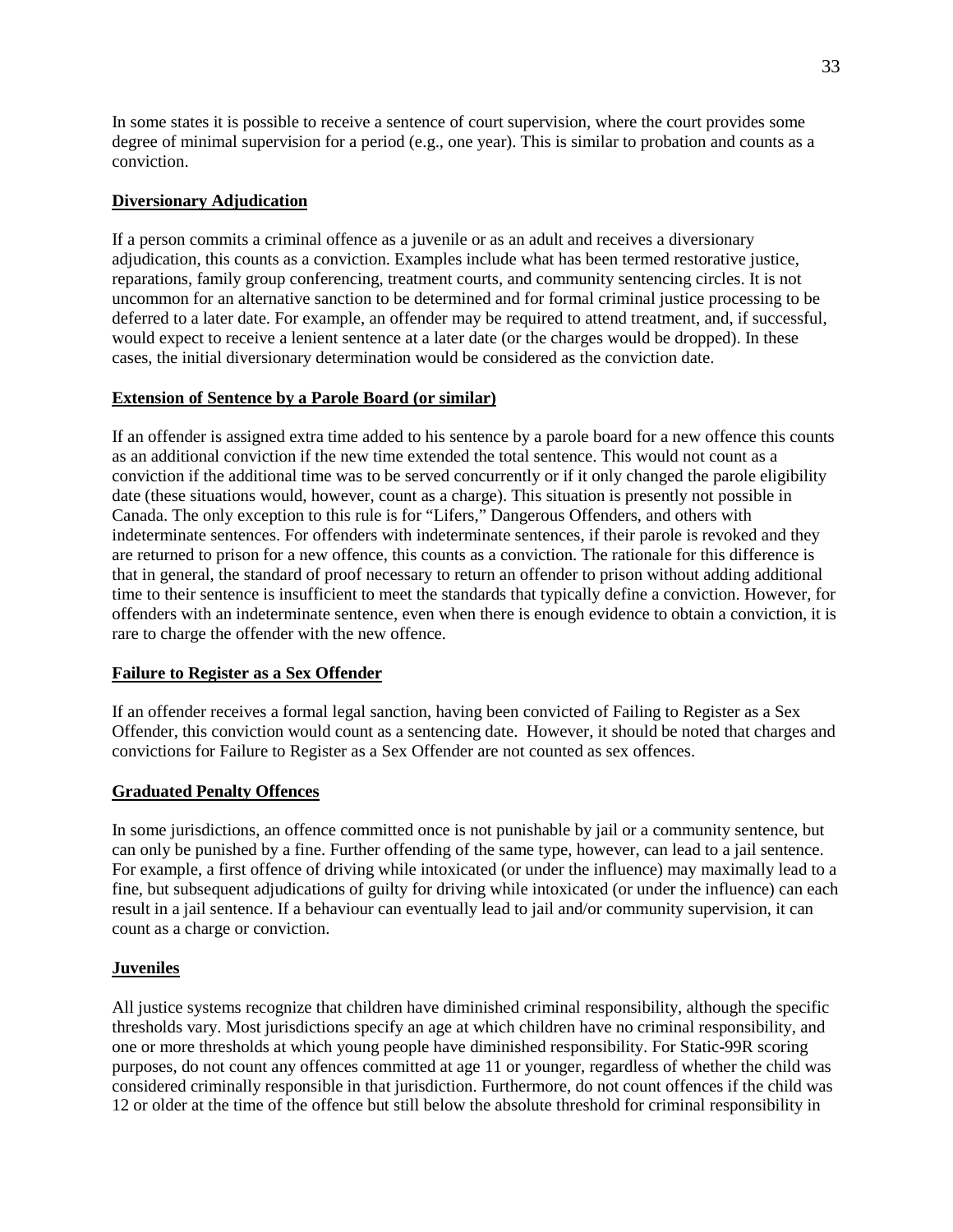that jurisdiction (e.g., in jurisdictions where children cannot be charged with a criminal offence prior to the age of 14). For Static-99R scoring purposes, all offences committed at age 18 or older are counted as adult offences (full criminal responsibility), regardless of whether the charges were processed in a separate system for young offenders (e.g., some jurisdictions extend juveniles courts to age 21).

Between the ages of 12 and 17, many jurisdictions distinguish between youth who have committed crimes that should be managed according to the goals of child welfare (e.g., out-of-home placements, special schools) and youth that should be managed as young offenders (charges, convictions, probation, open custody, secure custody). When the jurisdiction allows for juveniles to be considered as young offenders, and the young person's crimes are addressed in that way, juvenile charges, convictions and sentencing occasions are counted the same way as adult offences.

On the other hand, when the crimes are addressed through the juvenile care systems (e.g., social services), certain interventions can be counted as a charge. Specifically, placement in a secure setting or transfer to a more secure setting could count as a charge. Note that any specific intervention (placement, transfer) would only count as one charge, regardless of the number of criminal instances motivating the intervention.

For offences committed between ages 12 and 15, count only one charge regardless of the number of actual offences committed or interventions applied. Consequently, the maximum possible score for the Static-99R item Prior Sexual Offences based on social service interventions for behaviour committed at age 15 or younger is one (one charge). For social service interventions connected to sexual offences committed at age 16 or older, each intervention is counted as a separate charge (the usual maximum of 3 is possible).

Transfers can count as charges if the criminal behaviour is sufficiently serious that someone outside of the juvenile system would be charged (criminal code level), if the transfer was in response to the criminal behaviour (based on the Clear and Convincing Evidence threshold; see page 19), AND if the transfer was to a more secure setting (based on the Clear and Convincing Evidence threshold). Instances in which juveniles (ages 12–17) are placed into residential care for aggression (sexual or otherwise) would count as a charge. In such instances, the young person is managed by the juvenile care system (social system) as an alternative to a juvenile justice system (not charged, tried, and sent to jail as adults are but rather, they are sent to a "home" or "placement"). Such social service interventions would count as a charge but not a conviction. Other dispositions such as home containment or other informal sanctions and conditions can be counted as a charge but not a conviction if there is Clear and Convincing Evidence that the informal sanction was a direct result of the misbehaviour (criminal code level) and the sanction is really a sanction (i.e., punitive in nature).

Note that the above scoring of social service interventions for juveniles is a change from the previous Static-99 Coding Rules – Revised 2003 (Harris et al., 2003) where certain transfers for juveniles could count as a conviction. The change was implemented to promote more consistency between the scoring of juvenile and adult offences.

In some jurisdictions, it is possible for juvenile offenders to get convicted of an offence whereas in other jurisdictions the juvenile has a "petition sustained," is "adjudicated delinquent," or other phrase essentially of the same meaning. For the purposes of scoring Static-99R, these are equivalent to an adult conviction because there are generally liberty-restricting consequences. Any jurisdictional dispositions meaning a juvenile is convicted would count as a conviction. There have been cases where a juvenile has been removed from his home by judicial action under a "Person In Need of Supervision" (PINS) petition due to aggression. This counts as a conviction (if the evaluator is convinced based on Clear and Convincing Evidence that this removal was directly due to the criminal behaviour).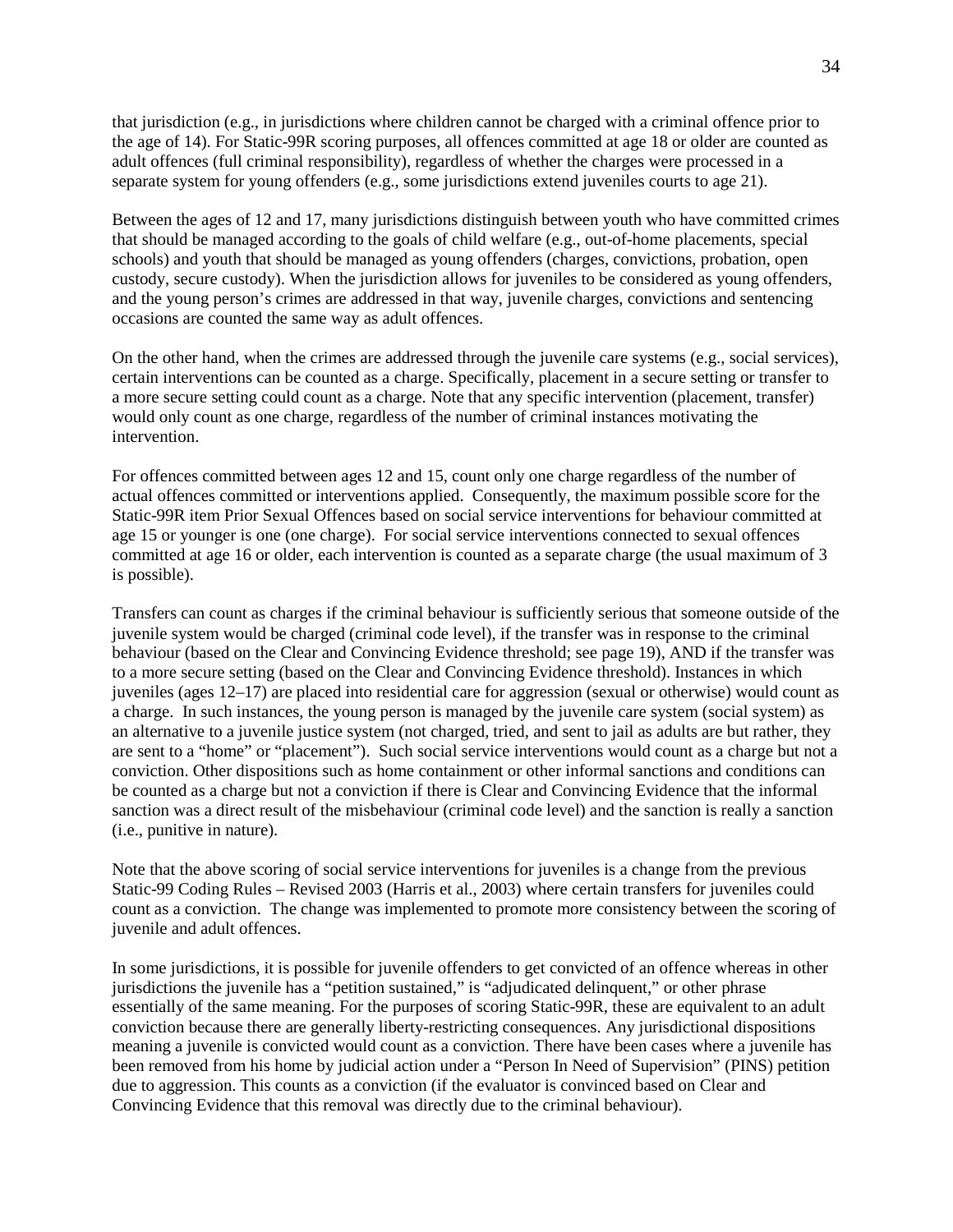# **Mentally Disordered and Developmentally Delayed Offenders**

Some offenders suffer from sufficient mental impairment (major mental illness, developmental delays) that criminal justice intervention is unlikely. For these offenders, informal hearings and sanctions such as placement in treatment facilities and residential moves would be counted as a charge and could count as a conviction if it meets the general principles from determining if something stands as a conviction (see "Determining Whether Something is a Conviction", p. 29).

# **Not Criminally Responsible due to Mental Disorder/Not Guilty by Reason of Insanity**

Being found "not criminally responsible due to mental disorder" (or its equivalent) is counted as a conviction if the court-determined disposition from the finding involved institutional and/or mandated community sanction/care.

Note that being found unfit to stand trial, however, counts as a charge but not a conviction (see section below on what counts as a charge).

# **Official Cautions – United Kingdom**

In the United Kingdom, an official caution should be treated as equivalent to a charge and a conviction.

# **Pardoned/"Expunged" Offences**

If official criminal records (e.g., police reports) still include the charges or convictions relevant to that sex offence they may be counted even if the offender was pardoned or otherwise excused for the behaviour. Youthful Offender adjudications count even though the nature of the offence is obscured from the public and replaced with a generic adjudication on the criminal history report. For assessment purposes, the behaviour still occurred. A professional report that mentions a previous charge/conviction can count if it is considered credible that an official record did/does in fact exist and was obtained by a professional during a previous contact (e.g., if juvenile criminal records are no longer available, but a previous probation report mentions accessing that record and notes a charge or conviction).

# **"PINS" Petition (Person In Need of Supervision)**

There have been cases where a juvenile has been removed from his home by judicial action under a "PINS" petition due to aggression. This counts as a conviction (if the evaluator is convinced based on Clear and Convincing Evidence that this removal was directly due to the criminal behaviour).

# **Probation before Judgement**

Probation before judgement counts as a conviction.

# **Stayed Charges/Sentences**

Stayed charges/sentences take different forms in different jurisdictions. If there is a sanction associated with the stay of proceedings (e.g., stayed pending attendance in community treatment), stayed charges would count as a conviction, similar to other forms of alternative measures. They should not be considered convictions if there is no finding or admission of guilt, and no associated sanction (formal or informal).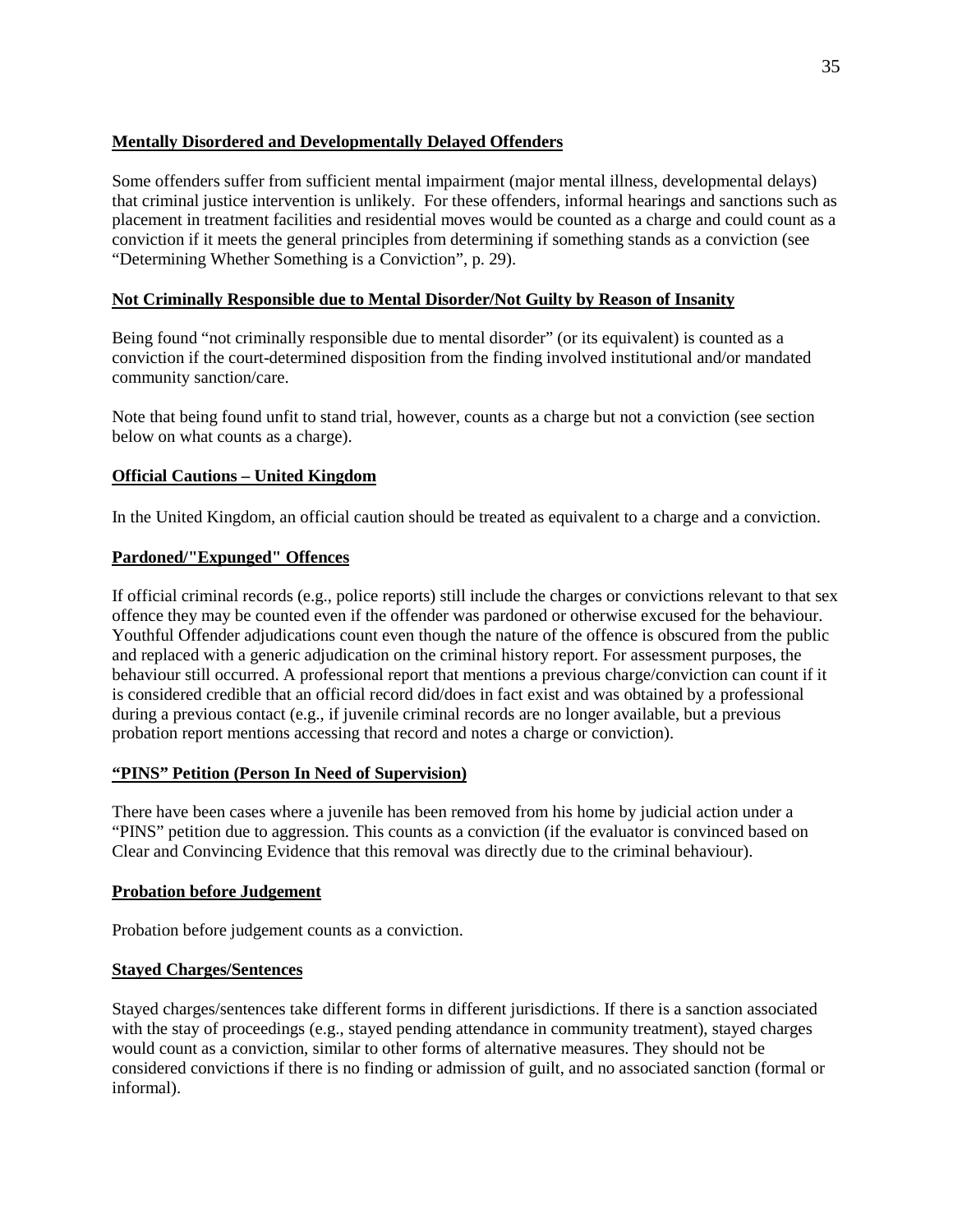#### **Suspended Sentences**

In Canada, a suspended sentence counts as a conviction.

#### <span id="page-35-0"></span>**Charges**

Anything that counts as a conviction or sentencing date also counts as a charge (see above for examples). In addition, the sections below outline circumstances that count only as a charge (they cannot be counted as a conviction or sentencing date). Note that the only item that counts 'charges' is prior sex offences, so in the sections below, these situations are only applicable for sex offences.

The following count as equivalent to a charge:

- Arrests (if the offender knows a warrant has been issued for his arrest, this counts as an arrest even if the offender flees the jurisdiction before he can be arrested)

- Charges not resulting in convictions (e.g., where there is an acquittal, or charges are withdrawn,

dismissed, or stayed). This includes municipal citations for sexually motivated offences.

- Convictions subsequently overturned on appeal

- Parole and probation violations (they may also sometimes count as convictions; see pages 29 to 31)

# **Acquittals**

Acquittals count as charges. The reason that acquittals are scored this way is based upon a research study completed in England that found that men acquitted of rape were more likely to be convicted of sex offences in the follow-up period than men who had been found guilty {with equal times at risk} (Soothill et al., 1980).

# **Convictions Overturned on Appeal**

Convictions that are subsequently overturned on appeal are considered a charge, but not a conviction or sentencing date.

#### **Dismissals**

Being charged with an offence, but subsequently having the charge dismissed, counts as a charge.

#### **Institutional Rules Violations (e.g., Prison Misconducts)**

See pages 26 to 27 for further discussion of the circumstances under which institutional rules violations can count as a charge.

#### **Loss of Institutional Time Credits (e.g., Worktime Credits)**

Generally, "worktime credit" or "institutional time credits" means credit towards (time off) a prisoner's sentence for satisfactory performance in work, training, or education programs. Any prisoner who accumulates "worktime credit" may be denied or may forfeit the credit for failure or refusal to perform assigned, ordered, or directed work or for receiving a serious disciplinary offence. Loss of worktime or institutional time credit for sexual misbehaviour may count as a charge.

# **Not Guilty**

A finding of "not guilty" counts as a charge.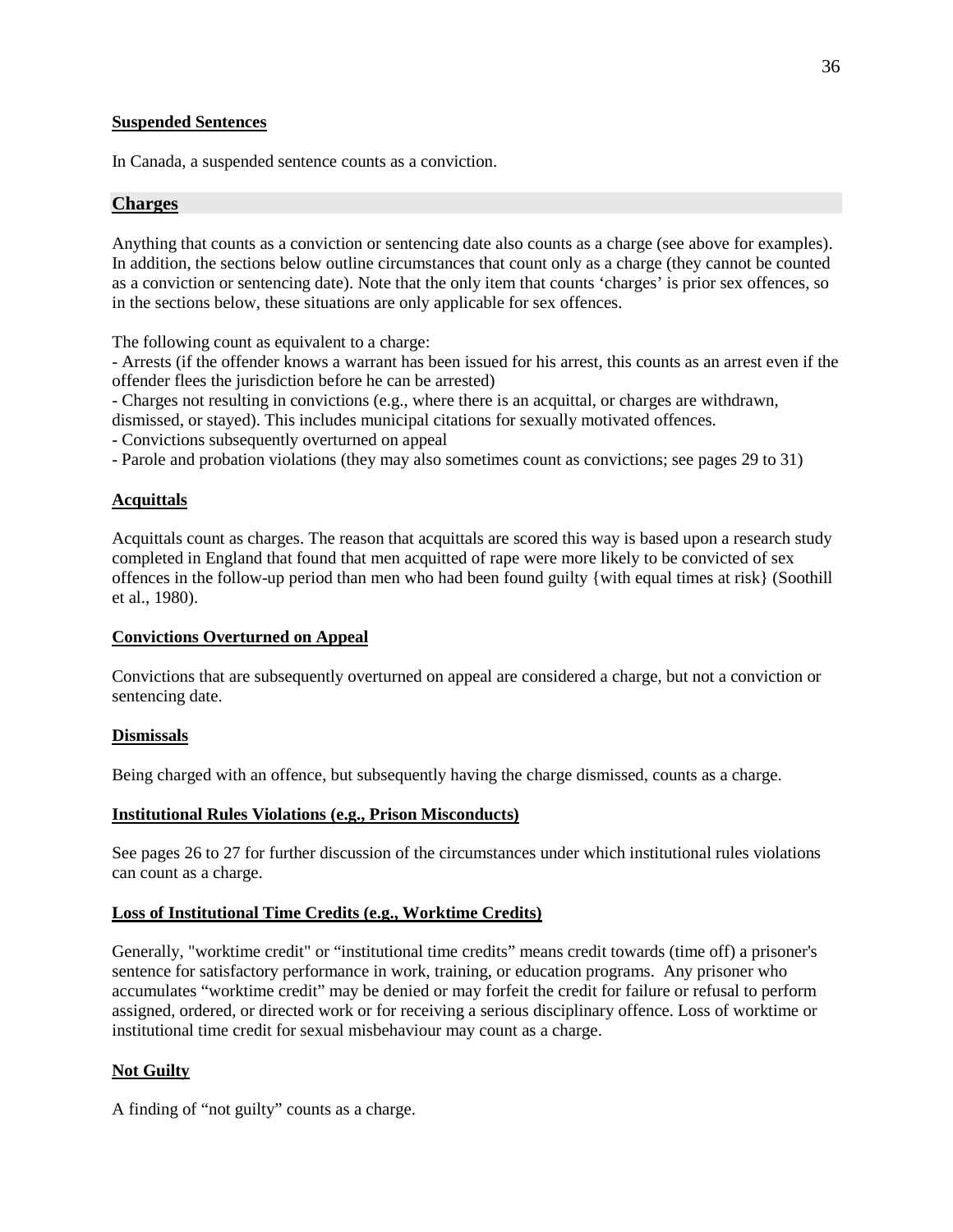# **Peace Bonds, Judicial Restraint Orders, and "810" Orders**

In some instances a Peace Bond/Judicial Restraint Order/810 Orders are placed on an offender when charges are dropped or dismissed or when an offender leaves jail or prison. An order of this nature, when it is primarily preventative, is not counted as a charge or conviction for the purposes of scoring Static-99R.

There are some occasions when these orders are used reactively as a sanction for criminal behaviour (e.g., after a domestic violence incident, the offender enters a peace bond in exchange for dropping the charges). If the peace bond is a "protective" measure it is not counted. If the peace bond is a "sanction" it can count as a charge but not a conviction. In these cases the peace bond is usually associated with dismissed charges followed by the offender entering into a peace bond on the same date. When used as a sanction, these orders are not considered convictions because there is no official determination of guilt preceding the sanction and as such the peace bond can only count as a charge. In contrast, peace bonds implemented at the end of a sentence to prevent future offences would be considered preventive and do not count as a charge or conviction.

# **Unfit to Stand Trial**

Being found unfit or incompetent to stand trial does not count as a conviction, even if the offender is detained for treatment. A declaration of unfit to stand trial essentially halts criminal proceedings. If the offender subsequently receives a finding of guilt (e.g., a conviction or its equivalent), then the subsequent sanction would count as a conviction. Regardless, the charge that led to the finding of being unfit would count as a charge.

# **Situations That Do Not Count as Charges OR Convictions**

# **"Detected" by Child Protection Services**

Being "detected" by the Children's Aid Society or other Child Protection Services does not count as an official sanction; it may not stand as a charge or a conviction. Criminal charges must result from the detection for it to count as a sex offence for scoring purposes.

# **Failure to Appear**

If an offender fails to appear for sentencing for an offence, this is not counted. The original charge counts as a charge, and if the offender subsequently attends court and is convicted, the conviction would count.

# **Juvenile Extension of Detention**

In some states it is possible for a juvenile to be sentenced to a detention/treatment facility for an offence. At the end of that term of incarceration it is possible to extend the period of detention. Even though a judge and a prosecutor are present at the proceedings, because there has been no new crime or charges/convictions, the extension of the original order is not considered a charge or a conviction.

# **Questioned by Police**

Being questioned by police (without being arrested or charged) does not count as a charge.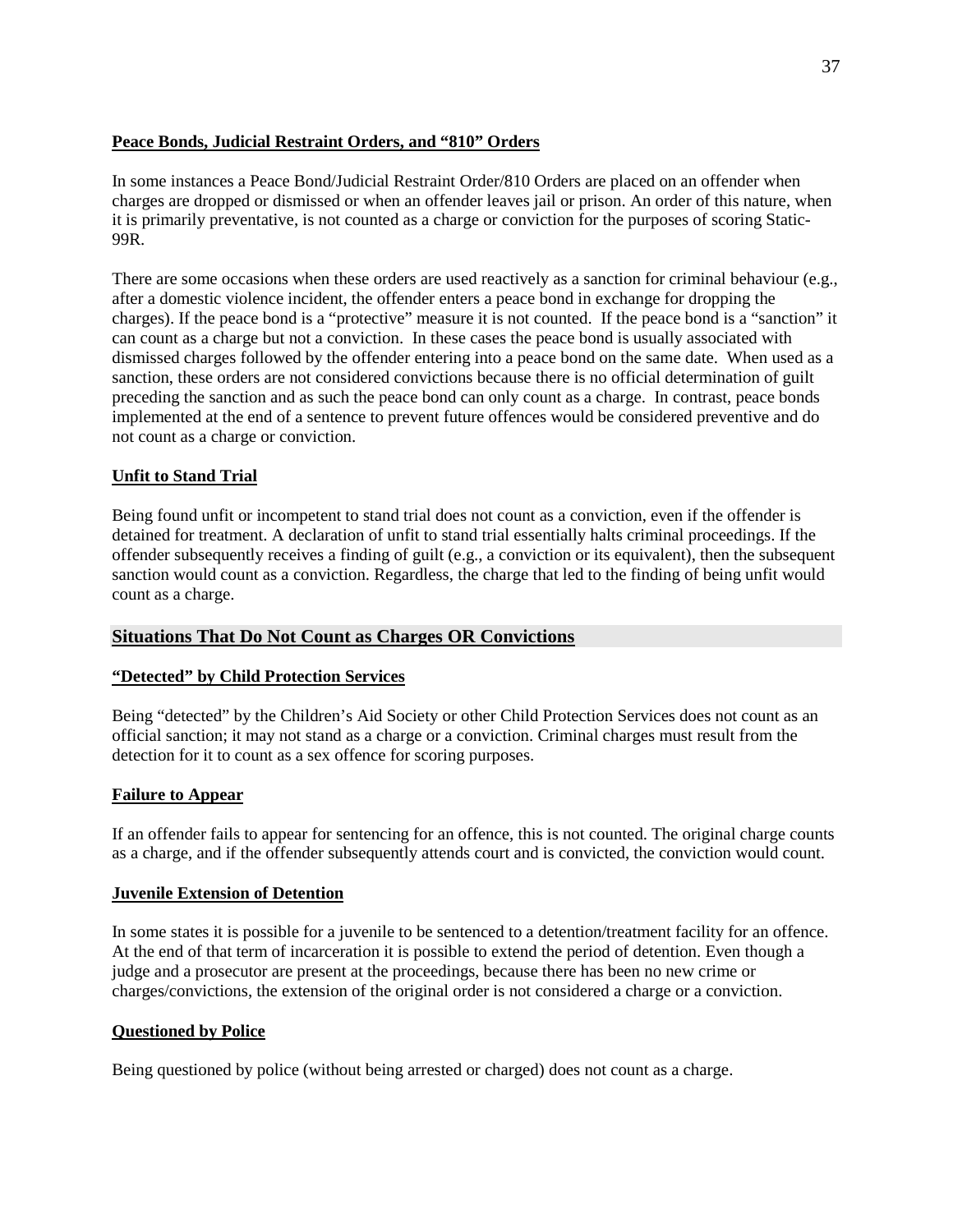#### **Index Sex Offence**

The index sex offence is generally the most recent sex offence. It could be a charge, arrest, conviction, or rule violation (see earlier definitions of a sex offence, conviction/sentencing date, and charge). Sometimes index offences include multiple counts, multiple victims, and numerous crimes perpetrated at different times because the offender may not have been detected and apprehended. Some offenders are apprehended after a spree of offending. If this results in a single conviction regardless of the number of counts, all counts are considered part of the index offence. Convictions for sex offences that are subsequently overturned on appeal can count as the index offence. Charges for sex offences can count as the index Offence, even if the offender is later acquitted. Please review earlier sections – anything that counts as either a charge or a conviction can count as an index offence, as long as it also meets the definition of a sex offence (i.e., is sexually motivated).

Most of the offenders in the Static-99R normative samples (about 60% of cases from the routine, unselected samples) had no prior sex offences on their record; their index offence was their first recorded sexual misbehaviour. As a result, Static-99R is valid with offenders facing their first sexual charges, as well as offenders with a history of sex offence charges or convictions.

# **Offence Clusters, Pseudo-Recidivism, Historical Offences, and Prior Offences**

#### **Historical Offences**

The evaluator may face a situation where an offender is brought before the court on a series of sex offences, all of which happened several years in the past. This most often occurs when an offender has offended against children in the past and, as these children mature, they come forward and charge the perpetrator. After the first charge is laid it is not unusual for other victims to appear and lay subsequent charges. The evaluator may be faced with an offender with multiple charges, multiple court dates, and possibly multiple convictions who has never before been to court – or who has never before been sanctioned for sexual misbehaviour. In a case like this, where the offender is before the court for the first time, all of the charges, court appearances, and convictions become what is known as an "index cluster" and they are all counted as part of the index offence. Static-99R applies once the offender is charged, even if the sexual behaviours occurred many years ago. Identifying 'prior' offences in the presence of such historical cases can be quite complicated – please review pages 41 to 44 for additional description.

#### **Index Cluster**

An offender may commit a number of sex offences in different jurisdictions, over a protracted period, in a spree of offending prior to being detected or arrested. Even though the offender may have a number of sentencing dates in different jurisdictions, the subsequent charges and convictions would constitute an index cluster. These "spree" offences would group together – the early ones would not be considered "priors" and the last, the "index" - they all become the index cluster. This is because the offender has not been "caught" for the earlier offences and then "chosen" to reoffend in spite of the detection. Furthermore, historical offences that are detected after the offender is convicted of a more recent sex offence would be considered part of the index offence (pseudo-recidivism) and become part of the index cluster (see subsequent section).

For two offences to be considered separate offences, the second offence must have been committed after the offender was detected (i.e., arrested or charged) and/or sanctioned for the previous offence. For example, a sex offence committed while an offender was released on bail for a previous sex offence would supersede the previous charge and become the index offence. This is because the offender knew he had been detected for his previous crimes but chose to reoffend anyway.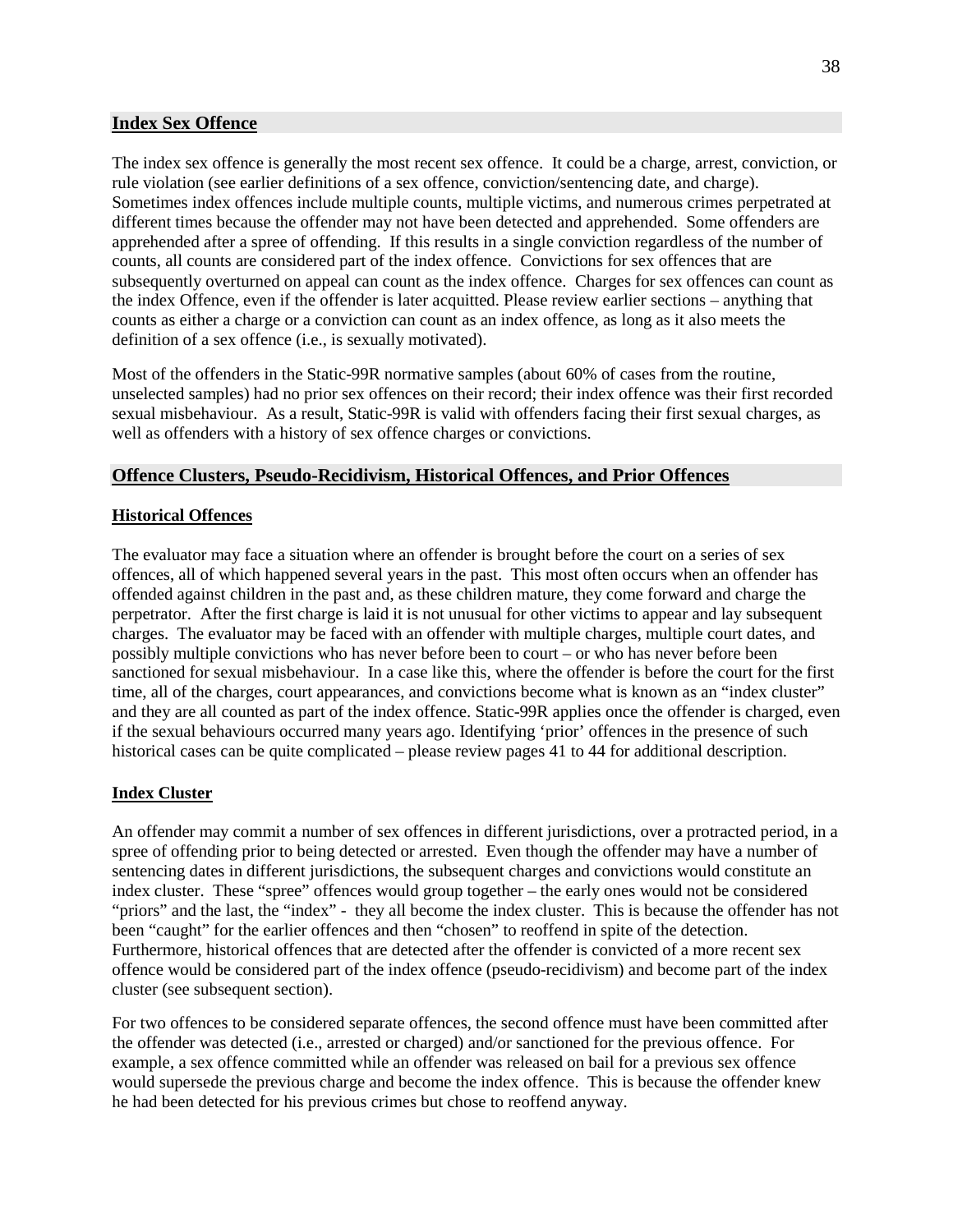For the purposes of this section, 'detection' refers to some kind of official detection for the offence, such as an arrest or a charge. Anything in the coding manual that counts as a charge, conviction, or sentencing date would count as 'detection.' Having a sex offence detected by a family member, friend, or child protection services does not count as official detection.

#### **An index cluster can occur in three ways.**

The first occurs when an offender commits multiple offences at the same time or over a period of time. Subsequent to committing all offences, the offender is charged and these offences are then dealt with as a group by the police and the courts.

The second occurs when an index offence has been identified for an offender and following this the evaluator becomes aware of previous historical offences for which the offender has never previously been charged or convicted. These previous offences come forward and become part of the index cluster. This is also known as "pseudo-recidivism." It is important to remember, these historical charges do not count as priors because the offending behaviour was not officially detected before the offender committed the index offence. The issue being, the offender has not been previously officially detected for his behaviour and then made the choice to reoffend.

The third situation arises when an offender is charged with several offences that come to trial within a short period of time (a month or so) sometimes in different jurisdictions. For example, an offender might sexually offend in different counties of a state and have trials in different counties for a spree of offending. When the criminal record is reviewed it appears that a cluster of charges were laid at the end of an investigation and that the court could not attend to all of these charges in one sitting day. When the evaluator sees groups of charges where it appears that a lot of offending has finally "caught up" with an offender – these can be considered a "cluster." If these charges happen to be the last charges they become an index cluster. The evaluator would not count the last court day as the "index" and the earlier ones as "priors." A second example of this occurs when an offender goes on a crime "spree" – the offender repeatedly offends over time, but is not detected or caught. Eventually, after two or more crimes, the offender is detected, charged, and goes to court. But he has not been independently sanctioned between the multiple offences.

For Example: An offender commits a rape, is apprehended, charged, and released on bail. Very shortly after his release, he commits another rape, is apprehended and charged. Because the offender was apprehended and charged between crimes this does not qualify as a crime "spree" – these charges and possible eventual convictions would be considered separate crimes (even if the offender is subsequently convicted for both on the same day). If these charges were the last sex offences on the offender's record – the second charge would become the index and the first charge would become a "prior."

However, if an offender commits a rape in January, another in March, another in May, and another in July and is finally caught and charged for all four in August, this constitutes a crime "spree" because he was not detected or consequenced between these crimes. As such, this spree of sex offences, if they were the most recent sex offences on the offender's record, would be considered an index cluster and all four rape offences would count as the index, not just the last one. In a slight variation of this, consider what would happen if the offender were caught and charged in August for just one of the offences (perhaps the one from March). Maybe the offender was convicted. Perhaps the following year he was subsequently caught and convicted for the January and July offences, and then the year after that he was convicted for the May offence. In this example, they would still all count as one cluster, even though there are separate convictions in three different years, because the offender never reoffended after being caught for the first time.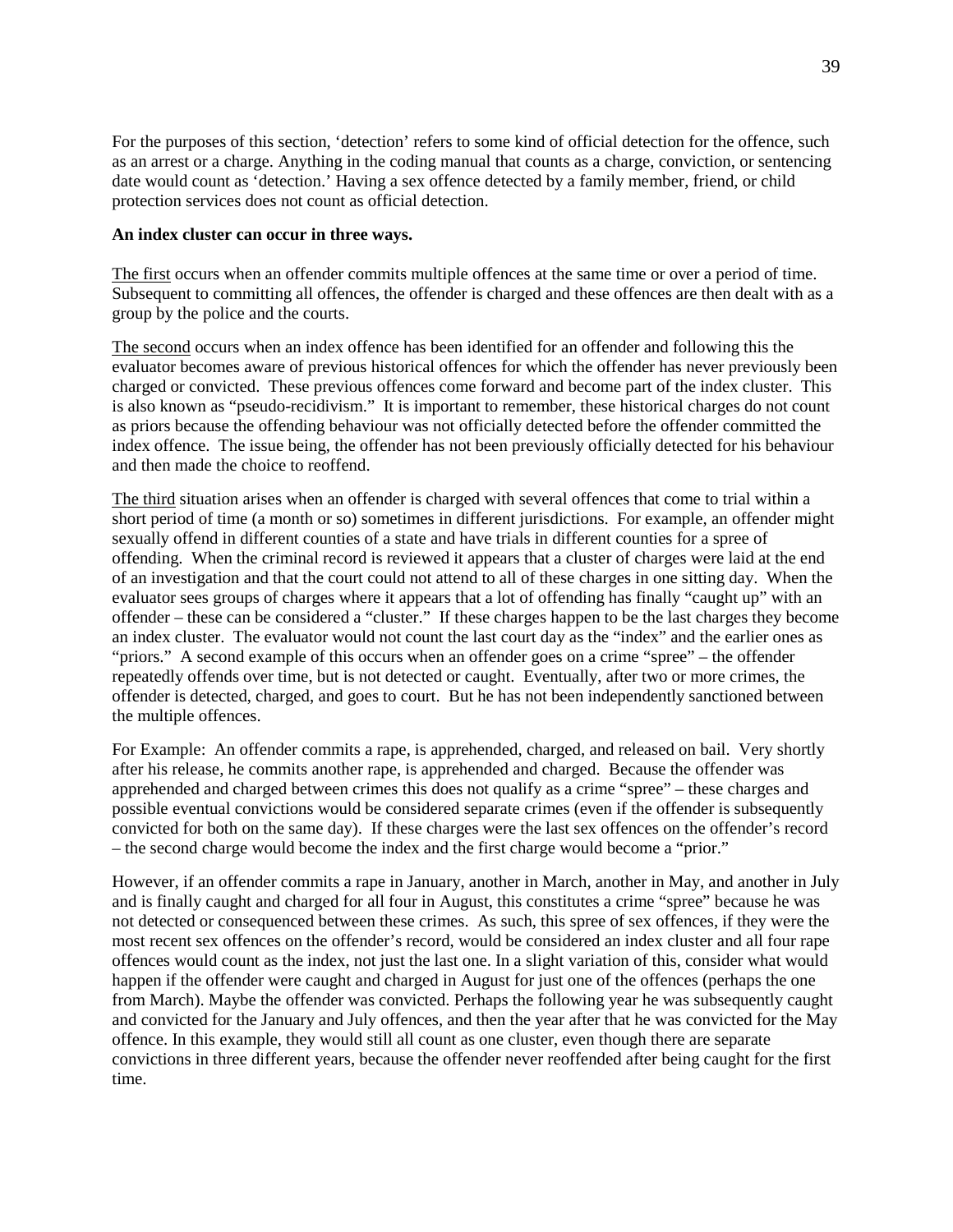# **Pseudo-Recidivism**

Pseudo-recidivism occurs when an offender who has been involved in the criminal justice system is charged with old offences for which they have never before been charged. This occurs most commonly with sex offenders when public notoriety or media publicity surrounding their trial or release leads other victims of past offences to come forward and lay new charges. Because the offender has not been charged or consequenced for these misbehaviours previously, they have not been officially detected and then chosen to reoffend.

**For Example:** Mr. Jones was convicted in 2012 of three sexual assaults of children. These sexual assaults took place in the 1990's. As a result of the publicity surrounding Mr. Jones' possible release in 2015, two more victims, now adults, come forward and new charges were laid in 2015. These offences also took place in the 1990's but these victims did not come forward until 2015. Because Mr. Jones had never been detected for these offences, they were not on his record when he was convicted in 2012. Offences for which the offender has never been detected that come to light once the offender is in the judicial process are considered pseudo-recidivism and are counted as part of the index cluster. Historical charges of this nature are not counted as priors. In this case, both the 2012 convictions and 2015 charges form part of the index cluster, even though they are several years apart.

The basic concept in order to disentangle clusters or sentencing occasions is that the offender has to be officially detected for previous misbehaviours and then "choose" to ignore that sanction and reoffend anyway. If he chooses to reoffend after being officially detected then he creates a new offence and this offence is considered part of the record, usually a new index offence. If historical offences come to light, for which the offender has never been detected, once the offender is in the system for another sex offence, these offences "come forward" and join the index offence to form an index cluster. Further complications in historical cases (when a series of offences occur in between the index behaviour and the detection for the index) are described on page 41, under the section of "Prior Offences."

# **Post-Index Offences**

Offences where the behaviour occurs after the sentencing date for the index offence are considered postindex offences and do not count for Static-99R purposes. Post-index sex offences create a new index offence (and would prompt a re-scoring of the scale). Post-index violent or non-violent offences should be considered "external" risk factors and would be included separately in any report about the offender's behaviour. Technical violations after conviction for an index sex offence are also not considered anywhere in Static-99R scoring.

Static-99R is intended to summarize the offender's risk of sexual recidivism on the day of their first opportunity to reoffend after the index offence (e.g., release from prison for the index sex offence, conviction date if they received a non-custodial sentence, or date of charge if there was no conviction). No matter how much time has passed since then, the score still summarizes what their risk was like on that day. Events occurring after that point in time may be relevant for risk management and supervision, but they would be considered as separate from the Static-99R assessment.

If an offender commits an offence before the sentencing date for the index offence, but the conviction occurs after the index offence sentencing date (or even after the offender's release), it can still count for scoring purposes. This may mean that a Static-99R score will be updated after an offender's release from the index offence if there is a new conviction for misbehaviour that occurred before the index sentencing date but was detected after the index sentencing date.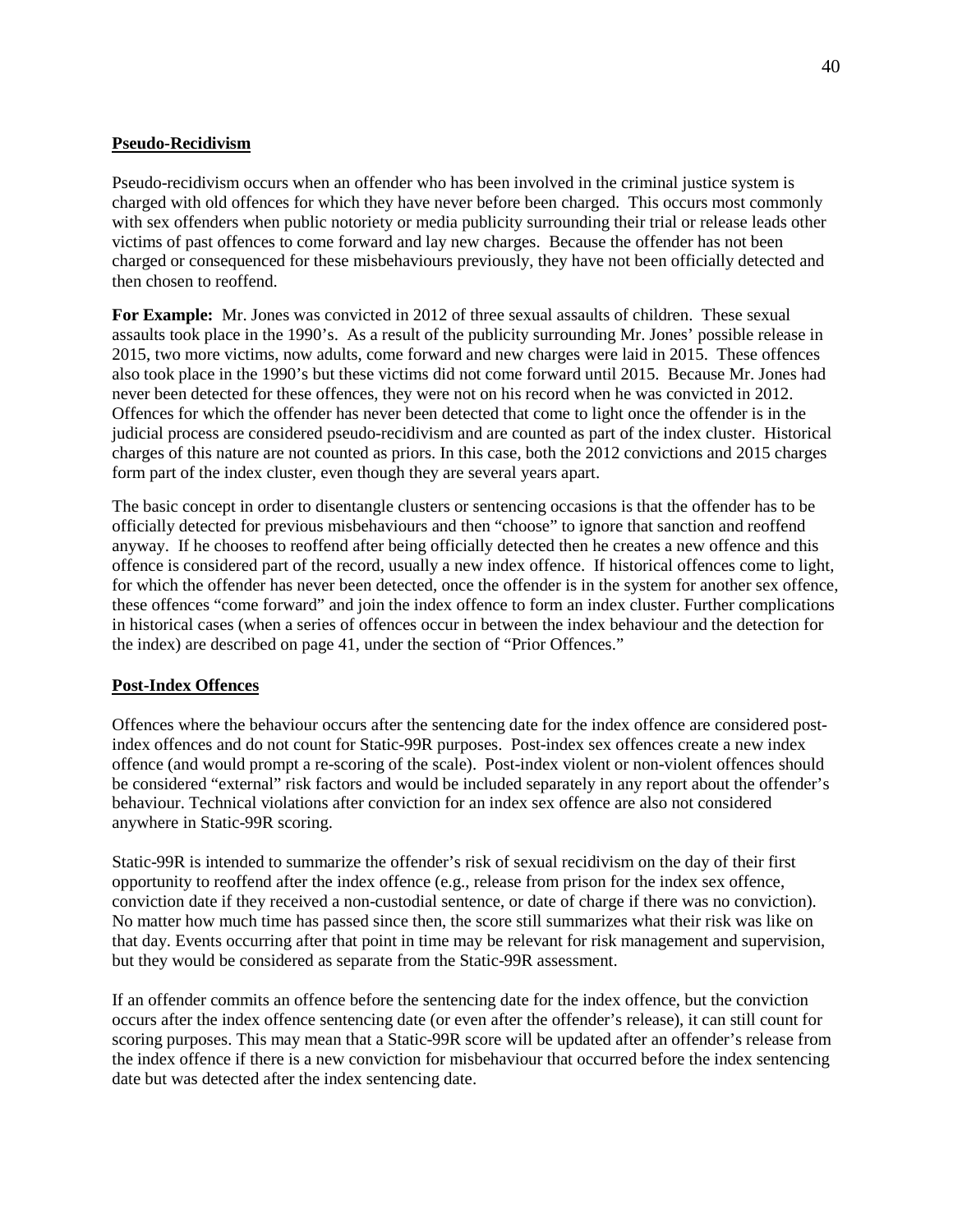When the index sex offence does not result in a sentencing date (e.g., the index offence resulted in a charge but not a conviction), then the latest date of processing for the charge (e.g., the day the charges were dismissed) is treated as equivalent to the sentencing date for the purposes of defining post-index offences.

**For Example, Post-Index Sex Offences:** Consider a case where an offender commits a sex offence, is apprehended, charged, and released on bail. You are assigned to evaluate this offender but before you can complete your evaluation he commits another sex offence, is apprehended, and charged. Because the offender was apprehended, charged, and released this does not qualify as a crime "spree." He chose to reoffend in spite of knowing that he was under legal sanction. These new charges and possible eventual convictions would be considered a separate crime. In a situation of this nature the new charges would create a new sex offence and become the new index offence. If these charges happened to be the last sex offences on the offender's record – the most recent charges would become the index and the charge on which he was first released on bail would become a "prior sex offence."

**For Example, Post-Index Violent Offences:** Consider a case where an offender in prison on a sex offence commits and is convicted of a serious violent offence. This violent offence would not be scored on either Item #3 (Index Non-Sexual Violence convictions) or Item #4 (Prior Non-Sexual Violence convictions) but would be referred to separately, as an "external risk factor," outside the context of the Static-99R assessment, in any subsequent report on the offender.

**For Example, NOT a Post-Index Offence:** Consider a case where an offender is released on bail for the index sex offence, commits an assault, and then is later convicted for the index sex offence. One year later, the offender is convicted for the assault. This would NOT count as a post-index offence because the behaviour occurred before the index sentencing date. In an alternate situation, however, if the offender was not convicted for the index sex offence, then the assault WOULD be a post-index offence, because in the absence of a conviction, behaviour after detection for the index offence would count as a post-index offence.

# **Prior Offence(s)**

An offence (sexual, non-sexual violent, or non-violent) would be counted as a prior offence if the offender committed a new offence after being detected for the offence in question, but prior to the detection for the index sex offence (or the latest index sex offence detection in a cluster). Examples will follow. Generally for something to count as a new offence, the offender must reoffend after detection for a previous offence. If the offender was aware that they were under some form of legal restraint and then goes out and sexually reoffends in spite of this restriction, the new offence(s) would create a new index offence. An example of this could be where an offender is charged with "Sexual Communication with a Person Under the Age of 14 Years" and is then released on his own recognizance with a promise to appear or where they are charged and released on bail. In both of these cases if the offender then committed an "Invitation to Sexual Touching" offence after being charged and released, the "Invitation to Sexual Touching" would become the new index offence and the "Sexual Communication with a Person Under the Age of 14 Years" would automatically become a prior sex offence.

In order to count violations of conditional release as priors they must be "real crimes," something that someone not already engaged in the criminal justice system could be charged with. Technical violations such as being in the presence of minors or drinking prohibitions do not count (see section on "parole, probation, and conditional release violations" on pages 29 to 31).

Identifying prior offences can be particularly tricky when the index offence is historical in nature – in these cases, the offender may accumulate an extensive criminal history after the index sex offence is committed, but before he is detected for it. When handling these cases, always reflect on the underlying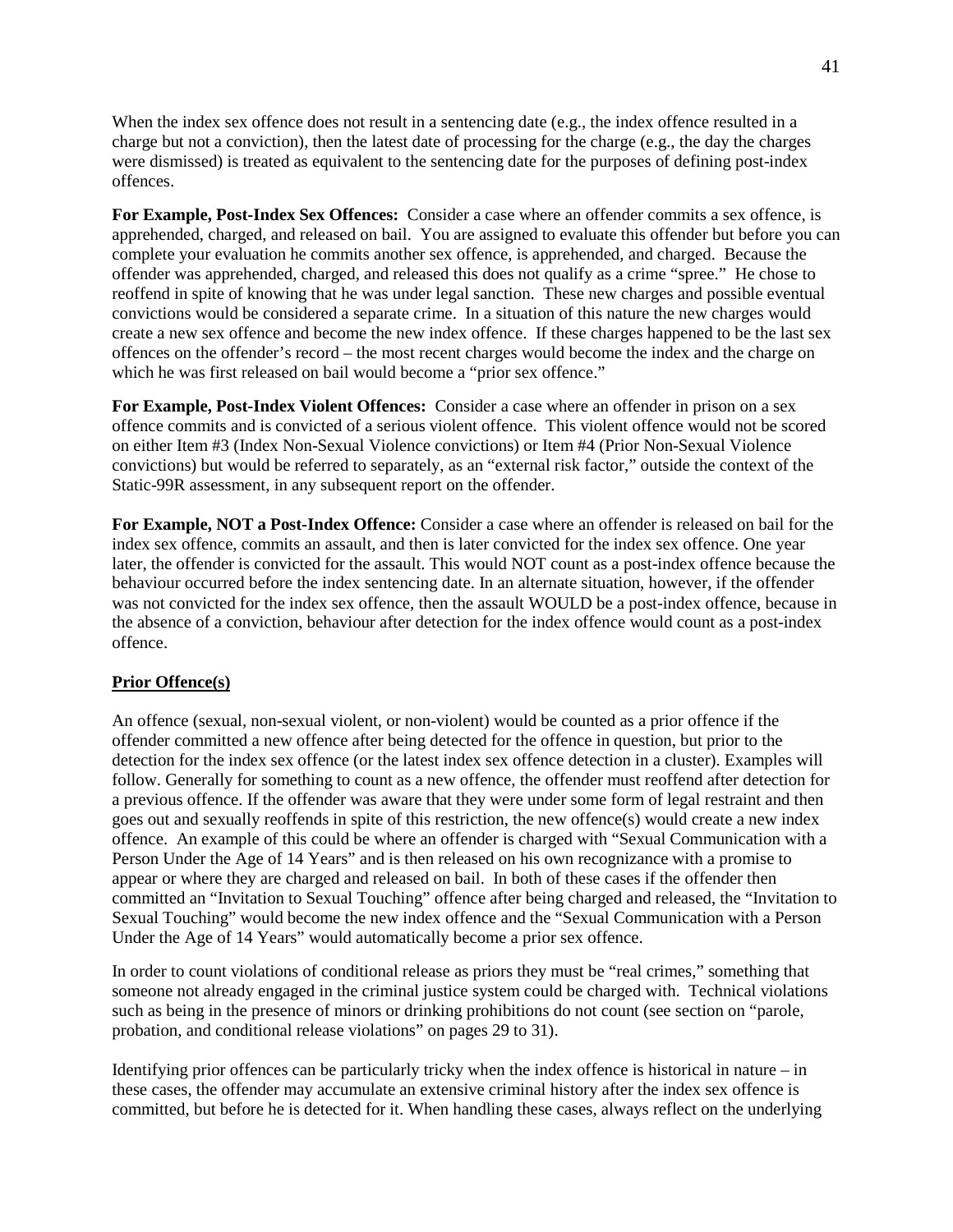rule that an offence will count as a prior if, after being detected for it, the offender commits a new offence (which could be the index sex offence) that is still prior to detection for the index sex offence. Examples are provided in the next section.

#### **Separating Index Clusters and Prior Offences**

There are cases where it can be difficult to distinguish index clusters from prior offences, particularly when sexual offending occurs over a period of several years. Keep in mind the general rule that to be a prior offence, the offence and its official detection must have occurred before another offence that is prior to the detection for the index sex offence. Some examples are provided below.

#### Example No. 1

Joe Smith sexually offends against his daughter between 2010 and 2015 and is charged and sentenced in 2016. He commits a sexual assault against another victim in 2011 and is sentenced in 2011. He commits a non-sexual assault in 2014 and is charged and convicted in 2014. Both the 2011 and 2014 circumstances count as priors (although only the 2011 conviction would be for prior sexual offending) because some of the index sex offence behaviour was committed after he was detected for the previous offences. The offender chose to keep offending after being detected in 2011, and again in 2014.

#### Example No. 2

John Johnson sexually offends against his daughter between 2010 and 2014 and is charged and sentenced in 2016. He commits a sexual assault against another victim in 2011 and is charged in 2011. He commits a non-sexual assault in 2015 and is charged and sentenced in 2015. The 2011 charge is a prior sex offence because he continued the index sexual behaviour after being sanctioned for the 2011 offence. The nonsexual assault becomes part of an index cluster because even though he was charged and sentenced for the assault before being detected for the index sex offence, the assault occurred after the index sex offence was committed. So the offender did not choose to commit the index sex offence after being detected for the non-sexual assault. So the non-sexual assault would be part of the index cluster.

#### Example No. 3

Richard Jones sexually offends between 1986 and 1989. He commits a sex offence in 1998 and is sentenced in 1999. He commits a sex offence in 2012. Due to publicity for this offence, his victims from the 1980s come forward and he is convicted and sentenced for the 2012 offence as well as the historical offences from the 1980s. In this example, the offences from the 1980s are part of the index cluster. The sex offence in 1998 is a prior. Even though it occurred after the historical offences, it still occurred and was detected before the 2012 sex offence that formed part of the index cluster.

#### Example No. 4

James Smith sexually offends between 1986 and 1989. He commits a sex offence in 2002 and is sentenced in 2005. In 2012 he is charged for the offences in the 1980s. Even though the two sentencing dates are almost a decade apart, they are considered an index cluster because the offences for which the offender was sentenced in 2012 were not committed after the offender was detected in 2005.

The following examples will highlight additional scenarios that can occur with a purely historical index sex offence. Given that they are subtle variations of similar circumstances, they will be presented as a list of events ordered chronologically (the time gaps between each event could be days, months, or years – it does not matter). In complex cases, we have found that stripping the offence history to the essential dates facilitates the coding of prior and index offences.

Example No. 5 Index sex offence behaviour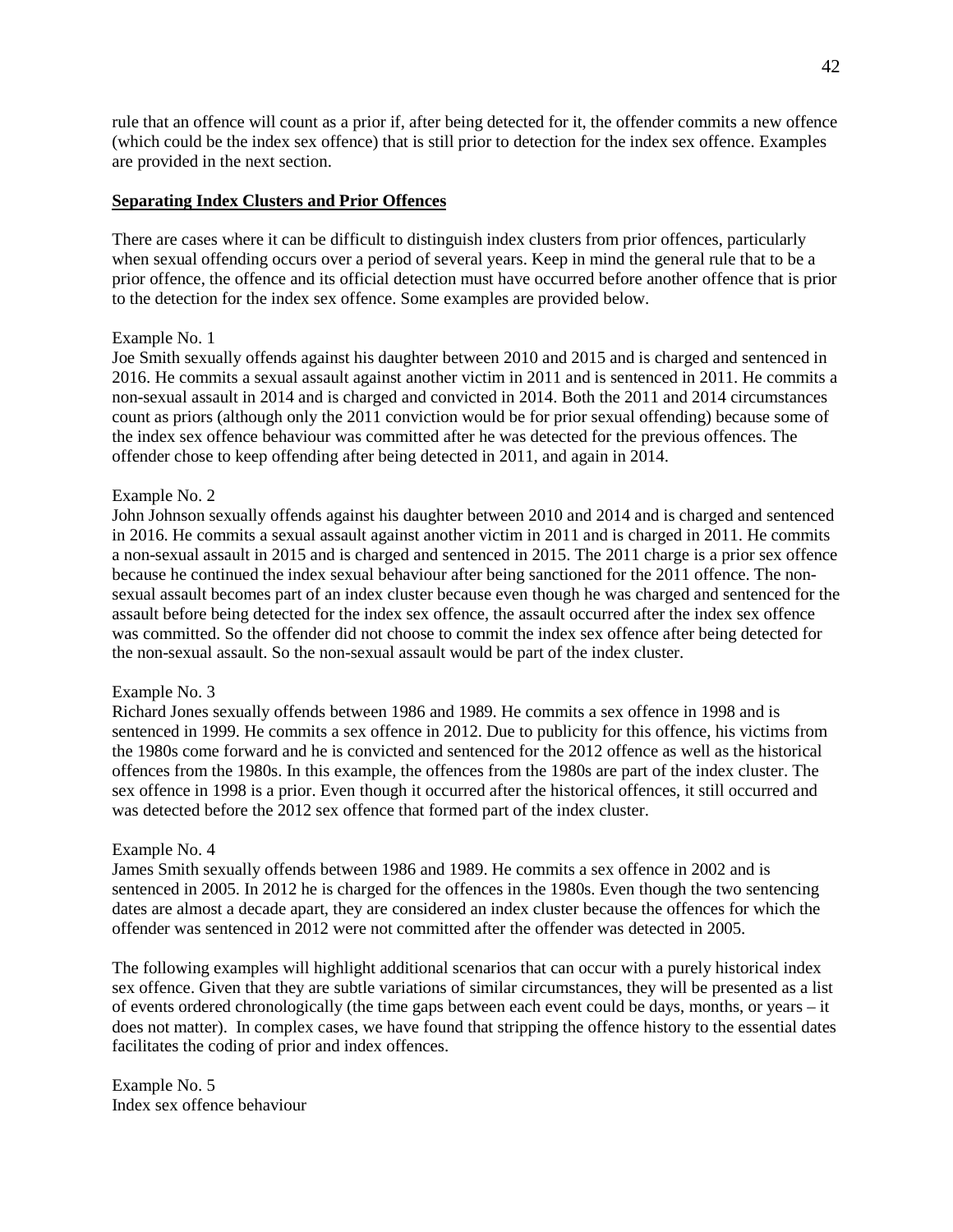Non-sexual offence behaviour Non-sexual offence detection/conviction Index sex offence detection/conviction

In this example, there are no prior offences, because the offender has never reoffended after detection for a previous offence. These offences would all be part of an index cluster. If the non-sexual offence were violent, it would count as index non-sexual violence in Item 3.

Example No. 6 Index sex offence behaviour Non-sexual offence 1 behaviour Non-sexual offence 1 detection/conviction Non-sexual offence 2 behaviour Non-sexual offence 2 detection/conviction Index sex offence detection/conviction

In this example, the first non-sexual offence counts as a prior because after detection, the offender reoffended prior to detection for the index offence (and if it were a violent offence, it would count as prior non-sexual violence in Item 4). The second non-sexual offence does not meet the definition of a prior offence because the offender did not reoffend after detection and, consequently, it is clustered with the index offence (and if it were a violent offence, it would be counted as index non-sexual violence in Item 3).

Example No. 7 Index sex offence behaviour Non-sexual offence 1 behaviour Non-sexual offence 1 detection/conviction Non-sexual offence 2 behaviour Index sex offence detection/conviction & non-sexual offence 2 detection/conviction (at the same time)

Similar to Example 6, the first non-sexual offence counts as a prior because after detection, the offender reoffended prior to detection for the index offence (and if it were a violent offence, it would count as prior non-sexual violence in Item 4). The second non-sexual offence is still clustered with the index offence (like in Example 6) because the offender has not chosen to reoffend after the second non-sexual violent offence.

Example No. 8 Index sex offence behaviour Non-sexual offence 1 behaviour Non-sexual offence 1 detection/conviction Non-sexual offence 2 behaviour Index sex offence detection/conviction Non-sexual offence 2 detection/conviction (at the same time)

Similar to Example 6, the first non-sexual offence counts as a prior. The second non-sexual offence is part of the index because the behaviour occurred prior to detection for the index offence. To count this as a post-index offence, the behaviour would have had to occur after the sentencing date for the index offence.

Example No. 9 Non-sexual offence 1 behaviour Non-sexual offence 1 detection/conviction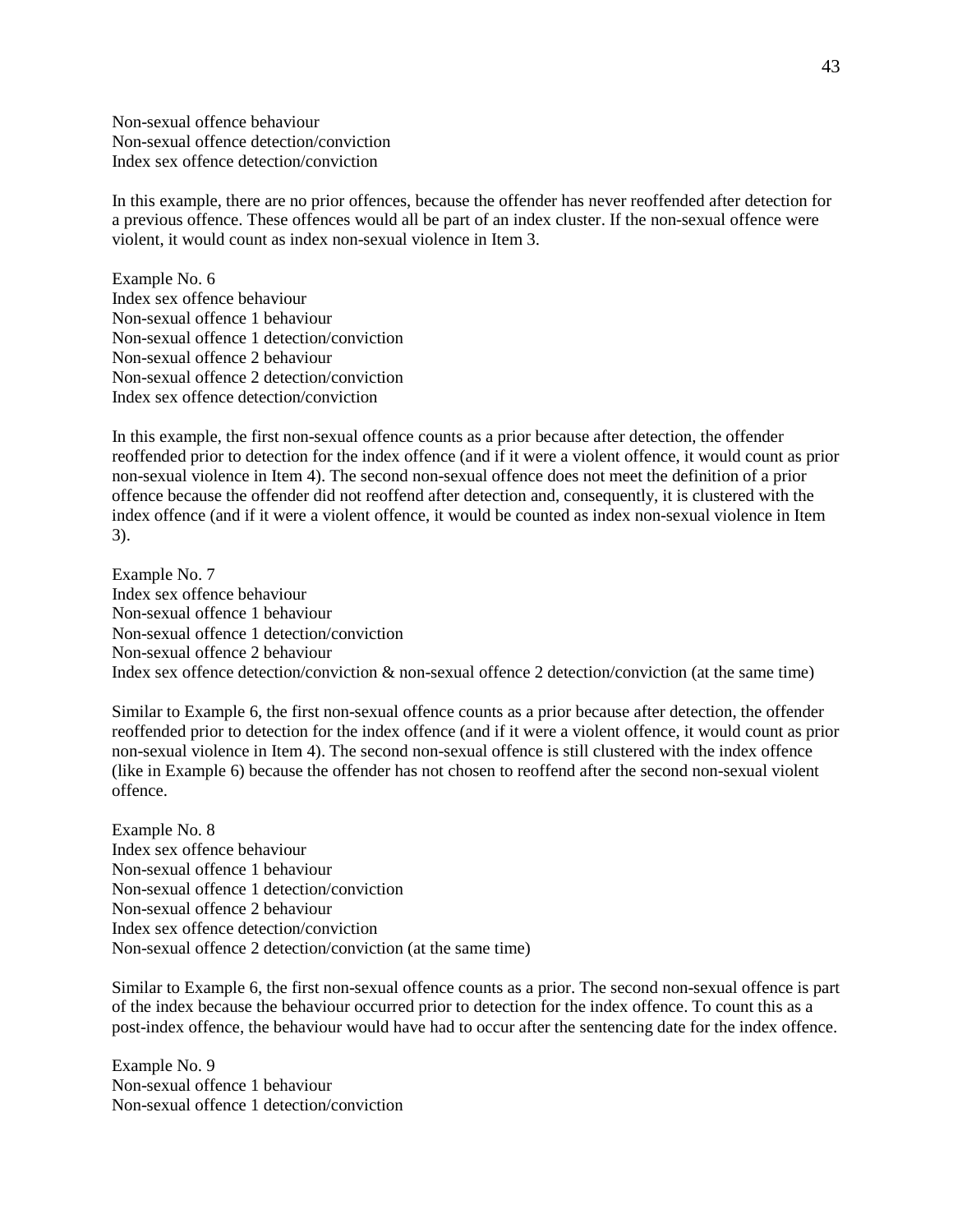Index sex offence behaviour Non-sexual offence 2 behaviour Index sex offence detection/conviction Non-sexual violence 2 detection/conviction

Similar to Example 6, the first non-sexual offence counts as a prior. The second non-sexual offence is part of the index because the behaviour occurred prior to the sentencing date for the index sex offence even though the detection and conviction didn't occur until after the detection/conviction for the index sex offence. If this was a violent offence it would count as index non-sexual violence.

Example No. 10 Non-sexual offence 1 behaviour Non-sexual offence 1 detection/conviction Index sex offence behaviour Index sex offence detection/conviction Non-sexual offence 2 behaviour Non-sexual violence 2 detection/conviction

In this example the first non-sexual offence counts as a prior. The second non-sexual offence is considered post-index because the behaviour occurred both after the behaviour and detection/conviction for the index sex offence.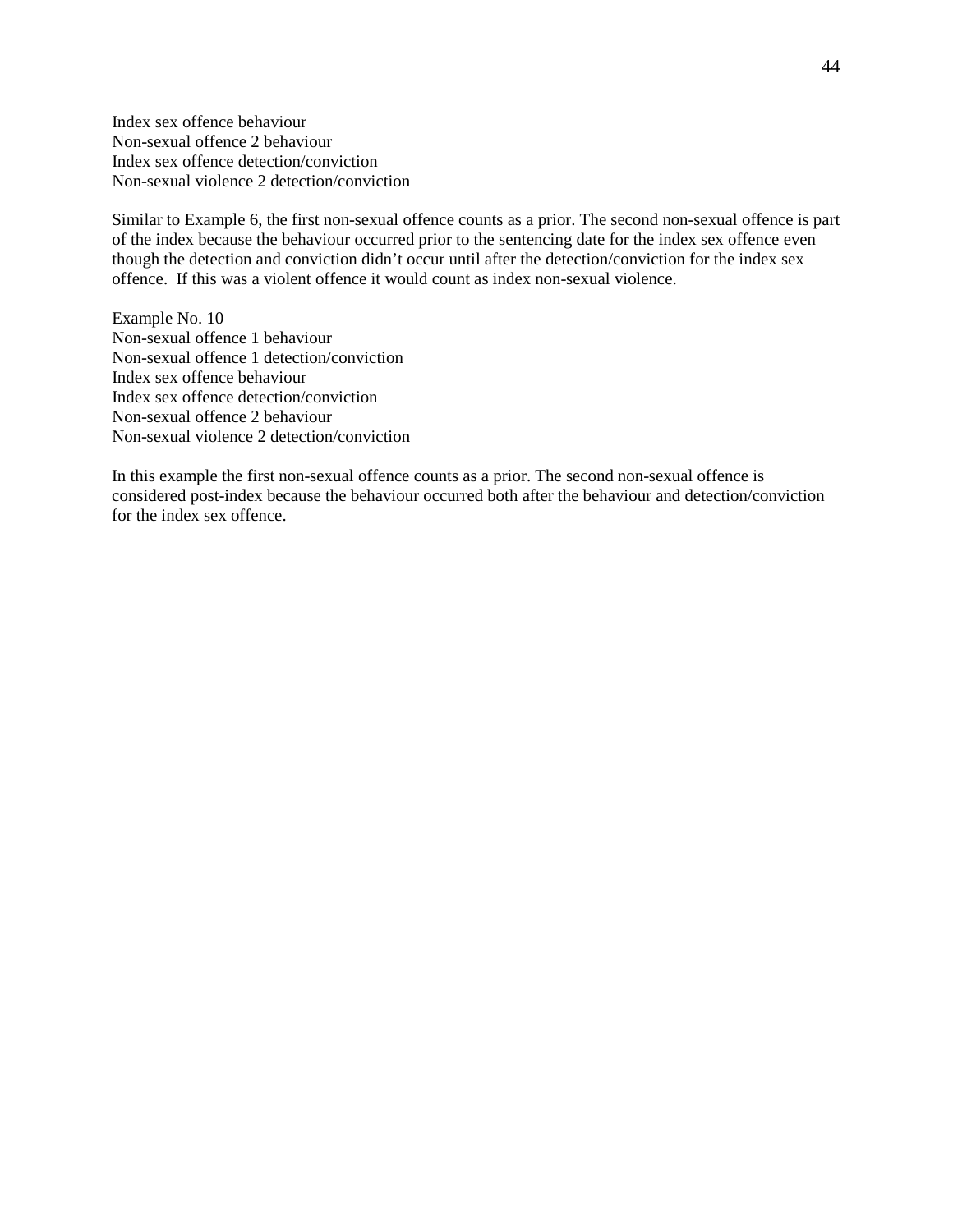# **Scoring the 10 Items**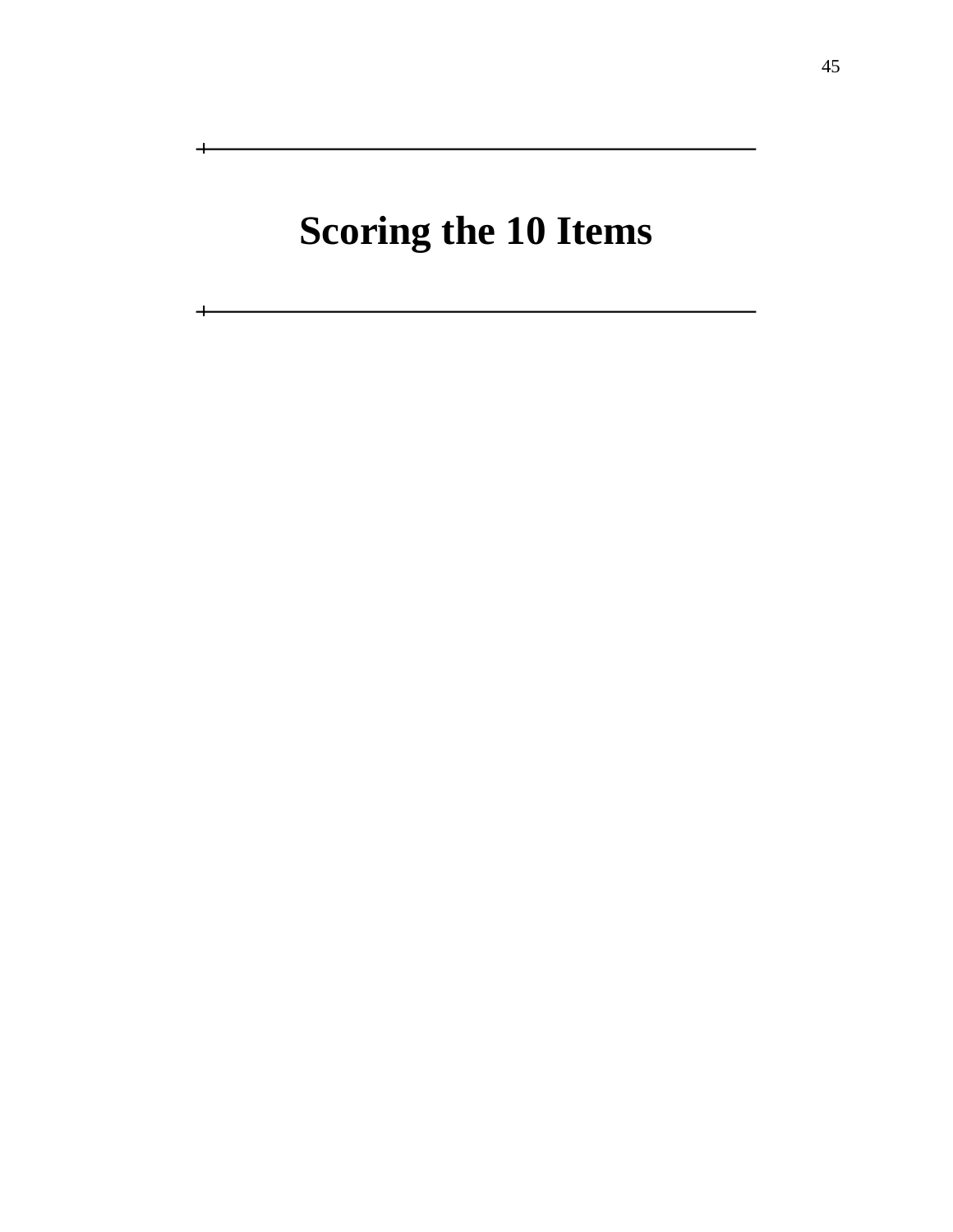# **Item # 1 – Age at Release from Index Sex Offence**

**The Basic Principle:** The rates of almost all crimes decrease as people age (Hirschi & Gottfredson, 1983; Sampson & Laub, 2003). Sexual offending does not appear to be an exception. Most studies have found that older sex offenders are lower risk to reoffend than younger sex offenders (Barbaree & Blanchard, 2008; Hanson, 2002; Helmus, Thornton, et al., 2012). Research has found that the original Static-99 did not fully account for age at release and that a new age weighting improved the predictive accuracy (Helmus, Thornton, et al., 2012). With the new age weighting (used in this item), age at release from the index sex offence no longer significantly contributed to the prediction of sexual recidivism after controlling for Static-99R scores (in other words, the new age item fully accounted for age at release). Similar results were found in subgroups of rapists and child molesters.

**Information Required to Score this Item:** To complete this item the evaluator has to confirm the offender's birth date (from the official records if possible) or have other knowledge of the offender's age through collateral report or offender self-report. The evaluator would benefit from access to an official criminal record as compiled by police, court, or correctional authorities that identifies the date of release from the index sex offence.

**The Basic Rule:** Score 1 to -3 points depending on the age of the offender when they are released from their index sex offence referencing the table below:

| Aged 18 to 34.9  |     |
|------------------|-----|
| Aged 35 to 39.5  | Ω   |
| Aged 40 to 59.9  | - 1 |
| Aged 60 or older | -3  |

Static-99R is not intended for those who are less than 18 years old at the time of first release from the index sex offence (see "Static-99R with Adolescents who have Sexually Offended," page 14 for discussion of the limited circumstances in which Static-99R can be applied for offenders who committed the index sex offence as a juvenile).

Under certain conditions, such as anticipated release from custody or presentence reports, the evaluator may be interested in an estimate of the offender's risk at some specific time in the future. Static-99R may be scored months or years before the offender's release to the community and the offender may advance an age scoring category by the time he is released. For assessing risk in the future, consider what his age will be on the date of release from the index sex offence. In this case, you calculate risk based upon age at anticipated exposure to risk.

Sometimes the release date may be uncertain, for example, if he is eligible for parole but may not qualify for release due to an inadequate release plan. In these cases it may be appropriate to use some form of conditional wording indicating how his risk assessment would change with a delayed release date.

In any situation where the offender has not yet been released from the index sex offence and their first possible release date is uncertain (e.g., pre-sentence assessments, in-custody assessments, civil commitment proceedings), the evaluator has several options available in scoring this item:

1) The item can be scored based on the offender's current age, with conditional wording included in the report to note how the risk results would change if the offender were released later. 2) The item can be scored based on a first likely release date, with conditional wording in the report noting how the risk results would change if the release date were to change.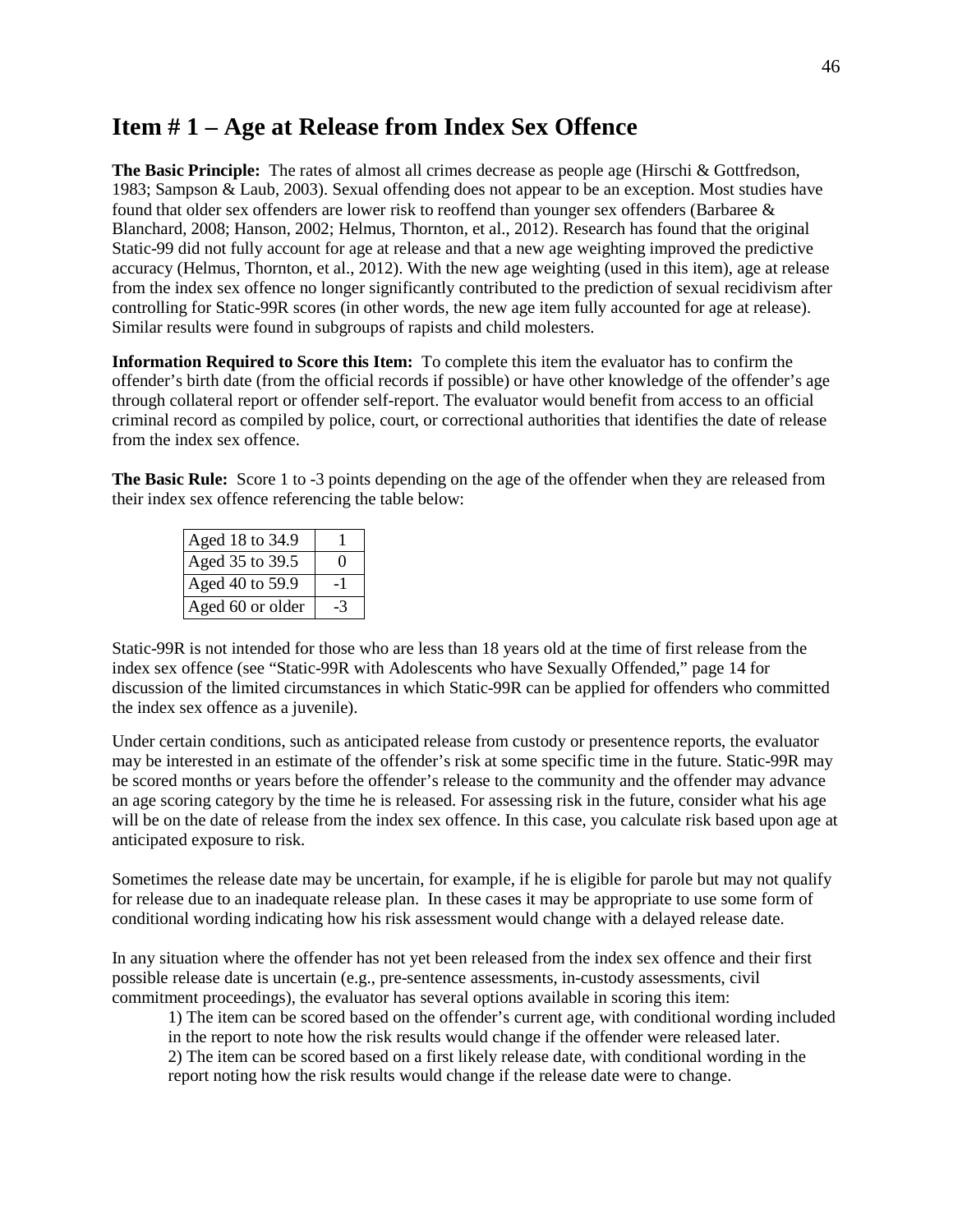3) The item can be scored multiple ways, reflecting a range of possible release dates (e.g., the earliest and latest release dates), with conditional wording included in the report to explain how the risk score would change based on this range.

Whichever option is chosen should be clearly explained in the risk assessment report.

Note that in some cases, the index sex offence identified for Static-99R scoring purposes may not be the same as the offender's current offence. For example, sometimes an offender is serving a sentence for a non-sexual offence but they are assessed as a sex offender due to a prior sex offence. Because this item is scored using age at release from the index sex offence rather than age of release from the current offence, the offender may now be significantly older than when they were released from their index sex offence. For example, an offender may be released from custody on their index sex offence at age 35 and they may be released at age 55 from a current prison term after committing a non-sexual offence. In these cases where an offender has committed subsequent non-sexual offences and is now much older, the effect of aging on sexual recidivism (as well as their continued criminality after the index sex offence) will need to be considered outside Static-99R. For Static-99R assessment purposes, however, the scale will describe the offender's risk when he was released at age 35.

For offenders who are released from their index sex offence and are placed on conditional release for several years, they may incur one or more conditional release revocations. The age used would be the age at release after the index sex offence and not the age at release from the revocation.

For offenders with an index cluster consisting of multiple release dates, this item should be scored based on the initial release date from the latest sex offence in the cluster.

There are limited circumstances where it is possible to make a judgement call that although an offender was "released" from the index sex offence, they were returned to custody for a technical violation so quickly that the case is more comparable to someone who has been continually incarcerated with no release at all, and you could score their age based on their current anticipated age of re-release. This type of decision is a deviation from the general coding rules and should only be made in extreme circumstances. Specifically, to consider making this judgement, all of the following conditions must apply: the offender was in the community for a short period of time after the initial release from the index offence (no more than 6 months), he was returned to custody for a technical violation (not any behaviour that would be considered a new offence, sexual or non-sexual), and since the revocation, the offender has been in custody for 10 or more years without any kind of release. These situations are most applicable to offenders who are released to the community but are quickly revoked for technical violations and civilly committed. If this decision is made, the evaluator should clearly explain why they did not count the initial release.

For purposes of offenders subject to civil commitment in the United States, an offender may be found to meet the criteria as a Sexually Violent Person/Sexually Dangerous Person and not released to the community when their prison term expires. They may be sent directly to the SVP/SDP treatment center where they may be detained for lengthy periods of time. Evaluators conducting evaluations while the offender is detained or committed as an SVP/SDP should use the current age of the offender if the last prison term was for a sex offence. This is because the offender has still not been released to the community since their index sex offence. If the last prison term was for a non-sexual offence then the evaluator should use age at release from the index sex offence.

For offenders who are released from their index sex offence and remain in the community for more than two years without a new sex offence please refer to the section on "Time Offence Free in the Community after Release from Index Sex Offence" (page 13).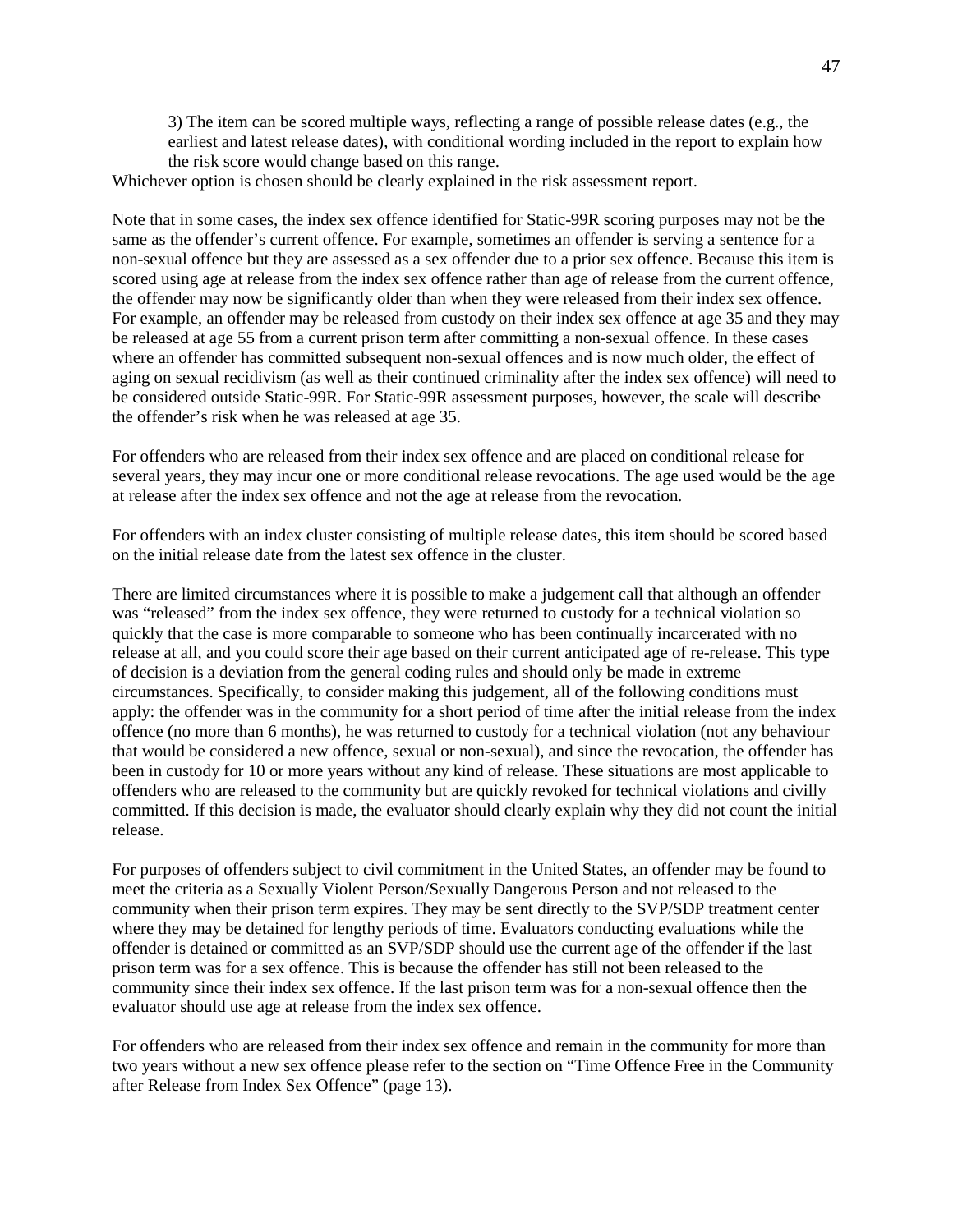#### **What does "release" mean?**

"Release" refers to when the offender is "free" (in the community) after the index sex offence is processed and therefore has an opportunity to reoffend. It may refer to release from court, jail, prison, psychiatric hospital, or the like. Offenders are considered in the community if they are on parole, probation, or other types of community supervision. If they do not receive a custodial sentence for their index offence, the release date would be the date of conviction. If the index sex offence was a charge that did not result in a conviction, date of release is the day the charges were dropped/dismissed.

An offender is still considered "released" to the community if they are:

-on parole

-on probation

-on supervised or conditional release (see below for exceptional circumstances where community supervision may not count as release)

-under GPS (Global Positioning System) monitoring

-while on bail

-while under court order to return to court on a certain date (e.g., released under their own recognizance) -while living in a psychiatric facility or chemical dependency program on a voluntary basis (i.e., for treatment)

An offender is not considered released if they are:

-Living in an institution but with work release (e.g., daytime release to work)

-While on escape or elopement status no matter where the offender is living

-While living in a treatment facility on an involuntary basis (i.e., based on a court determination of relevant dangerousness and/or in lieu of further criminal proceedings and/or to obtain a postponement of legal proceedings concerning one or more criminal charges)

-While living in the community under severe restrictions such that the opportunities to offend would be similar to those in institutional settings (e.g., house arrest, some forms of community supervision, group home with 24-hour staff supervision)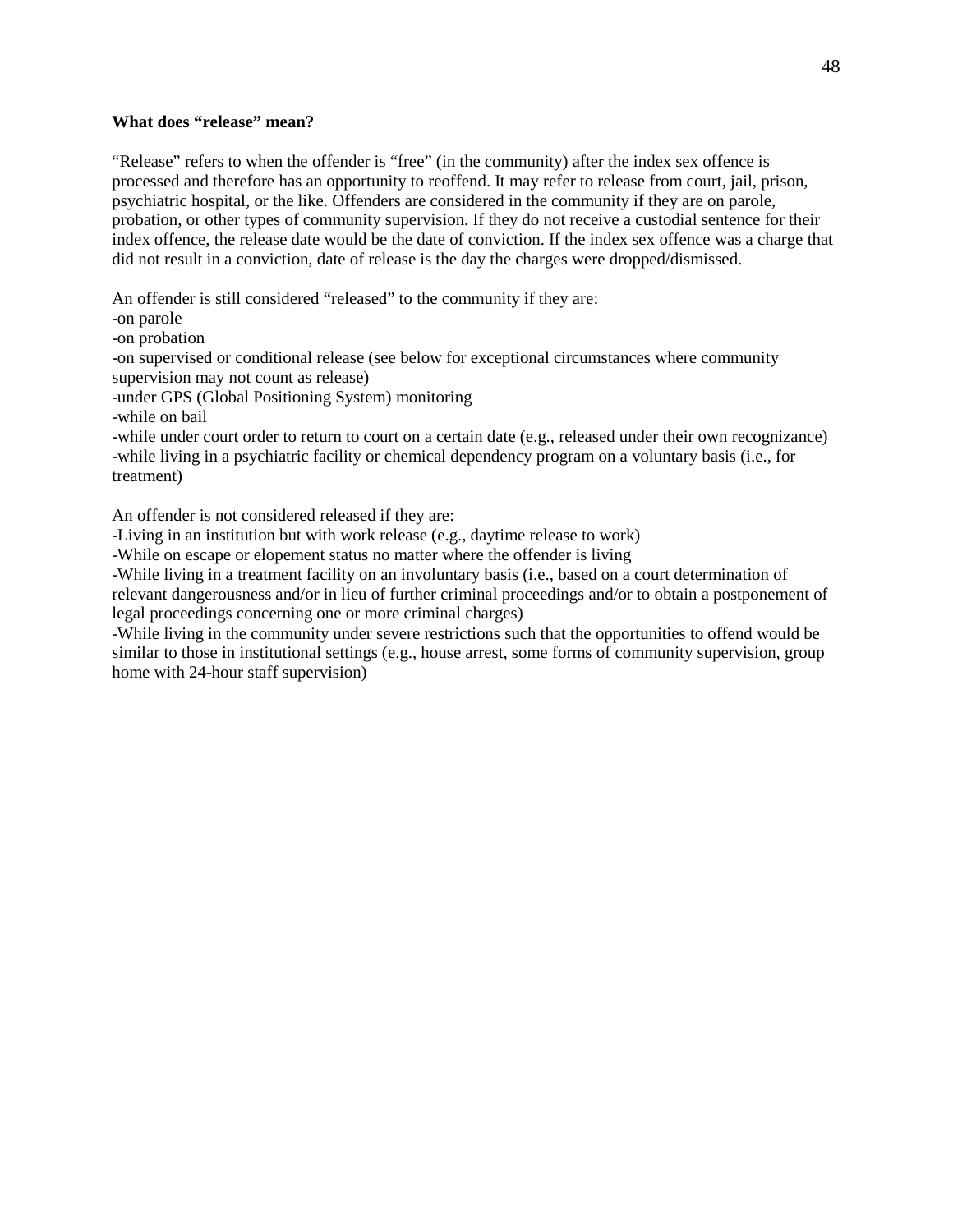# **Item # 2 – Ever Lived with an Intimate Partner – 2 Years**

**The Basic Principle:** Research suggests that having a prolonged intimate connection to someone may be a protective factor against sexual reoffending. See Hanson and Bussière (1998), Table 1 – Items "Single (never married) and Married (currently)." On the whole, we know that the relative risk to sexually reoffend is lower in men who have been able to form and maintain intimate partnerships.

**Information Required to Score this Item:** To complete this item it is highly desirable that the evaluator confirm the offender's relationship history through collateral sources or official records.

**The Basic Rule:** If the offender has never had an intimate adult relationship of two years' duration you score the offender a "1" on this item. If the offender has had an intimate adult relationship of two years' duration you score the offender a "0" on this item. This is scored based on relationship history prior to release from the index offence. Live-in relationships lasting longer than two years occurring after the offender is released from the index offence should not be used to score this item; rather, they should be considered outside of Static-99R.

The intent of this item is to reflect whether the offender has the personality/psychological resources as an adult to establish a relatively stable "marriage-like" relationship with another person. It does not matter whether the intimate relationship was/is homosexual or heterosexual or polyamorous. The gender identification/expression of both partners is also not considered in this item.

#### **Missing Information**

This is the only item that may be omitted on Static-99R. If no information is available this item should be scored a "0" (zero) – as if the offender has lived with an intimate partner for two years. To complete this item the evaluator should make an attempt to confirm the offender's relationship history through collateral sources and official records. In the absence of these sources self-report information may be utilized assuming, of course, that the self-report seems credible and reasonable to the evaluator. There may be certain cases (immigrants, refugees from third world countries) where it is not possible to access collaterals or official records. Where the evaluator, based upon the Balance of Probabilities (see page 19 for definition), is convinced this person has lived with an intimate partner for two years the evaluator may score this item a "0". It is greatly preferred that you confirm the existence of this relationship through collateral contacts or official records. This should certainly be done if the assessment is being carried out in an adversarial context where the offender would have a real motive to pretend to a non-existent relationship.

#### **Considerations in Scoring**

In cases where confirmation of relationship history is not possible or feasible the evaluator may choose to score this item both ways and report the difference in results in their final report.

If a person has been incarcerated most of their life, is not allowed to establish an intimate relationship (e.g., priests), or is still quite young and has not had the opportunity to establish an intimate relationship of two years' duration, they are still scored as never having lived with an intimate partner for two years. They score a "1." There are two reasons for this. The first being, this was the way this item was scored in the original samples and to change this definition now would distance the resulting norms and recidivism estimates from those validated on Static-99R. Secondly, having been part of, or experienced, a sustained relationship may well be a protective factor for sexual offending. As a result, the reason why this protective factor is absent is immaterial to the issue of risk itself.

Offenders may have less traditional living arrangements such as homelessness. In this case, homelessness would not count as living with an intimate partner. Additionally, roommates who had sex a few times but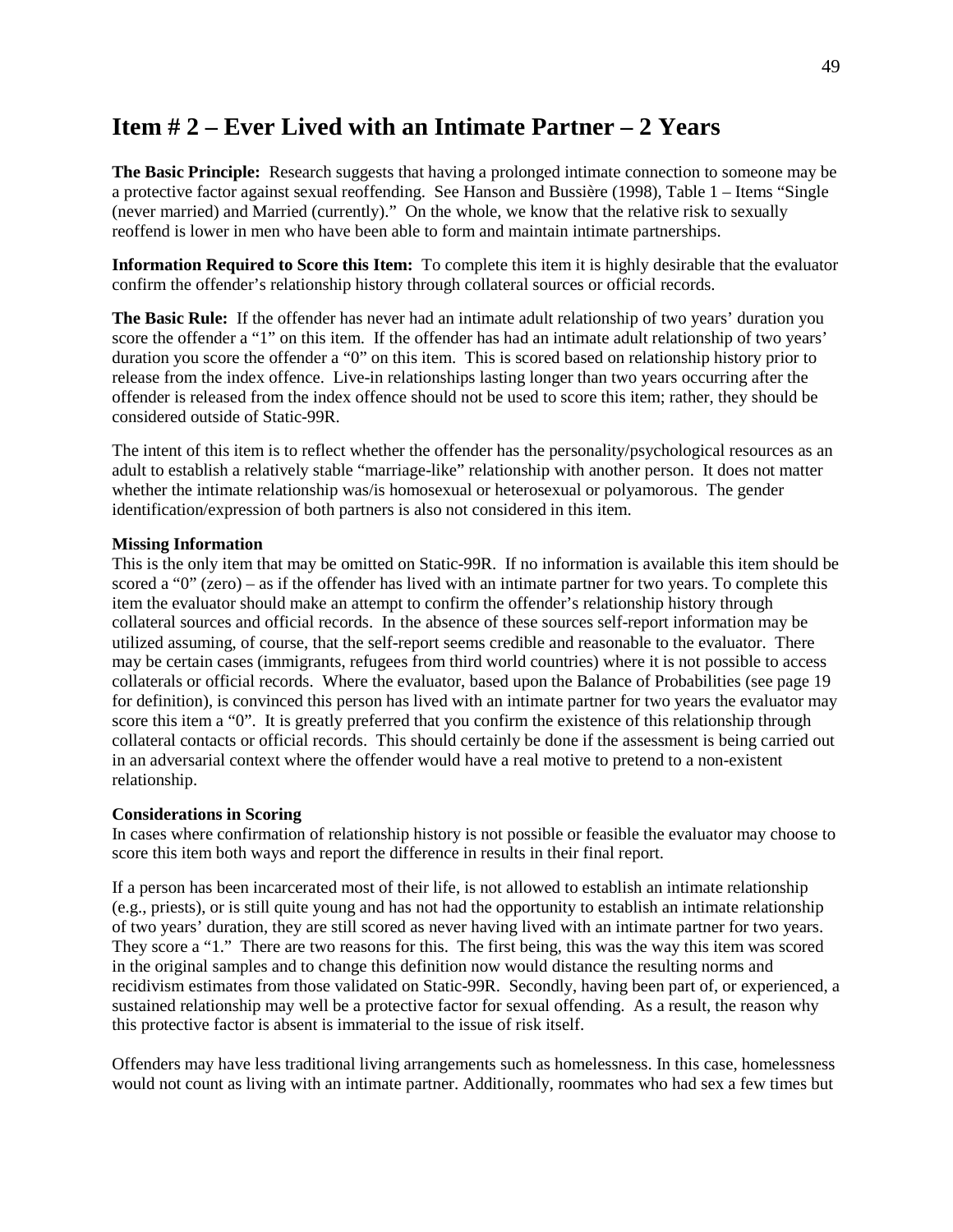did not consider themselves in a relationship would not be counted. Long-distance relationships also do not count, regardless of the duration (see section on extended absences below for possible exceptions).

Non-traditional relationships such as polyamory can count, as long as the offender lived with one of their partners for two or more years while they considered themselves in a romantic/intimate relationship, regardless of other people that were also involved in that relationship.

You can count live-in relationships with an intimate partner even if they are living with one of the partner's parents, or if one person in the relationship is a sex worker.

The offender is given a point for this item if he has never lived with an adult lover (male or female) for at least two years. An adult is an individual who is over the age of consent to marriage. The period of cohabitation must be continuous with the same person. If the co-habitation started with a partner who was not an adult but continued into adulthood, this can still be counted if the co-habitation continued for at least two years after both parties reached the age of consent to marry, and the offender did not sexually offend against this partner until at least two years after they reached age of consent to marry (to determine whether allegedly consensual sexual activity was a sex offence, see page 76). Cases where the offender has lived over two years with a child victim in a "lover" relationship do not count as living with an intimate partner and the offender would be scored a "1" on this item. Illegal relationships (incestuous relationship with his mother) and live-in relationships with "once child" victims do not count as "living together" for the purposes of this item and once again the offender would score a "1" on this item. A "once child" victim is the situation where the offender sexually abused a child but that victim is either still living, as an adult, in an intimate relationship with the offender or who has lived, as an adult, in an intimate relationship with the offender.

Generally, relationships with adult sex offence victims do not count. However, if the offender and the victim had two years of an intimate, co-habitating relationship before the sex offences occurred then this relationship would count and the offender would score a "0" on this item. However, if the sexual abuse started before the offender and the victim had been living together in an intimate relationship for two years then the relationship would not count regardless of its length.

If the offender sexually offended against their partner's children, the relationship can still count if the offender lived with the partner for at least two years (regardless of the sexual abuse of the partner's children).

# **Exclusions**

- Legal marriages involving less than two years of co-habitation do not count (see section below on extended absences for possible exceptions)
- Prison lovers do not count
- Prison marriages (of any duration) where the offender is incarcerated during the term of the relationship do not count
- Illegal relationships, such as when the offender has had an incestuous relationship with his mother do not count
- Intimate relationships with non-human species do not count
- Relationships with sex offence victims do not count (see above for exception)
- Priests and others who for whatever reason have chosen, as a lifestyle, not to marry/co-habitate are still scored as having never lived with an intimate partner

#### **Extended Absences**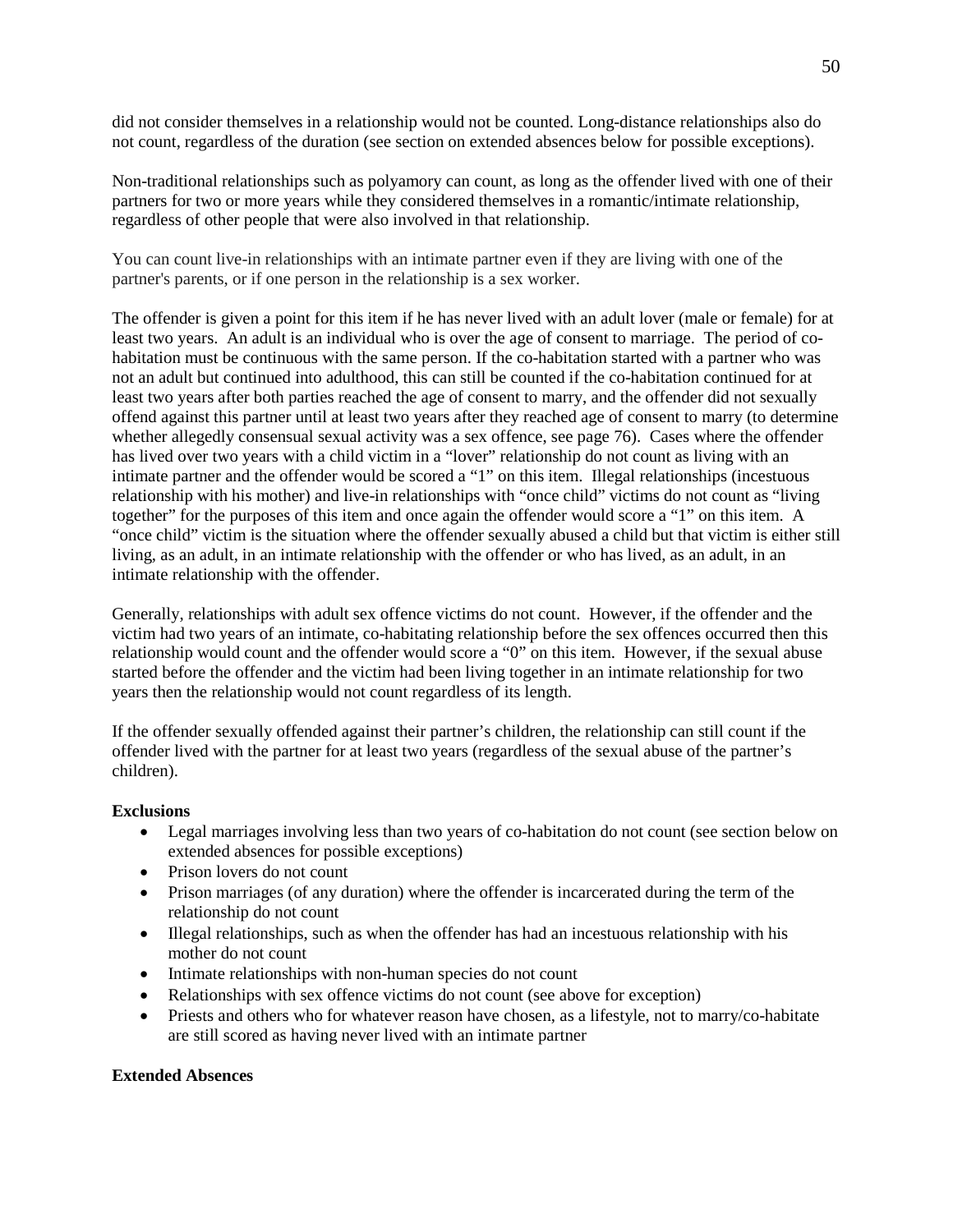In some jurisdictions it is common for an offender to be away from the marital/family home for extended periods. The offender is generally working on oilrigs, fishing boats, bush camps, military assignment, or other venues of this nature. Although the risk assessment instrument requires the intimate co-habitation to be continuous, there is room for discretion. If the offender has an identifiable "home" that he/she shares with a lover and the intimate relationship is longer than two years, the evaluator should look at the nature and consistency of the relationship. The evaluator should attempt to determine, in spite of these prolonged absences, whether this relationship looks like an honest attempt at a long-term committed relationship and not just a relationship of convenience.

If this relationship looks like an honest attempt at a long-term committed relationship then the evaluator would score the offender a "0" on this item as this would be seen as an intimate relationship of greater than two years' duration. If the evaluator thinks that the relationship is a relationship of convenience (and note that this is the only circumstance where you would consider the quality of the relationship or the offender's motive for the relationship), the offender would score a "1." If the living together relationship is of long duration (three plus years) then the periods of absence can be fairly substantial (four months in a logging camp/oil rig, or six months or more on military assignment).

Note that these guidelines for extended absences generally refer to situations where the absence is necessary for employment or possibly other reasons (e.g., taking care of a parent who is ill). Absences due to incarceration do not apply under this section. Short periods of incarceration (1 month or less) can be tolerated (i.e., would not nullify the relationship for scoring purposes) if the cumulative live-in relationship (when the offender is not in jail) is over two years. Absences of 32 days or more would be considered breaks in the relationship that restart the clock.

# **Sexless Relationships/Quality of Relationship**

With minor exceptions (described above for extended absences or where the offender has sexually offended against his partner), the quality of the relationship, including the presence of verbal, emotional, and physical violence is not part of scoring this item. It is the presence or absence of the two year live-in relationship that should be the primary factor in scoring. To score a '0' (zero) on this item the individuals must have engaged in sexual activity at least once during their live-in relationship.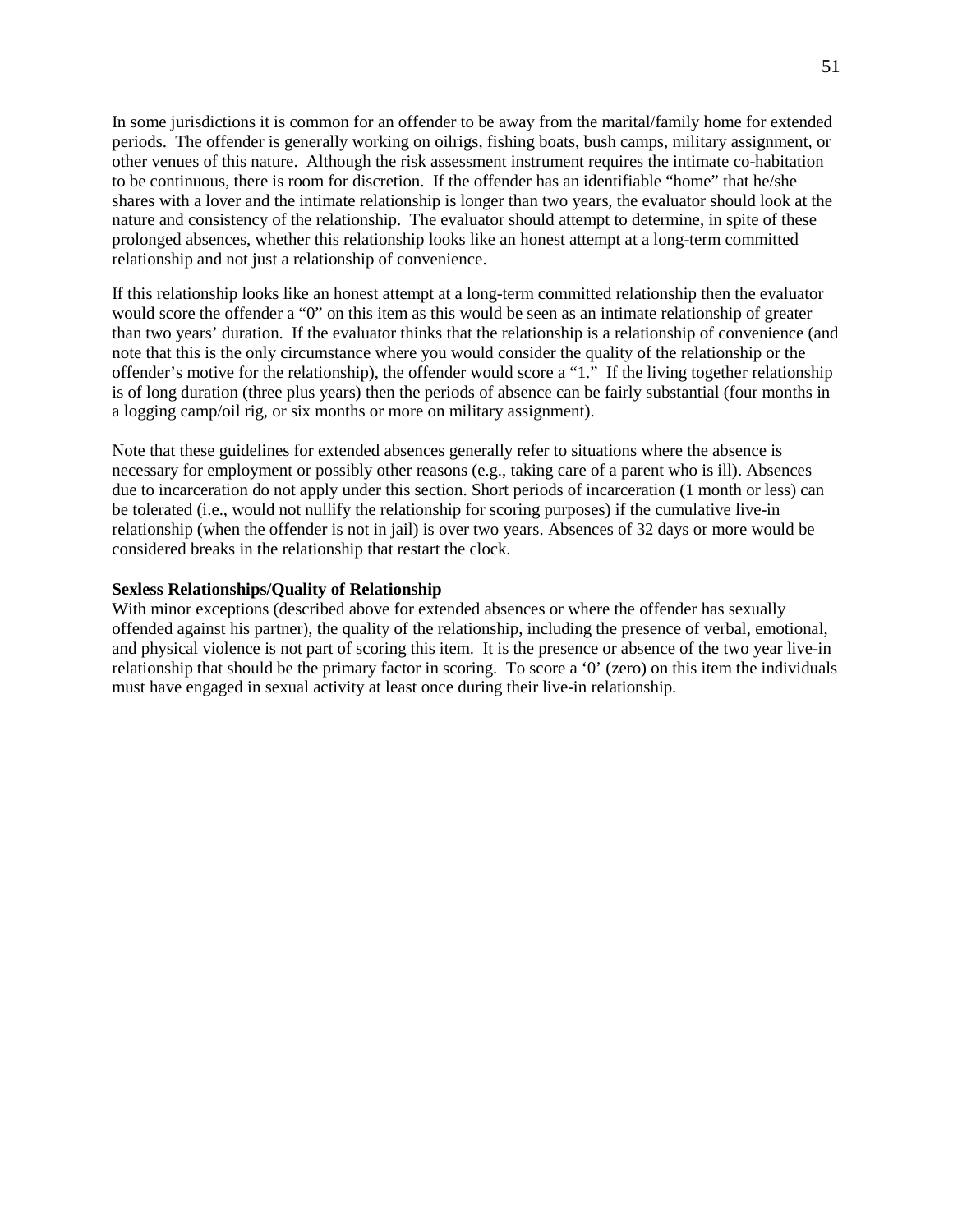# **Item # 3 – Index Non-Sexual Violence (NSV) – Any Convictions**

**The Basic Principle:** A meta-analytic review of the literature indicates that having a history of violence is a predictive factor for future violence. See Hanson and Bussière (1998), Table 2 – Item "Prior Violent Offences." The presence of non-sexual violence predicts the seriousness of damage were a reoffence to occur and is strongly indicative of whether overt violence will occur (Hanson & Bussière, 1998). This item was included in Static-99R because in the original samples it demonstrated a small positive relationship with sexual recidivism (Hanson & Thornton, unpublished data).

In English data, convictions for non-sexual violence were specifically predictive of rape (forced sexual penetration) rather than all kinds of sex offences (Thornton & Travers, 1991). More recently, an updated meta-analysis of the Static-99R items found that this item was a significant predictor of recidivism in some analyses, but not in others (Helmus & Thornton, 2015). Moderator analyses found that the item significantly predicted sexual recidivism in samples from North America, but not in studies outside North America. Consequently, when using Static-99R outside North America, this item may not be a strong predictor and caution in assessments may be warranted.

**Information Required to Score this Item:** To score this item the evaluator must have access to an official criminal record as compiled by police, court, or correctional authorities. Self-report of criminal convictions may not be used to score this item except in specific rare situations, please see sub-section "Self-report and Static-99R" in the Introduction section (pages 8-9).

**The Basic Rule:** If the offender's criminal record shows a conviction for a non-sexual violent offence that is part of the index sex offence (or index cluster), you score the offender a "1" on this item. If the offender's criminal record does not show a conviction for a non-sexual violent offence with the index offence cluster, you score the offender a "0" on this item (see pages xx to xx for multiple examples on separating index, prior, and post-index offences).

This item refers to convictions for non-sexual violence that are dealt with on the same sentencing occasion as the index sex offence or that clusters with the index sex offence (for more information on identifying clusters, see pages xx to xx). Typically, a separate non-sexual violence conviction in that sentencing occasion (or cluster) is required to score this item (although following the examples below, there are some situations where a single conviction may stand as both the sex offence and the non-sexual violence conviction). These convictions can involve the same victim as the index sex offence or they can involve a different victim. All non-sexual violence convictions are included, providing they were dealt with on the same sentencing occasion as the index sex offence(s), or they form part of the index cluster. Further examples are provided below. Non-sexual violence offences committed after the index offence cluster should be considered risk factors external to the measure (see section on post-index offences on page X).

In other words, to score this item, an evaluator should identify all non-sexual violent convictions where the behaviour was committed prior to detection for the last component of the index sex offence. These non-sexual violent convictions can then be classified as either "index" non-sexual violence or "prior" non-sexual violence. If the offender was detected for the index sex offence after detection/sanction for the non-sexual violence, then the non-sexual violence would be counted as a "prior." If not, it would be counted as part of the index.

Both adult and juvenile convictions count in this section.

Anything that counts as a conviction or sentencing date (defined on pages 28 to 37) would count on this item.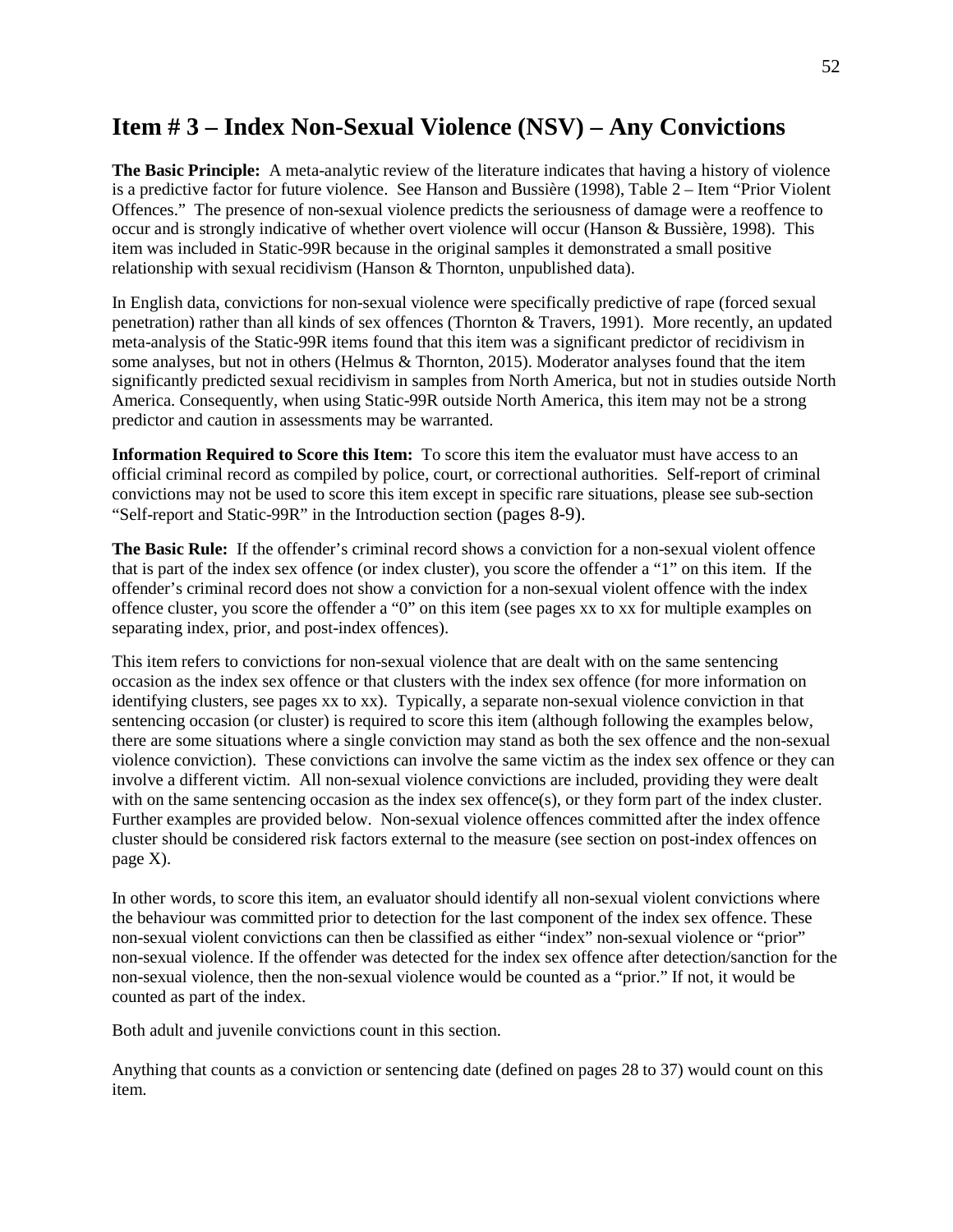# **Included are:**

- Abduction
- Aggravated assault
- Arson
- Assault
- Assault causing bodily harm
- Assault peace/police officer
- Attempted abduction
- Attempted child stealing
- Attempted robbery
- Attempted assault cause bodily Injury
- Any 'attempt' at a violent offence would count
- Battery
- Car jacking
- Child abuse
- Compelling the commission of an offence
- Criminal harassment
- Cruelty to animals/Animal neglect
- Extortion
- False imprisonment
- Felonious assault
- Forcible confinement
- Give noxious substance (alcohol, narcotics, or other stupefacient in order to impair a victim)
- Grand theft person ("Grand theft person" is a variation on Robbery and may be counted as non-sexual violence)
- Home invasion
- Juvenile non-sexual violence convictions count on this item
- Kidnapping
- Manslaughter
- Murder
- "PINS" Petition (Person in need of supervision) There have been cases where a juvenile has been removed from his home by judicial action under a "PINS" petition due to violent actions. This would count as a conviction for non-sexual violence (if the evaluator is convinced based on Clear and Convincing Evidence that this removal was directly due to the criminal behaviour).
- Robbery
- Threatening/Menacing
- Stalking (non-sexual)
- Using/Pointing a Weapon/Firearm in the commission of an offence (but NOT possessing a weapon or unsafe storage of weapons)
- Violation of a domestic violence order (Restraining Order) (a conviction for)
- Wounding

Note: If the conviction was Battery, Assault, Forcible Confinement, Kidnapping, or Murder and the evaluator knew that there was a sexual component, this would count as a sex offence and as a non-sexual violence offence. This means that non-sexual violent offences are non-sexual in the offence name, but may have been sexual in the behaviour (note that this is different than Static-2002R coding rules, where the behaviour must also be non-sexual).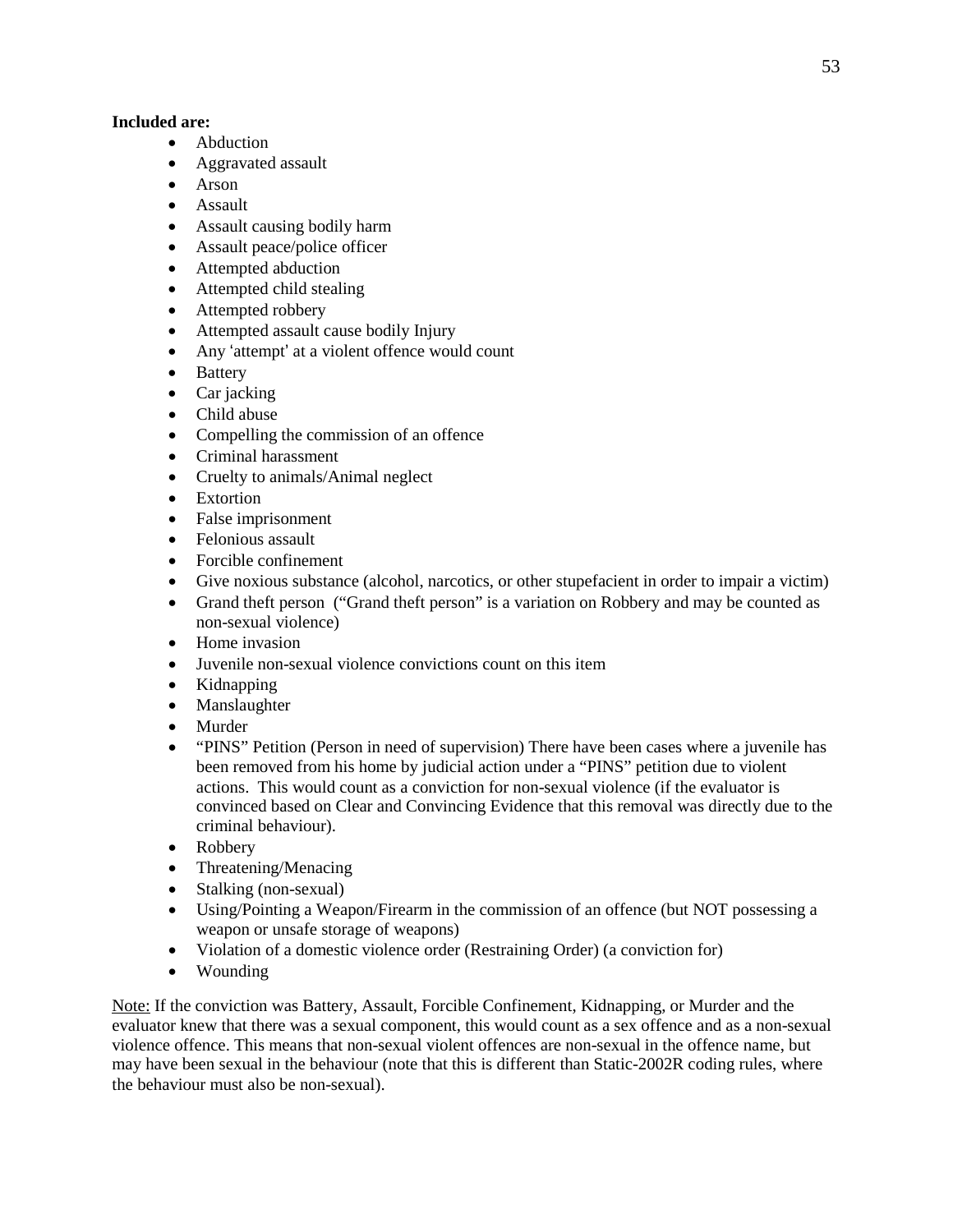Unlike sex offences (which are classified as "sexual" based on the motivation), this item (and the following item) requires that the name of the conviction must refer to a violent offence – it is not judged on the offender's motivation or the particular circumstances of the offending.

When determining if a conviction not listed above should be counted as non-sexual violence, review the relevant legal definition of the offence name. If the definition includes a mandatory component involving some sort of intentional force, touching, threats, and/or the behaviour directly and intentionally leads to concern for one's safety (except in the cases of dangerous driving or negligence), then count as violent. Note that intention is important in the legal definition of the conviction. An offence may cause the victim to fear for their safety, but to count the offence as violent, the legal definition of the offence must require that the offender's behaviour intentionally caused fear for safety. For example, if an offender breaks into a house not knowing that the victim was home and startles the victim, there was no intent to cause fear for safety.

# **Excluded are:**

- Arrest/charges (and their equivalents) do not count
- Convictions overturned on appeal do not count
- Non-sexual violence that occurs after the index offence cluster does not count
- Institutional rules violations cannot count as non-sexual violence convictions
- Do not count impaired driving, driving accidents, or convictions for negligence causing death or injury.

# **Non-Sexual Violence As Part of the Index Cluster**

Index non-sexual violence requires a conviction for non-sexual violence as part of the index cluster. To be part of the index cluster, the non-sexual violence must be detected at the same time as the index sex offences are detected, or if detected at different times, there must be no new offending behaviour between detection for the index sex offence and detection for the non-sexual violence offences. For something to count as two separate convictions (and therefore not both part of the index cluster) the offender must be detected (i.e., charged or equivalent) for one behaviour (e.g., index sex offence) and then choose to reoffend with non-sexual violence (considered post-index offending). In the opposite case the offender must have been detected for the non-sexually violent behaviour (considered prior non-sexual violence) and then choose to reoffend sexually after the sanction for the non-sexual violence (some exceptions to this in the case of prior offences are described on pages 41 to 44).

# Example 1:

The sexual offending behaviour occurred between 2010 and 2015, and the offender was charged and convicted in 2016. The assault occurred in 2011, and the offender was charged and convicted in 2011. Another assault occurred in 2014, and the offender was charged and convicted in 2014.

In this case both the 2011 and 2014 assaults would be prior non-sexual violence occasions and would not count as index non-sexual violence. The reason they are not considered part of the index (even though the index sexual behaviour started first) is because the offender continued committing the index sex offence behaviour AFTER being detected for both assaults. The offender was sanctioned for non-sexual violence and chose to reoffend sexually, so the assaults are considered separate sentencing dates prior to the index sex offence.

# Example 2:

The sexual offending behaviour occurred between 2010 and 2014, and the offender was charged and convicted in 2016. The assault occurred in 2011, and the offender was charged and convicted in 2011 Another assault occurred in 2013, and the offender was charged and convicted in 2015.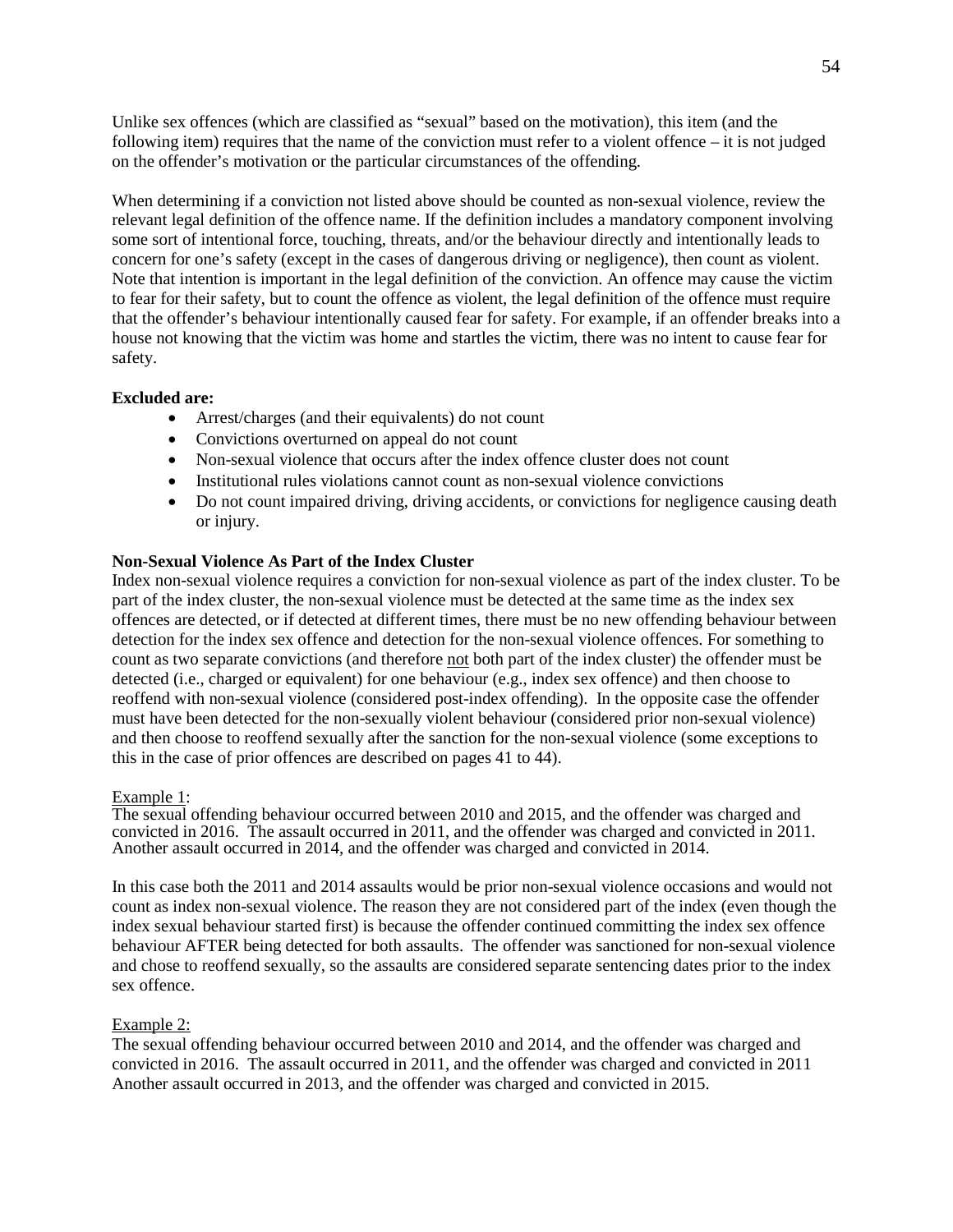The 2011 conviction is prior non-sexual violence because the index sex offence behaviour continued after the sanction for assault (i.e., the offender chose to reoffend sexually). The 2013 assault is index nonsexual violence because there was no new offending between 2014 and 2015, and the second assault behaviour occurred after the 2011 conviction. The offender did not choose to reoffend sexually after the 2015 sanction for assault, therefore this assault conviction becomes part of the index sex offence.

# Example 3:

The sexual offending behaviour occurred between 2005 and 2009, and the offender was charged and convicted in 2010. The assault occurred in 2006, and the offender was charged and convicted in 2006. Another assault occurred in 2012, and the offender was charged and convicted in 2012.

The 2006 conviction is prior non-sexual violence, and the 2012 assault is considered a post-index offence and should be considered as a risk factor external to Static-99R.

In cases where the evaluator does not have specific information regarding the dates the sexual and nonsexually violent offensive behaviour occurred, the evaluator should default to the chronological charge/conviction dates included in the official criminal history.

An index non-sexual violence conviction may be counted when the associated index sex offence is a charge.

#### **Weapons offences**

Weapons offences do not count unless the weapon was used in the commission of a violent or a sex offence. For example, an offender might be charged with a sex offence and then in a search of the offender's home the police discover a loaded firearm. As a result, the offender is convicted, in addition to the sex offence, of unsafe weapons storage. This would not count as a conviction for non-sexual violence as the weapons were not used in the commission of a violent or sex offence.

A conviction for possession of a firearm or possession of a firearm without a licence or improper storage of a firearm would generally not count as a non-sexual violent offence. A conviction for pointing a firearm would generally count as non-sexual violence as long as the weapon was used to threaten or gain victim compliance. Intent to harm or menace the victim with the weapon must be present in order to score a point on this item. Similarly, if an offender was carrying a weapon while committing an offence, it would only count as a violent offence if the offender revealed or mentioned the weapon to threaten or gain victim compliance.

#### **Resisting arrest**

"Resisting Arrest" does not count as non-sexual violence. In Canadian law this charge could apply to individuals who run from an officer or who hold onto a lamppost to delay arrest. If an offender fights back he will generally be charged with "Assault a Peace/Police Officer" which would count as non-sexual violence.

#### **Convictions that are coded as only "sexual"**

- Sexual Assault, Sexual Assault with a Weapon, Aggravated Sexual Assault, and Sexual Assault Causing Bodily Harm are not coded separately as non-sexual violence – these convictions are simply coded as sexual
- Assault with Intent to Commit Rape (U.S. Charge) A conviction under this charge is scored as only a sex offence – Do not code as non-sexual violence.
- Convictions for "Sexual Battery" (U.S. Charge) A conviction under this charge is scored as only a sex offence – Do not code as non-sexual violence.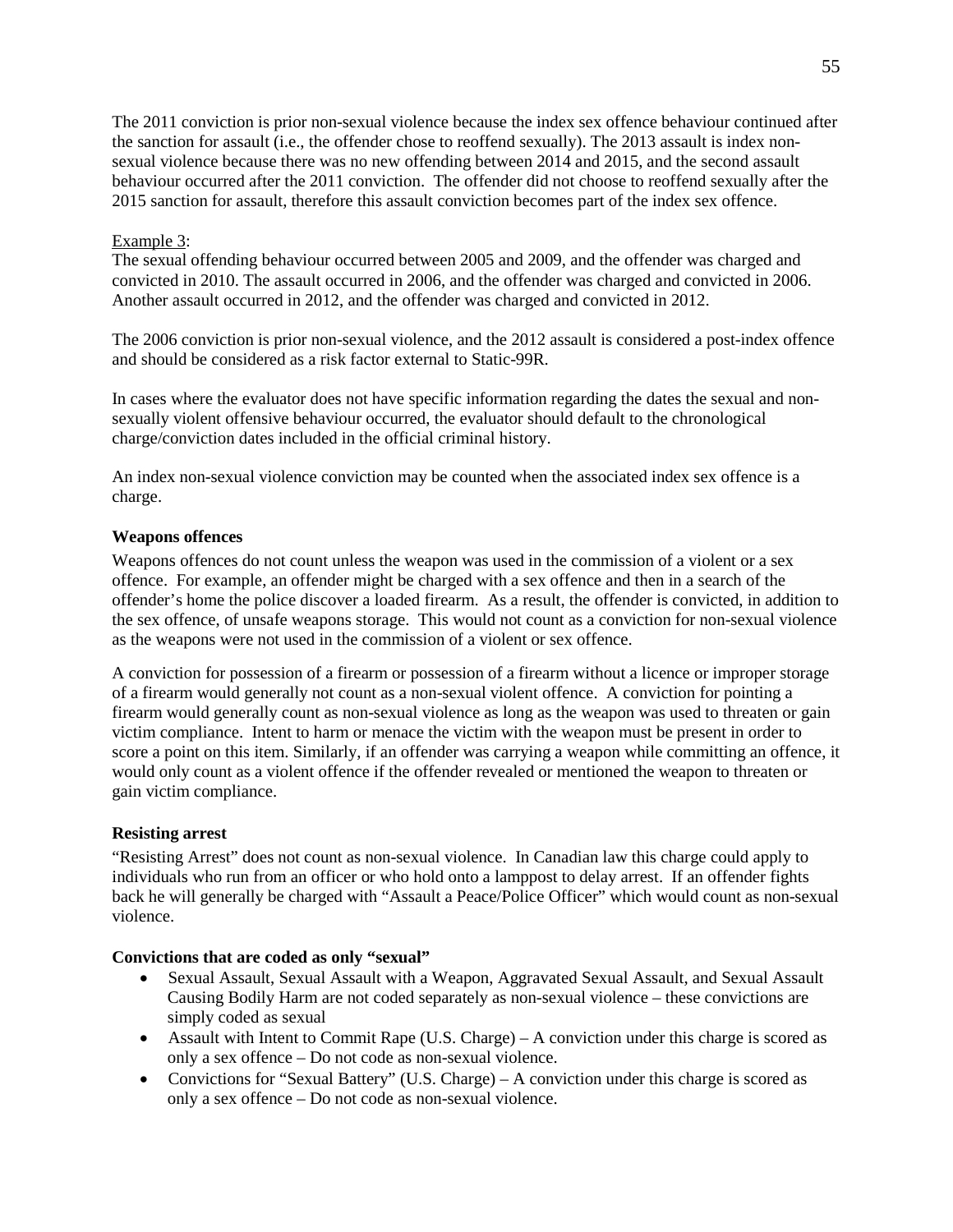# **Situations considered both a sex offence and a non-sexual violence offence**

An offender may initially be charged with one count of sexual assault of a child but plea-bargains this down to one Forcible Confinement and one Physical Assault of a Child. In this instance, both offences would be considered sex offences (they could be used as an index offence or could be used as priors if appropriate) as well; a risk point would be given for non-sexual violence (index or prior as appropriate).

If you have an individual convicted of Kidnapping/Forcible Confinement (or a similar offence) and it is known, based on the Balance of Probabilities, this was a sex offence - this offence may count as the index sex offence or you may score this conviction as a sex offence under prior sex offences, whichever is appropriate given the circumstances. These convictions would also count as non-sexual violence.

# **For Example**

| <b>Criminal Record for Joe Smith</b>                                                                                                                                                                                           |                      |                      |                                                  |
|--------------------------------------------------------------------------------------------------------------------------------------------------------------------------------------------------------------------------------|----------------------|----------------------|--------------------------------------------------|
| Date                                                                                                                                                                                                                           | Charge               | <b>Conviction</b>    | <b>Sentence</b>                                  |
| <b>July 2000</b>                                                                                                                                                                                                               | Forcible Confinement | Forcible Confinement | 20 Months incarceration<br>and 3 years probation |
| If the evaluator knows that the behaviour was sexual this conviction for Forcible<br>Confinement would count as one sex offence (either for "priors" or an "index") and one<br>non-sexual violence (either "prior" or "index") |                      |                      |                                                  |

# However, were you to see the following:

| <b>Criminal Record for Joe Smith</b>                                                                                                                                                                                                                                                                                                                                                                                                                                                                                                                                     |                         |                         |                         |  |
|--------------------------------------------------------------------------------------------------------------------------------------------------------------------------------------------------------------------------------------------------------------------------------------------------------------------------------------------------------------------------------------------------------------------------------------------------------------------------------------------------------------------------------------------------------------------------|-------------------------|-------------------------|-------------------------|--|
| Date                                                                                                                                                                                                                                                                                                                                                                                                                                                                                                                                                                     | Charge                  | <b>Conviction</b>       | <b>Sentence</b>         |  |
| <b>July 2000</b>                                                                                                                                                                                                                                                                                                                                                                                                                                                                                                                                                         | 1) Forcible Confinement | 1) Forcible Confinement | 20 Months incarceration |  |
|                                                                                                                                                                                                                                                                                                                                                                                                                                                                                                                                                                          | 2) Sexual Assault       | 2) Sexual Assault       | and 3 years probation   |  |
| If the evaluator knows that the Forcible Confinement was directed toward the victim of the<br>sex offence it counts; if it is against an incidental or accidental victim then it does not<br>count as a sex offence (see section on identifying victims) even if the behaviour is<br>instrumental to the sex offence being carried out. For example, forcible confinement of the<br>victim while committing the sex offence would count as two sex offences (either for<br>"priors" or an "index") and one non-sexual violence (either "prior" or "index"). In contrast, |                         |                         |                         |  |

**forcible confinement of the victim's boyfriend in another room would count only as non-**

**sexual violence (the Sexual Assault would still count as a sex offence).**

# **Military**

If an "undesirable discharge" is given to a member of the military as the direct result of a violent offence (striking an officer, or the like) this would count as a non-sexual violence conviction and as a sentencing date (Item #6). However, if the member left the military when he normally would have and the "undesirable discharge" is equivalent to a bad job reference, this offence would not count as non-sexual violence or as a sentencing date.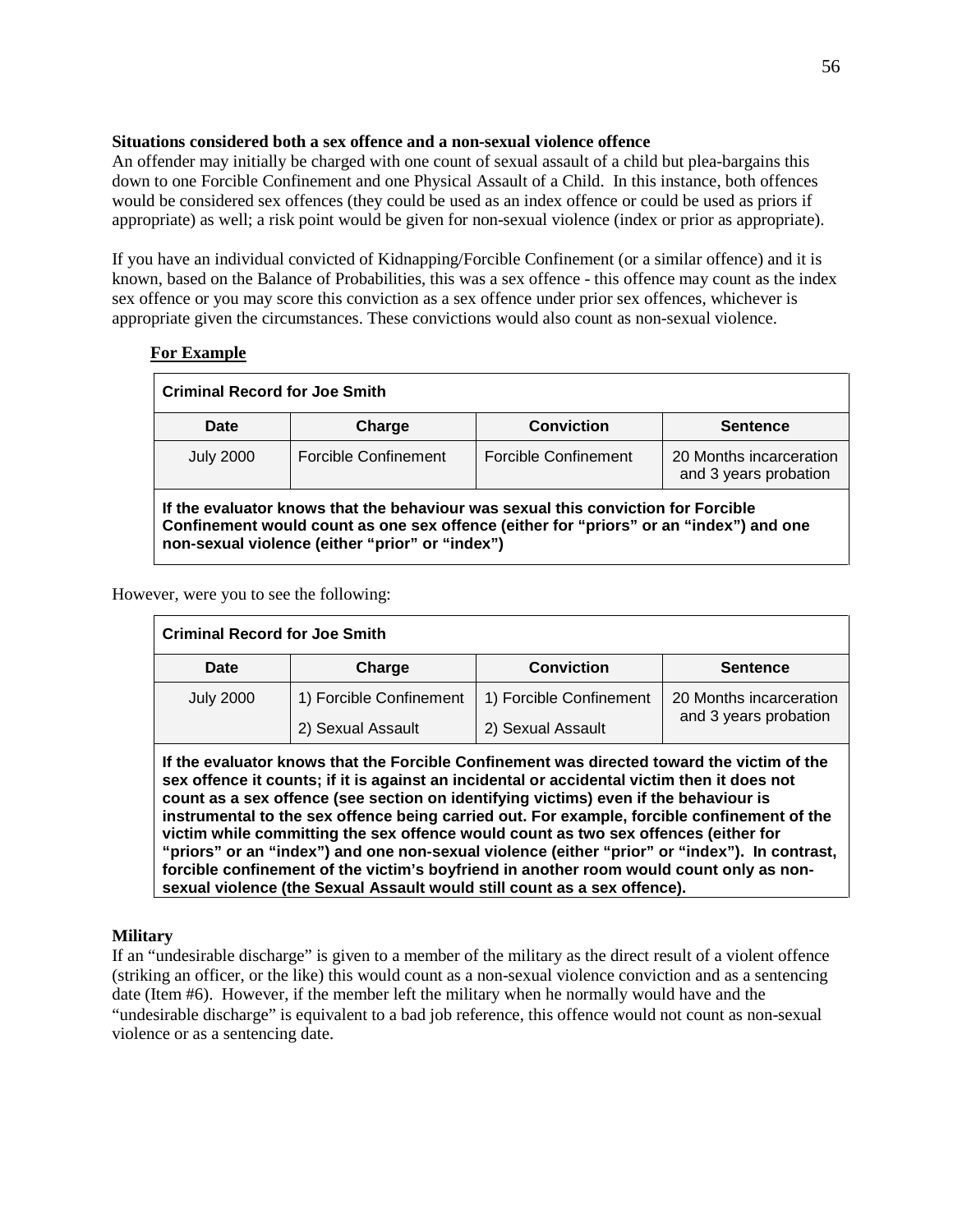#### **Murder – With a sexual component**

A sexual murderer who only gets convicted of murder would get one risk point for non-sexual violence, but this murder would also count as a sex offence.

#### **Revocation of conditional release for "Lifers," Dangerous Offenders, and others with indeterminate sentences**

If a "lifer," Dangerous Offender, or other offender with an already imposed indeterminate sentence is simply revoked (returned to prison from conditional release in the community without trial) for a sexual behaviour that would generally attract a sexual charge if the offender were not already under sanction and at the same time this same offender committed a violent act sufficient that it would generally attract a separate criminal charge for a violent offence, this offender can be scored for index non-sexual violence when the accompanying sexual behaviour stands as the index offence. Note: the evaluator should be sure that were this offender not already under sanction that it is highly likely that both a sex offence charge and a violent offence charge would be laid by police, and the violence charge would likely result in conviction.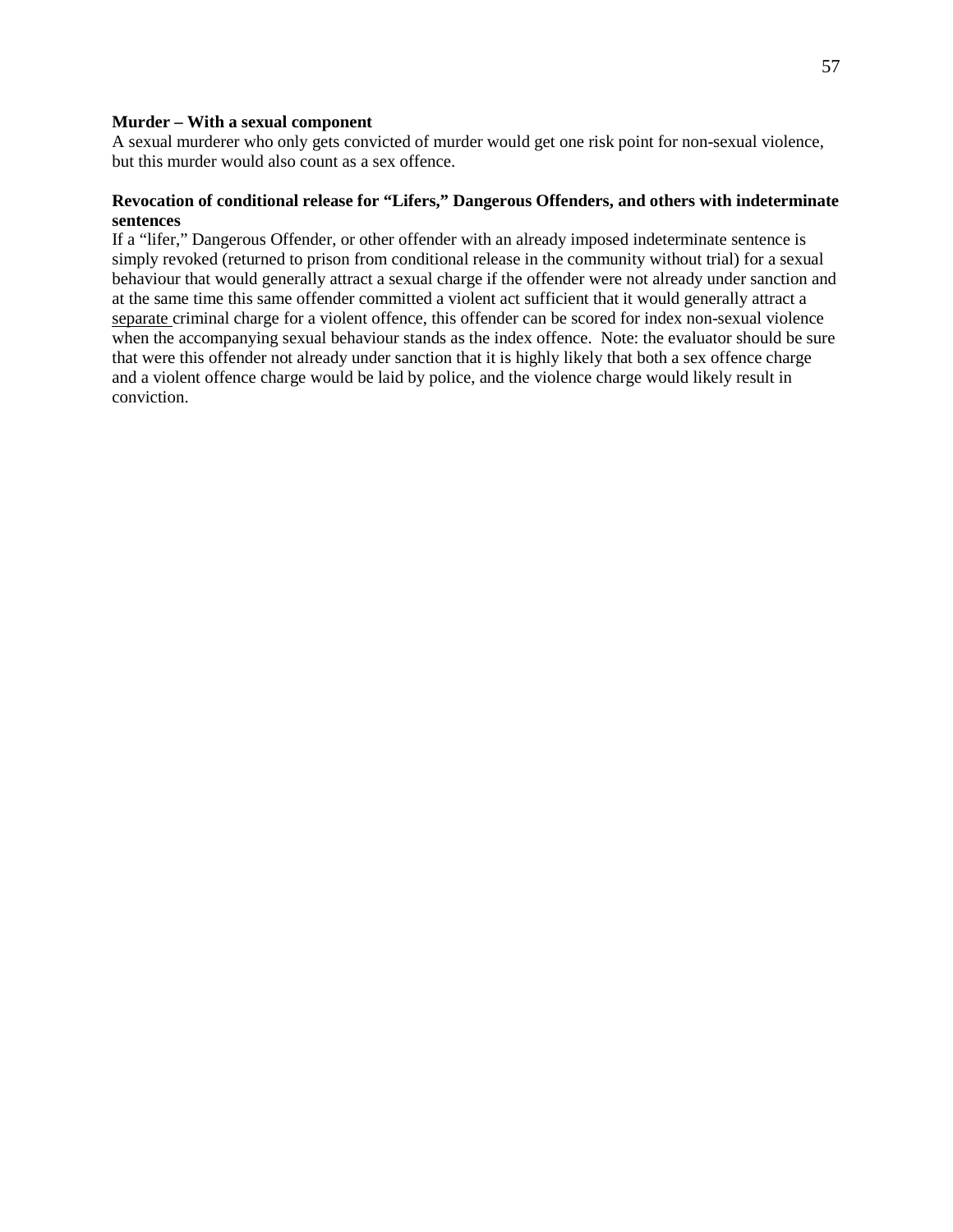# **Item # 4 – Prior Non-Sexual Violence – Any Convictions**

**The Basic Principle:** A meta-analytic review of the literature indicates that having a history of violence is a predictive factor for future violence. See Hanson and Bussière (1998), Table 2 – Item "Prior Violent Offences." The presence of non-sexual violence predicts the seriousness of damage were a reoffence to occur and is strongly indicative of whether overt violence will occur (Hanson & Bussière, 1998). Additionally, Andrews and Bonta (2010) found that having a criminal history is one of the "Big Four" predictors of future criminal behaviour.

In English data, convictions for prior non-sexual violence were specifically predictive of rape (forced sexual penetration) rather than all kinds of sex offences (Thornton & Travers, 1991). In some English datasets this item has also been predictive of reconviction for any sex offence. Analyses of additional datasets confirm the relationship between prior non-sexual violence and sexual recidivism (Helmus & Thornton, 2015).

**Information Required to Score this Item:** To score this item the evaluator must have access to an official criminal record as compiled by police, court, or correctional authorities. Self-report of criminal convictions may not be used to score this item except in specific rare situations, please see sub-section "Self-report and Static-99R" in the Introduction section (pages 8 to 9).

**The Basic Rule:** If the offender's criminal record shows a separate conviction for a non-sexual violent offence prior to detection for the index offence, you score the offender a "1" on this item. If the offender's criminal record does not show a separate conviction for a non-sexual violent offence prior to detection for the index offence, you score the offender a "0" on this item.

This item refers to convictions for non-sexual violence that are dealt with on a sentencing occasion that pre-dates and is separate from the index sex offence sentencing occasion/cluster (specifically, prior to detection for the index sex offence). A separate non-sexual violence conviction is required to score this item. These convictions can involve the same victim as the index sex offence or they can involve a different victim, but the offender must have been detected for this non-sexual violent offence before detection for the index offence. All non-sexual violence convictions are included, providing they were detected for the offence prior to the index sex offence.

In other words, to score this item, an evaluator should identify all non-sexual violent convictions where the behaviour was committed prior to the detection for the last component of the index sex offence. These non-sexual violent convictions can then be classified as either "index" non-sexual violence or "prior" non-sexual violence. If the offender was detected for the index sex offence after detection/sanction for the non-sexual violence, then the non-sexual violence would be counted as a "prior" (with some exceptions for prior offences; see pages 41 to 44). If not, it would be counted as part of the index.

Both adult and juvenile convictions count in this section.

Anything that counts as a conviction or sentencing date (defined on pages 28 to 37) would count on this item. See also pages 38 to 44 for examples of separating the index offence from prior sentencing dates.

# **Included are:**

- Abduction
- Aggravated Assault
- Arson
- Assault
- Assault Causing Bodily Harm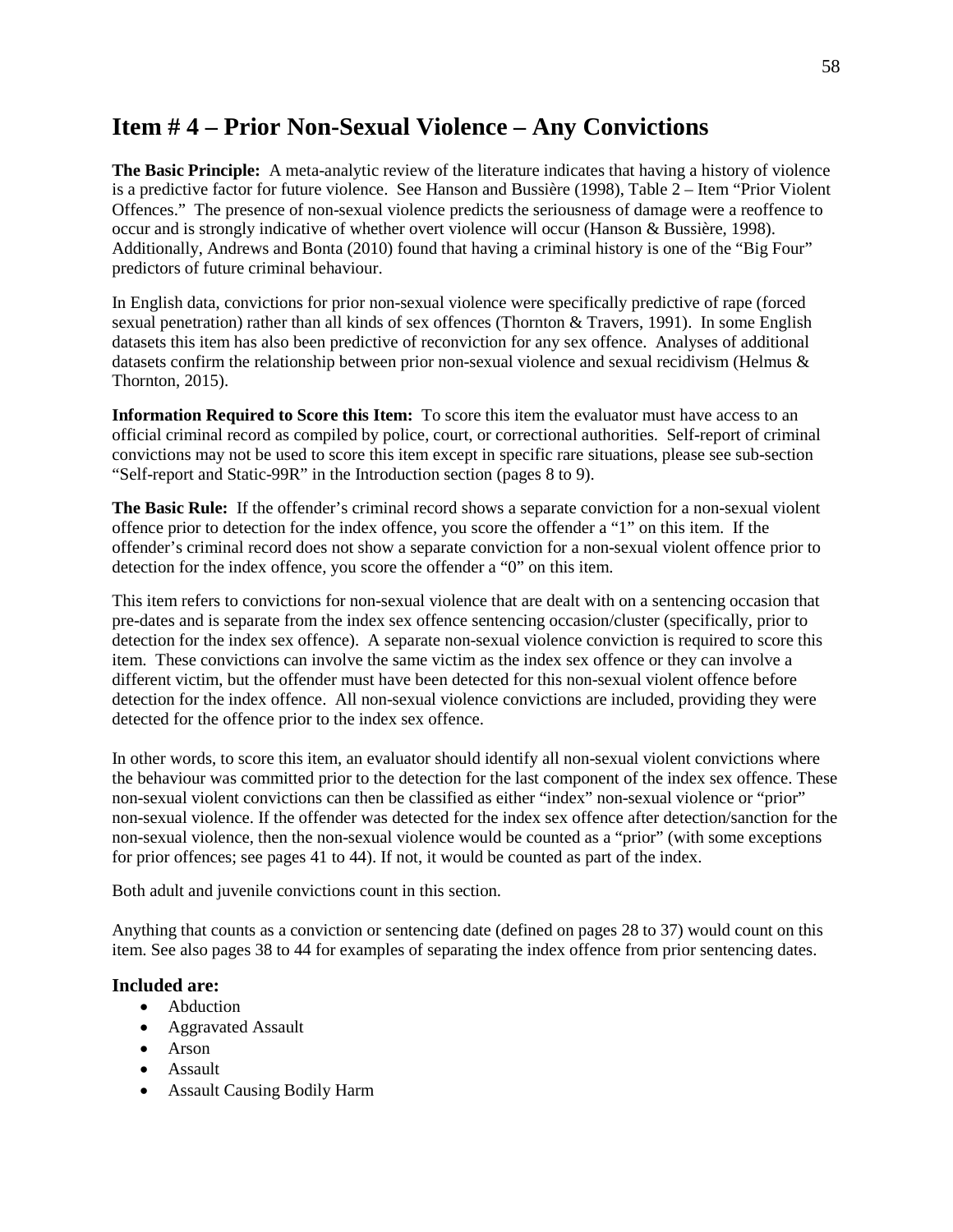- Assault Peace/Police Officer
- Attempted Assault Cause Bodily Injury
- Attempted Abduction
- Attempted child stealing
- Attempted Robbery
- Any 'attempt' at a violent offence would count
- Battery
- Car Jacking
- Child Abuse
- Compelling the commission of an offence
- Criminal Harassment
- Cruelty to Animals
- Extortion
- False Imprisonment
- Felonious Assault
- Forcible Confinement
- Give Noxious Substance (alcohol. narcotics, or other stupefacient in order to impair a victim)
- Grand Theft Person ("Grand Theft Person" is a variation on Robbery and may be counted as Non-sexual violence)
- Home Invasion
- Juvenile Non-sexual Violence convictions count on this item
- Kidnapping
- Murder
- "PINS" Petition (Person in need of supervision). There have been cases where a juvenile has been removed from his home by judicial action under a "PINS" petition due to violent actions. This would count as a conviction for Non-sexual violence (if the evaluator is convinced based on Clear and Convincing Evidence that this removal was directly due to the criminal behaviour).
- Robbery
- Threatening/Menacing
- Stalking (non-sexual)
- Using/Pointing a Weapon/Firearm in the Commission of an Offence (but NOT possessing a weapon or unsafe storage of weapons)
- Violation of a Domestic Violence Order (Restraining Order) (a conviction for)
- Wounding

Note: If the conviction was Battery, Assault, Forcible Confinement, Kidnapping, or Murder and the evaluator knew that there was a sexual component, this would count as a sex offence and as a non-sexual violence offence. This means that non-sexual violent offences are non-sexual in the offence name, but may have been sexual in the behaviour (note that this is different than Static-2002R coding rules, where the behaviour must also be non-sexual).

Unlike sex offences (which are classified as "sexual" based on the motivation), this item (and the following item) requires that the name of the conviction must refer to a violent offence – it is not judged on the offender's motivation or the particular circumstances of the offending.

When determining if a conviction not listed above should be counted as non-sexual violence, review the relevant legal definition of the offence name. If the definition includes a mandatory component involving some sort of intentional force, touching, threats, and/or the behaviour directly and intentionally leads to concern for one's safety (except in the cases of dangerous driving or negligence), then count as violent.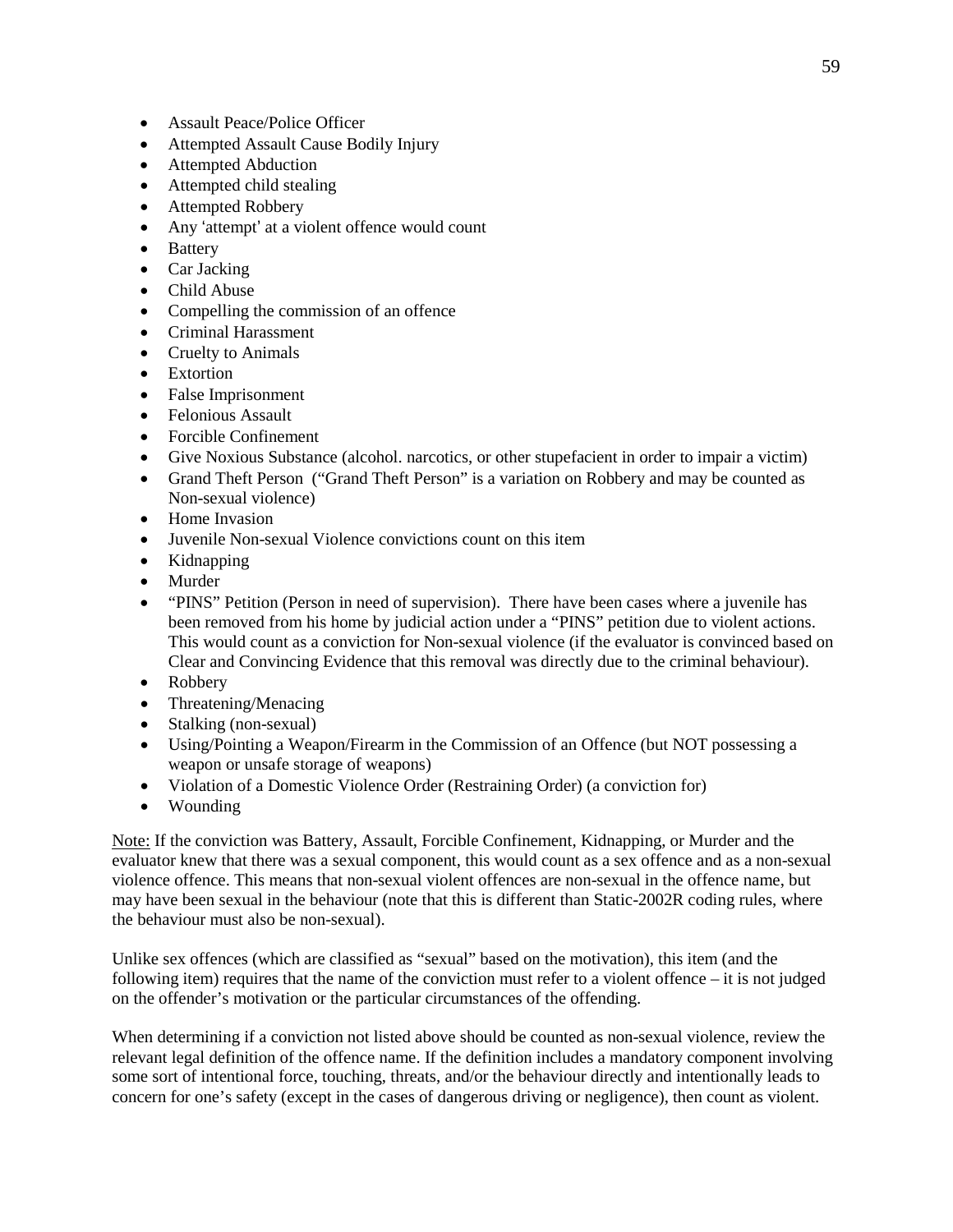Note that intention is important in the legal definition of the conviction. An offence may cause the victim to fear for their safety, but to count the offence as violent, the legal definition of the offence must require that the offender's behaviour intentionally caused fear for safety. For example, if an offender breaks into a house not knowing that the victim was home and startles the victim, there was no intent to cause fear for safety.

# **Excluded are:**

- Arrest/charges (and their equivalents) do not count
- Convictions overturned on appeal do not count
- Non-sexual violence that occurs after the index offence cluster does not count
- Institutional rules violations cannot count as non-sexual violence convictions
- Do not count impaired driving, driving accidents, or convictions for Negligence causing Death or Injury.

# **Weapons offences**

Weapons offences do not count unless the weapon was used in the commission of a violent or a sex offence. For example, an offender might be charged with an offence and then in a search of the offender's home the police discover a loaded firearm. As a result, the offender is convicted, in addition to the original offence, of unsafe weapons storage. This would not count as a conviction for non-sexual violence as the weapons were not used in the commission of a violent or sex offence.

A conviction for possession of a firearm or possession of a firearm without a licence or improper storage of a firearm would generally not count as a non-sexual violent offence. A conviction for pointing a firearm would generally count as non-sexual violence as long as the weapon was used to threaten or gain victim compliance. Intent to harm or menace the victim with the weapon must be present in order to score a point on this item. Similarly, if an offender was carrying a weapon while committing an offence, it would only count as a violent offence if the offender revealed or mentioned the weapon to threaten or gain victim compliance.

# **Resisting arrest**

"Resisting Arrest" does not count as non-sexual violence. In Canadian law this charge could apply to individuals who run from an officer or who hold onto a lamppost to delay arrest. If an offender fights back he will generally be charged with "Assault a peace/Police officer" which would count as non-sexual violence.

# **Convictions that are coded as only "sexual"**

- Sexual Assault, Sexual Assault with a Weapon, Aggravated Sexual Assault, and Sexual Assault causing Bodily Harm are not coded separately as non-sexual violence – these convictions are simply coded as sexual
- Assault with Intent to Commit Rape  $(U.S.$  Charge) A conviction under this charge is scored as only a sex offence – Do not code as non-sexual violence.
- Convictions for "Sexual Battery" (U.S. Charge) A conviction under this charge is scored as only a sex offence – Do not code as non-sexual violence.

#### **Situations considered both a sex offence and a non-sexual violence offence**

An offender may initially be charged with one count of Sexual Assault of a Child but plea-bargains this down to one Forcible Confinement and one Physical Assault of a Child. In this instance, both offences would be considered sex offences (they could be used as an index offence or could be used as priors if appropriate) as well; a risk point would be given for non-sexual violence (index or prior as appropriate).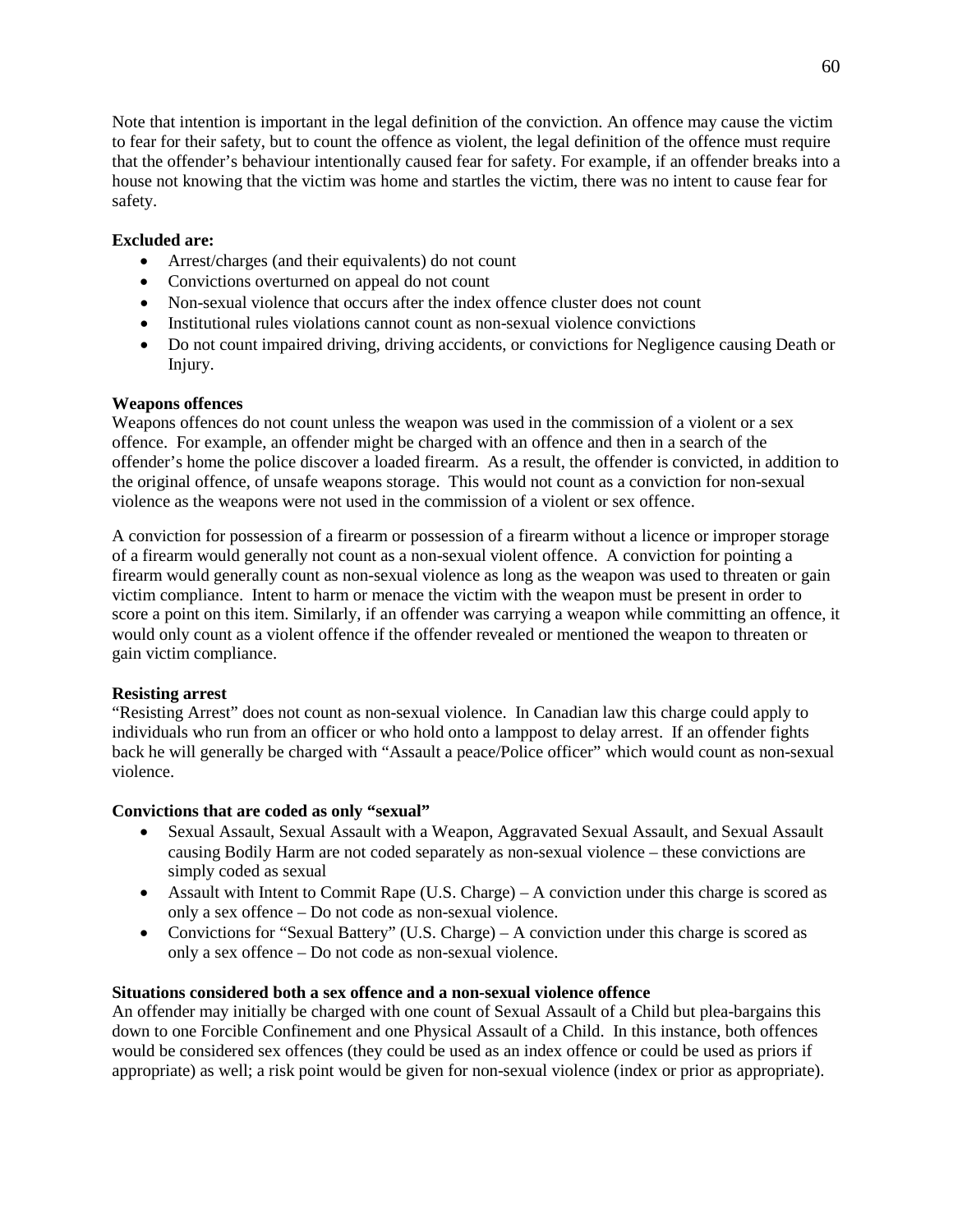If you have an individual convicted of Kidnapping/Forcible Confinement (or a similar offence) and it is known, based on the Balance of Probabilities, this was a sex offence - this offence may count as the index sex offence or you may score this conviction as a sex offence under prior sex offences, whichever is appropriate given the circumstances. These convictions would also count as non-sexual violence.

| <b>Criminal Record for Joe Smith</b>                                                                                                                                                                                            |                      |                      |                                                  |
|---------------------------------------------------------------------------------------------------------------------------------------------------------------------------------------------------------------------------------|----------------------|----------------------|--------------------------------------------------|
| Date                                                                                                                                                                                                                            | Charge               | <b>Conviction</b>    | <b>Sentence</b>                                  |
| <b>July 2000</b>                                                                                                                                                                                                                | Forcible Confinement | Forcible Confinement | 20 Months incarceration<br>and 3 years probation |
| If the evaluator knows that the behaviour was sexual this conviction for Forcible<br>Confinement would count as one sex offence (either for "priors" or an "lindex") and one<br>Non-Sexual Violence (either "prior" or "index") |                      |                      |                                                  |

# **For Example**

However, were you to see the following:

| <b>Criminal Record for Joe Smith</b> |                         |                         |                         |
|--------------------------------------|-------------------------|-------------------------|-------------------------|
| Date                                 | Charge                  | <b>Conviction</b>       | <b>Sentence</b>         |
| <b>July 2000</b>                     | 1) Forcible Confinement | 1) Forcible Confinement | 20 Months incarceration |
|                                      | 2) Sexual Assault       | 2) Sexual Assault       | and 3 years probation   |

**If the evaluator knows that the Forcible Confinement was directed toward the victim of the sex offence it counts; if it is against an incidental or accidental victim then it does not count (see section on identifying victims) even if the behaviour is instrumental to the sex offence being carried out. For example, forcible confinement of the victim while committing the sex offence would count as two sex offences (either for "priors" or an "index") and one Non-Sexual Violence (either "prior" or "index"). In contrast, forcible confinement of the victim's boyfriend in another room would count only as non-sexual violence (the Sexual Assault would still count as a sex offence).**

#### **Military**

If an "undesirable discharge" is given to a member of the military as the direct result of a violent offence (striking an officer, or the like) this would count as a non-sexual violence conviction and as a sentencing date (Item #6). However, if the member left the military when he normally would have and the "undesirable discharge" is equivalent to a bad job reference, this offence would not count as non-sexual violence or as a sentencing date.

#### **Murder – with a sexual component**

A sexual murderer who only gets convicted of murder would get one risk point for non-sexual violence, but this murder would also count as a sex offence.

#### **Revocation of conditional release for "Lifers", Dangerous Offenders, and others with indeterminate sentences**

If a "lifer", Dangerous Offender, or other offender with an already imposed indeterminate sentence has been revoked (returned to prison from conditional release in the community without trial) for a nonsexual violent offence that happened prior to the index sex offence (or index cluster) this revocation can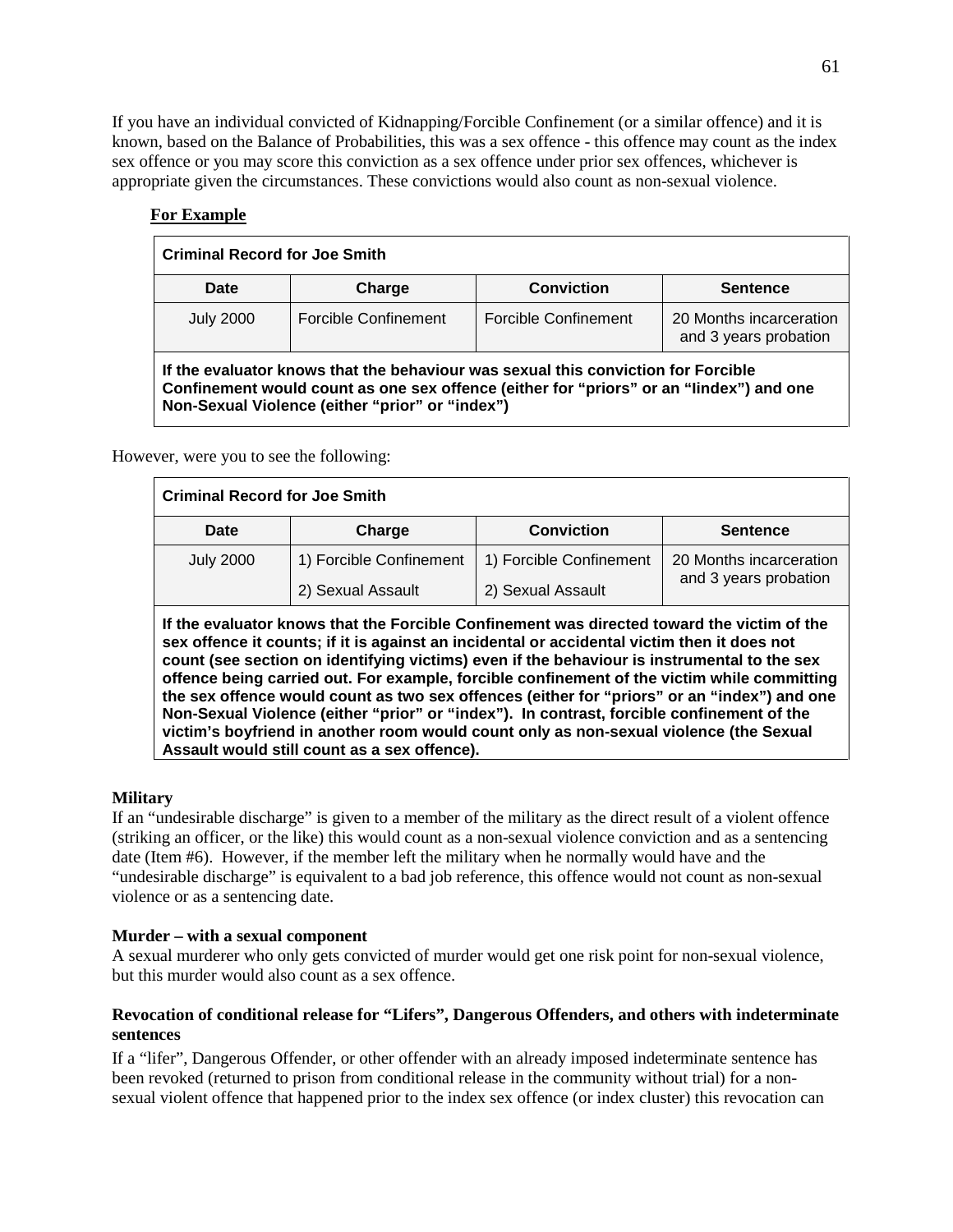stand as a conviction for non-sexual violence if that non-sexually violent act were sufficient that it would generally attract a separate criminal charge for a violent offence. Note: the evaluator should be sure that were this offender not already under sanction that it is highly likely that a violent offence charge would be laid by police, and the violence charge would likely result in conviction.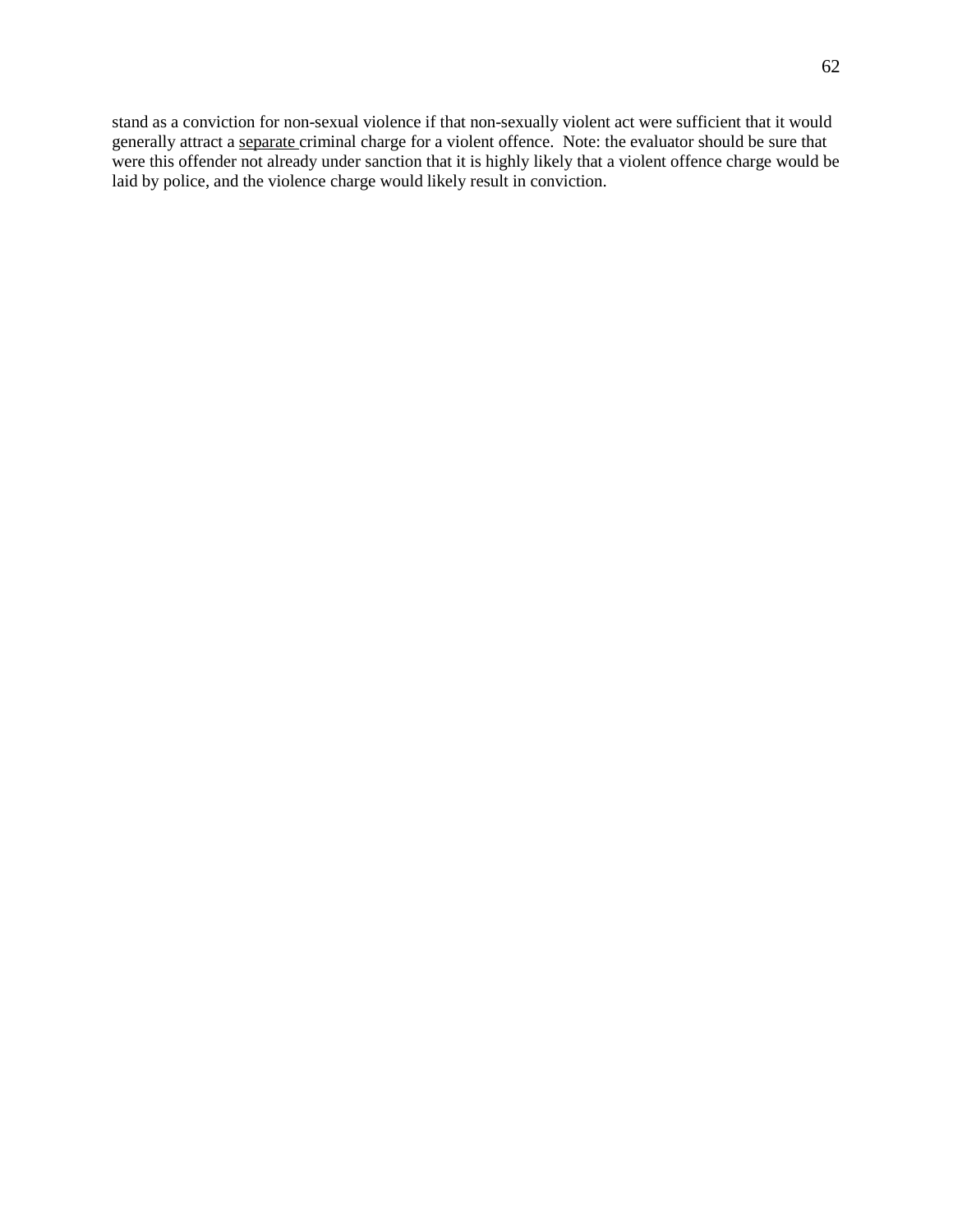# **Item # 5 – Prior Sex Offences**

**The Basic Principle:** This item and the others that relate to criminal history and the measurement of persistence of criminal activity are based on a firm foundation in the behavioural literature. As long ago as 1911, Thorndyke stated that the "the best predictor of future behaviour, is past behaviour." Andrews and Bonta (2010) found that having a criminal history is one of the "Big Four" predictors of future criminal behaviour. Specific to sex offenders, a meta-analytic review of the literature indicates that having prior sex offences is a predictive factor for sexual recidivism. See Hanson and Bussière (1998), Table 1 – Item "Prior Sex Offences."

**Information Required to Score this Item:** To score this item you must have access to an official criminal record as compiled by police, court, or correctional authorities. Self-report of criminal convictions may not be used to score this item except in specific rare situations, please see sub-section "Self-report and Static-99R" in the Introduction section.

**The Basic Rule:** This is one of only two items in Static-99R that is not scored on a simple "0" or "1" dichotomy (the other is the age item). From the offender's official criminal record, charges and convictions for prior sex offences are summed separately. Charges that are not proceeded with or which do not result in a conviction are counted for this item. Convictions are counted as both a charge and a conviction. If the record you are reviewing only shows convictions, this item may be scored on the basis of the convictions only.

Charges and convictions are summed separately and these totals are then transferred to the chart below.

| <b>Prior Sex Offences</b> |                    |                         |  |
|---------------------------|--------------------|-------------------------|--|
| <b>Charges</b>            | <b>Convictions</b> | <b>Final Item Score</b> |  |
| None                      | None               |                         |  |
| $1 - 2$                   |                    |                         |  |
| $3-5$                     | $2 - 3$            |                         |  |
| 6+                        |                    |                         |  |

**Note:** For this item, arrests for a sex offence are counted as "charges."

Whichever column, charges or convictions, gives the offender the higher final score is the column that determines the final score. Examples are given later in this section.

See pages 28 to 37 for more information about what counts as a charge versus a conviction and under what circumstances (e.g., institutional rule violations, parole/probation/conditional release violations).

# Do not count the Index Sex Offence

The index sex offence charge(s) and conviction(s) are not counted, even when there are multiple offences and/or victims involved, and the offences occurred over a long period of time. See pages 38 to 44 for more information and examples on separating index and prior offences.

# Count all sex offences prior to the Index Sex Offence

All pre-index sexual charges and convictions are coded, even when they involve the same victim, or multiple counts of the same offence. For example, three charges for sexual assault involving the same victim would count as three separate charges. Remember, "counts count" for this item. If an offender is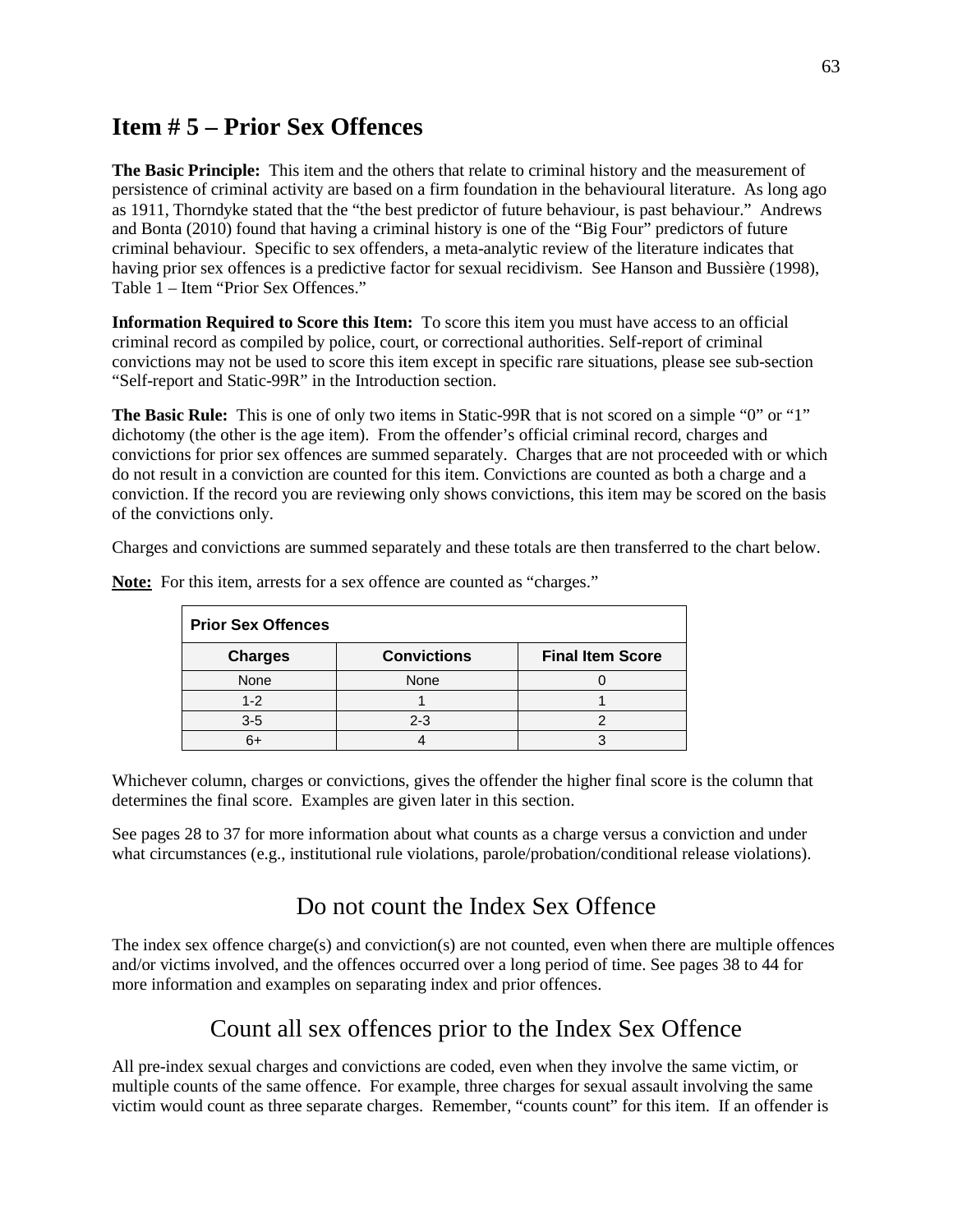charged with six counts of Invitation to Sexual Touching and is convicted of two counts you would score a "6" under charges and a "2" under convictions. Convictions do not take priority over charges (although this item can be scored on the basis of convictions where information on charges is not available). Each conviction is also counted as a charge.

Generally when an offender is arrested, they are initially charged with one or more criminal charges. However, these charges may change as the offender progresses through the criminal justice system. Occasionally, charges are dropped for a variety of legal reasons or "pled down" to obtain a final plea bargain.

In some cases a number of charges are laid by the police and as the court date approaches these charges are "pled-down" to fewer charges. When calculating charges and convictions you count the number of charges that go to court. Arrest sheets may include more charges than the prosecutor feels comfortable proceeding with in court. Use the charges that are still in place at the time the trial begins or just prior to the plea bargain.

In other cases the police may charge an offender with a serious sex offence (Aggravated Sexual Assault) and the prosecutor decides to pursue two (or more) lesser charges (Assault). Once again, you count the charges that go to court and in a case like this the offender would score as having more charges than were originally laid by the police. In the event that no charges go to court (i.e., they are dismissed before getting to initial court processing), you count one charge. Do not include proceedings in which the only authority of the court was to determine whether charges go forward (e.g., Just Cause Hearings or arraignments) – you would count the final charges that went forward (or if no charges went forward, you would count one charge).

When scoring this item, counting charges and convictions, it is important to use an official criminal record. One incident can result in several charges or convictions. For example, an offender perpetrates a rape where he penetrates the victim once digitally and once with his penis while holding her in a room against her will. This may result in two convictions for Sexual Battery (Sexual Assault or equivalent) and one conviction of False Imprisonment (Forcible Confinement or equivalent). So long as it is known that the False Imprisonment was part of the sex offence, the offender would be scored as having three (3) sexual charges, three (3) sexual convictions, and an additional risk point for a conviction of non-sexual violence [the False Imprisonment] (Either "index" {Item #3} or "prior" {Item #4} as appropriate).

Note, however, that not all charges and convictions that are part of the sentencing occasion for a sex offence will count as sexual. To count them as sexual, they should be part of the sexual motivation of the offence, or clearly part of the commission of the sex offence. For example, an offender is convicted of Breaking and Entering, Theft, and Rape, and the offence was that he broke into a house, stole some items, and also sexually assaulted the resident. In this example, the Breaking and Entering and Theft were not part of the sex offence and would not be counted as sex offence charges or convictions. If the offender was also convicted of Forcible Confinement for keeping the victim in the house to facilitate the sexual assault, the Forcible Confinement would be counted as a sex offence charge and conviction. If, however, he locked the victim's boyfriend in the bathroom while he committed the sex offence, the Forcible Confinement would not be counted as sexual. If there is evidence that a sex offence charge has been pled down to solely a non-sexual charge/conviction then it can count as a sex offence charge and conviction. For example if there is evidence the intent of the Break and Enter was to steal panties but this was pled down only to a Break and Enter conviction, then the Break and Enter is counted as a sexual charge and conviction.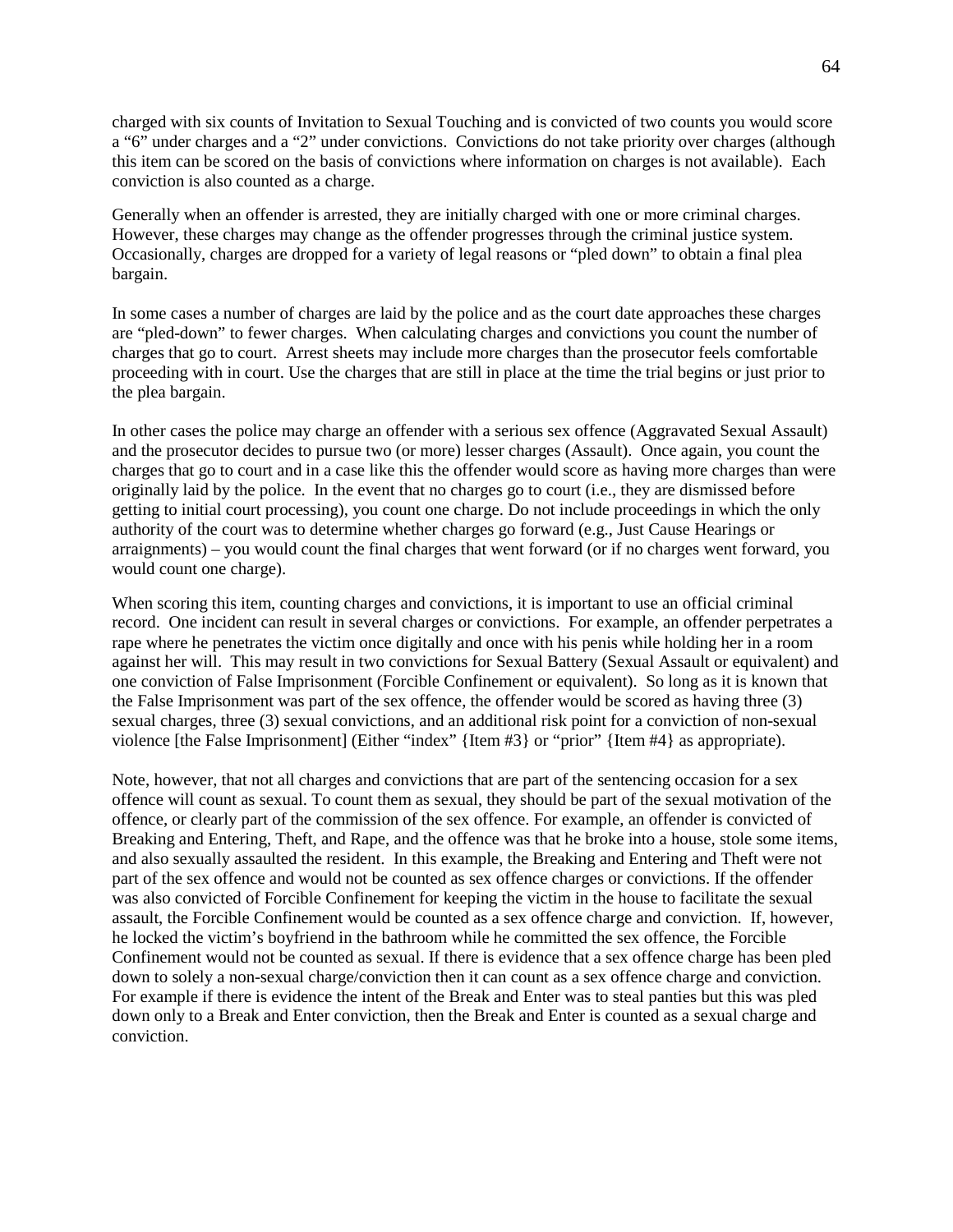For additional information in scoring this item, please review earlier sections defining sex offences (pages 20 to 28), index offences/clusters (pages 38 to 44), and what counts as a charge versus a conviction/sentencing date (pages 28 to 37).

| <b>Criminal History for John Jack</b> |                                                                                     |                                                                                                                  |                 |
|---------------------------------------|-------------------------------------------------------------------------------------|------------------------------------------------------------------------------------------------------------------|-----------------|
| Date                                  | <b>Charges</b>                                                                      | <b>Convictions</b>                                                                                               | <b>Sanction</b> |
| <b>July 1996</b>                      | Lewd and Lascivious with Child (X3)<br>Sodomy<br>Oral Copulation<br><b>Burglary</b> | Lewd and Lascivious with Child (X3)<br>Sodomy (dismissed)<br>Oral Copulation (dismissed)<br>Burglary (dismissed) | 3 Years         |
| May 2001                              | Sexual Assault on a Child                                                           |                                                                                                                  |                 |

The following is an example of counting charges and convictions.

To determine the number of prior sex offences you first exclude the index offence. In the above case, the May 2001 charge of Sexual Assault on a Child is the index offence. After excluding the May 2001 charge, you sum all remaining sex offence charges. In this case you would sum, {Lewd and Lascivious with Child (X3), Sodomy (X1), and Oral Copulation (X1)} for a total of five (5) previous sex offence charges. You then sum the number of prior sex offence convictions. In this case, there are three convictions for Lewd and Lascivious with Child. These two sums are then moved to the scoring chart shown below. The offender has five prior charges and three prior convictions for sex offences. Looking at the chart below, the evaluator reads across the chart that indicates a final score for this item of two (2).

| <b>Prior Sex Offences</b> |                    |                    |  |
|---------------------------|--------------------|--------------------|--|
| <b>Charges</b>            | <b>Convictions</b> | <b>Final Score</b> |  |
| None                      | None               |                    |  |
| $1 - 2$                   |                    |                    |  |
| $3-5$                     | $2 - 3$            |                    |  |
| հ+                        |                    |                    |  |

Charges and convictions are counted separately – the column that gives the higher final score is the column that scores the item. It is possible to have six  $(6+)$  or more charges for a sex offence and no convictions. Were this to happen, the offender's final score would be a three (3) for this item.

Any disposition that results in a sentencing date is considered equivalent to a conviction. Please see pages 28 to 37 for further definitions of what counts as charges versus convictions.

# **Arrests count**

In some instances, the offender has been arrested for a sex offence, questioning takes place but no formal charges are filed. If the offender is arrested for a sex offence and no formal charges are filed, a "1" is coded under charges, and a "0" is coded under convictions. If the offender is arrested and one or more formal charges are filed, the total number of charges is coded, even when no conviction ensues. If an offender is questioned about a sex offence but is not arrested, then this would not count as a charge.

# **Coding "crime sprees"**

Occasionally, an evaluator may have to score Static-99R on an offender who has been caught at the end of a long line of offences. For example, over a 20-day period an offender breaks into five homes, each of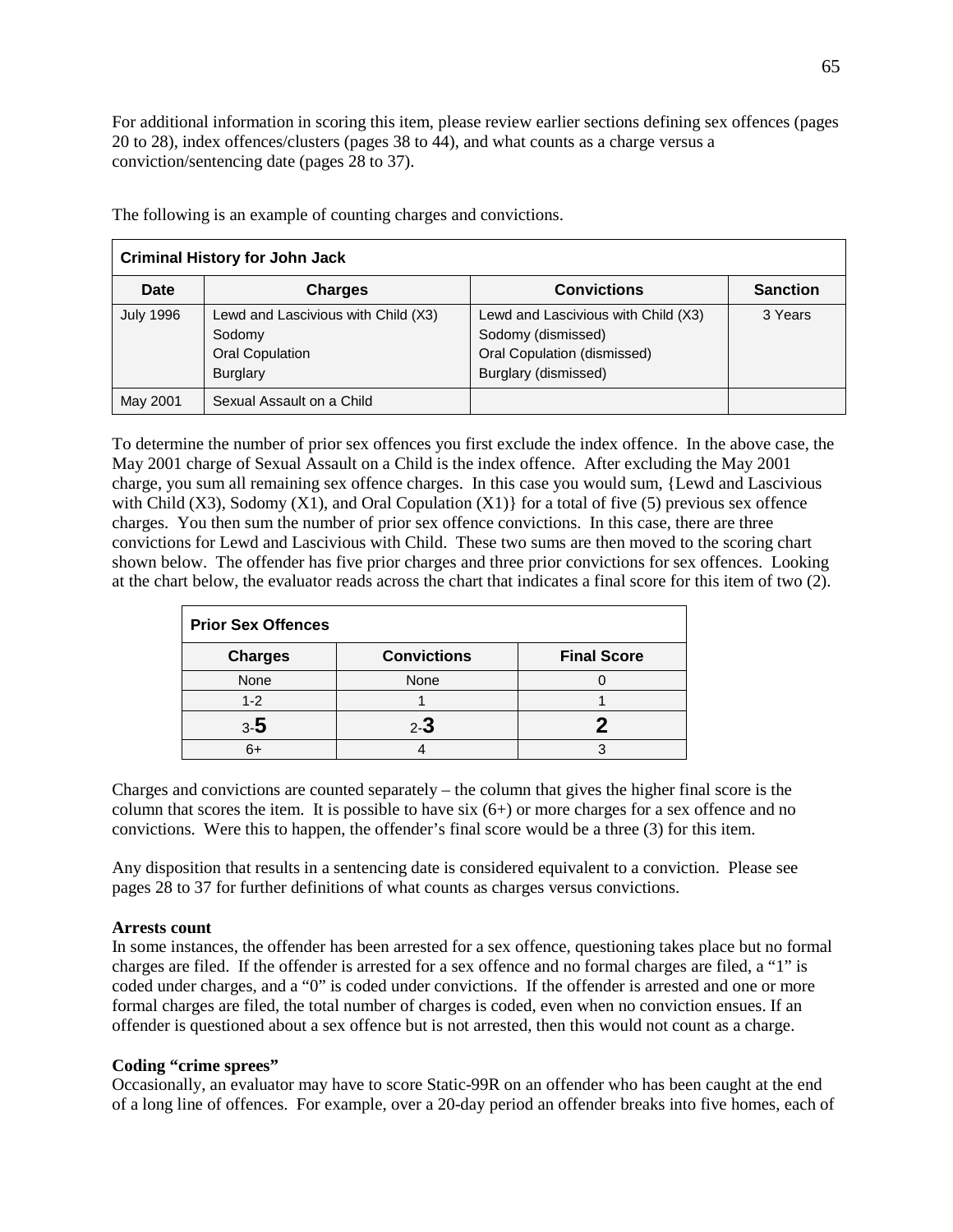which is the home of an elderly female living alone. One he rapes, one he attempts to rape but she gets away, and three more get away, one with a physical struggle (he grabs her wrists, tells her to shut up). The offender is subsequently charged with Sexual Assault, Attempted Sexual Assault, Break and Enter with Intent (X2), and an Assault. The question is, do all the charges count as sex offences, or just the two charges that are clearly sexual? Or, does the evaluator score the two sex charges as sex charges and the assault charges as non-sexual violence? Note as well that all of these would have to be prior to the index sex offence to count for this item.

In cases such as this, code all five offences as sex offences - based upon the following thinking:

- 1) From the evidence presented this appears to be a "focused" crime spree We assume the evaluator has little doubt what would have happened had the women not escaped or fought back.
- 2) Our opinion of "focus" is reinforced by the exclusive nature of the victim group, "elderly females." This offender appears to want something specific, and, the very short time span - 20 days – leads us to believe that the offender was feeling some sexual or psychological pressure to offend.
- 3) An attempted contact sex offence is scored as a contact sex offence for the purposes of Static-99R. Charges such as Attempted Sexual Assault (Rape) and Invitation to Sexual Touching are coded as contact sex offences due to their intention. See Item #7 for more information on contact versus noncontact sex offences.
- 4) We recommend that if the evaluator, based on "the Balance of Probabilities" (not "Beyond a Reasonable Doubt") - is convinced that offences were sexually motivated, then these actions can be counted as sex offences.
- 5) Please also read sub-section "Similar Fact Crimes" (page 27) in the "Definitions" section.

Note that the Assault would also count as a non-sexual violent offence (in addition to a sex offence).

# **Counting probation, parole and conditional release violations**

If an offender violates probation, parole, or conditional release with a sexual misbehaviour, these violations are counted as charges and may or may not count as convictions (see explanation on pages 29 to 31 for more detail on when they can count as a sex offence).

# **Post-index offences**

Offences that occur after the index sentencing occasion do not count for Static-99R purposes. Post-index sex offences create a new index offence (and would prompt a re-scoring of the scale). Post-index violent and non-violent offences should be considered "external" risk factors and would be included separately in any report about the offender's behaviour. Technical violations after conviction for an index sex offence are also not considered anywhere in Static-99R scoring. For more information on post-index offences, see pages 40 to 41.

Static-99R is intended to summarize the offender's risk of sexual reoffence on the day of their first opportunity to reoffend after the index offence (e.g., release from prison for the index sex offence, conviction date if they received a non-custodial sentence, or date of charge if there was no conviction). No matter how much time has passed since then, the score still summarizes what their risk was like on that day. Events occurring after that point in time may be relevant for risk management and supervision, but they would be considered as separate from Static-99R assessment.

Also note that the offender's risk on the day of release from the index sex offence (which is measured by Static-99R) is not necessarily the same as their risk upon first opportunity to reoffend after committing the index sex offence. In the case of historical offenders, they may have been in the community for decades after committing the index offence before they were detected for it. Static-99R, however, specifically speaks to their risk on the day they are released from the sanction (or charge) associated with the index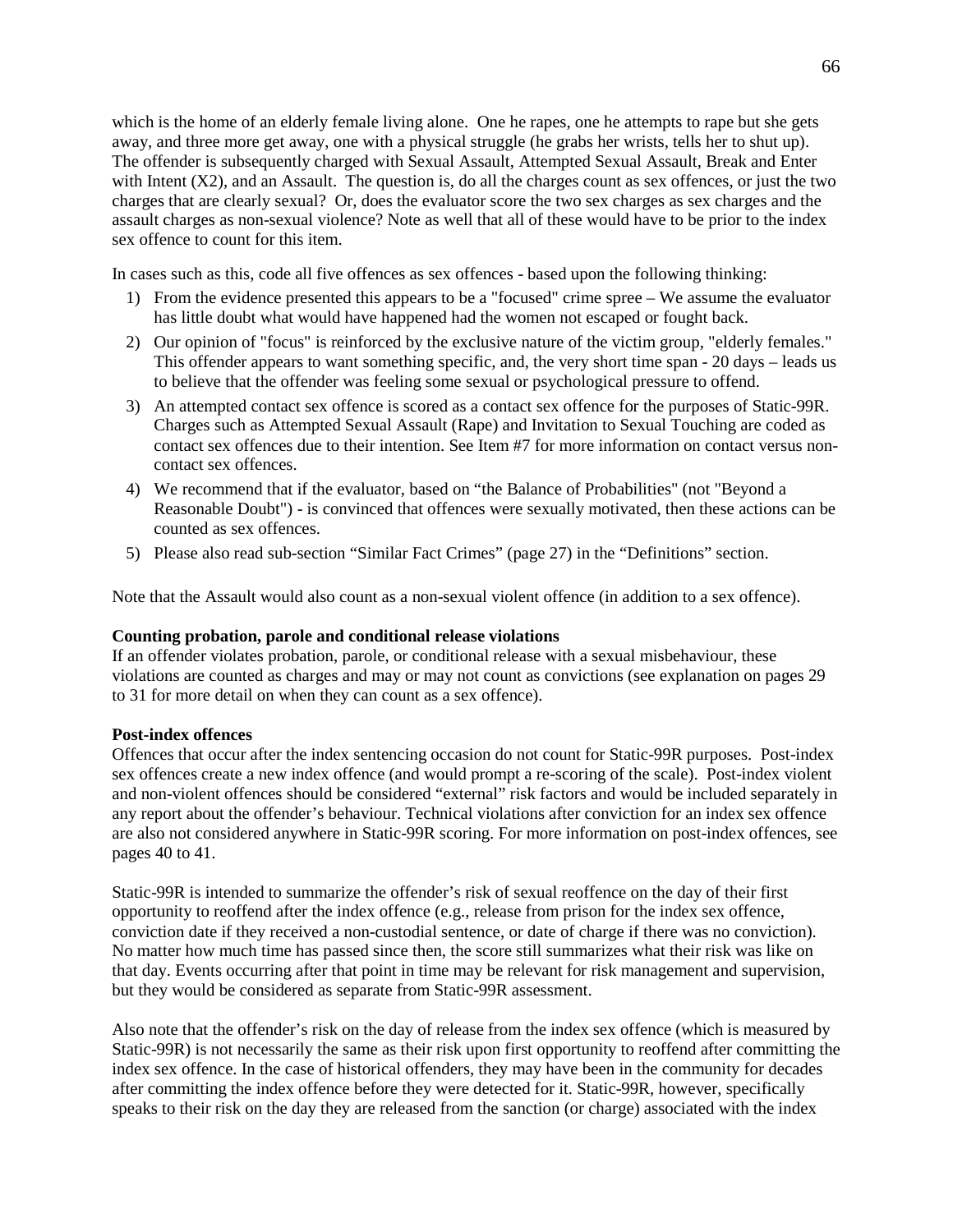sex offence. Although historical offenders were included in the development and validation datasets for Static-99R, if the offender was in the community offence-free for decades after committing the index sex offence but before being detected for it, that may be something to discuss in a report, external to the Static-99R score.

**For example, post-index sex offences:** Consider a case where an offender commits a sex offence, is apprehended, charged, and released on bail. You are assigned to evaluate this offender but before you can complete your evaluation he commits another sex offence, is apprehended and charged. Because the offender was apprehended, charged, and released this does not qualify as a crime "spree." He chose to reoffend in spite of knowing that he was under legal sanction. These new charges and possible eventual convictions would be considered separate crimes. In a situation of this nature the new charges would create a new sex offence and become the new index offence. If these charges happened to be the last sex offences on the offender's record – the most recent charges would become the index and the charge on which he was first released on bail would become a "prior" sex offence.

**For example, post-index violent offences:** Consider a case where an offender in prison on a sex offence commits and is convicted of a serious violent offence. This violent offence would not be scored on either Item #3 (Index Non-Sexual Violence convictions) or Item #4 (Prior Non-Sexual Violence convictions) but would be referred to separately, outside the context of Static-99R assessment, in any subsequent report on the offender.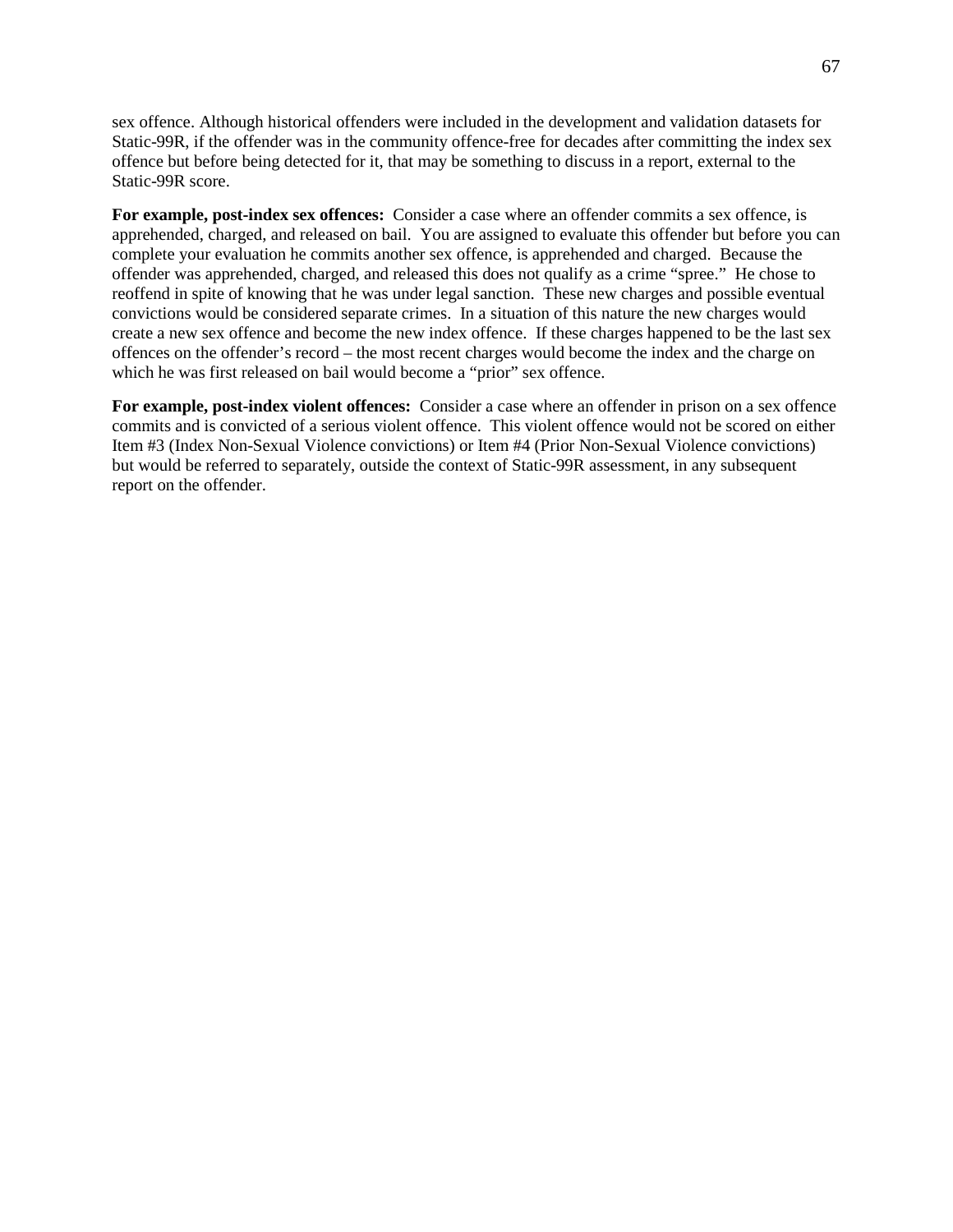# **Item # 6 Prior Sentencing Dates**

**The Basic Principle:** This item and the others that relate to criminal history and the measurement of persistence of criminal activity are based on a firm foundation in the behavioural literature. As long ago as 1911 Thorndyke stated that the "the best predictor of future behaviour, is past behaviour." Andrews & Bonta (2010) found that having a criminal history is one of the "Big Four" predictors of future criminal behaviour. Prior Sentencing Dates is a convenient method of coding the length of the criminal record.

**Information Required to Score this Item:** To score this item you must have access to an official criminal record as compiled by police, court, or correctional authorities. Self-report of criminal convictions may not be used to score this item except in specific rare situations, please see sub-section on Self-report and Static-99R in the Introduction section.

**The Basic Rule:** If the offender's criminal record indicates four or more separate sentencing dates prior to the latest detection for at least part of the index sex offence, the offender is scored a "1" on this item. If the offender's criminal record indicates three or fewer separate sentencing dates prior to the index offence, the offender scores a "0" on this item.

Count the number of distinct occasions on which the offender was sanctioned for criminal offences. The number of charges/convictions does not matter, only the number of sentencing dates. Court appearances that resulted in complete acquittal are not counted, nor are convictions overturned over on appeal. The index sentencing date or most recent sentencing date is not included when counting up the sentencing dates.

Multiple convictions that cluster together into a single sentencing occasion (see pages 38 to 44 for further examples of clusters and disentangling priors) are counted as one sentencing date, even if they span multiple dates. To count a conviction (or its equivalent) as a distinct, prior sentencing date, the offender has to commit a new offence after being detected for the previous offence. For additional information on identifying prior offences, see pages 41 to 44.

If the offender is on some form of conditional release (parole/probation/bail etc.) purely "technical" violations do not count as new sentencing dates. For example, if an offender had a condition prohibiting drinking alcohol, a breach for this would not be counted as a new sentencing date. Even if a conditional release violation could potentially be charged as a new crime, unless it extends the offender's sentence (in jurisdictions that have that option: see section on parole/probation violations on pages 29 to 31), or the individual receives a new sentence it cannot count as a sentencing occasion.

Institutional rule violations do not count as a sentencing date, even when the offence was for behaviour that could have resulted in a legal sanction if the offender had not already been incarcerated.

# **Count:**

- Juvenile offences count (if you know about them please see section on the use of self-report in the Introduction, pages 8 to 9)
- Anything that counts as a conviction will count as a sentencing date. See pages 28 to 36 for further examples of what counts as a conviction.
- Sentencing dates prior to the index sentencing date (it can be tricky to disentangle index from prior offences; see some examples on pages 42 to 22).

# **Do Not Count:**

- Stayed charges do not count as sentencing dates (but a stayed sentence does count)
- Institutional disciplinary actions/reports do not count as sentencing dates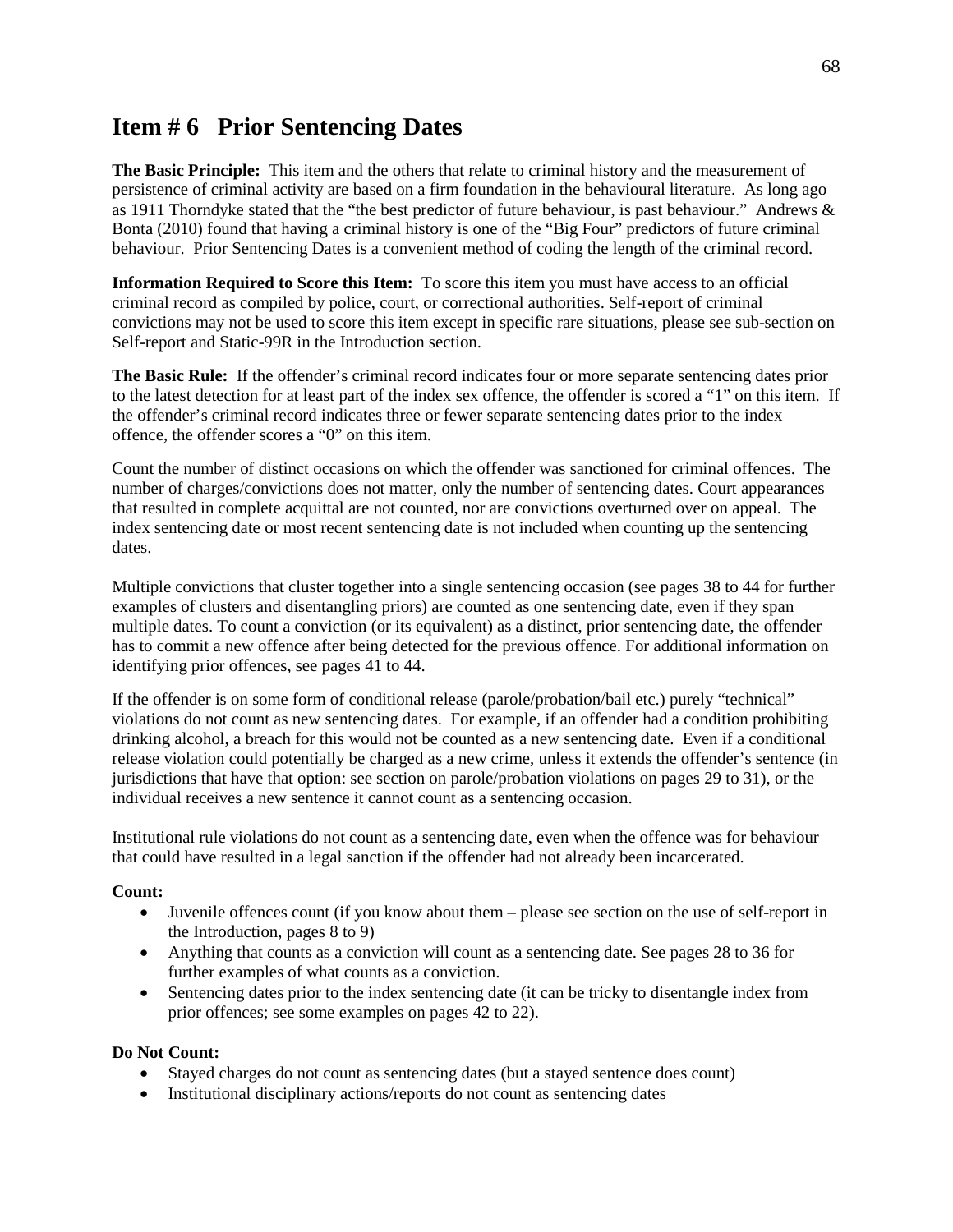• Arrests and charges do not count as sentencing dates

The offences must be of a minimum level of seriousness. The offences need not result in a serious sanction (the offender could have been fined), but the offence must be serious enough to permit a sentence of community supervision or custody/incarceration (as a juvenile or adult). Driving offences generally do not count, unless they are associated with serious penalties, such as driving while intoxicated, dangerous driving, or reckless driving causing death or injury.

Generally, most offences that would be recorded on an official criminal history would count – but the statute, as written in the jurisdiction where the offence took place, must allow for the imposition of a custodial sentence or a period of community supervision (adult or juvenile). Only truly trivial offences are excluded; those where it is impossible to get a period of incarceration or community supervision. Offences that can only result in fines do not count. Graduated penalty offences, however, do count (e.g., where it is not possible to receive community supervision or custody on the first offence, but it is possible on subsequent offences).

Sentences for historical offences received while the offender is incarcerated for a more recent offence (pseudo-recidivism) are not counted. For two offences to be considered separate sentencing dates, the second offence must have been committed after the offender was detected for the first offence.

#### **Post-index offences**

Post-index offences are not counted as sentencing dates for Static-99R.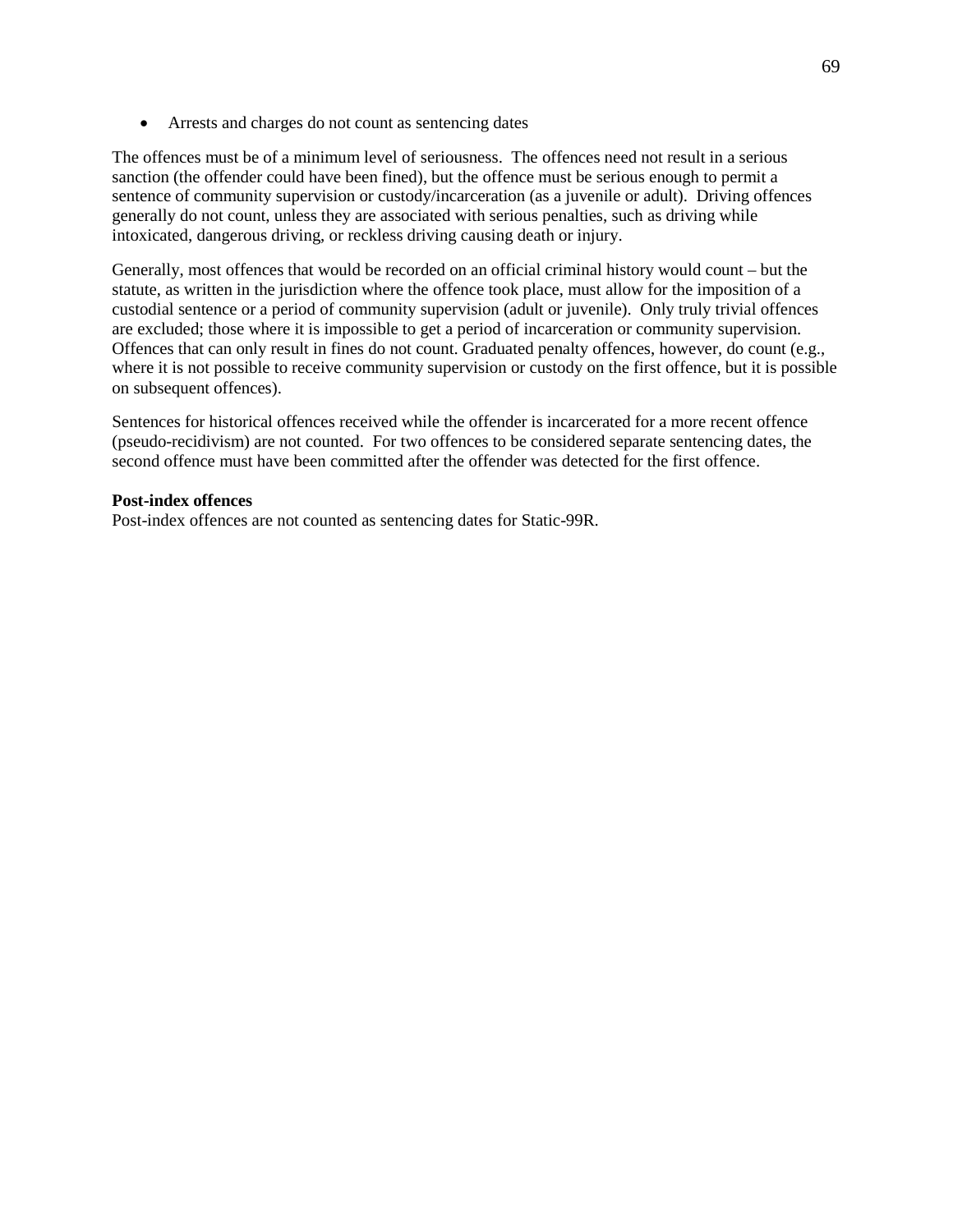# **Item # 7 - Any Convictions for Non-Contact Sex Offences**

**The Basic Principle:** This item was intended as a behavioural indicator of illegal paraphilic interests such as exhibitionism, voyeurism, pedophilia, and some forms of fetishism (e.g., stealing underwear). Offenders with illegal paraphilic interests are at increased risk for sexual recidivism (Hanson & Bussière, 1998). As well, convictions for non-contact sex offences have been consistently related to increased sexual recidivism risk (Helmus & Thornton, 2015).

**Information Required to Score this Item:** To score this item you must have access to an official criminal record as compiled by police or other law enforcement agencies, court, or correctional authorities. Self-report of criminal convictions may not be used to score this item except in specific rare situations, please see sub-section "Self-report and Static-99R", pages 8 to 9 in the Introduction section.

**The Basic Rule:** If the offender's criminal record indicates a conviction for a non-contact sex offence, the offender is scored a "1" on this item. If the offender's criminal record does not show a conviction for a non-contact sex offence, the offender is scored a "0" on this item.

This category requires a conviction for a non-contact sex offence such as:

- Possessing obscene material (child pornography, including written child pornography and drawings or paintings)
- Obscene telephone calls
- Voyeurism
- Exposure to others
- Illicit sexual use of the internet for unwanted sexual chat
- Sexual harassment (unwanted sexual talk)
- In certain jurisdictions "Criminal Trespass" or "Trespass by Night" may be used as a charge for voyeurism – these would also count
- Secretive peeping or watching others for sexual purposes (including secret recordings)
- Breaking into a house and stealing fetish items (women's or children's underwear)

The conviction for a non-contact sex offence may be an index or prior offence, and it may be the only sex offence, or there may be contact sex offences on the offender's record as well (in the same or in different sentencing occasions as the non-contact sex offence).

To count an offence in this item, it must meet the general definition of a sex offence (see pages 20 to 28) in addition to meeting the definition of a non-contact offence (see below). Note that if the offender has a Category "A" offence somewhere on their record, then Category "B" offences can be counted for this item (including offences without a sexual motive, such as public urination).

Anything that counts as a conviction or sentencing date would count for this item, if the behaviour was for a non-contact sex offence. See pages 28 to 36 for more examples of what counts as a conviction.

The general definition of a non-contact sex offence is the following:

Any illegal sexual act where the offender did not physically touch the victim or any physical touching that occurred was incidental to the offending, and either of the following:

1) The victim is actively coerced into nothing beyond perceiving (i.e., seeing, listening to) sexually offensive materials (e.g., seeing the offender masturbate, listening to an obscene phone call, viewing pornographic email attachments).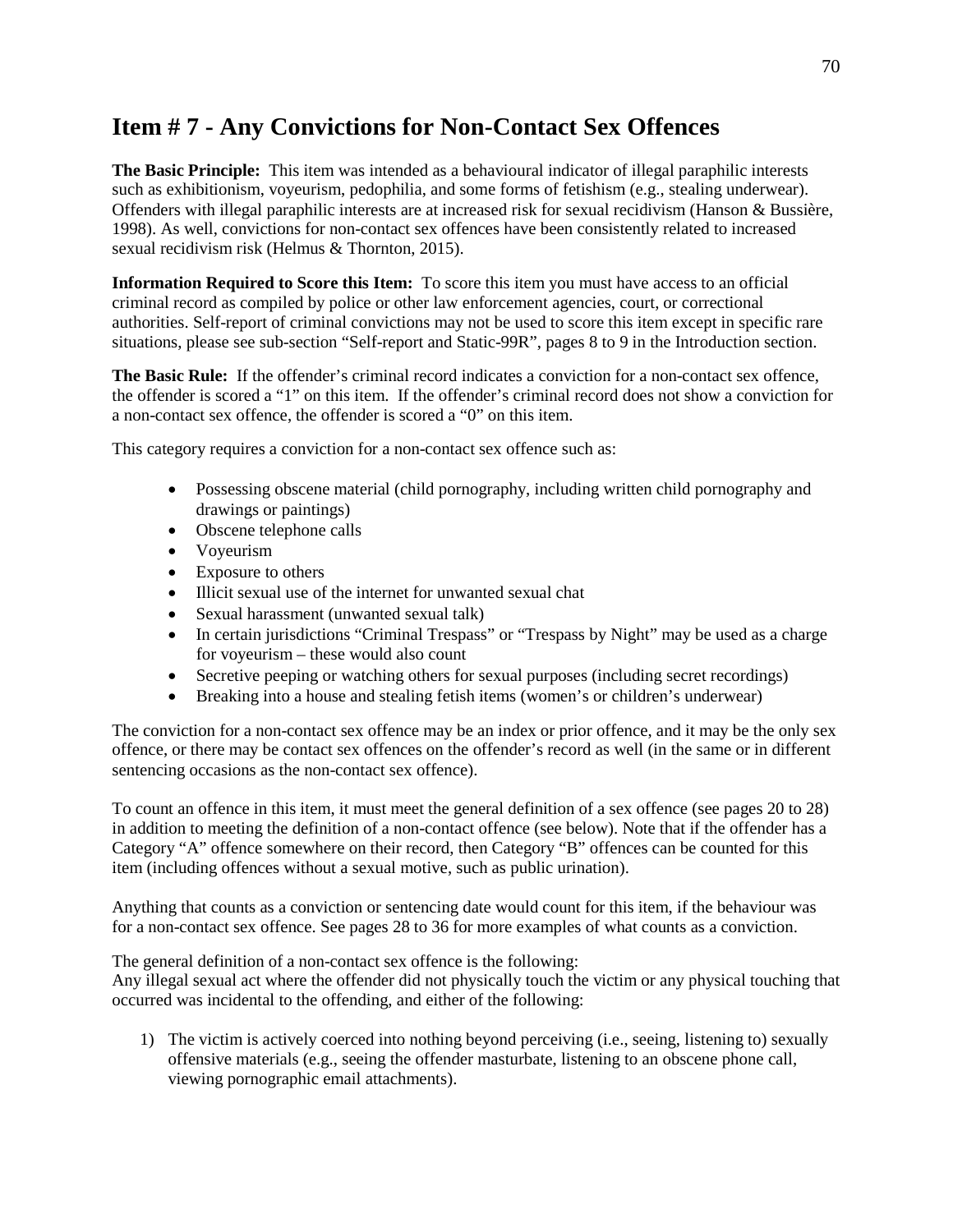#### OR

2) No attempt was made by the offender to make the victim aware of being victimized at the time. This latter category includes actions such as possession of child pornography and most voyeuristic behaviours including both live "peeping" and/or surreptitiously recording individuals in settings where privacy would normally be expected (e.g., audiotaping women urinating in public restrooms, hiding cameras in toilets).

By this rule, compelling the commission of a sex offence counts as a contact offence, even if there is no physical contact between the offender and the victim. Similarly, restraining and forcing a boyfriend to watch his girlfriend being sexually assaulted represents a contact sex offence because the boyfriend is being physically restrained or positioned in some way. Sending the boyfriend a videotape of his girlfriend being sexually assaulted represents a non-contact sex offence. Blackmailing a teenager to undress or masturbate represents a contact offence, whether or not the offender was present at the time, because the victim is coerced into participating in a sexual activity (not just perceiving it) and the offender deliberately made the victim aware of the victimization.

Note that the current definition is not identical to the definition described in the previous Harris et al. (2003) scoring manual. The reason for the change is to address inconsistencies in the previous scoring rules, particularly relevant to internet offences, which were rare when the original coding rules were developed. These types of offences require a more nuanced scoring rather than considering all internet sex offenders as one homogenous group. The results will generally mean lower scores for some internet offenders, which is consistent with their generally lower risk. This new definition also allows greater consistency and flexibility when applied to novel offences.

In cases where it is a judgement call the evaluator should consider that non-contact offences are often repetitive and more reflective of paraphilic interests and not reflective of behaviours designed to result in normative sexual contact (e.g., mutual genital sex.)

The definition of "non-contact" is based on the behaviour. For example, an offender convicted of "trespassing" for peeping would get the risk point. When the offence details are unknown, it is possible to score this item based on the names of the offences (e.g., Exhibitionism). When the offence details are unknown and the offence name does not exclusively restrict its scope to non- contact sex offences, the offender would receive a score of "1" if the offence name is usually used for non-contact sex offences (e.g., Gross Indecency was commonly used for exhibitionism in Ontario during the 1980s). In the case of "Criminal Trespass" or "Trespass by Night," the offence may be related to either voyeurism or break and enter. In these ambiguous circumstances, consider the nature of the case. For example, if the offender has numerous break and enter convictions (which were not sexually motivated) and denies a sexual motivation in the trespassing, you would likely not count it on the grounds that a non-sexual motive is highly plausible. However, if the offender has a lengthy sexual offending record or has a history of or interest in voyeurism, the trespass can be presumed sexual based on a Balance of Probabilities.

The offender must be convicted for a non-contact sex offence for it to count. Institutional rule violations, charges, and arrests do not count, nor do self-reported offences. The index offence(s) may include a conviction for a non-contact sex offence and this conviction can count as a non-contact sex offence.

If the offender is convicted in the same sentencing occasion of a contact sex offence such as lewd and lascivious behaviour with a child and a non-contact sex offence such as using an underage person for obscene matters, then the item is scored 1 since the offender committed a non-contact offence. Another example may occur if, during an investigation of child molestation, police seize the offender's computer and find images of child pornography downloaded from the internet. The offender is subsequently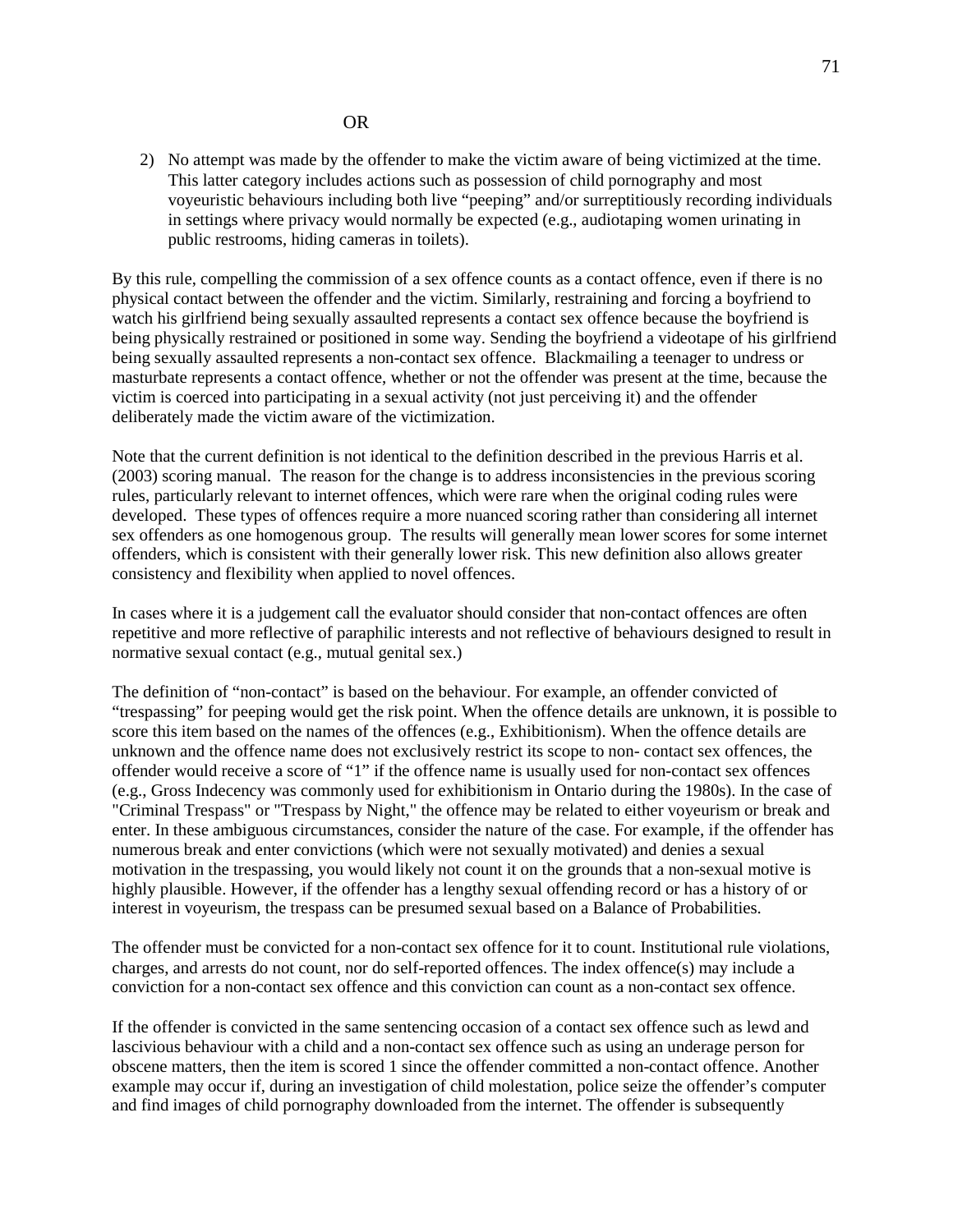convicted of Sexual Interference (the Canadian term for a sex offence involving a victim under 16 years old) and Possession of Child Pornography. A non-contact sexual conviction would be coded here for the pornography.

If the offender engages in both contact and non-contact offending  $(e.g., he exposes himself to the victim)$ and then sexually assaults her) but is only convicted of the contact sex offence (e.g., Sexual Assault) he does not get a point for non-contact sex offences. There must be a separate conviction for the non-contact sexual behaviour. A common example of this is where an offender is investigated for child molestation and police discover child pornography on the offender's computer, but the offender is only convicted for the child molestation (not for Possession of Child Pornography).

#### **Attempted contact offences**

Sex offences in which the offender intended to make contact with the victim (but did not succeed) would be considered attempted contact offences and are coded as contact offences because of their intention (e.g., invitation to sexual touching, attempted rape).

#### **Internet crimes**

None of the Static-99R samples had enough internet-only offenders to provide for meaningful analysis. As a result, determining how to score internet crimes on Static-99R requires interpretation beyond the available data.

Internet crimes can be roughly divided into two distinct groups because they seem to include elements of either contact or non-contact offences. For example, some offenders engage in sexual chat with minors on the internet without attempts to lure the minor into meeting them. We consider communicating with children over the internet for sexual purposes to be an inappropriate and socially harmful act in itself and, therefore, classify these acts with their historical precursors, such as indecent/obscene telephone calls, in the category of non-contact sex offences.

If the offender manipulates the victim into engaging in sexual acts (sending nude or partially nude pictures/videos; engaging in sexual activity either on camera or while in verbal contact with the offender) then it crosses into a contact/attempted contact offence (because the victim is being coerced into more than perceiving the offence). Judgements should be based on the intent of the offender and not the victim's engagement. Clear and Convincing Evidence (for definition, see page 19) that the offender's motivation was to manipulate the victim into doing more than just listening or talking, but engaging in a physical sexual event through threats, coercion, or in the case of children under the age of 16 years, manipulation should be considered a contact/attempted contact offence. The evidence needs to go beyond simply a request that is rebuffed. For example, an offender who requests the victim send a nude picture but is rebuffed and does not pursue it further would be considered non-contact. If the offender threatens to find and rape the victim or uses coercion such as offering payment or threatening to spread rumours or tell friends and family about their sexual conversations if they do not comply with sending the nude picture/masturbating, etc., this would cross over to attempted contact.

Other internet offenders will engage in sexual chat with minor victims and attempt to meet them for the purpose of engaging in illegal sexual activities. If the offender attempts to meet the victim then we consider that internet offence to be more similar to contact offences like rape and child molestation and should be scored as a contact/attempted contact offence. If the offender suggests a meeting but makes no attempts to follow through and attend a meeting, it should be coded as non-contact (the presumption being that the meeting is more of a fantasy, rather than something the offender is trying to accomplish).

Keeping in mind the general rules distinguishing contact and non-contact offences, viewing child pornography online is considered non-contact. However, paying to view a child being abused live, paying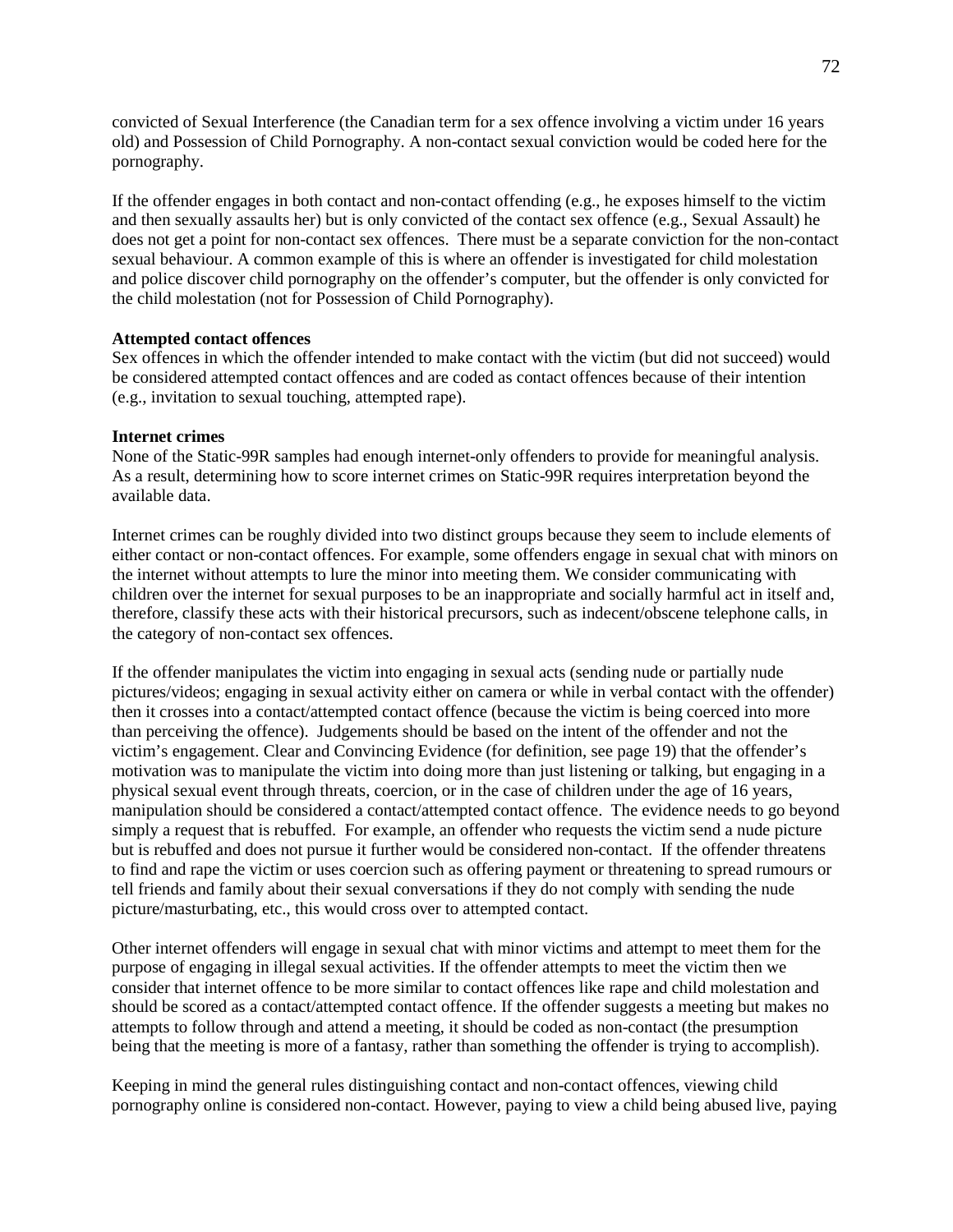to have specific child pornography created, or directing a child to engage in sexual behaviour or another adult to sexually engage with a child during a live chat counts as a contact offence even though the offender is not physically present when the child is abused.

Written instructions to a child victim directing sexual activity would be considered non-contact unless the offender uses manipulation (e.g., threats) to engage the victim in sexual acts, at which point it crosses over into contact/attempted contact. Judgements should be based on the intent of the offender and not the victim's engagement. Clear and Convincing Evidence that the offender's motivation was to manipulate the victim into doing more than just reading the sexually explicit material, but engaging in a physical sexual event through threats, coercion, or, in the case of children under the age of 16 years, manipulation should be considered a contact/attempted contact offence.

Written instructions to another adult about how to sexually abuse a child would also be considered noncontact if the intent was limited to sharing of sexually explicit instructions with another adult. If this instruction was intended to result in another adult sexually abusing the victim it crosses over into a contact/attempted contact offence.

If you do not have this detail of information then assume the most common offence associated with the name of the offence (e.g., manufacturing child pornography is contact, possession of child pornography is non-contact).

Individuals whose only sexual convictions involve possessing/distributing child pornography and have no Category "A" offences are not scored on Static-99R. Internet child pornography offences are only counted when the offender also has at least one Category "A" offence involving an identifiable victim (see pages 21 to 25). Note, however, that it is possible to score Static-99R for sex offenders whose only sex offences are non-contact, as long as at least one of the non-contact offences are Category "A" offences, such as exhibitionism or voyeurism.

#### **Pimping and prostitution related offences**

Pimping and other prostitution related offences (soliciting a prostitute, promoting prostitution, soliciting for the purposes of prostitution) do not count as non-contact convictions, even when the offender has a Category "A" sex offence on record.

#### **Plea bargains**

Contact (or attempted contact) sexual behaviour that was pled down to a non-contact charge does not count as a non-contact sex offence conviction. Situations such as this may appear in the criminal record where charges for a contact offence are dropped and the non-contact charges appear simultaneously with a guilty plea. In this case the offence would not be a conviction for a non-contact sex offence because the behaviour indicated contact, but would still count as a conviction for the purposes of identifying the index or prior sex offences.

#### **Revocation of conditional release for "Lifers", Dangerous Offenders, and others with indeterminate sentences**

If a "lifer," Dangerous Offender, or other offender with an already imposed indeterminate sentence is simply revoked (returned to prison from conditional release in the community without trial) for a noncontact sex offence that is of sufficient gravity that a person not already involved with the criminal justice system would most likely be charged with a non-contact sex offence, this revocation of conditional release would count as a conviction for a non-contact sex offence. The evaluator should be confident that were this offender not already under sanction that it is highly likely that a non-contact sex offence charge would be laid by police and a conviction would be likely.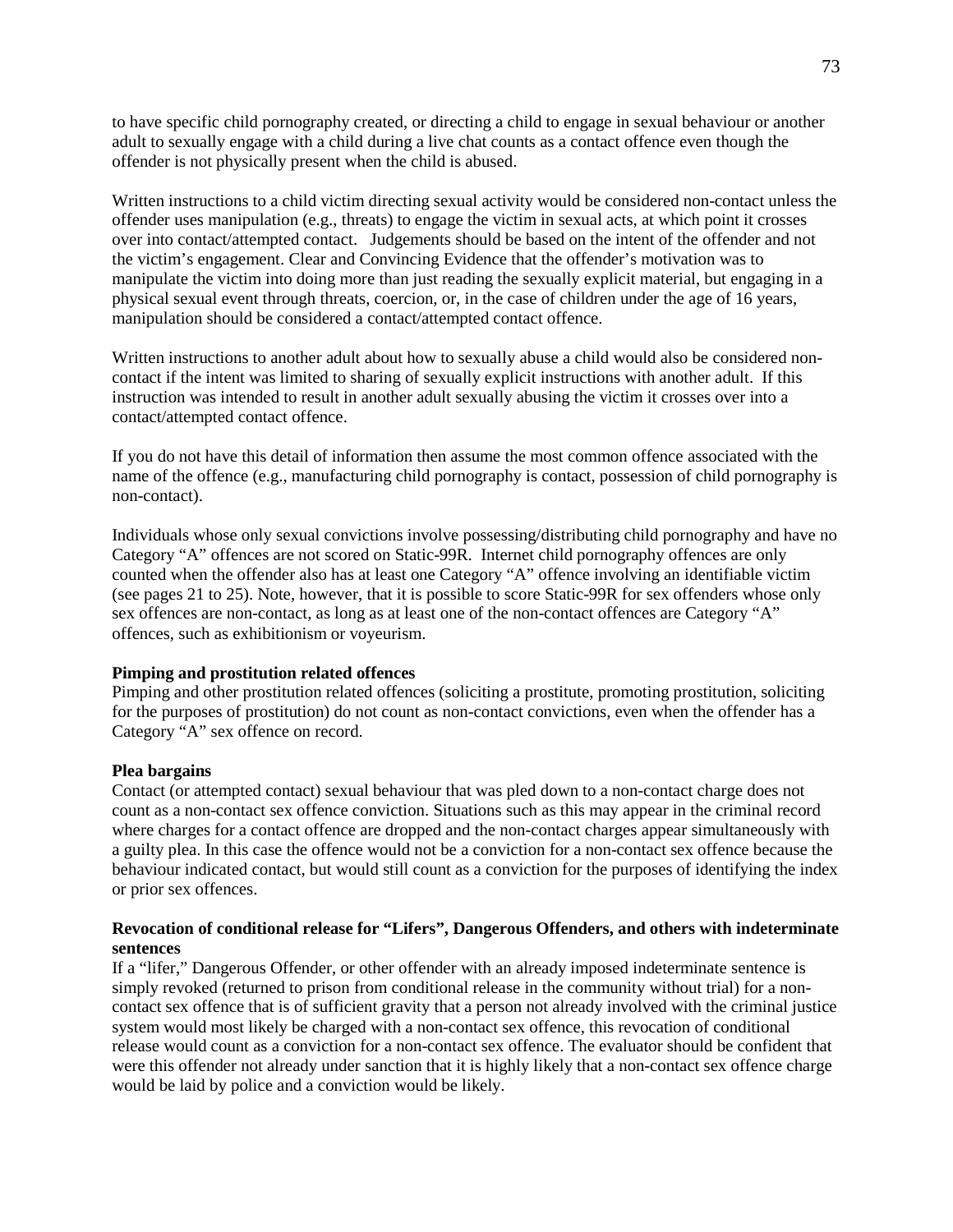## **Items #8, #9, & # 10 – The Three Victim Questions**

The following three items concern victim characteristics: Unrelated Victims, Stranger Victims, and Male Victims. For these three items the scoring is based on all available credible information, including selfreport, victim accounts, and collateral contacts. The items concerning victim characteristics, however, only apply to sex offences in which the victims were children or non-consenting adults (Category "A" sex offences). Do not score victim information from non-sex offences or from sex offences related to prostitution/pandering, possession of child pornography, public sex with consenting adults, or other Category "B" sex offences. There is one exception to this rule: if the offence is for not disclosing HIVpositive status (a Category "B" sex offence), the victim of this offence is still counted. Victims of other Category "B" sex offences are not counted. Do not score victim information on sex offences against animals (Bestiality and similar charges). Victim items include all contact offences including sex with dead bodies (but not animals), and some non-contact offences with clear victims such as exposure to others, voyeurism, and Breaking and Entering with a sexual intent (e.g., stealing underwear).

The evaluator does not need to know the personal identity of the victim or victims. The offence must have a clear target (child or adult) even if the personal identity of that person is unknown to the evaluator or even the offender. For example, an offender who surreptitiously takes photographs underneath women's skirts (i.e., "upskirt" photos or videos) has identifiable victims (the women whose privacy he has violated) even if the personal identity of those women is never ascertained.

For internet offences, the victim is identified as whoever the offender believes he is in contact with (e.g., a female child), even if the person on the receiving end of the communication is actually an adult police officer.

In addition to all of the "everyday" sex offences (Sexual Assault, Rape, Invitation to Sexual Touching, Buggery (Sodomy), you also score victim information on the following charges:

- Illegal use of a minor in nudity-oriented material/performance
- Importuning (Soliciting for immoral purposes)
- Indecent exposure (When a specific victim has been identified)
- Sexually harassing telephone calls
- Voyeurism (When a specific victim has been identified)

#### **You do not score Victim Information on the following charges:**

- Compelling acceptance of objectionable material
- Deception to obtain matter harmful to juveniles
- Disseminating/Displaying matter harmful to juveniles
- Offences against animals
- Pandering obscenity
- Pandering obscenity involving a minor
- Pandering sexually-oriented material involving a minor
- Prostitution related offences

#### **"Accidental victims"**

Occasionally there are "Accidental Victims" to a sex offence. An example of this occurred when an offender was raping a woman in her living room. The noise awoke the victim's four-year-old son. The son wandered into the living room and observed the rape in progress. The victim instructed her son to return to his bedroom and he complied at once. The perpetrator was subsequently charged and convicted of "Lewd and lascivious act with a minor" in addition to the rape. In court the offender pleaded guilty to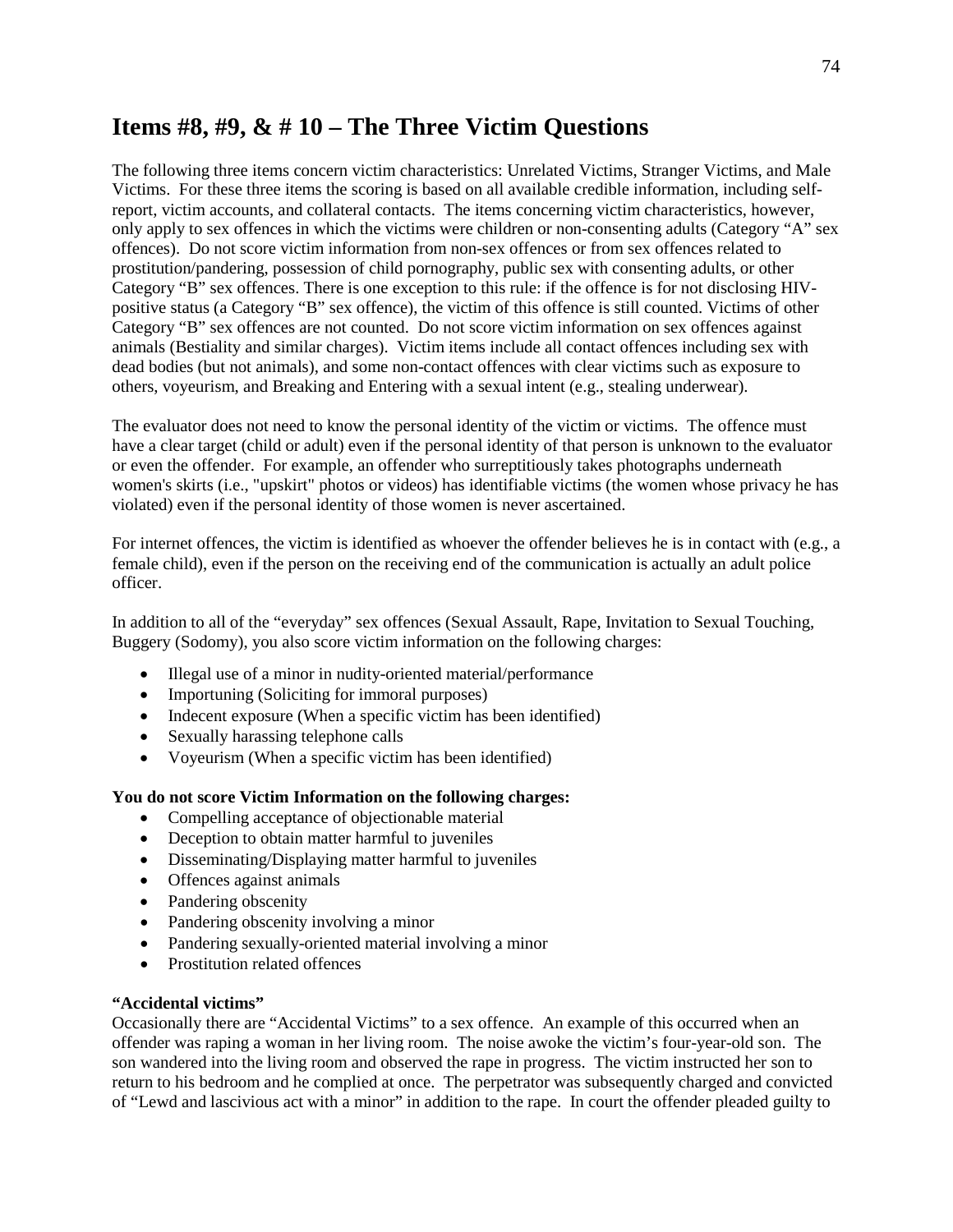both charges. In this case, the four-year-old boy would not count as a victim as there was no intention to commit a sex offence against him. He would not count in any of the three victim items regardless of the conviction in court.

A common example of an accidental victim occurs when a person in the course of his/her daily life or profession happens across a sex offence. Examples include police officers, park wardens, janitors, and floor walkers who observe a sex offence in the course of their duties. If a male officer were to observe an exhibitionist exposing himself to a female, the offender would not be given the point for "male victim" as there was no intention to expose before the male officer. The evaluator would not give the offender a point for "male victim" unless the offender specifically chose a male officer to expose himself to. In the same vein, a floor walker or janitor who observes an offender masturbating while looking at a customer in a store would not be counted as a "stranger victim" or an "unrelated victim." In short, there has to be some intention to offend against that person for that person to be a victim. Merely stumbling upon a crime scene does not make the observer a victim regardless of how repugnant the observer finds the behaviour.

When the offender actively restrains another individual such that the individual is forced to witness a sexual crime, the individual is only counted in the victim items if there is evidence that forcing the individual to witness the sexual crime was sexually motivated. For example, if an offender forces a boyfriend to watch the sexual assault of his girlfriend due to expediency the boyfriend would not be counted as a victim of a sex offence (see item "Any Male Victim" on page 84 for further clarification).

#### **Acquitted, found not guilty, or dismissed charges**

The criteria for coding victim information is "all credible information." Please refer to the discussion of Standards of Proof in the Introduction Section (page 19) for more details. Scoring of victim items is guided by: "On a Balance of Probabilities, what is most likely to be true?" If the assessor, "On a Balance of Probabilities" feels that the offence more likely than not took place, the victims may be counted, even in the absence of formal charges.

For the assessment, therefore, it may be necessary to review the cases in which the offender was acquitted, found "Not Guilty," or where charges were not filed, and make an independent determination of whether it is more likely than not that there were actual victims. If, in the evaluator's opinion, it was more likely that there was no sex offence the evaluator would not count the victim information. In the resulting report the evaluator would generally include a score with the contentious victim information included and a score without this victim information included, showing how it affects the risk assessment both ways.

This decision to score acquittals and not guilty in this manner is buttressed by a research study in England that found that men acquitted of rape were more likely to be convicted of sex offences in the follow-up period than men who had been found guilty {with equal times at risk} (Soothill, Way, & Gibbens, 1980).

#### **Child pornography**

Victims portrayed in child pornography are not scored as victims for the purposes of Static-99R. They do not count as unrelated, stranger, nor male victims. Only real, live, human victims count. If your offender is a child pornography maker and a real live child was used to create pornography by your offender or your offender was present when pornography was created with a real live child, this child should be scored as a victim on Static-99R victim questions. (Note: manipulating pre-existing images to make child pornography [either digitally or photographically] is not sufficient – a real child must be present). Making child pornography with a real child victim counts as a "Category A" offence and, hence, with even a single charge of this nature, Static-99R is appropriate to use. Note, however, that the offender does not need to be present to consider someone as a real child victim. If the offender watches a child being abused live on the internet or pays for specific child pornography to be created with a live child victim,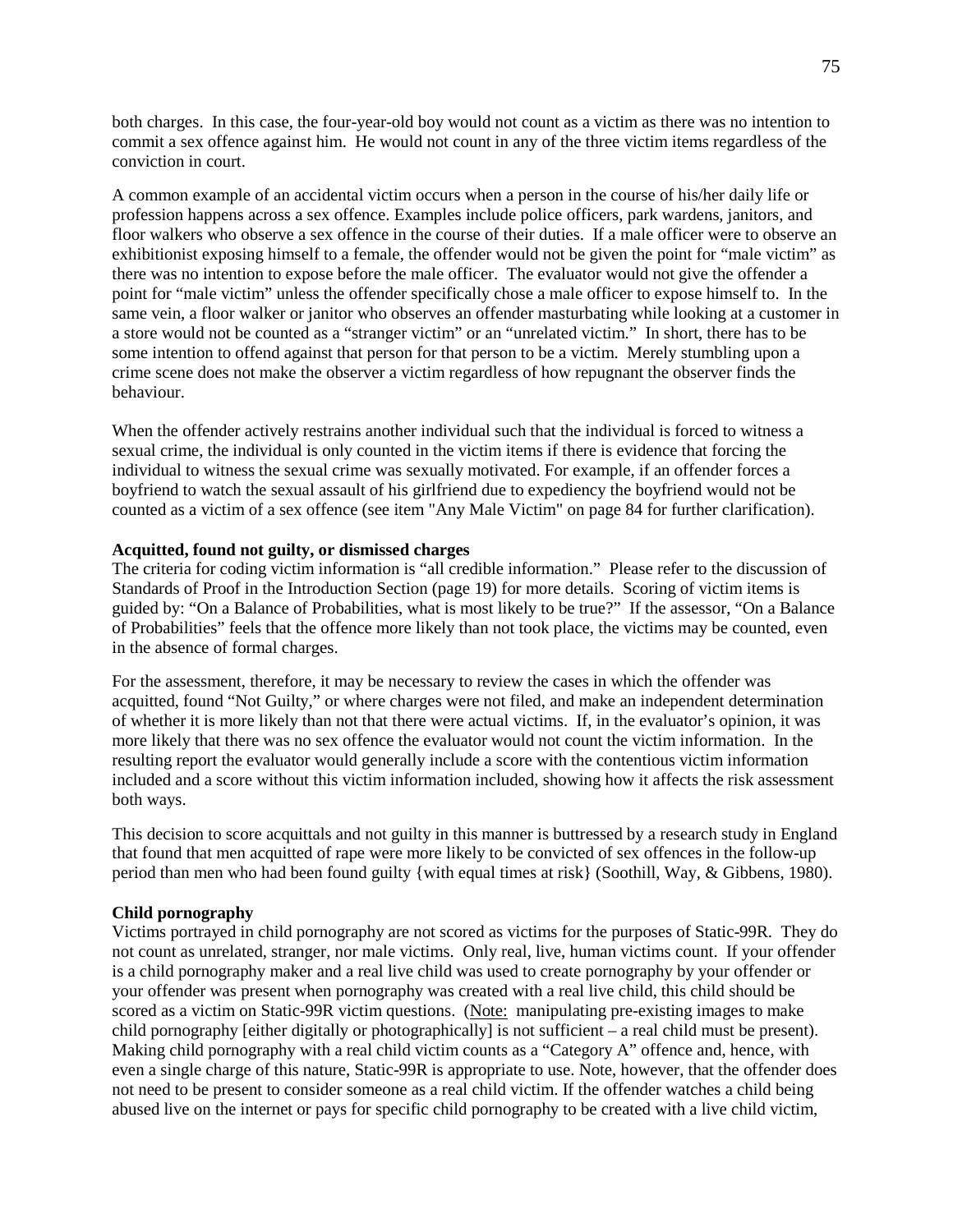this would be counted. If the child pornography existed on the internet before the offender came across it, the victims would not count, even though a live child was abused at some point in the past. The difference is that this offender has not **directly** participated in this abuse.

The evaluator may, of course, in another section of the report make reference to the apparent preferences demonstrated in the pornography belonging to the offender.

#### **Conviction, but no victim**

For the purposes of Static-99R, consensual sexual behaviour that is prohibited by statute does not create victims. This is the thinking behind Category "B" offences. Examples of this are prostitution offences and sexual behaviour in public places (Please see "Category "A" and Category "B" offences" in the Introduction section for a further discussion of this issue). Under some circumstances it is possible that in spite of a conviction for a sex offence, the evaluator may conclude that there are no real victims. An example of this could be where a boy (age 16 years) is convicted of Statutory Rape of his 15-year-old boyfriend (assume age of consent in this jurisdiction to be 16 years of age). The younger boy tells the police that the sexual contact was consensual and the police report indicates that outraged parents were the complainants in the case. In a scenario like this, the younger boy would not be scored as a victim, the conviction notwithstanding. Additionally, this behaviour would not be considered a sex offence for scoring purposes (e.g., would not be included in prior sex offences). If this was the offender's only sex offence, Static-99R should not be used.

The criteria for deciding there was no victim for scoring purposes underlying a conviction for a statutory rape offence are as follows:

(a) The "alleged victim" states the sexual interaction was cooperative and has never claimed otherwise; (b) The offender had no pre-existing power relationship over the "alleged victim" (e.g., swim instructor, therapist); AND

(c) If the "victim" was younger than the age of consent and of correspondingly approximately equal cognitive development to the offender and the offender was less than 3 years older than the person. If the "victim" was younger than the age of consent and the offender is obviously of a lesser cognitive developmental capacity, then the age difference between the offender and the victim can be up to 5 years. If there is no information available on the offender's cognitive development, then the 3-year age difference applies.

#### **Credible information**

Credible sources of information would include, but are not limited to, police reports, child welfare reports, victim impact statements or discussions with victims, collateral contacts, and offender self-report. If the information is credible (Children's Protective Association, victim impact statements, police reports) you may use this information to code the three victim questions, even if the offender has never been arrested or charged for those offences. Please refer to the discussion of Standards of Proof in the Introduction Section for more information (page 19). For all information, the evaluator must make a determination of whether they believe, on a Balance of Probabilities that a sex offence occurred, in order to count the victim information.

An example of a collateral source that may be deemed not credible would include an ex-spouse with whom the offender is currently involved in heated divorce proceedings and whose motivation is likely to disparage the offender.

If there is a source of relevant information for which the degree of credibility is not clear, the evaluator's report should generally include both a score with the contentious victim information included and a score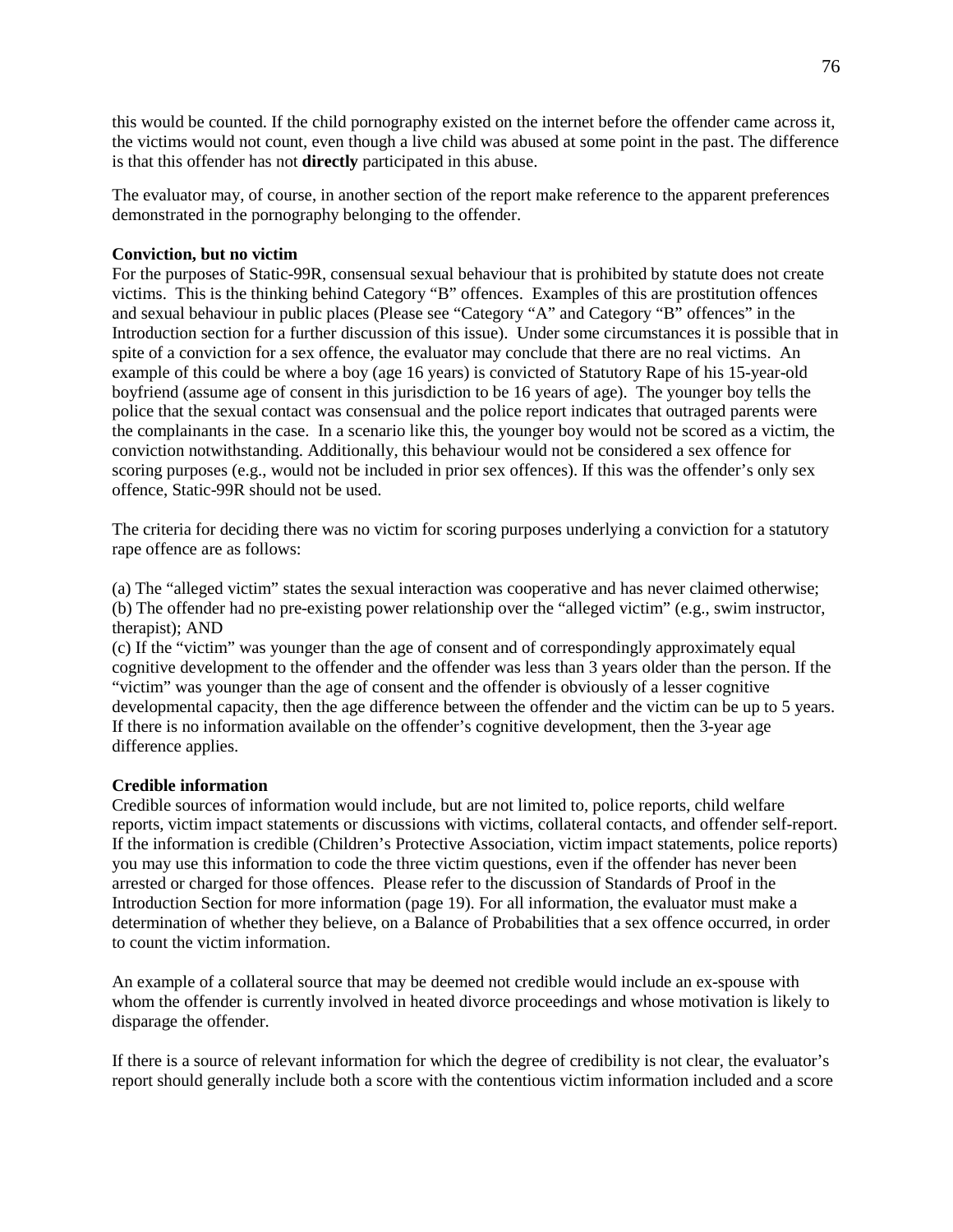without this victim information included, in this way showing how the information affects the risk assessment both ways.

#### **Exhibitionism/exposing to others**

In cases of exhibitionism, the three victim items may be scored if there was a targeted victim, and the evaluator is confident that they know whom the offender was trying to exhibit to. If the offender exhibits before a mixed group, males and females, do not score Male Victim unless there is reason to believe that the offender was exhibiting specifically for the males in the group. Assume only female victims unless you have evidence to suggest that the offender was targeting males.

Example: If a man exposed to a school bus of children he had never seen before (both genders), the evaluator would score this offender one risk point for Unrelated Victim, one risk point for Stranger Victim, but would not score a risk point for Male Victim unless there was evidence the offender was specifically targeting the boys on the bus.

In cases where there is no sexual context (i.e., the psychotic street person who takes a shower in the town fountain) there are no victims regardless of how offended they might be or how many people witnessed the event.

#### **Internet victims and intention**

If an offender provides pornographic material over the internet or engages in sexual discussions, the intent of the communication is important. In reality a policeman may be on the other end of the net in a "sting" operation. If the offender thought he was providing pornography to or engaging in sexual discussions with a child, even though the recipient is a police officer, the victim information is counted as if a child received it. In addition, when offenders attempt, over the internet, to contact face-to-face a "boy or girl" they have contacted over the internet, the victim information counts as the intended victim, even if they only "met" a policeman.

Intention is important. In a case where a child was pretending to be an adult and an adult "shared" pornography with that person in the honest belief that they were (legally) sharing it with another adult there would not be a victim.

#### **Juvenile offences**

Victims of juvenile offences count for all three victim items.

#### **Missing information**

The evaluator needs to know the pertinent victim characteristics (gender and relationship to offender) for at least one victim to score these items. If there are additional victims but their characteristics are unknown, the evaluator should always make a note of this missing information when reporting the total score. The evaluator should consider what the score would be with the most probable characteristics of the other victims. In most cases, it is plausible to assume that the characteristics of the other victims are consistent with known victims. In some situations, however, alternate characteristics are plausible. For example, if the known victim is related (e.g., the offender's daughter) and the offender has a previous sex offence from when he had no children or stepchildren, the victim from this prior offence was probably unrelated. If the probable characteristics of the other victims would result in a different total score, the evaluator should report the total score both ways (with the missing information, as well as with the plausible characteristics of other victims).

#### **Polygraph information**

Victim information derived solely from polygraph examinations is not used to score Static-99R unless it can be corroborated by outside sources or the offender provides sufficient information to support a new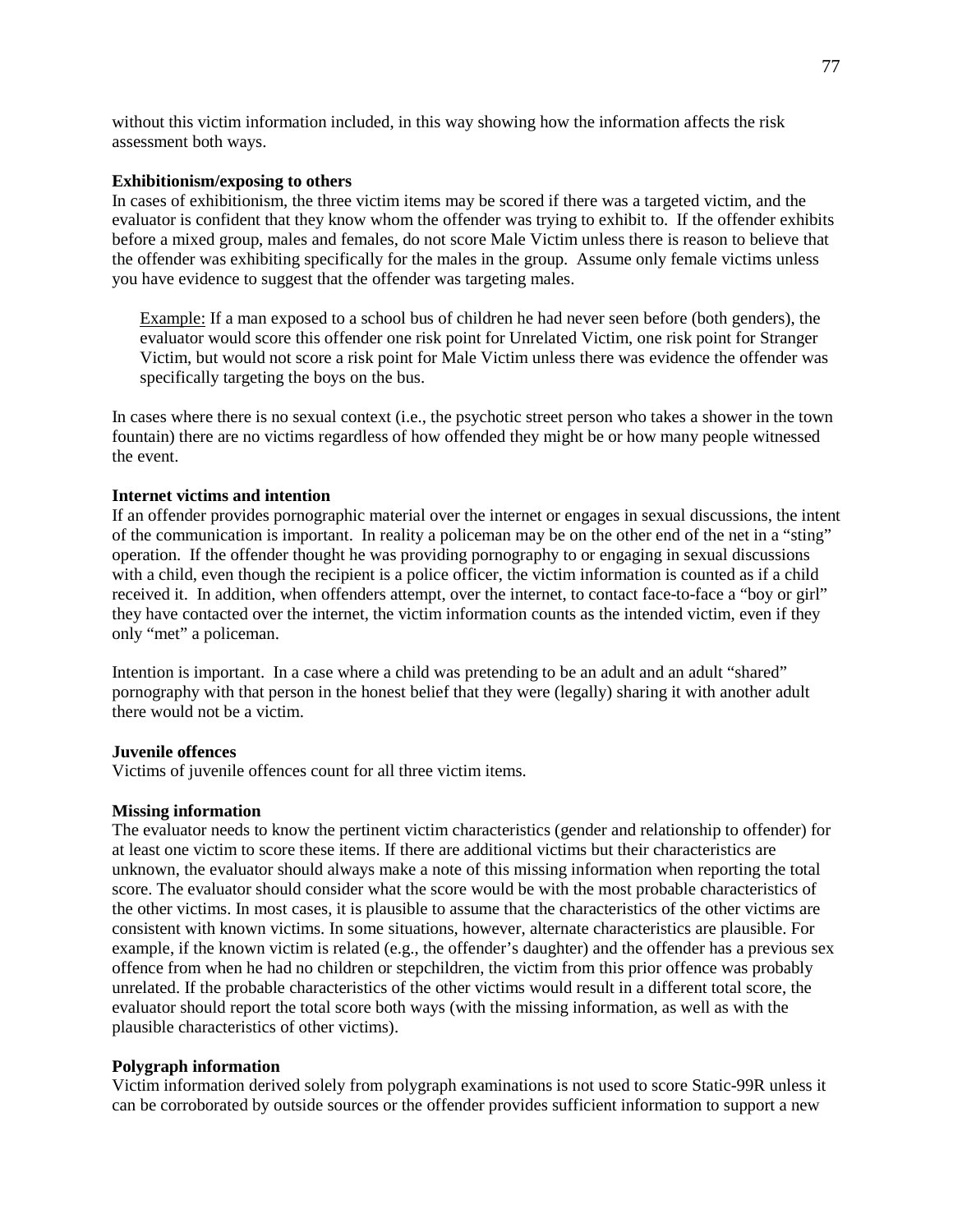criminal investigation. Please refer to the discussion of polygraph information in the Introduction section for more information (page 18).

#### **Prowl by night - voyeurism**

For these types of offences the evaluator should score specific identifiable victims. However, assume only female victims unless you have evidence to suggest that the offender was targeting males.

#### **Sex offences against animals**

While the sexual assault of animals counts as a sex offence, animals do not count as victims. This category is restricted to human victims. It makes no difference whether the animal was a member of the family or whether it was a male animal or a stranger animal.

#### **Sex with dead bodies**

If an offender has sexual contact with dead bodies, these people do count as victims. The evaluator should score the three victim questions based upon the degree of pre-death relationship between the perpetrator and the victim.

#### **Stayed charges**

Victim information obtained from stayed charges should be counted.

#### **Victims not at home**

If an offender breaks into houses (regardless of whether or not the victims are there to witness the offence) to commit a sex offence, such as masturbating on or stealing their undergarments or does some other sex offence – victims of this nature are considered victims for the purposes of Static-99R. Assume only female victims unless you have evidence to suggest that the offender was targeting males.

Do not count all household occupants as victims. Include only individuals who appeared to be the offender's target victims. Count the offender's intended victim as opposed to the actual victim. For example, if the offender masturbated with clothing that would presumably belong to a female (such as a thong) but in actual fact it belonged to a man, the victim would still be considered an adult female unless there was evidence indicating that the offender knew the item belonged to a male.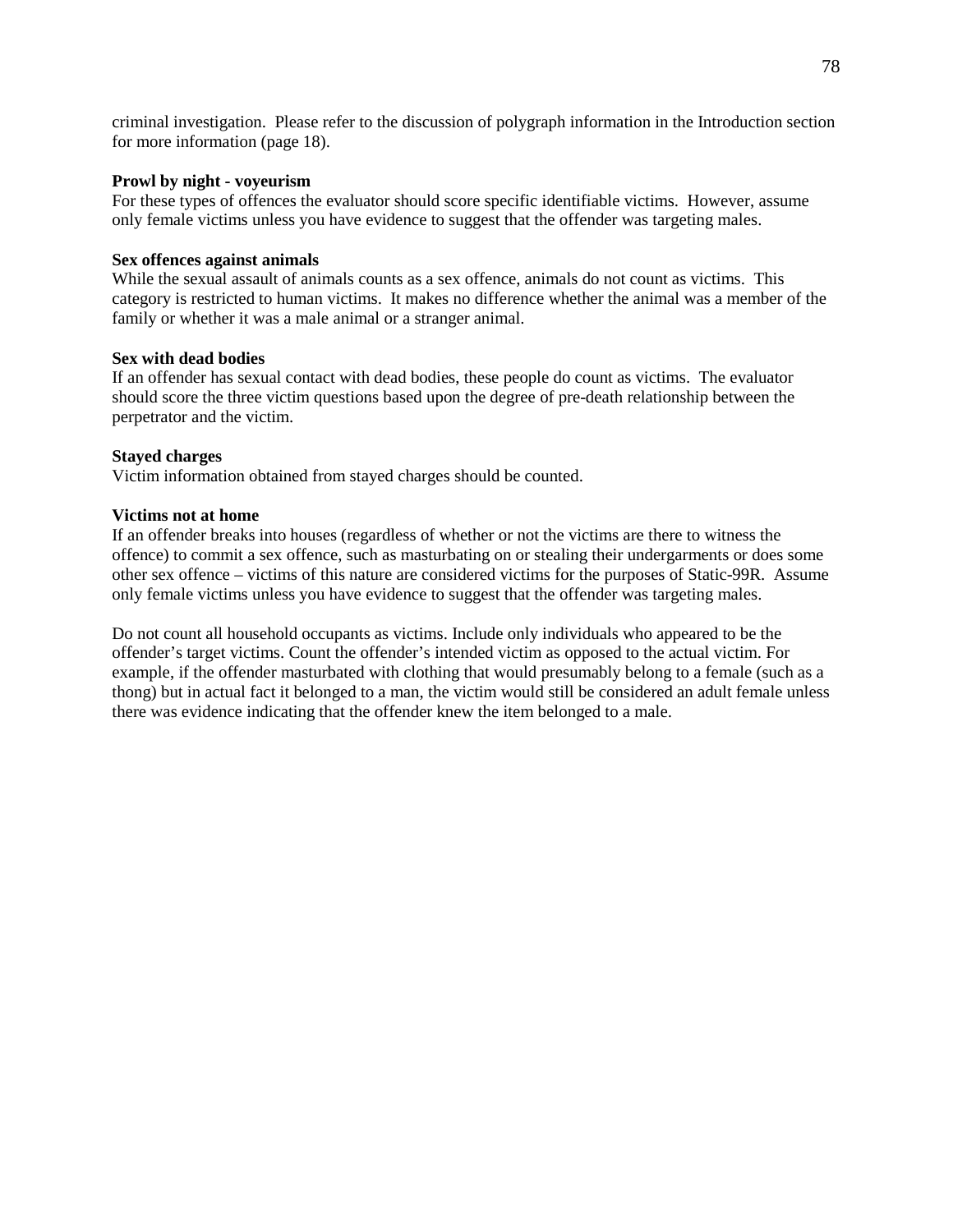## **Item # 8 – Any Unrelated Victims?**

**The Basic Principle:** Research indicates that offenders who offend only against family members recidivate at a lower rate compared to those who have victims outside of their immediate family (Harris & Hanson, 2004; Helmus & Thornton, 2015). Having victims outside the immediate family is empirically related to a corresponding increase in risk.

**Information Required to Score this Item:** To score this item use all available credible information. "Credible Information" is defined in the previous section "Items  $\#8, \#9, \& \#10$ -The Three Victim Questions" (pages 74 to 78).

**The Basic Rule:** If the offender has victims of sex offences outside their immediate family, score the offender a "1" on this item. If the offender's victims of sex offences are all within the immediate family score the offender a "0" on this item.

A related victim is one where the relationship is sufficiently close that marriage would normally be prohibited, such as parent, brother, sister, uncle, grandparent, stepbrother, and stepsister. Spouses (married and common-law) are also considered related, provided that they have been in this relationship for at least 2 years before the sexual abuse started. When considering whether step-relations are related or not, consider the nature and the length of the pre-existing relationship between the offender and the victim before the offending started. Step-relationships lasting less than two years would be considered unrelated (e.g., step-cousins, stepchildren). Adult stepchildren would be considered related if they had lived for two years in a child-parent relationship with the offender.

#### **Time and jurisdiction concerns**

A difficulty in scoring this item is that the law concerning who you can marry is different across jurisdictions and across time periods within jurisdictions. For example, prior to 1998, in Ontario, Canada there were 17 relations a man could not marry, including such oddities as "nephew's wife" and "wife's grandmother." In 1998 the law changed and there are now only five categories of people that you cannot marry in Ontario, Canada: grandparent, parent, child, sibling, and grandchild (full, half, and adopted). Hence, if a man assaulted his niece in 1997 he would not have an unrelated victim, but if he committed the same crime in 1998 he would technically be assaulting an unrelated victim. We doubt very much the change in law would affect the man's choice of victim and his resulting risk of reoffence. As a result the following rules have been adopted.

When considering whether someone is related or not please use the following guidelines (summarized below in a table). The guidelines hold for step-relations or adoptions, if they are more than two years in duration:

- For the offender all first degree relatives; all second degree relatives; third degree relatives within one generation (i.e., plus or minus one generation); fourth degree relatives of the offender's own generation.
- For the offender's spouse all first degree relatives; all second degree relatives; third degree relatives within one generation
- For the offender's sibling's spouse all first degree relatives; second degree relatives of the offender's own generation. All marital-like relationships (e.g., offender's sibling's spouse) must also meet the two-year rule.

In the table below, underlined and italicized relationships are considered related for scoring purposes.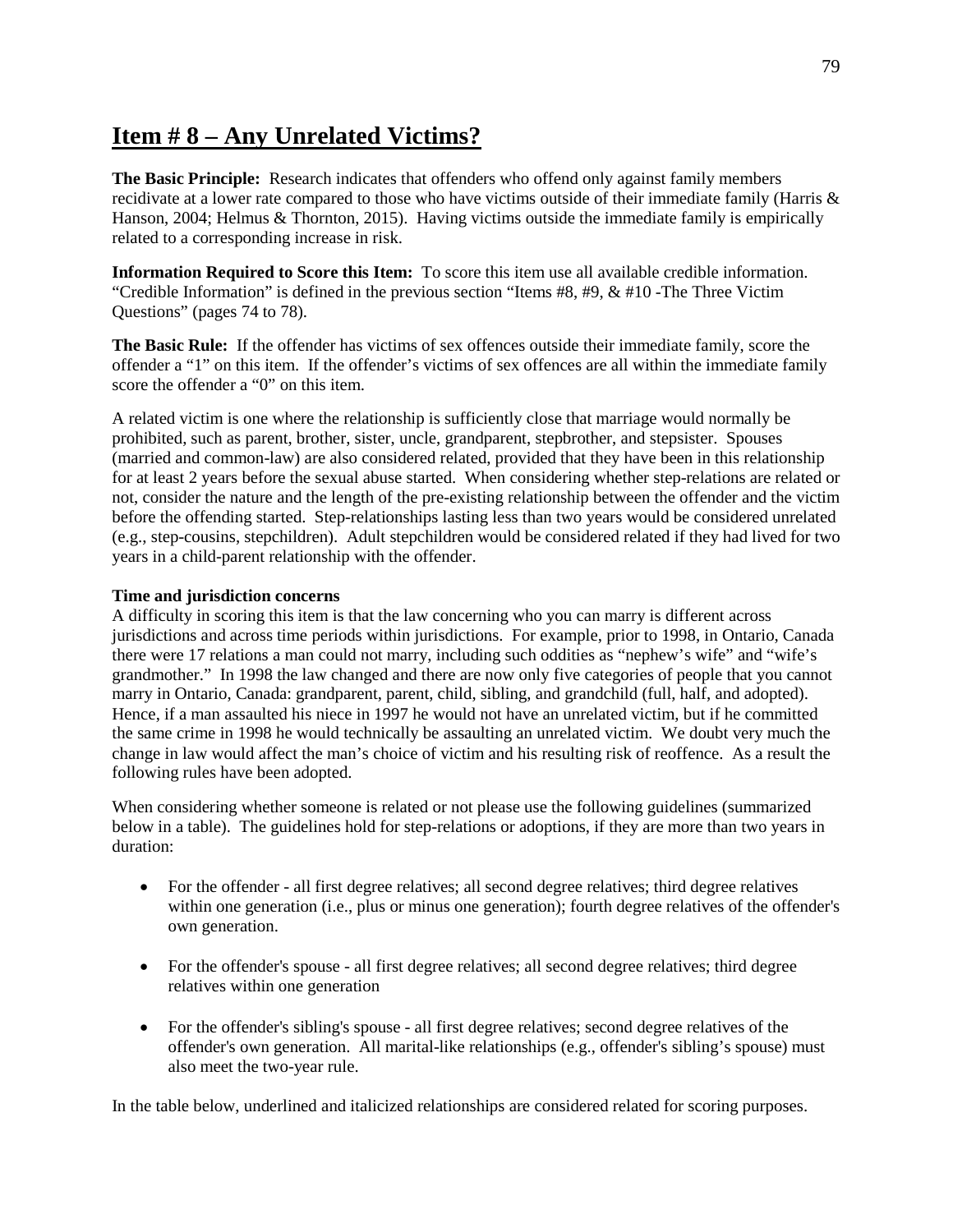|                 | 1st degree                     | 2nd degree          | 3rd degree              | 4th degree                   |                          |
|-----------------|--------------------------------|---------------------|-------------------------|------------------------------|--------------------------|
|                 |                                |                     |                         | great-great<br>grandparents  | generation 4             |
|                 |                                |                     | great-<br>grandparents  |                              | generation 3             |
|                 |                                | <i>grandparents</i> |                         | great<br>uncle/aunt          | generation 2             |
|                 | parent/parent's<br>spouse      |                     | uncle/aunt              |                              | generation 1             |
| <i>offender</i> |                                | sibling             |                         | first cousin                 | offender's<br>generation |
|                 | child/child's<br><u>spouse</u> |                     | nephew/niece            |                              | generation 1             |
|                 |                                | grandchild          |                         | great<br>nephew/niece        | generation 2             |
|                 |                                |                     | great-<br>grandchildren |                              | generation 3             |
|                 |                                |                     |                         | great-great<br>grandchildren | generation 4             |

|            | 1st degree             | 2nd degree   | 3rd degree        |              |
|------------|------------------------|--------------|-------------------|--------------|
|            |                        |              | great-grandparent | generation 3 |
|            |                        | grandparents |                   | generation 2 |
|            | parent/parent's spouse |              | uncle/aunt        | generation 1 |
| offender's |                        | sibling      |                   | offender's   |
| spouse     |                        |              |                   | generation   |
|            | child/child's spouse   |              | nephew/niece      | generation 1 |
|            |                        | grandchild   |                   | generation 2 |
|            |                        |              | great-grandchild  | generation 3 |

|                                | 1st degree | 2nd degree              |                                                       |
|--------------------------------|------------|-------------------------|-------------------------------------------------------|
| offender's<br>sibling's spouse | parents    | grandparents<br>sibling | generation 2<br>generation 1<br>offender's generation |
|                                | child      | grandchild              | generation 1<br>generation 2                          |

Decisions about borderline cases (e.g., those not listed in the table above) should be guided by a consideration of the psychological relationship existing prior to the sexual assault. If an offender has been living with the victim in a family/paternal/fraternal role for two years prior to the onset of abuse, the victim and the offender would be considered related. Additionally, the two-year rule applies for relationships not generally considered related in the above tables. For example, although greatgrandchildren are not generally considered related, if the offender and victim lived together for two or more years before the sexual offending started, then the victim would become related.

#### **Blood relation known for less than 2 years**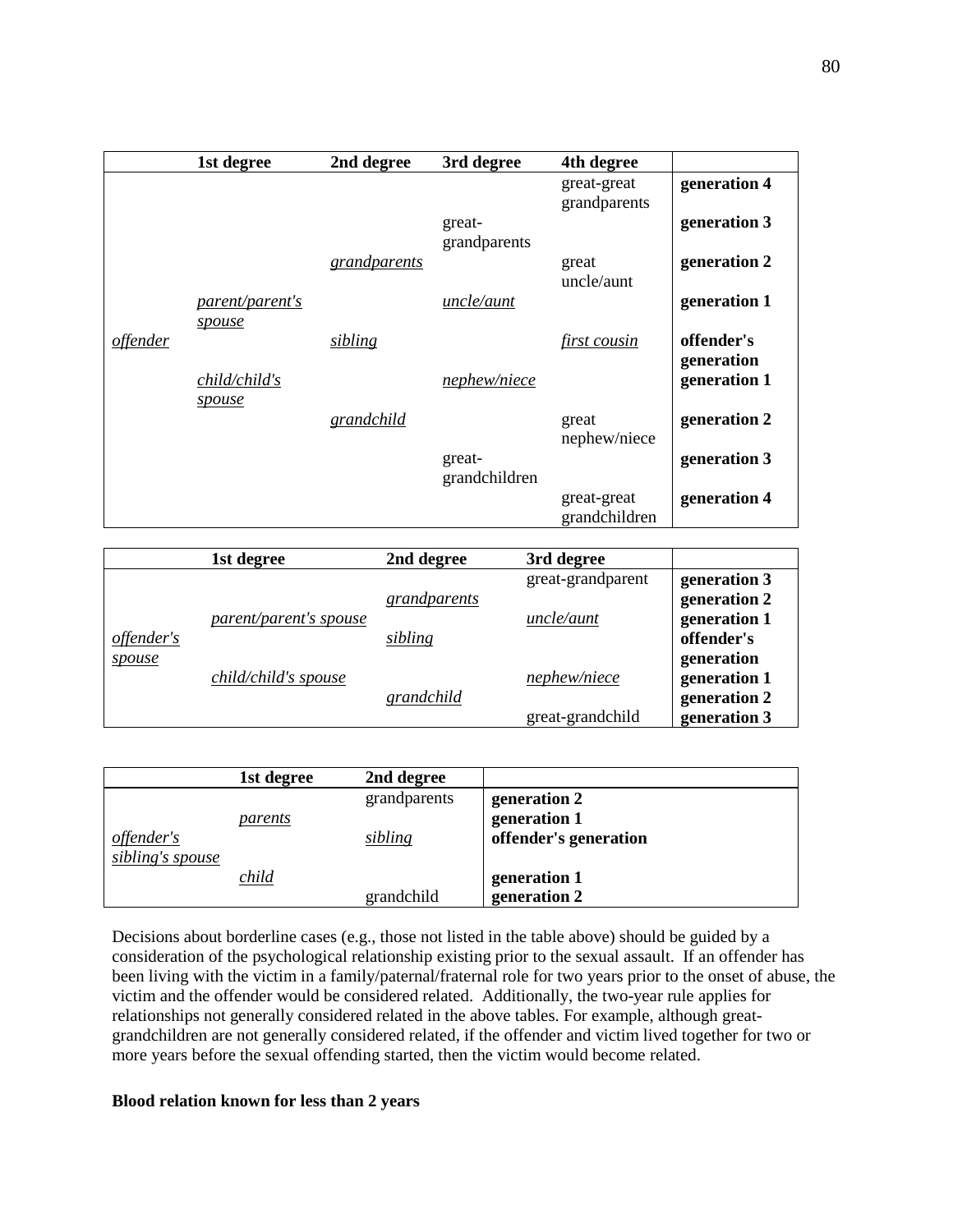In some families, the existence of certain family members has been hidden from other family members. If the offender is unaware that a victim is a family member, the victim counts as unrelated. If the offender and victim are blood relations (e.g., brother, half-sister, niece) and the offender is aware of the family relationship, the victim would be considered related for Static-99R scoring purposes, unless the offender sexually offended against this person within 24 hours of first meeting them (in this case, the victim would count as both an unrelated and a stranger victim). Given a blood relationship, it is not necessary that the offender and the victim have lived with each other for two years – just that the offender knew the relationship existed and did not sexually offend against this person within the first 24 hours of meeting them.

#### **Becoming "unrelated"**

If an offender who was given up for adoption (removed etc.) at birth (e.g., mother and child having no contact since birth or shortly after) and the mother (sister, brother etc.) is a complete stranger that the offender would not recognize (facial recognition) as their family, these biological family members could count as Unrelated Victims. This would only happen if the offender did not know they were offending against a family member.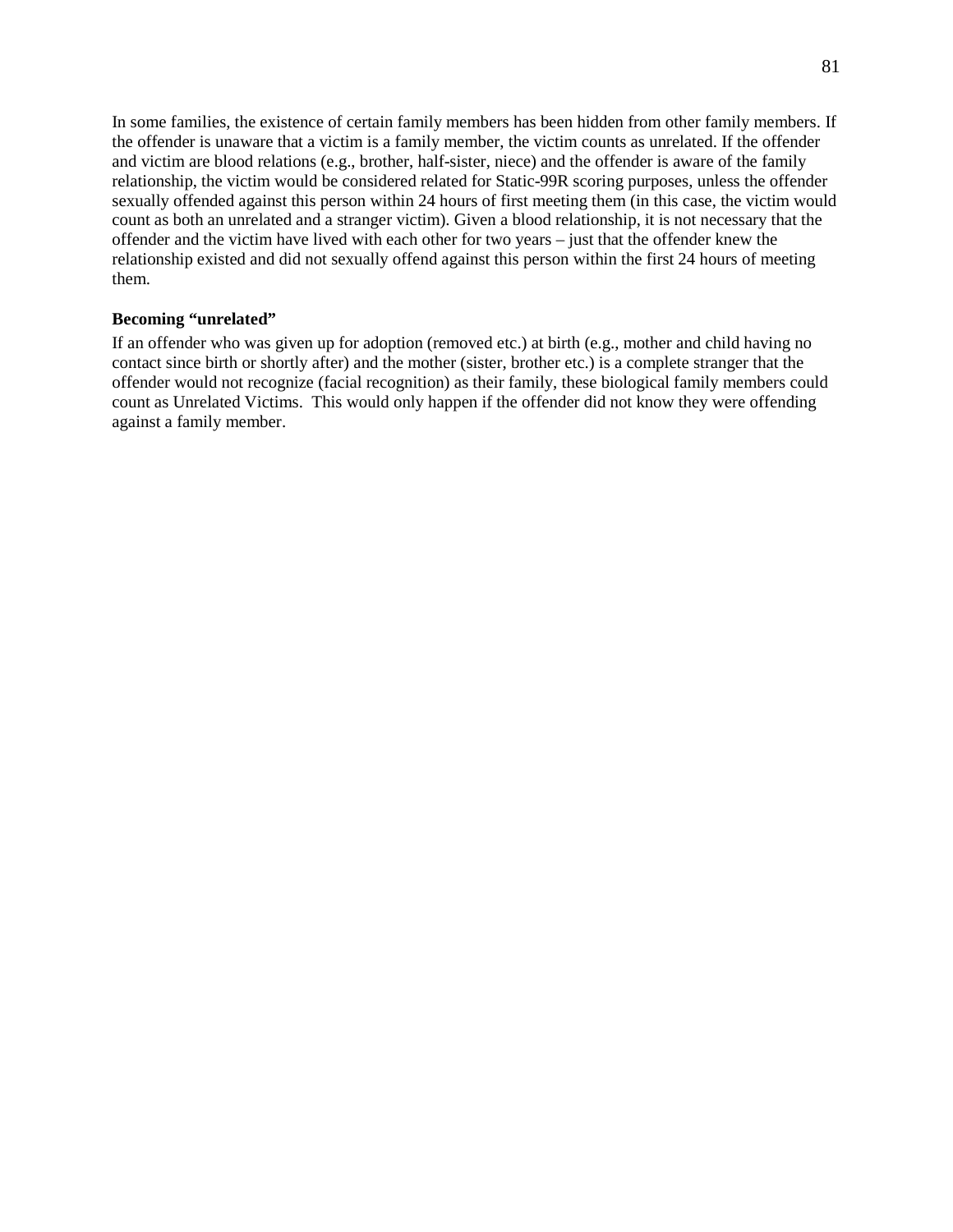## **Item # 9 - Any Stranger Victims?**

**The Basic Principle:** Research shows that having a stranger victim is related to sexual recidivism. See Hanson and Bussière's (1998) Table 1 – Item "Victim Stranger (versus acquaintance)" and Helmus and Thornton (2015).

**Information Required to Score this Item:** Use all credible information to score this item. "Credible Information" is defined in the section "Items #8, #9, & #10 - The Three Victim Questions" (pages 74 to 78).

**The Basic Rule:** If the offender has victims of sex offences who were strangers at the time of the offence, score the offender a "1" on this item. If the offender's victims of sex offences were all known to the offender for at least 24 hours prior to the offence (or vice versa), score the offender a "0" on this item. If the offender has a "stranger" victim, Item #8, "Any Unrelated Victims," is always scored as well.

A victim is considered a stranger if the victim did not know the offender (or vice versa) 24 hours before the offence. Victims contacted over the internet are not normally considered strangers unless the criminal behaviour occurs less than 24 hours after initial communication.

For stranger victims, the offender can either not know the victim or it can be the victim not knowing the offender. In the first case, where the offender does not know the victim (the most common case), the offender may choose someone who they are relatively sure will not be able to identify them (or they just do not care) and offends against a stranger. However, there have been examples where the offender "should" have known the victim but just did not recognize them. This occurred in one case where the perpetrator and the victim had gone to school together but the perpetrator did not recognize the victim as someone they knew. In cases like this, the victim would still be a stranger victim as the offender's intention was to attack a stranger.

The criteria for being a stranger are very high. Even a slight degree of knowing is enough for a victim not to be a stranger. If the victim knows the offender at all for more than 24 hours, the victim is not a stranger. For example, if the victim was a convenience store clerk and they recognized the perpetrator as someone who had been in on several occasions to buy beer, the victim would no longer be a stranger victim. If a child victim can say they recognize the offender from around the neighborhood and the perpetrator has said "Hi" to them on occasion, the child is no longer a stranger victim.

The evaluator must determine whether the victim "knew" the offender twenty-four hours (24) before the assault took place. The criteria for "know/knew" is quite low but does involve some level of interaction. They do not need to know each other's names or addresses. However, simply knowing of someone but never having interacted with them would not be enough for the victim to count as "known."

In another common example, the offender and the victim may go to school together. If they know of each other (i.e., could recognize and identify names) but have never interacted, they would still be considered strangers. Recall though that the threshold for interaction is low – having said 'hello' once (even in primary school) would be enough to make them not strangers.

#### **The reverse case**

In cases of "stalking" or stalking-like behaviours the offender may know a great deal about the victim and their habits. However, if the victim does not know the offender when they attack, this still qualifies as a stranger victim.

The "24 hour" rule also works in reverse – there have been cases where a performer assaulted a fan the first time they met. In this case, the victim (the fan) had "known of" the performer for years, but the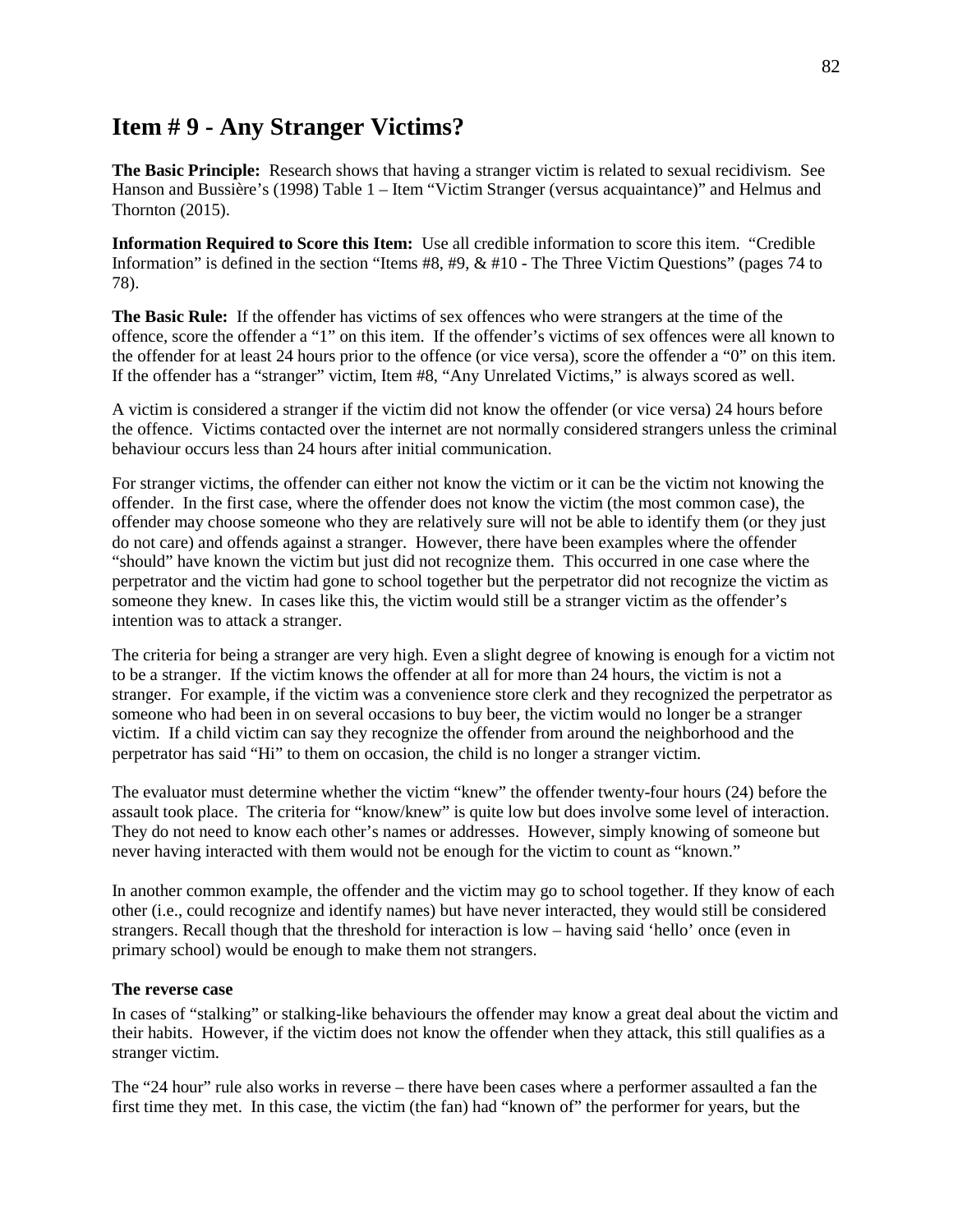performer (the perpetrator) had not known the fan for 24 hours. Hence, in cases such as this, the victim would count as a stranger because the perpetrator had not known the victim for 24 hours prior to the offence.

#### **Internet, e-mail, and telephone**

Sometimes offenders attempt to access or lure victims over the internet. This is a special case and the threshold for not being a stranger victim is quite low. If the offender and the victim have communicated over the internet (e-mail, skype, message boards) for more than twenty-four (24) hours before the meeting where the criminal behaviour occurred, the victim (child or adult) is not a stranger victim. To be clear, this means that if an offender contacts, for the first time, a victim at 8 p.m. on a Wednesday night, their first face-to-face meeting must start before 8 p.m. on Thursday night. If this meeting starts before 8 p.m., and they remain in direct contact, the sexual assault might not start until midnight – as long as the sexual assault is still within the first face-to-face meeting – this midnight sexual assault would still count as a stranger assault. If they chat back and forth for longer than 24 hours, the victim can no longer be considered a stranger victim for the purposes of scoring Static-99R.

It is possible in certain jurisdictions to perpetrate a sex offence over the internet, by telephone or e-mail and never be in physical proximity to the victim. If the offender transmits sexually explicit/objectionable materials over the internet within 24 hours of first contact, this can count as a stranger victim; once again the "24 hour rule" applies. However, if the perpetrator and the victim have been in communication for more than 24 hours prior to the sending of the indecent material or the starting of indecent talk then the victim can no longer be considered a stranger.

When the interaction is based on a totally false identify, it is possible, however, to change from acquaintance to stranger in the face-to-face meeting. For example, the offender interacts with the victim posing as a 16 year old boy but is actually a 45 year old male. From the victim's perspective, meeting the 45 year old would be equivalent to meeting a stranger. Do not count as strangers individuals who mildly misrepresent themselves as younger, richer, and more good looking than they actually are. Only count individuals as strangers when there is no plausible expectation that their false identify could be maintained in a face-to-face meeting.

#### **Becoming a "stranger" again**

It is possible for someone who the offender had met briefly before to become a stranger again. It is possible for the offender to have met a victim but to have forgotten the victim completely (over a period of years). If the offender believed he was assaulting a stranger, the victim can be counted as a stranger victim. This occurred when an offender returned after many years' absence to his small hometown and assaulted a female he thought he did not know, not realizing that they had gone to the same school. It can also occur on the internet when an offender known to the victim disguises himself and offends against the victim and she did not know who he was.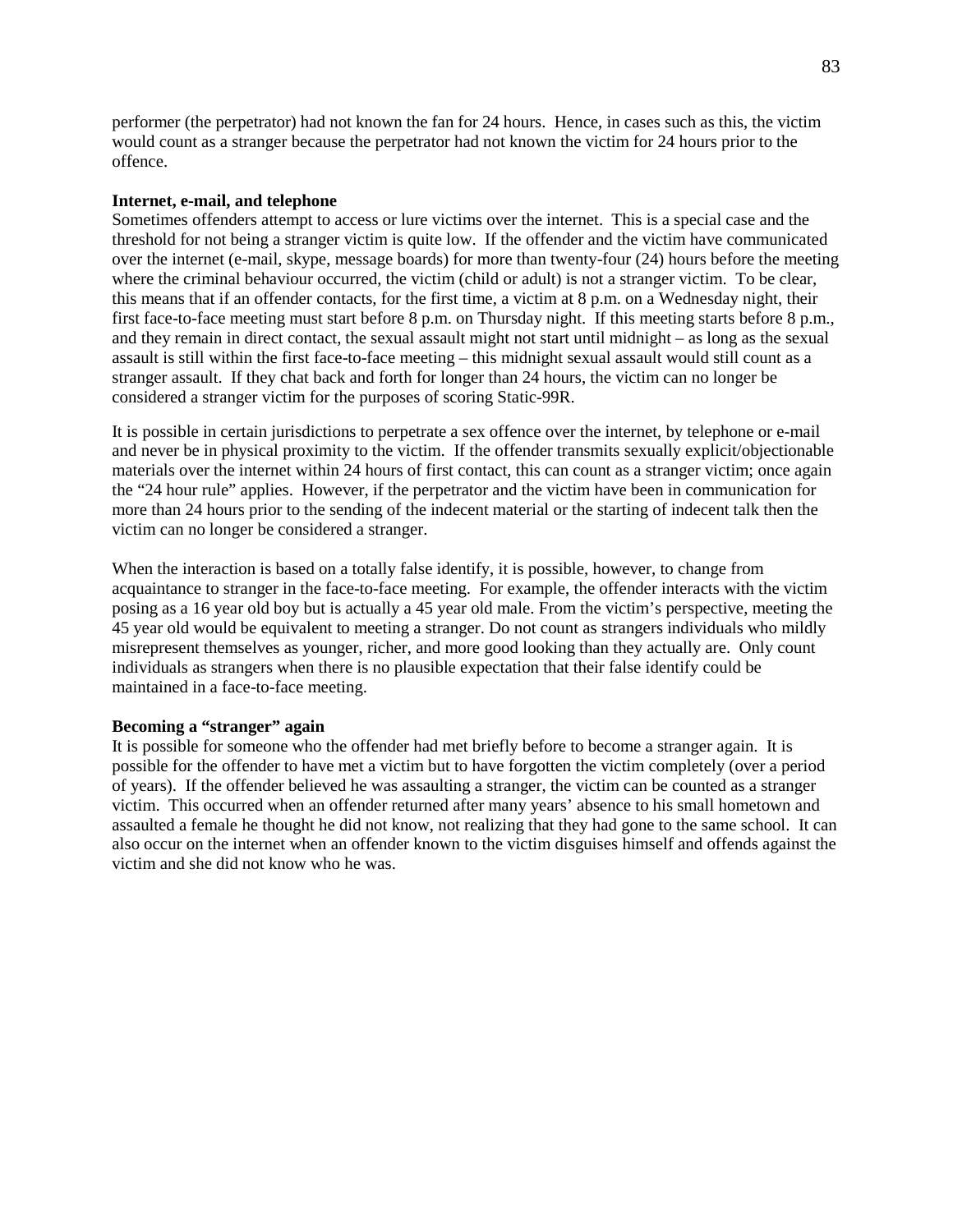### **Item # 10 - Any Male Victims?**

**The Basic Principle:** Research shows that offenders who have offended against males recidivate at a higher rate compared to those who do not have male victims (Helmus & Thornton, 2015). Having male victims is correlated with measures of sexual deviance and is seen as an indication of increased sexual deviance; see Hanson and Bussière (1998), Table 1.

**Information Required to Score this Item:** To score this item use all available credible information. "Credible Information" is defined in section "Items #8, #9, & #10 - The Three Victim Questions" (pages 74 to 78).

**The Basic Rule:** If the offender has male victims of sex offences (non-consenting adults or child victims), score the offender a "1" on this item. If the offender's victims of sex offences are all female, score the offender a "0" on this item.

Included in this category are all sex offences involving male victims. Possession of child pornography involving boys, however, does not count unless the offender created the child pornography (or had it created) using a real live child. Although a child pornography collection focusing on males would be an indicator of sexual interest in males, this is not scored in this item because victims of Category "B" offences are not counted and were not included in the development and validation research for Static-99R. However, this information may be helpful to discuss in the risk assessment report, external to the Static-99R score.

Exhibitionism to a mixed group of children (girls and boys) would not count unless there was clear evidence the offender was targeting the boys. Contacting male victims over the internet does count.

If an offender assaults a transvestite or transgender person in the mistaken belief the victim is a female (may be wearing female clothing), do not score the transvestite or transgender person as a male victim. If the offender knew or thought he was assaulting a male before the assault (or if he continued to sexually assault him after discovering he was a male), score a male victim.

In some cases a sex offender may beat up or contain (lock in a car trunk) another male in order to sexually assault the male's date (wife, etc.). If the perpetrator simply assaults the male (non-sexual) in order to access the female you do not count him as a male victim on Static-99R. In order for the male to count as a victim of a sex offence, there must be evidence that the assault/restraint of the male was sexually motivated. For example, if the perpetrator involves the male in the sex offence by tying him up and making him watch a rape (forced witness), there would need to be additional signs of sexual motivation for the male victim to count, such as self-admitted fantasies, preparing for forced witnesses as part of offence planning, or statements made to the forced witness during the offence that suggested a sexual motivation in the presence of the male witness.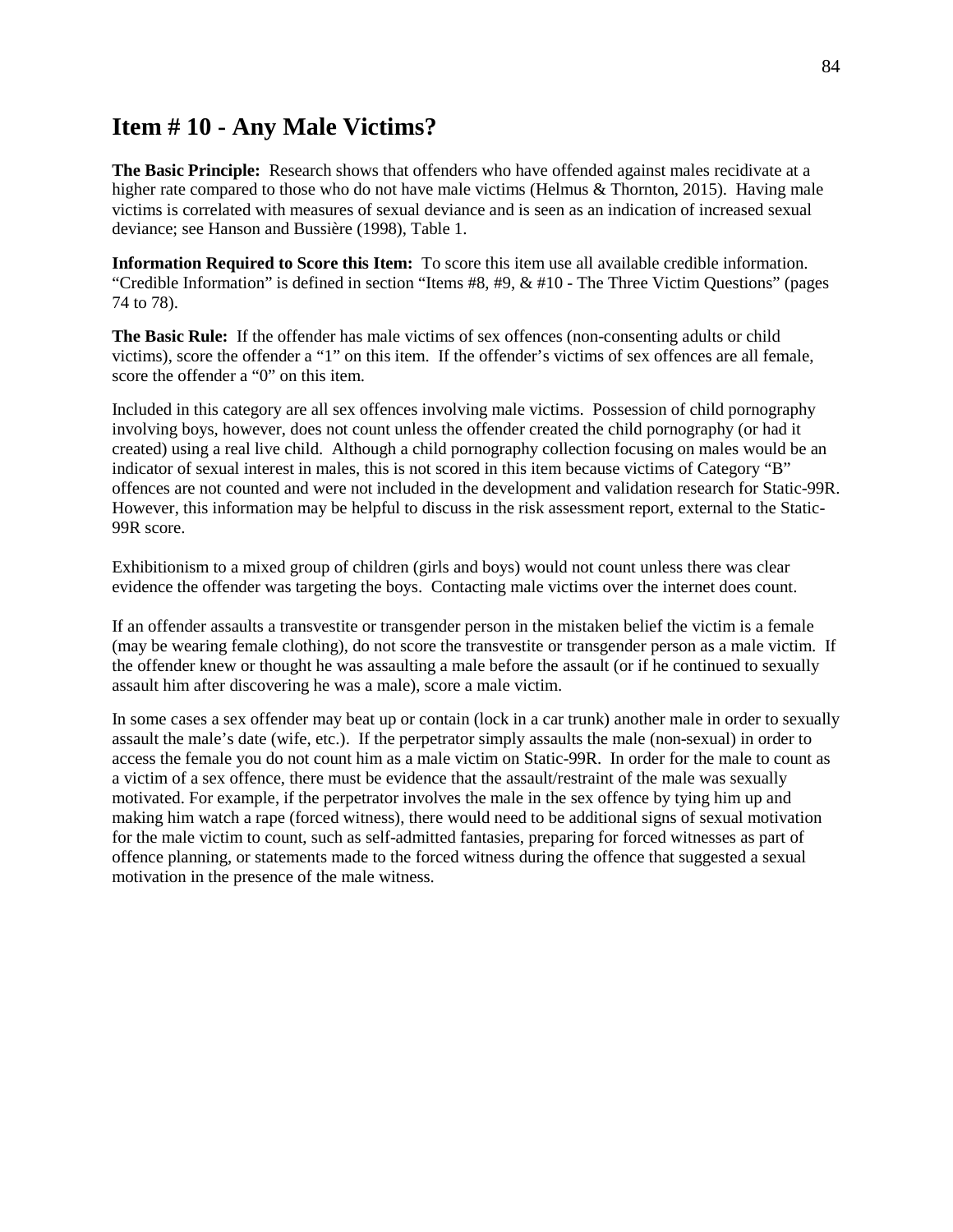## **Scoring Static-99R & Computing the Risk Estimates**

 $\overline{+}$ 

Using the Static-99R Coding Form (Appendix C), sum all individual item scores for a total risk score based upon the ten items. This total score can range from "-3" to "12." Risk levels associated with each score are noted at the bottom of the Coding Sheet.

Once a total score is obtained, the "Evaluators' Handbook" is used to interpret the score. It includes information on communicating both relative (e.g., percentiles, risk ratios) and absolute (e.g., recidivism estimates) risk, as well as suggested reporting paragraphs for reporting Static-99R scoring results (Phenix, et al., 2016). Evaluators are encouraged to periodically check for updates, which are posted at www.static99.org.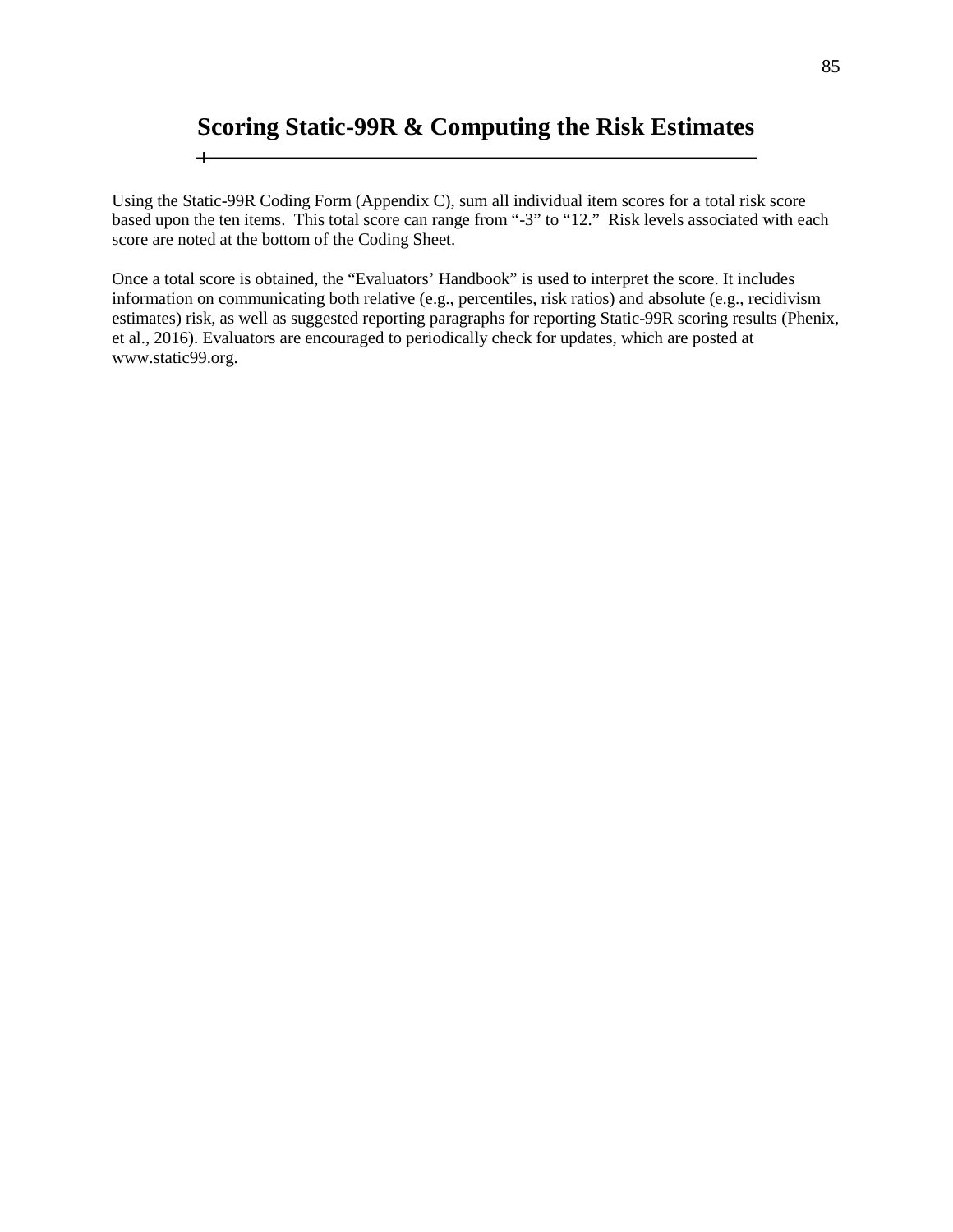## **Appendix A: Self-Test**

**1. Question:** In 2010, Mr. Smith is convicted of molesting his two stepdaughters. The sexual abuse occurred between 2005 and 2009. While on conditional release in 2015, Mr. Smith is convicted for another sex offence. The offence related to the abuse of a child that occurred in 2000. Which conviction is the Index offence?

> *Answer:* This is an example of an index cluster. The 2010 and 2015 convictions would both be considered part of the index offence. Neither would be counted as a prior sex offence. The 2015 conviction is pseudo-recidivism because the offender did not reoffend after being charged with the 2010 offence.

**2. Question:** In April 2016, Mr. Jones is charged with sexual assault for an offence that occurred in January 2016. He is released on bail and reoffends in July 2016, but this offence is not detected until October 2016. Meanwhile, he is convicted in September 2016, for the January 2016 incident. The October 2016 charge does not proceed to court because the offender is already serving time for the September 2016 conviction. You are doing the evaluation in November. What is the Index offence?

> *Answer:* The October 2016 charge is the index offence because the offence occurred after Mr. Jones was charged for the previous offence. The index sex offence need not result in a conviction.

**3. Question:** In January 2007, Mr. Dixon moves in with Ms. Trembley after dating since March 2006. In September 2009, Mr. Dixon is arrested for molesting Ms. Trembley's daughter from a previous relationship. The sexual abuse began in July 2008. Is the victim related?

> *Answer:* No, the victim would not be considered related because when the abuse began, Mr. Dixon had not lived for two years in a parental role with the victim.

**4. Question:** At age 15, Mr. Miller was sent to a residential treatment centre after it was discovered he had been engaging in sexual intercourse with his 12 year old stepsister. Soon after arriving, Mr. Miller sexually assaulted a fellow resident. He was then sent to a secure facility that specialized in the treatment of sex offenders. Charges were not laid in either case. At age 24, Mr. Miller sexually assaults a cousin and is convicted shortly thereafter. Mr. Miller has how many prior sex offences?

> *Answer:* For Item #5, Prior Sex Offences, score this as 1 prior charge and 0 prior convictions. Although Mr. Miller has no prior convictions for sex offences, there are official records indicating he has engaged in sex offences as an adolescent that resulted in custodial sanctions on two separate occasions. However, only count one charge in total for all social service interventions for sexual offences committed between 12 and 15 years old (see page 34). Note that this is a change from the previous version of the Static-99 Coding Rules – Revised 2003 (Harris et al., 2003) which would have allowed this scenario to be scored as 2 charges and 2 convictions. The change is to create more consistency between the scoring of juvenile and adult offences. Here, these sanctions do not meet the typical threshold of a conviction (e.g., proof Beyond a Reasonable Doubt, due process). The index offence at age 24 is not counted as a prior sex offence.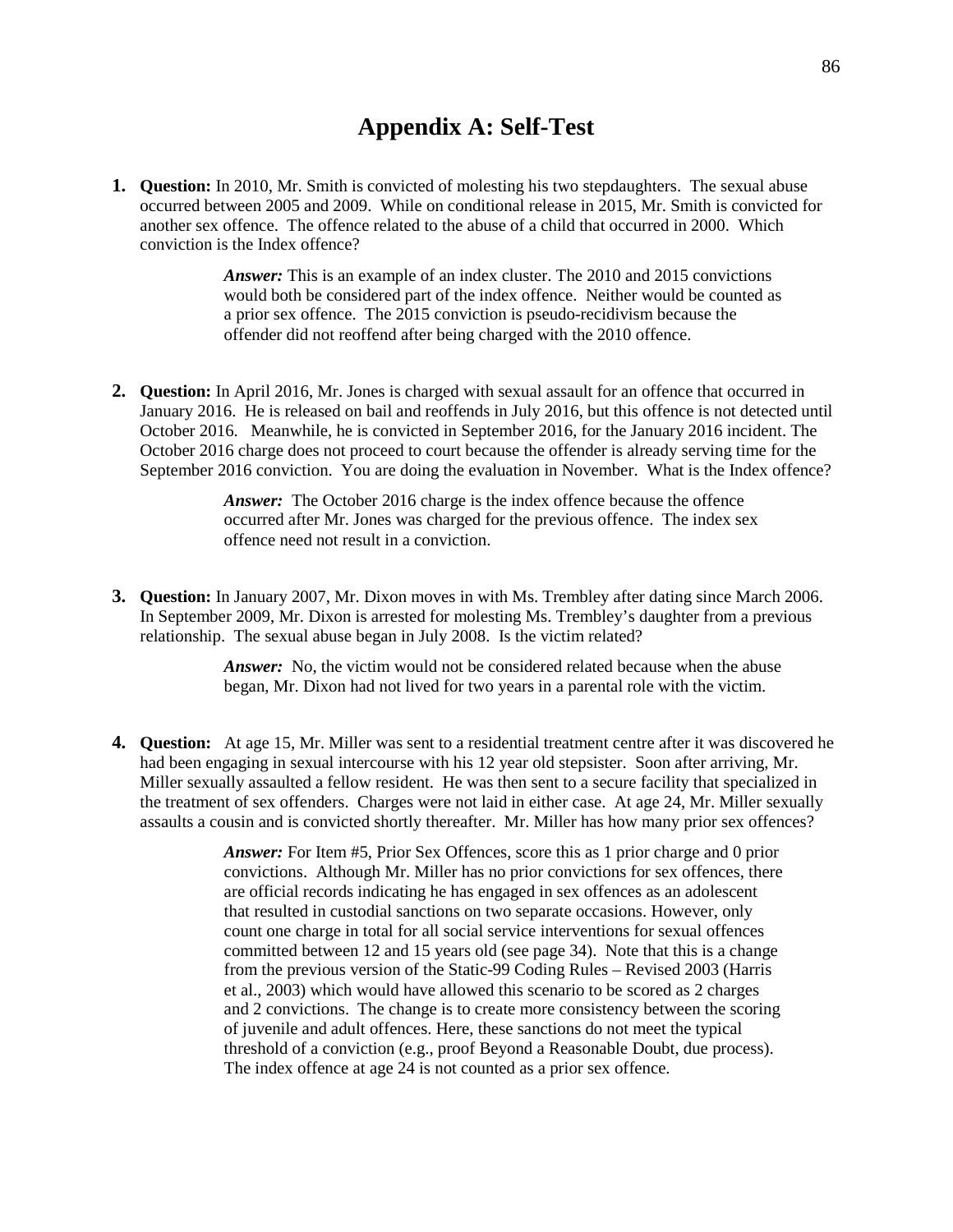**5. Question:** Mr. Smith was paroled from a non-sexual offence in January, 2012, and returned to prison in July 2012 for violating several conditions of parole for behaviour that included child molestation, lewd act with a child, and contributing to the delinquency of a minor. Once back in prison he sexually assaulted another prisoner. Mr. Smith has now been found guilty of the sexual assault against the inmate and the judge has asked you to contribute to a pre-sentence report. How many Prior Sex Offence (Item #5) points would Mr. Smith receive for his parole violations?

*Answer:* 1 charge and no convictions. Probation, parole and conditional release violations for sexual misbehaviours are counted as one charge, even when there are violations of multiple conditions of release.

**6. Question:** Mr. Moffit was charged with child molestation in April 2007 and absconded before he was taken into custody. Mr. Moffit knew about the charges when he left. He travelled to another jurisdiction where he was arrested and convicted of child molesting in December 2012. He served 2 years in prison and was released in 2014. He was apprehended, arrested and convicted in January of 2016 for the original charges of Child Molestation he received in April 2007. Which offence is the Index offence?

*Answer:* The most recent offence date, December 2012 becomes the index offence. In this case, the offence dates should be put back in chronological order given that he was detected in 2007 and continued to offend. The April 2007 charges and subsequent conviction in January of 2016 become a prior sex offence.

**7. Question:** While on parole, Mr. Jones, who has an extensive history of child molestation, was found at the county fair with an eight-year old male child. He had met the child's mother the night before and volunteered to take the child to the fair. Mr. Jones was in violation of his parole and he was returned to prison. He subsequently got out of prison and six months later sexually reoffended. You are tasked with the pre-sentence report. Do you count the above parole violation as a prior sex offence charge?

*Answer:* No. Being in the presence of children is not counted as a charge for prior sex offences unless an offence is imminent. In this case, Mr. Jones was in a public place with the child among many adults. An incident of this nature exhibits "high-risk" behaviour but is not sufficient for a charge of a sex offence.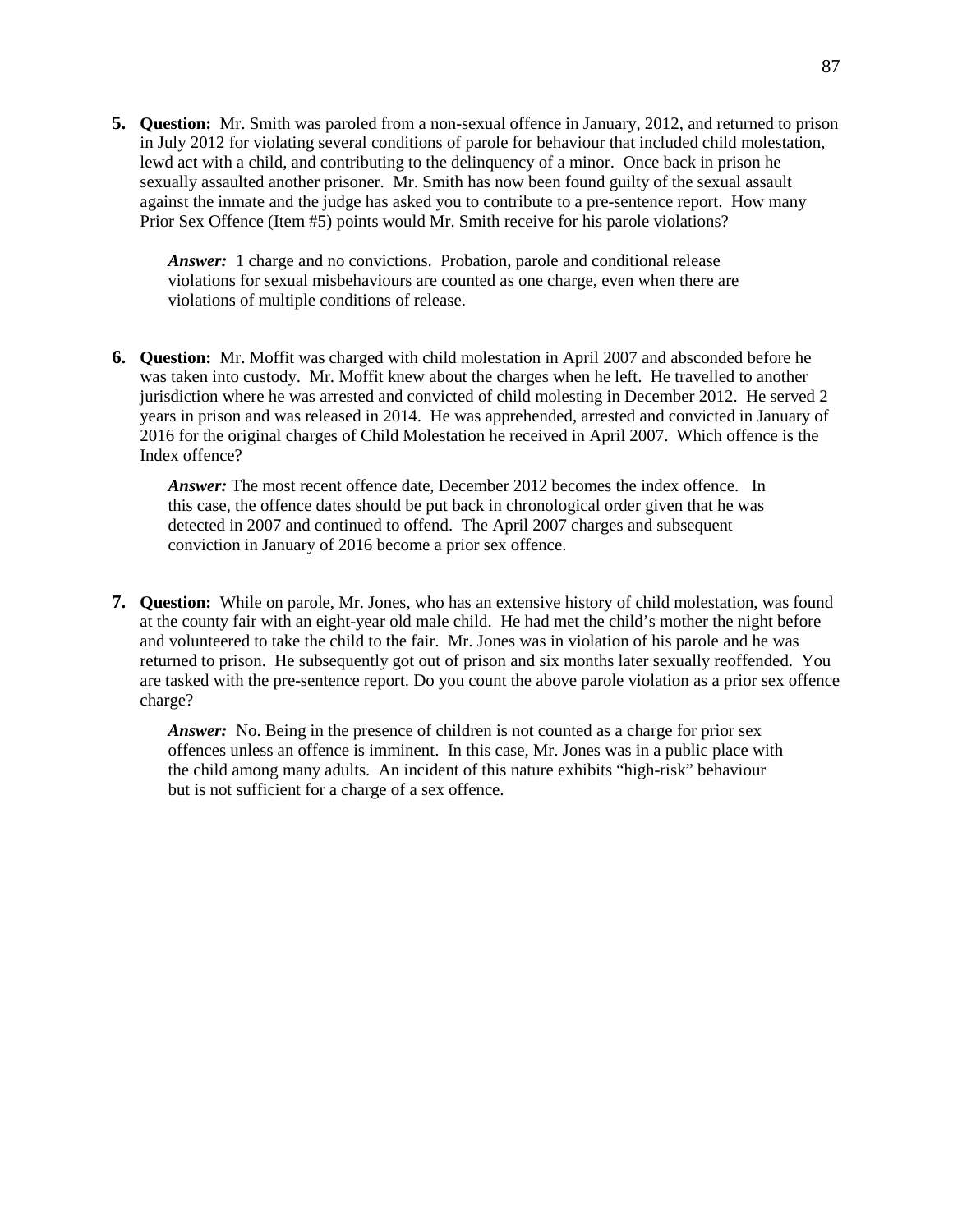### **Appendix B: References**

- Andrews, D. A., & Bonta, J. (2010). *The psychology of criminal conduct* (5th ed.). New Providence, NJ: LexisNexus Mathew Bender.
- Babchishin, K. M., Blais, J., & Helmus, L. (2012). Do static risk factors predict differently for Indigenous sex offenders? A multi-site comparison of the original and revised Static-99 and Static-2002 scales. *Canadian Journal of Criminology and Criminal Justice, 54*, 1-43. doi:10.3138/cjccj.2010.E.40
- Babshishin, K. M., Hanson, R. K., & Blais, J. (2016). Less is more: Using Static-2002R subscales to predict violent and general recidivism among sexual offenders. *Sexual Abuse: A Journal of Research and Treatment, 28*(3), 187-217. doi:10.1177/1079063215569544
- Barbaree, H. E., & Blanchard, R. (2008). Sexual deviance over the lifespan: Reduction in deviant sexual behavior in the aging sex offender. In D. R. Laws & W. T. O'Donohue (Eds.), *Sexual deviance: Theory, assessment, and treatment* (pp. 37- 60). New York: Guilford Press.
- Barbaree, H.E., Langton, C.M., & Peacock, E.J. (2006). Different actuarial risk measures produce different risk rankings for sexual offenders. *Sexual Abuse: A Journal of Research and Treatment, 18*, 423–440. doi:10.1177/107906320601800408
- Boccaccini, M. T., Murrie, D. C., Mercado, C., Quesada, S., Hawes, S., Rice, A. K., & Jeglic, E. L. (2012). Implications of Static-99 field reliability findings for score use and reporting. *Criminal Justice and Behavior, 39,* 42-58.
- Bonta, J., Blais, J., & Wilson, H. A. (2014). A theoretically informed meta-analysis of the risk for general and violent recidivism for mentally disordered offenders. *Aggression and Violent Behavior, 19*, 278- 287. doi:10.1016/j.avb.2014.04.014 1359-1789
- Caldwell, M. F. (2010). Study characteristics and recidivism base rates in juvenile sex offender recidivism. *International Journal of Offender Therapy and Comparative Criminology, 54*, 197-212.
- Chaffin, M. (2008). Our minds are made up, don't confuse us with the facts: Commentary on policies concerning children with sexual behavior problems and juvenile sex offenders. *Child Maltreatment, 13,* 110 – 121.
- Chaffin, M., Letourneau, E. J., & Silovsky, J. F. (2002). Adults, adolescents and children who sexually abuse children: A developmental perspective. In J. Briere, L. Berliner & T. Reid (Eds.) *The APSAC handbook on child maltreatment* (2nd ed., 205-232). Thousand Oaks, CA: Sage.
- Fernandez, Y., Harris, A. J. R., Hanson, R. K., & Sparks, J. (2014). *STABLE-2007 coding manual: Revised 2014.* Ottawa: Public Safety Canada.
- Grubin, D. (1998*). Sex offending against children: Understanding the risk.* Police Research Series, Paper 99. London: Home Office.
- Hanson, R. K. (2001). *Note on the reliability of Static-99 as used by the California Department of Mental Health evaluators.* Unpublished report. Sacramento, CA: California Department of Mental Health.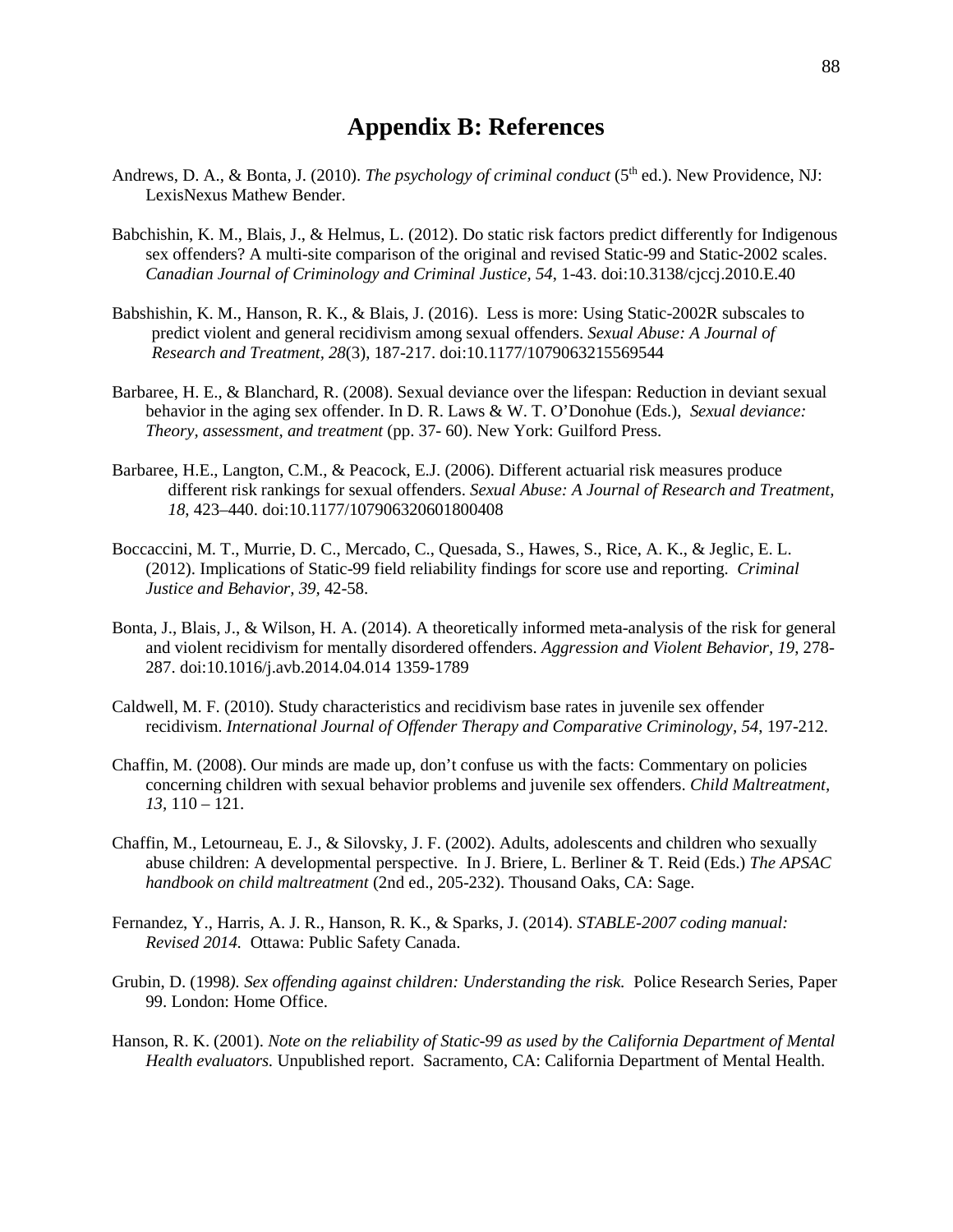- Hanson, R. K. (2002). Recidivism and age: Follow-up data on 4,673 sexual offenders. *Journal of Interpersonal Violence, 17*, 1046-1062.
- Hanson, R. K., Babchishin, K. M., Helmus, L., & Thornton, D. (2013). Quantifying the relative risk of sex offenders: Risk ratios for Static-99R. *Sexual Abuse: A Journal of Research and Treatment*, *25*, 482-515. doi:10.1177/1079063212469060
- Hanson, R. K., Babchishin, K. M., Helmus, L. M., Thornton, D., & Phenix, A. (2016). Communicating the results of criterion-referenced prediction measures: Risk categories for the Static-99R and Static-2002R sexual offender risk assessment tools. *Psychological Assessment*. Advance online publication. doi:10.1037/pas0000371
- Hanson, R. K., Bourgon, G., Helmus, L., & Hodgson, S. (2009). The principles of effective correctional treatment also apply to sexual offenders: A meta-analysis. *Criminal Justice and Behavior, 36*, 865- 891*.* doi:10.1177/0093854809338545
- Hanson, R. K., Bourgon, G., McGrath, R., Kroner, D., D'Amora, D. A., Thomas, S. S., & Tavarez, L. P. (2016). *A five-level risk and needs system : Maximizing assessment results in corrections through the development of a common language.* New York: The Council of State Governments Justice Center.
- Hanson, R. K., & Bussière, M. T. (1998). Predicting relapse: A meta-analysis of sexual offender recidivism studies*. Journal of Consulting and Clinical Psychology, 66,* 348-362.
- Hanson, R. K., Harris, A. J. R., Helmus, L., & Thornton, D. (2014). High risk sex offenders may not be high risk forever. *Journal of Interpersonal Violence, 29*, 2792-2813. doi: 10.1177/0886260514526062
- Hanson, R. K., Helmus, L., & Harris, A. J. R. (2015). Assessing the risk and needs of supervised sexual offenders: A prospective study using STABLE-2007, Static-99R and Static-2002R. *Criminal Justice and Behavior, 42*, 1205-1224. doi:10.1177/0093854815602094
- Hanson, R. K., Lloyd, C. D., Helmus, L., & Thornton, D. (2012). Developing non-arbitrary metrics for risk communication: Percentile ranks for the Static-99/R and Static-2002/R sexual offender risk tools. *International Journal of Forensic Mental Health, 9,* 11-23. doi:10.1080/14999013.2012.667511
- Hanson, R. K., Lunetta, A., Phenix, A., Neeley, J., & Epperson, D. (2014). The field validity of Static-99/R sex offender risk assessment tool in California. *Journal of Threat Assessment and Management, 1*, 102-117. doi:10.1037/tam0000014*.*
- Hanson, R. K., & Morton-Bourgon, K. E. (2009). The accuracy of recidivism risk assessments for sexual offenders: A meta-analysis of 118 prediction studies. *Psychological Assessment, 21,* 1-21*.*  doi:10.1037/a0014421
- Hanson, R. K., Phenix, A., & Helmus, L. (2009, September). *Static-99(R) and Static-2002(R): How to interpret and report in light of recent research.* Preconference workshop presented at the 28<sup>th</sup> Annual Research and Treatment Conference of the Association for the Treatment of Sexual Abusers, Dallas, TX.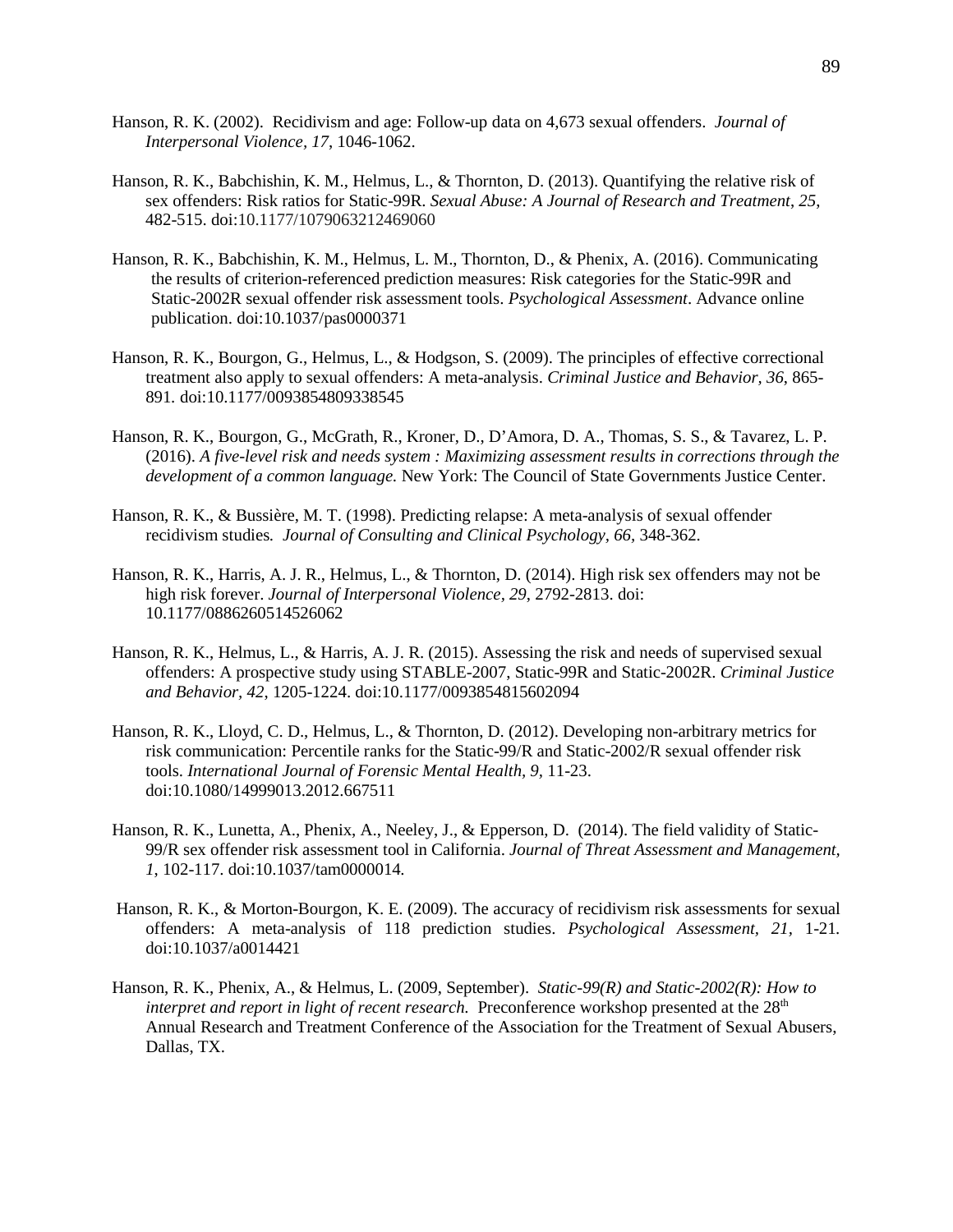- Hanson, R. K., Sheahan, C. L., & VanZuylen, H. (2013). Static-99 and RRASOR predict recidivism among developmentally delayed sexual offenders: A cumulative meta-analysis. *Sexual Offender Treatment, 8,* 1-14.
- Hanson, R. K., & Thornton, D. (1999). *Static-99: Improving actuarial risk assessments for sex offenders.* User Report 99-02. Ottawa: Department of the Solicitor General of Canada. Department of the Solicitor General of Canada website, www.sgc.gc.ca
- Hanson, R. K., & Thornton, D. (2000). Improving risk assessments for sex offenders: A comparison of three actuarial scales. *Law and Human Behaviour, 24*, 119-136.
- Hanson, R. K., Thornton, D., Helmus, L., & Babchishin, K. M. (2016). What sexual recidivism rates are associated with Static-99R and Static-2002R scores? *Sexual Abuse: A Journal of Research and Treatment, 28,* 218-252. doi:10.1177/1079063215574710
- Harris, A. J. R., & Hanson, R. K. (2004). *Sex offender recidivism: A simple question* (User Report 2004- 03). Ottawa, ON: Public Safety and Emergency Preparedness Canada.
- Harris, A. J. R., Phenix, A., Hanson, R. K., & Thornton, D. (2003). *Static-99 coding rules: Revised 2003*. Ottawa, Canada: Department of the Solicitor General of Canada.
- Helmus, L. M. (2009). *Re-norming Static-99 recidivism estimates: Exploring base rate variability across sex offender samples* (Master's thesis). Available from ProQuest Dissertations and Theses database. (UMI No. MR58443).
- Helmus, L., Hanson, R. K., & Thornton, D. (2009). Reporting Static-99 in light of new research on recidivism norms. *The Forum, 21*(1), p. 38-45.
- Helmus, L., Hanson, R. K., Thornton, D., Babchishin, K. M., & Harris, A. J. R. (2012). Absolute recidivism rates predicted by Static-99R and Static-2002R sex offender risk assessment tools vary across samples: A meta-analysis. *Criminal Justice & Behavior*, 39, 1148-1171. doi:10.1177/0093854812443648
- Helmus, L. M., & Thornton, D. (2015). Stability and predictive and incremental accuracy of the individual items of the Static-99R and Static-2002R in predicting sexual recidivism: A metaanalysis. *Criminal Justice and Behaviour, 42,* 917-937. doi:10.1177/0093854814568891
- Helmus, L., Thornton, D., Hanson, R. K., & Babchishin, K. M. (2012). Improving the predictive accuracy of Static-99 and Static-2002 with older sex offenders: Revised age weights. *Sexual Abuse: A Journal of Research and Treatment, 24,* 64-101. doi:10.1177/1079063211409951
- Hilton, N. Z., Carter, A., Harris, G. T., Sharpe, A. J. B. (2008). Does using nonumerical terms to describe risk aid violence risk communication? *Journal of Interpersonal Violence, 23,* 171-188.
- Hirschi, T., & Gottfredson, M. (1983). Age and the explanation of crime. *American Journal of Sociology*, *89,* 552-584.
- Jung, S., Pham, A., & Ennis, L. (2013). Measuring the disparity of categorical risk among various sex offender risk assessment measures. *Journal of Forensic Psychiatry & Psychology*, *24*, 353-370. doi:10.1080/14789949.2013.806567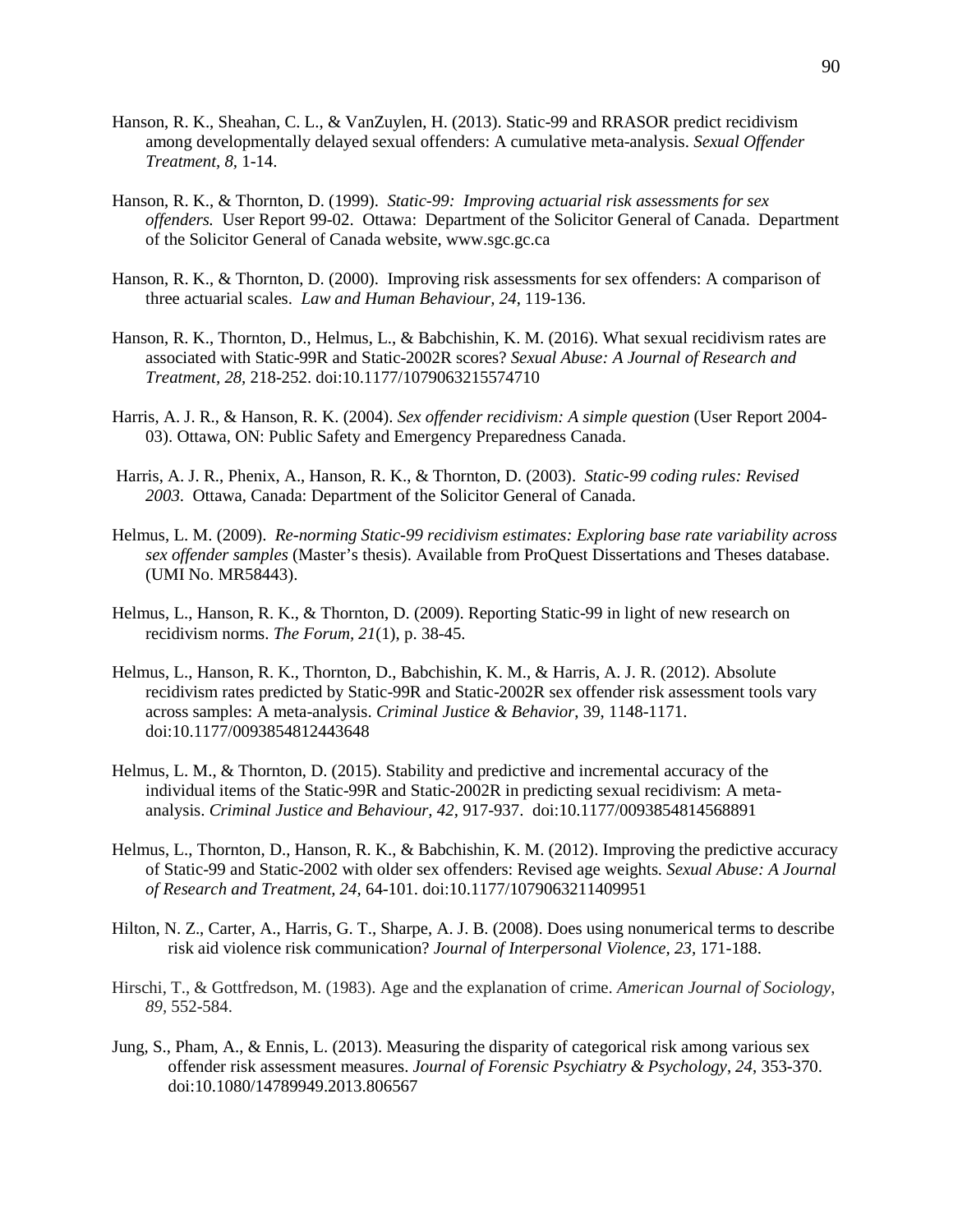- Kelley, S. M., & Thornton, D. (2015). Assessing risk of sex offenders with major mental illness: Integrating research into best practices. *Journal of Aggression, Conflict and Peace Research, 7*, 258- 274. doi:10.1108/JACPR-02-2015-0162
- Långström, N. (2004). Accuracy of actuarial procedures for assessment of sexual offender recidivism risk may vary across ethnicity. *Sexual Abuse: A Journal of Research and Treatment*, *16*, 107-120.
- Lee, S. C., & Hanson, R. K. (2016). Recidivism risk factors are correlated with a history of psychiatric hospitalization among sex offenders. *Psychological Services, 13,* 261-271. doi:10.1037/ser0000081
- Letourneau, E. J., & Miner, M. H. (2005). Juvenile sex offenders: A case against the legal and clinical status quo. *Sexual Abuse: A Journal of Research and Treatment, 17,* 313-331. doi:10.1037/a0014352
- Levenson, J. S. (2004). Reliability of sexual violent predator civil commitment criteria in Florida. *Law and Human Behavior, 28,* 357- 368. doi:10.1023/B:LAHU.0000039330.22347.ad
- McGrath, R. J., Lasher, M. P., & Cumming, G. F. (2012). The Sex Offender Treatment Intervention and Progress Scale (SOTIPS): Psychometric properties and incremental predictive validity with Static-99R. *Sexual Abuse: A Journal of Research and Treatment, 24,* 431-458.
- Mills, J. F., & Kroner, D. G. (2006). The effect of discordance among violence and general recidivism risk estimates on predictive accuracy. *Criminal Behaviour and Mental Health, 16*, 155-166. doi:10.1002/cbm.623
- Monahan, J., & Silver, E. (2003). Judicial decision thresholds for violence risk management. *International Journal of Forensic Mental Health, 2,* 1-6. doi:10.1080/14999013.2003.10471174
- Murrie, D. C., Boccaccini, M. T., Turner, D, B., Meeks, M., Woods, C., & Tussey, C. (2009). Rater (dis)agreement on risk assessment measures in sexually violent predator proceedings. *Psychology, Public Policy, and the Law, 15,* 19-53.
- Olver, M. E., Beggs Christofferson, S. M., Grace, R. C., & Wong, S. C. P. (2014). Incorporating change information into sexual offender risk assessments using the Violence Risk Scale – Sexual Offender version. *Sexual Abuse: A Journal of Research and Treatment, 26,* 472-499. doi:10.1177/1079063213502679
- Olver, M. E., Wong, S. C., Nicholaichuk, T., & Gordon, A. (2007). The validity and reliability of the Violence Risk Scale-Sexual Offender version: assessing sex offender risk and evaluating therapeutic change. *Psychological Assessment*, *19*, 318-329. doi:10.1037/1040-3590.19.3.318
- Phenix, A., & Epperson, D. (2015). Overview of the development, reliability, validity, scoring and uses of the Static-99, Static-99R, Static-2002, and Static-2002R. In A. Phenix & H. M. Hoberman, (Eds.), *Sexual offending: Predisposing conditions, assessment and management* (pp. 437-455). New York: Springer.
- Phenix, A., Helmus, L., & Hanson, R. K. (2016). *Static-99R & Static-2002R evaluators' workbook*. Available at www.static99.org
- Quesada, S. P., Calkins, C., & Jeglic, E. L. (2014). An examination of the interrater reliability between practitioners and researchers on the Static-99. *International Journal of Offender Therapy and Comparative Criminology, 58,* 1364-1375.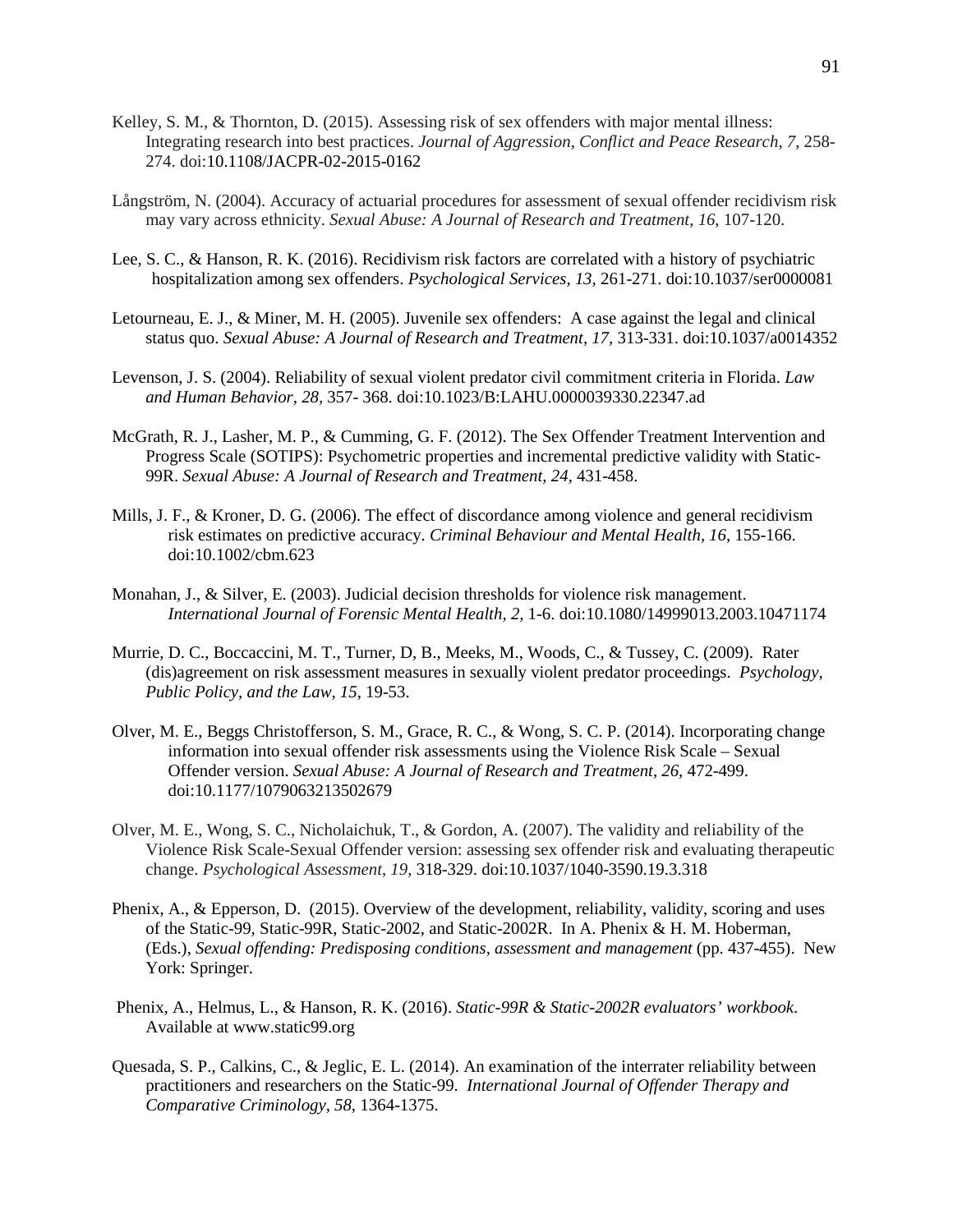- Sampson, R. J., & Laub, J. H. (2003). Life-course desisters? Trajectories of crime among delinquent boys followed to age 70. *Criminology*, *41*, 555-592.
- Slovic, P., Monahan, J., & MacGregor, D. G. (2000). Violence risk assessment and risk communication: The effects of using actual cases, providing instruction, and employing probability versus frequency formats. *Law and Human Behavior, 24*, 271-296. doi:10.1023/A:1005595519944
- Smallbone, S., & Rallings, M. (2013). Short-term predictive validity of the Static-99 and Static-99-R for indigenous and nonindigenous Australian sexual offenders. *Sexual Abuse: A Journal of Research and Treatment*, *25*, 302-316. doi:10.1177/1079063212472937.
- Soothill, K. L., Way, C., & Gibbens, T. C. N. (1980). Rape acquittals. *Modern Law Review, 43,* 159- 172.
- Storey, J. E., Watt, K. A., Jackson, K. J., & Hart, S. D. (2012). Utilization and implications of the Static-99 in practice. *Sexual Abuse: A Journal of Research and Treatment, 24,* 289-302. doi:10.1177/1079063211423943
- Thorndyke, E. L. (1911). *Animal intelligence.* New York: MacMillan.
- Thornton, D., & Knight, R. (2015). Construction and validation of SRA-FV need assessment. *Sexual Abuse: A Journal of Research and Treatment, 27,* 360-375. doi:10.1177/1079063213511120
- Thornton, D., & Travers, R. (1991). *A longitudinal study of the criminal behaviour of convicted sexual offenders*. In Her Majesty's Prison Service Psychology Conference. Conference Proceedings, Hotel St. Nicholas, Scarborough, 16-18 Oct., 1991. London: Her Majesty's Prison Service.
- Varela, J. G., Boccaccini, M. T., Murrie, D. C., Caperton, J. D., & Gonzalez Jr, E. (2013). Do the Static-99 and Static-99R Perform Similarly for White, Black, and Latino Sexual Offenders?. *International Journal of Forensic Mental Health*, *12*(4), 231-243.
- Viljoen, J. L., Mordell, S., & Beneteau, J. L. (2012). Prediction of adolescent sexual reoffending: a metaanalysis of the J-SOAP-II, ERASOR, J-SORRAT-II, and Static-99. *Law and Human Behavior*, *36*, 423-438. doi:10.1037/h0093938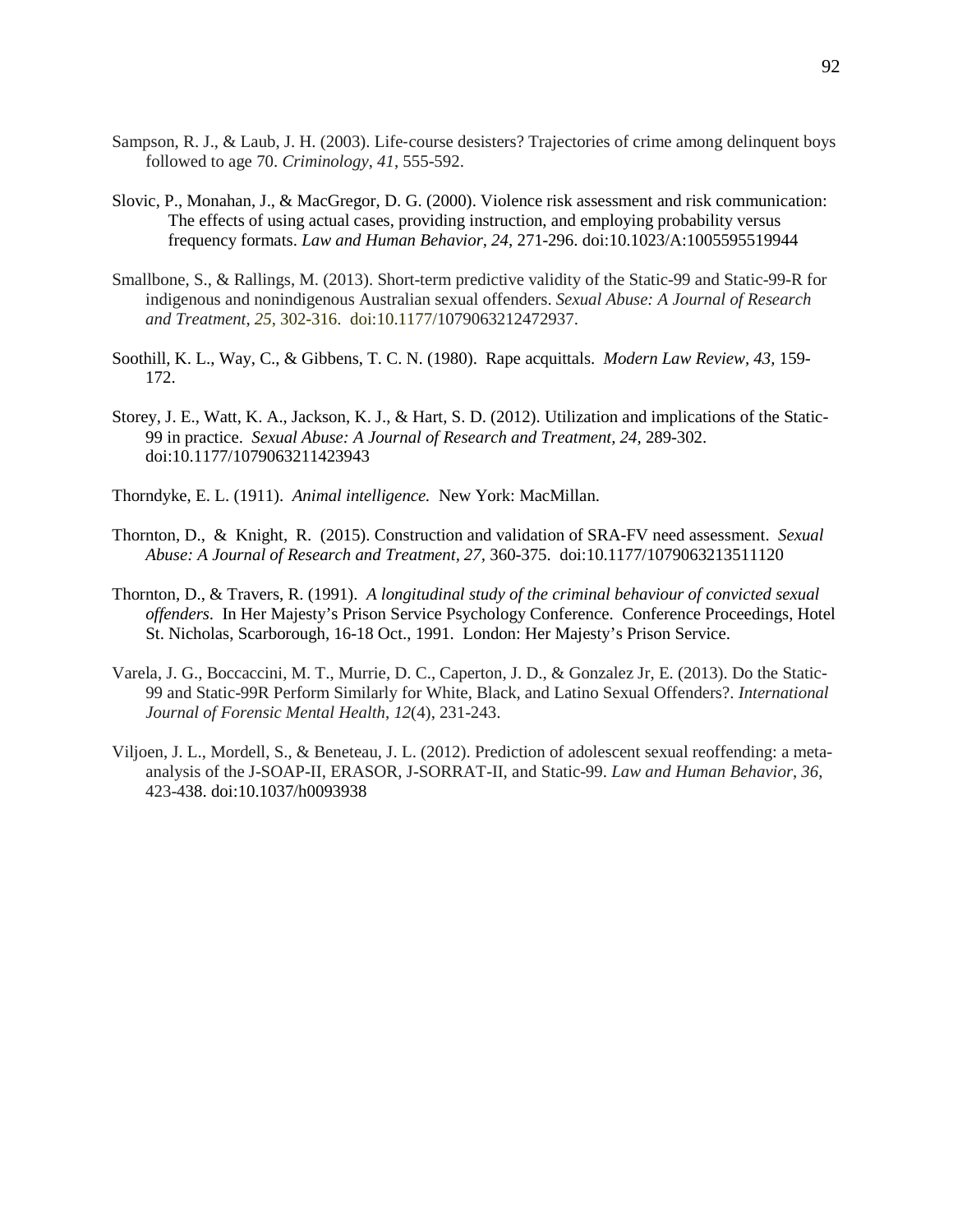## **Appendix C: Static-99R Coding Form and Comments**

# Coding Form Preamble

In some situations an item score may be tentative due to uncertainty about a decision (e.g., anticipated age at release) or insufficient or conflicting information (e.g., victim information) and it may make sense to complete separate coding sheets for both alternatives and clearly discuss the reason for the different scores and the associated impact on Static-99R results in all reports.

During audits of Static-99R scoring sheets the most commonly identified error is mechanical (e.g., incorrect summing of item scores). Consequently it is strongly recommended that evaluators sum the item scores and check the total at least twice. A mechanized process, such as specialized scoring software or an excel spreadsheet into which item scores may be entered and then summed electronically can be helpful to minimize mathematical errors.

Interestingly, Hanson, Helmus, and Harris (2015) found a meaningful difference between those community supervision officers who completed all the assessments requested of them and those officers who sent incomplete information (e.g., a STABLE score without a Static score). Among officers who completed all assessments, the predictive accuracy of Static-99R was very high  $(AUC = .80)$  and significantly higher than the Static-99R assessment of officers with incomplete assessment packages ( $AUC = .68$ ). The lesson here is clear - commitment to the assessment can greatly improve your ability to predict sexual recidivism. Consequently, we recommend requiring evaluators to attest to the completeness of their scoring by signing the score sheet. Organizations may want to consider including a standard statement such as the one at the bottom of the coding form on the following page.